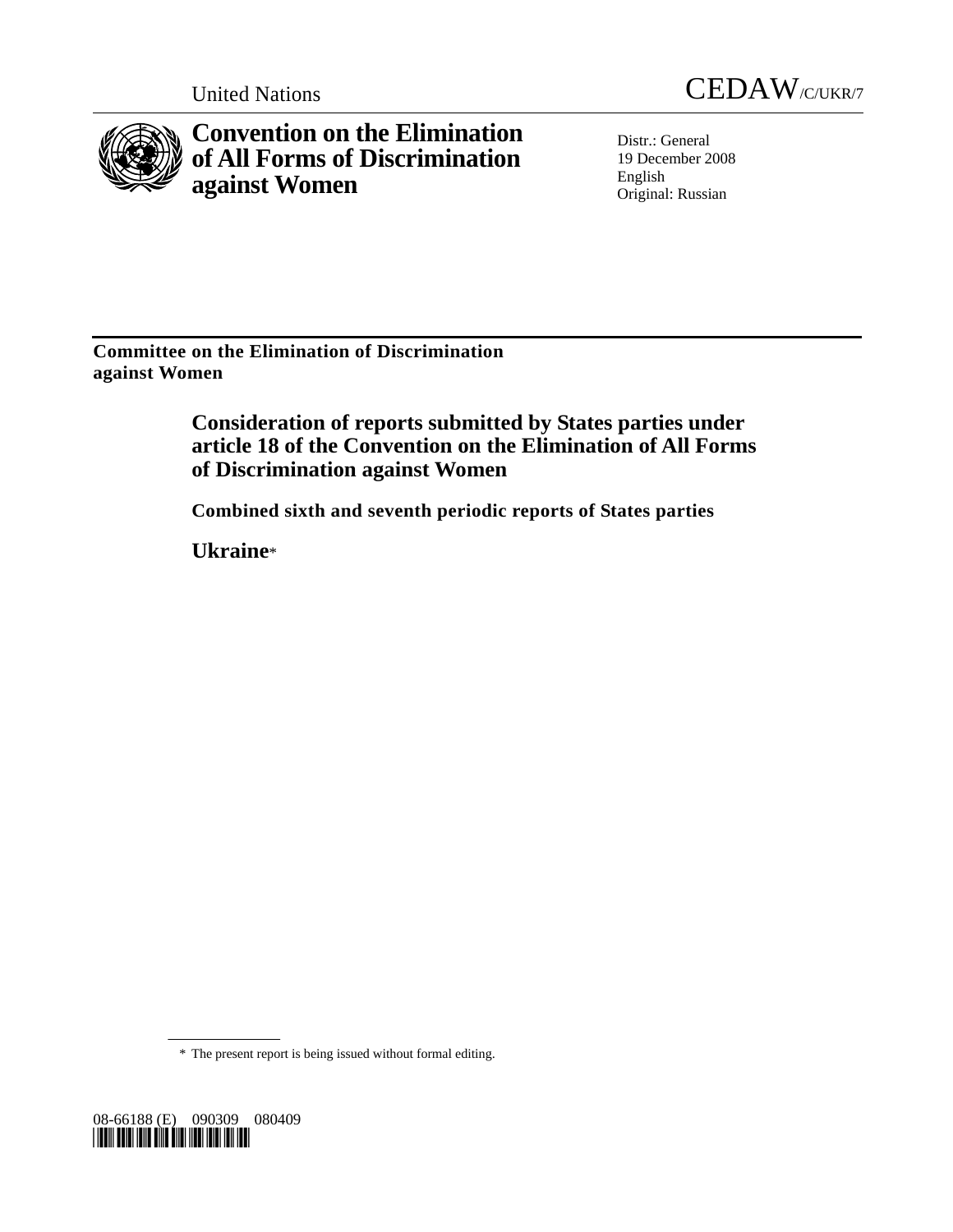## **Ministry for the Family, Youth and Sports**

## **State Institute for the Development of the Family and Youth**

# **Report on the implementation of the United Nations Convention on the Elimination of All Forms of Discrimination against Women**

Combined sixth and seventh periodic reports (submitted under article 18 of the Convention)

Kyiv 2006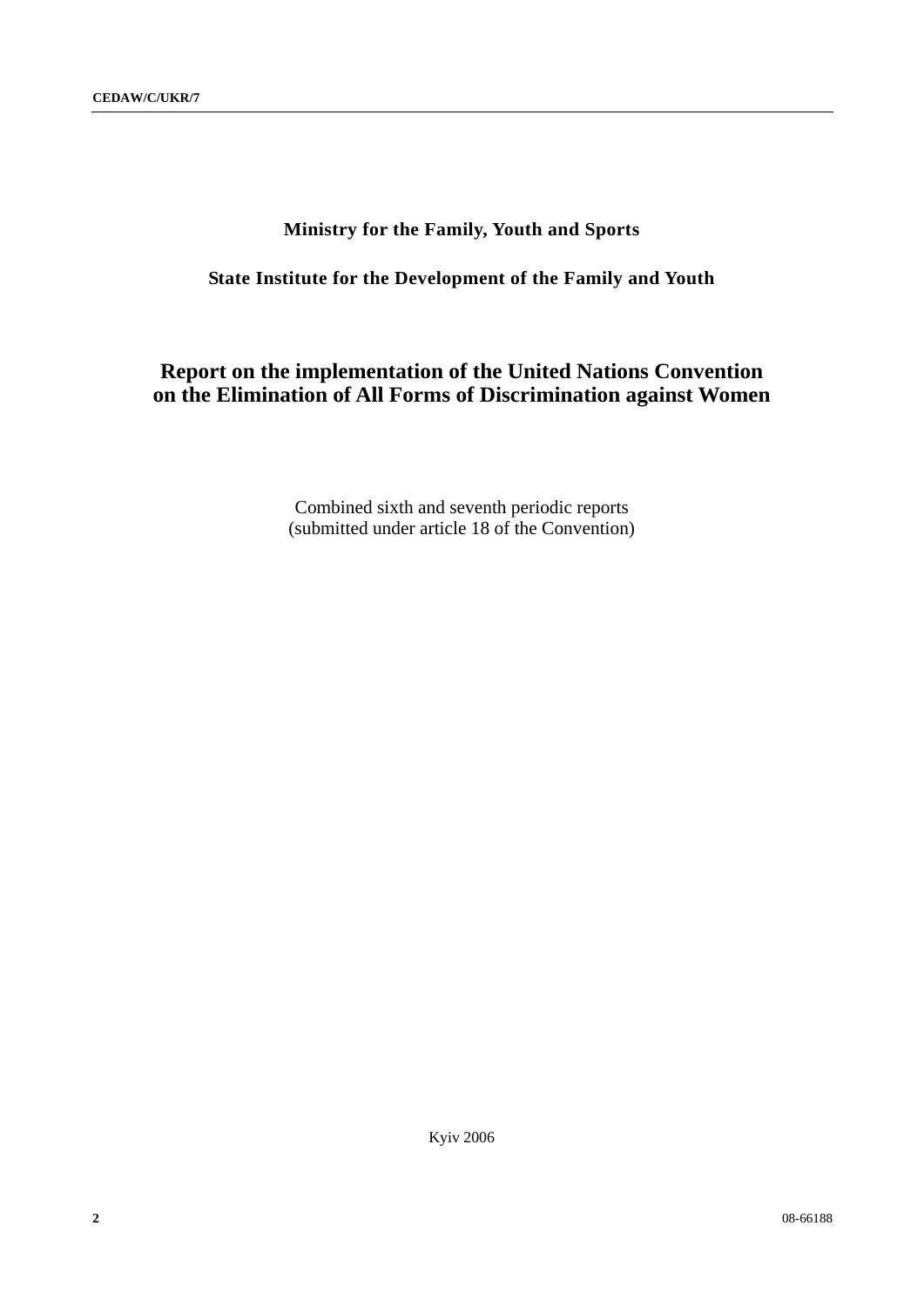# **CONTENTS**

| 1.3 National machinery for realizing equal rights between women and men  10              |  |
|------------------------------------------------------------------------------------------|--|
| Part 2. Article-by-article review of the implementation of the Convention in Ukraine  22 |  |
|                                                                                          |  |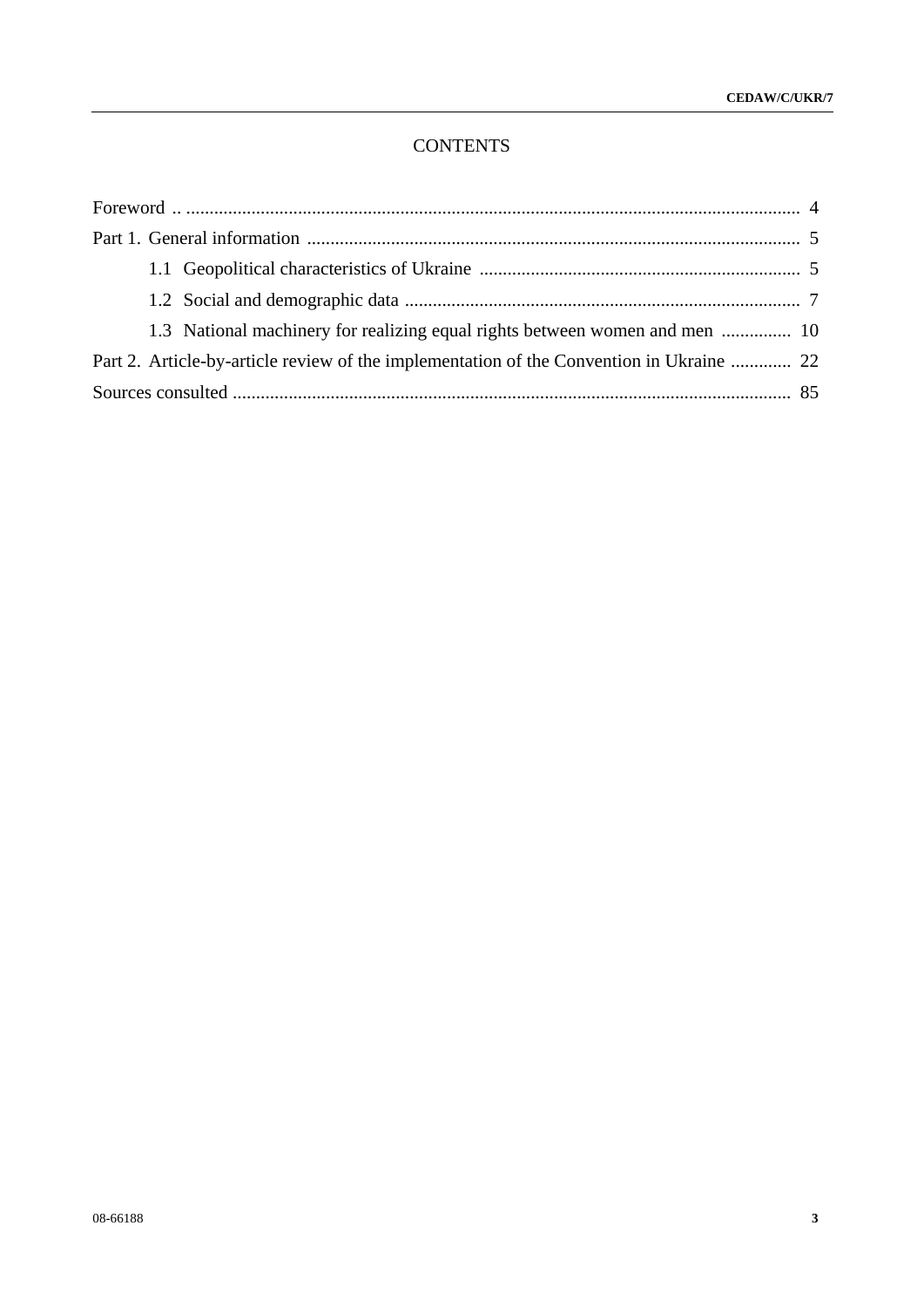## **FOREWORD**

 The United Nations Convention on the Elimination of All Forms of Discrimination against Women is a kind of Women's Bill of Rights setting out the international standards for the realization in society of equality of rights between women and men. By July 1988, 94 States (including Ukraine, in 1980) had acceded to or ratified the Convention, committing themselves to pursuing a policy of eradicating discrimination against women and to reporting to the United Nations Committee on the Elimination of Discrimination against Women (CEDAW) about the progress made in carrying out this policy.

 The present document is a draft version of the combined sixth and seventh reports which Ukraine is required to submit to the Secretary-General of the United Nations under article 18 of the Convention. It covers two reporting periods (1999-2006). It was prepared in the light of the United Nations recommendations on reporting under the Convention, the recommendations of the Women's Watch organization, and the concluding observations and recommendations of CEDAW following its consideration of Ukraine's combined fourth and fifth periodic reports.

 Part 1 of the draft report contains general information about Ukraine: the country's geopolitical characteristics, the State and national administrative arrangements, the electoral system, population numbers and age structure in gender terms and its composition interms of nationalities, standards of education, the language and the religious situation. It also contains social and demographic data on the country (the numbers, composition, age structure in gender terms, and standards of education), and the chief features of the current economic/demographic situation, as well as reporting on the health of girls and women and reviewing the core principles of the utilization of the national machinery for ensuring equal rights and opportunities for women and men. Part 2 of the draft report consists of an article-by-article review of the implementation of the Convention.

 The draft report uses statistics and other information provided by the State Frontier Service Administration, the State Customs Service, the State Statistical Committee, the State Committee on Regulatory Policy and Entrepreneurship, the State Committee on Nationalities and Migration, the Ministry of Agrarian Policy, the Ministry of Internal Affairs, the Ministry of Foreign Affairs, the Ministry of Culture and Tourism, the Ministry of Education and Science, the Ministry of Health, the Ministry of Labour and Social Policy, the Ministry of Transport, the Ministry for the Family, Youth and Sports, the Ministry of Justice, the National Security Service, and the departments for the family and youth of the local authorities of the provinces and the cities of Kyiv and Sevastopol.

 The report was prepared by: G. V. Gerasimenko, candidate of economic science; N. E. Gusak; I. B. Korotkov; L. E. Leonteva; L. S. Lobanova, candidate of economic science; E. M. Lutsenko, candidate of historical science; V. P. Novitskaya; A. M. Nour, candidate of pedagogical science; V. V. Svyartnenko; R. M. Semenets, candidate of economic science; S. E. Solodchuk; A. V. Tolstokorova, candidate of philological science; P. E. Shevchuk, candidate of economic science; and T. M. Yablonskaya, candidate of psychological science.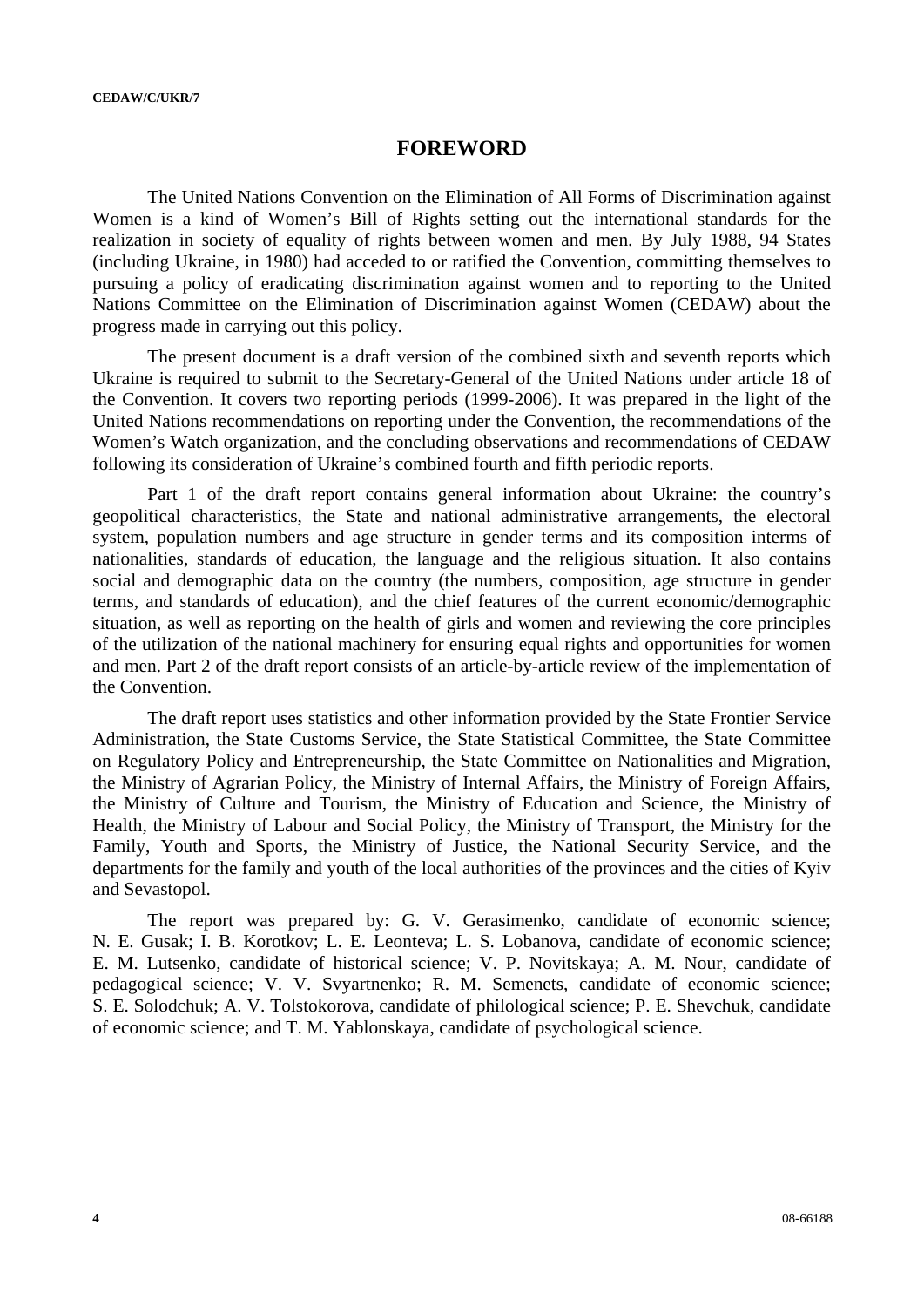# **Part 1. General information**

#### **1.1 Geopolitical characteristics of Ukraine**

**Geographical location.** Ukraine is a country of south-east Europe located in the South-East European plain. To the south it is washed by the Black Sea and the Sea of Azov.

Area – 603,500 square kilometres

| Length and width:         | from west to east $-1,316$ kilometres                    |
|---------------------------|----------------------------------------------------------|
|                           | from north to south $-893$ kilometres                    |
| Length of frontiers:      | total $-7,643$ kilometres                                |
|                           | $land - 5,684$ kilometres                                |
|                           | $sea-1,959$ kilometres                                   |
| Farthest points:          | In the north – Petrovka (Chernihiv province)             |
|                           | In the south – Cape Sarych (Crimean Autonomous Republic) |
|                           | In the west $-$ Chop (Zakarpattia province)              |
|                           | In the east – Krasnaya Zvezda (Luhansk province)         |
| <b>Contiguous States:</b> | To the west – Poland, Slovakia, Hungary, Romania         |
|                           | To the south-west – Moldova                              |
|                           | To the east – Russia                                     |
|                           | To the north – Belarus                                   |

**Climate.** Temperate continental within the South-East European plain (95 per cent of the area) and the Ukrainian Carpathian mountains and the Crimean mountains (5 per cent of the area); some subtropical features on the southern shores of the Crimea.

**State system.** Ukraine is a sovereign and independent, democratic, social State governed by the rule of law.

Under its Constitution Ukraine is a **republic.**

The people is the **holder of sovereignty and the sole source of power** in the State.

**The principal State holiday** is Independence Day (24 August).

**The Head of State** is the President, who acts on behalf of the State. He is elected by the citizens of Ukraine on the basis of universal, equal and direct suffrage in a secret ballot for a term of five years and for no more than two terms in succession.

**The Supreme Council**. The sole organ of legislative power is the Parliament – the Supreme Council of Ukraine. Pursuant to the Constitution, the Supreme Council consists of 450 people's deputies, who are elected on the basis of universal, equal and direct suffrage in a secret ballot for a term of four years. The Supreme Council elects its President, First Deputy President and Deputy President from among its members, approves the list of committees of the Supreme Council, and elects their presiding officers from among the peoples' deputies.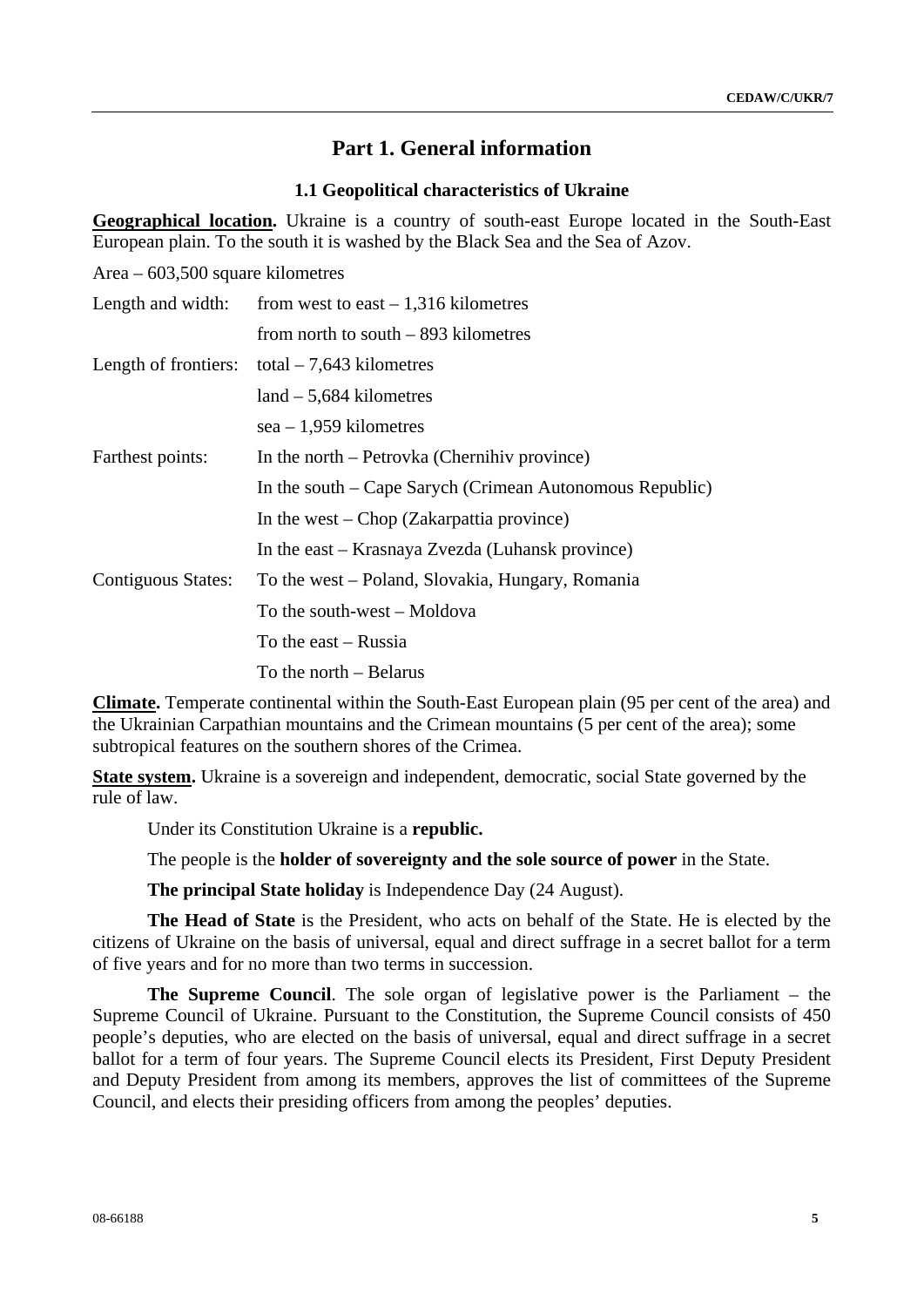**The Cabinet of Ministers (Government)**. The Cabinet of Ministers is the highest organ in the system of executive power. It consists of the Prime Minister, a first deputy prime minister and five other deputy prime ministers, ministers (20 in number in 2006) and the Minister for the Cabinet, who are all appointed and dismissed by the President. Following the 2006 elections, talks began among the chief political forces which had entered Parliament concerning the creation of an expanded coalition and the first moves were made for the signature of the "Agreement on the creation of a coalition of democratic forces in the fifth convocation of the Supreme Council of Ukraine". Pursuant to this Agreement, the members of the coalition participate in the formation of a Coalition Government and in the distribution of posts in accordance with the results of the parliamentary election of 26 March 2006.

**The Judiciary**. Justice is dispensed in Ukraine exclusively by the courts. The jurisdiction of the courts covers all legal relations which may arise in Ukraine.

**The Commissioner for Human Rights**. The Commissioner for Human Rights of the Supreme Council monitors compliance with the human rights and freedoms and citizens' rights established by the Constitution. This post was introduced in the Constitution in 1996.

**The electoral system.** The will of the people is expressed through elections, referendums and other forms of direct democracy. Elections to the organs of the central and local authorities are free and are conducted on the basis of universal, equal and direct suffrage in a secret ballot. The electorate, both male and female, is guaranteed the free expression of its will. The 2006 elections were conducted in accordance with proportional and majority electoral systems. The peoples' deputies of Ukraine, the deputies to the Supreme Council of the Crimean Autonomous Republic, and the members of the local authorities of the districts, urban districts, towns and provinces and the cities of Kyiv and Sevastopol were elected under the proportional system. The members of rural and village councils and the rural, village and town heads were elected under the majority system.

**National administrative arrangements.** The administration of Ukraine is based on the principles of the unity and integrity of the territory of the State and a combination of centralized and decentralized State power. As of 1 January 2005 the national territory was subdivided into 27 administrative regions: the Crimean Autonomous Republic, 24 provinces and the cities of Kyiv and Sevastopol. There are 490 administrative districts, 454 towns, 885 urban settlements, 10,280 villages, and 28,589 rural settlements. Ukraine is a unitary State. The territory of Ukraine within its existing frontiers is indivisible and inviolable.

**Language.** Article 10 of the Constitution provides that Ukrainian is the official State language and guarantees the free development and use and the protection of Russian and the other languages of national minorities. The State promotes the study of the languages of the international community. Having become a member of the Council of Europe, Ukraine signed, and on 9 December 1997 ratified, the Framework Convention for the Protection of National Minorities. All the obligations assumed by Ukraine with regard to the realization of the political, social, cultural and language-related rights of national minorities are reflected in existing domestic legislation.

**Religion.** All the citizens of Ukraine are free and equal in their rights and freedoms. Every citizen is entitled to hold his or her own world view and religious beliefs. Churches and other religious organizations are separate from the State, and the schools are separate from the churches. Ukraine has created the conditions for all religious organizations to engage freely in their activities. This a very important point, for the country has more than 28,400 religious communities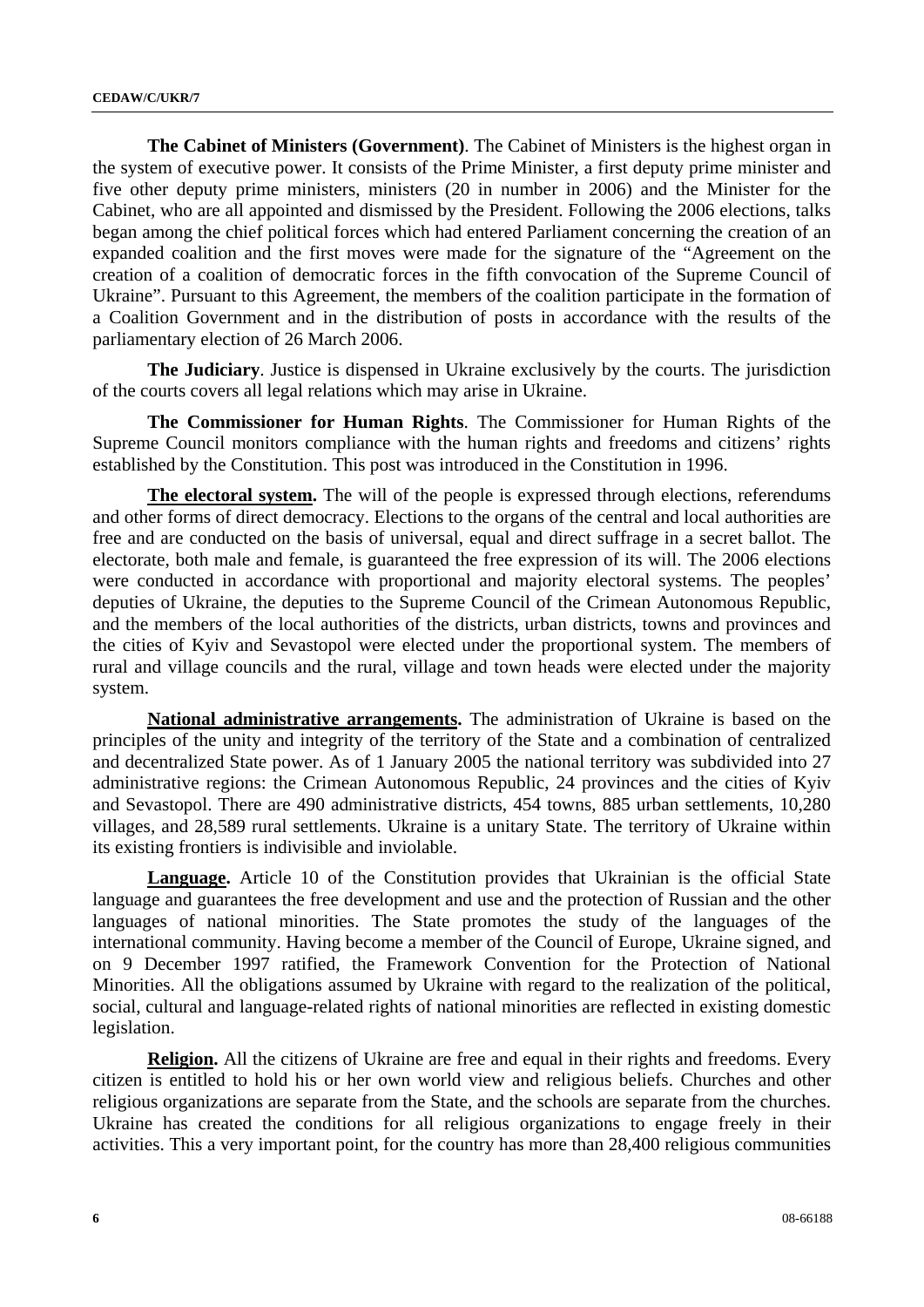<span id="page-6-0"></span>representing almost 100 faiths, persuasions and tendencies. There are 378 monasteries, thousands of churches, and at least 173 institutions of spiritual instruction and 12,039 Sunday schools, as well as more than 200 religious publications.

### **1.2 Social and demographic data**

**Population.** As of 1 January 2007 Ukraine's resident population totalled 46,465,700, including 25,031,000 women (53.9 per cent) and 21,434,900 men (46.1 per cent). The urban population totalled 31,521,800 (67.8 per cent) and the rural 14,943,900 (32.2 per cent). The (resident) population density was 77 inhabitants per square kilometre. The population had declined by three million since the start of the reporting period. (In 1999 it stood at 49,918,100, including 26,581,400 women; the urban population numbered 33.7 million and the rural 16.2 million.)

**Age structure of the population in gender terms.** As of 1 January 2007 children aged up to 16 years accounted for 15.5 per cent of the resident population, persons of working age for 60.6 per cent, and persons of pensionable age for 23.9 per cent. The population of Ukraine is ageing rapidly. At the beginning of 2007 persons aged 60 or older accounted for 20.3 per cent of the total population. Since the start of the reporting period the number of persons aged 65 or older increased by more than 3 per cent (13.9 per cent in 1999). Every year more boys than girls are born, but owing to the high mortality rate among males in all age groups the number of females starts to exceed the number of males after age 29.

**Composition of the population in terms of nationalities.** More than 110 nationalities and ethnic groups live in Ukrainian territory. A comparison of the last two population censuses shows that the relationship between the main nationalities has changed a little: while in 1989 Ukrainians accounted for 72 .7 per cent of the total population, Russians for 22.1 per cent, and other nationalities for 5.2 per cent, the data from the 2001 census showed that the proportion of Ukrainians had risen to 77.8 per cent, Russians had declined to 17. 3 per cent, and Ukrainian citizens of other nationalities had altered less, at 4.9 per cent. The increase in the number of ethnic Ukrainians in the period between the last two censuses was due chiefly to two factors: the return of ethnic Ukrainians in the first half of the 1990s, following the proclamation of independence; and the growth of Ukrainian consciousness, especially among people who at the time of the preceding census (1989) had indicated Russian nationality (in accordance with the principle of selfdetermination at the time of the census). Three quarters of Ukraine's 14 million families are of a single nationality and one quarter of mixed nationality. Families of ethnic Ukrainians make up 81 per cent of the single-nationality families. This is more a characteristic of rural localities, where the composition of the population is more homogeneous and national traditions predominate.

**The demographic situation.**<sup>[1](#page-6-0)</sup> The demographic situation in Ukraine over the past 18 years is characterized by negative trends in the reproduction of the population: a sharp drop in the birth rate, and a higher mortality rate. These processes became more acute in the 1990s, growing into a systematic demographic crisis.

 The total number of births declined from 691,000 in 1989 to 376,500 in 2001, but then rose to 460,400 in 2006. The birth rate fell by 33.4 per cent over the whole period. In urban areas in 1989-2006 births declined from 471,000 to 307,000, and in rural areas from almost 220,000 to 154,000. The overall birth rate (per 1,000 of the population) fell from 13.3 to 10.3 per cent: in

 $\overline{a}$ 

<sup>1</sup> The information in this section is taken from the latest publication of the State Statistical Committee entitled *Women and men in Ukraine* (2005), in which some of the figures relate to 2005 and the remainder to 2004.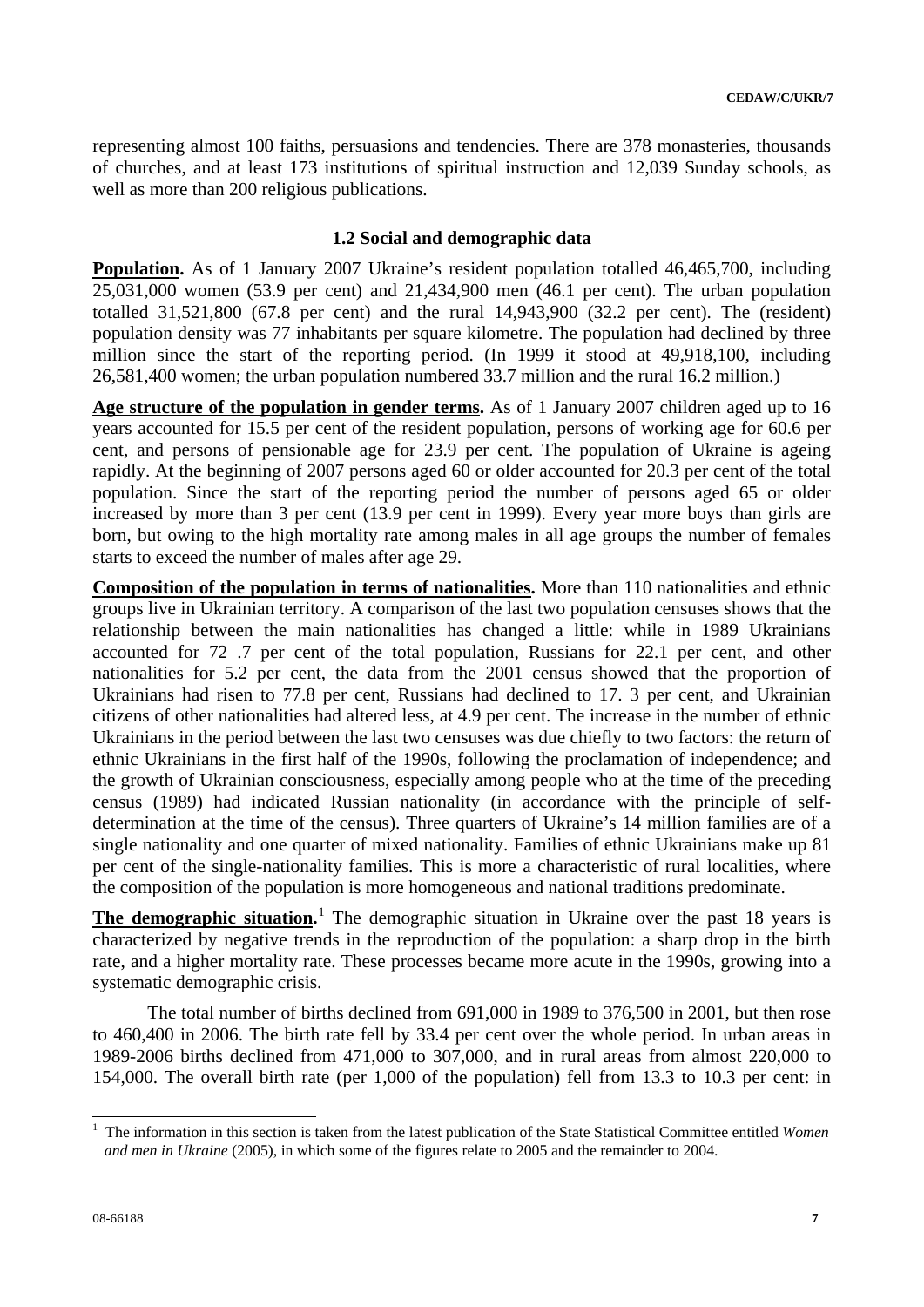urban areas from 13.6 to 10.3 per cent, and in rural areas from 12.9 to 10.3 per cent. In comparison with 1989, the 2001 birth rate fell in all age groups of women in both urban and rural areas, except in the case of urban women aged 45 or older (but even this figure rose by very little), but it was climbing again by early 2005 and continues upwards.

 The increase in the number of consensual marriages and the growing tolerance of such marriages in Ukrainian society, together with the improved social protection of single mothers, are encouraging births out of wedlock. In 2006 the proportion of such births exceeded 21.1 per cent, as against about 17,4 per cent in 1999.

 The improved perinatal medical care of women produced a drop in the maternal death rate from 23.9 per 100,000 live births in 2001 to 17.4 in 2006.

 In the first half of the 1990s the rate of the decline in the life expectancy of Ukrainians was the highest in the past 50 years. In the period 1991-2004 life expectancy fell from 69.3 years (in 1991-1992) to 68.1 years (in 2005-2006). Although for women this indicator declined from 74.2 years (in 1991-1992) to 72.7 years (in 1995-1996), it managed to recover most of the lost ground to stand at almost 73.9 years in 2004-2005. Men, unfortunately, were unable to restore their life expectancy so effectively. For them this indicator fell from 64.2 years (in 1991-1992) to 61.4 years (in 1995-1996), after which it fluctuated up and down but stood at 62.4 years in 2005-2006.

 In 1991-1992 the gap in the average life expectancy of men and women was 10 years, reaching a maximum of 11.7 years in 2005-2006. The gender discrepancies in this indicator are more striking between the ages of 25 and 40. For men, the probability of death in some age groups is 3 to 3.5 times higher than for women of the same age. The widening gender discrepancies in the death rates is due chiefly to causes of a social nature. The main causes of male deaths are accidents, poisoning, a higher injury rate owing to their higher level of employment in dangerous industrial activities and involvement in crime, road traffic accidents, suicide, and unhealthy lifestyles (alcoholism and addiction to drugs and tobacco). The main causes of female deaths are nervous and physical exhaustion.

 The mortality rate per 100,000 of the population for reasons directly linked to alcohol abuse (chronic alcoholism, alcoholic psychosis, cirrhosis of the liver, and accidental alcohol poisoning) rose from 18.2 in 1989 to 59.3 in 2004 for men and from 3.5 to 14.2 for women. This indicator was not measured separately in 2005-2006. Deaths from HIV/AIDS are increasing: there were 42 deaths from this disease in 1996 but as many as 3,995 in 2006.

**The health of girls and women.** The State policies for the protection of mothers and children and the educational work done with the public at large succeeded in cutting the absolute and relative abortion rates in Ukraine over the past decade, including the rates for adolescent girls. For example, in the period 1993-2004 the number of abortions fell from 66.7 to 21.1 per 1,000 women of childbearing age (for girls in the 15-17 age group, from 31 to 6). The number of abortions for every 100 births (including stillbirths) declined from 150 in 1995 to 68 in 2004. Since 2000 the decline in the number of abortions has been accompanied by an increase in the number of births: 426,000 births were registered in 2004 as against 385,000 in 2000. A comparison of the abortion, mortality and pregnancy rates shows that the number of births from all pregnancies is rising, while the proportion of abortions is falling; in other words, fewer pregnancies are terminated by abortion. The indicators of unwanted pregnancies show significant declines: in the mid-1990s for every 1,000 women of childbearing age 45 pregnancies were unwanted, but in 2004 the figure was only 16. Nevertheless, the unwanted pregnancy rate remains rather high and testifies to insufficient preventive measures.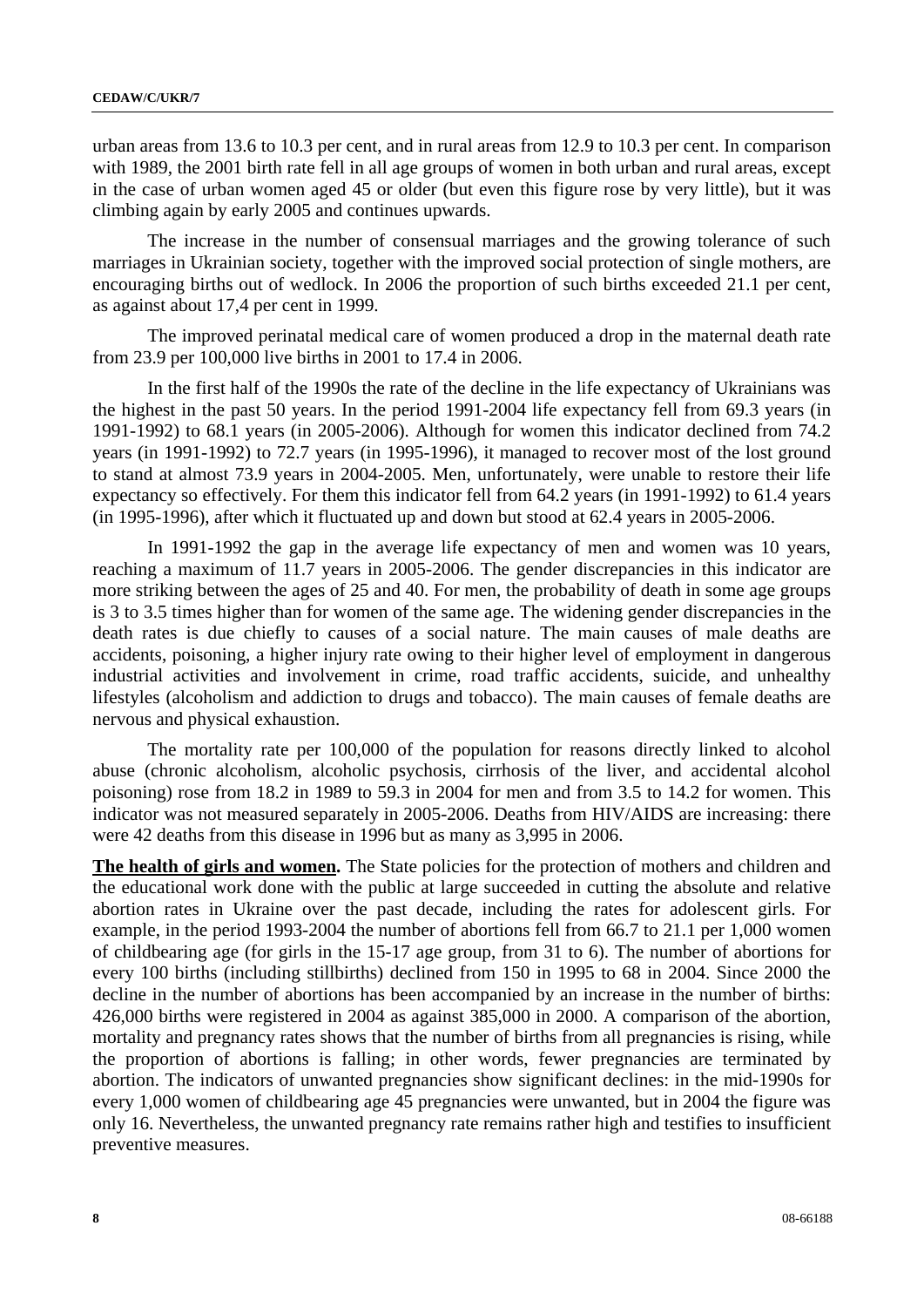<span id="page-8-0"></span> There was an improvement over the reporting period in the indicators of sexually transmitted diseases: in 1995 the number of sick women diagnosed as suffering from syphilis for the first time in their lives was 113.3 per 100,000; according to 2004 data, the rate had declined to 46.5. There was a parallel reduction in gonorrhoea infections, from 59.8 first diagnoses per 100,00 of the female population to 24.3 in 2004.

 The morbidity and early termination rates among pregnant women remain fairly high. For example, the proportion of pregnant women with anaemia increased from 20.4 per cent in 1993 to 36.4 per cent in 2004; the incidence of late-pregnancy toxaemia from 7.3 to 10.4 per cent; and genito-urinary diseases from 6.5 to 16.5 per cent.<sup>[2](#page-8-0)</sup> The deterioration in women's health during pregnancy has many causes: decline in living standards and quality of life; insufficient and poorquality reproductive health services; and inadequate promotion of recommendations for a healthy lifestyle. The unsatisfactory situation with regard to the physical health of pregnant women increases the risk of early termination of pregnancy and childbirth complications. About one third of births are normal (36.2 per cent in 2004). This rate is declining owing to an increase in complications caused by late-pregnancy toxaemia (from 70 cases per 1,000 births in 1993 to 98.5 in 2004) and problems of the circulatory system (from 116.4 to 248.1). In comparison with 1989, the indicators of complications during pregnancy and the postnatal period increased by a factor of 1.6 in 2004, and birth abnormalities by a factor of 1.5. The problem of early termination of pregnancy has become particularly acute in Ukraine in the context of a low birth rate; indeed, early terminations mean direct reproductive losses, most often of wanted children. Although the early termination rate showed an unfavourable trend in the 1990s (increasing from 7.3 per cent in 1990 to 10.2 per cent in 1996), in recent years it stabilized, standing at 6.7 per cent in 2004.

 In order to improve the reproductive health situation Ukraine created a network of family planning services and child and adolescent gynaecological services: 47 provincial and town family planning centres were opened, together with over 500 family planning centres providing adolescent gynaecological services and 36 offices offering sex education for adolescents. Medical services for adolescents are provided in seven adolescent reproductive health centres (Crimean Autonomous Republic and provinces of Donetsk, Odessa, Lviv, Luhansk and Zaporizhia and the City of Kyiv). Highly qualified expert treatment for adolescents is provided by the Mother and Child Care Centre at the National Children's Hospital, the Institute of Paediatrics, Obstetrics and Gynaecology of the Academy of Medical Sciences, the child gynaecology department at the Institute of Child and Adolescent Health Care in Kharkiv, and the Donetsk regional centre for mother and child health. In 2005 all the regional family planning centres were provided with advanced technical equipment for the diagnosis of sexually transmitted diseases.

 The reproductive health situation improved somewhat as a result of the implementation of targeted measures. The overall maternal mortality rate tended to decline from the 1990s. In the period 1990-2004 the number of deaths from complications during pregnancy, childbirth and the postnatal period fell from 32.4 per 100,000 live births 1990 to 13.5 in 2004. A similar decline was seen in deaths of breastfeeding children. In the period 1990-2002 the mortality rate for children aged under 12 months fell from 12.8 per 1,000 live births in 1990 to 9.6 in 2004 (10 per 1,000 live births in nine months of 2005), offering further evidence of the successes of reproductive health medicine and the family planning services.

 $\overline{\phantom{a}}$ 

<sup>2</sup> S. I. Pirozhkov, E. M. Libanova, N. S. Vlasenko and others, *Kompleksnoye demograficheskoye issledovaiye v Ukraine* (edited by members of NANU and Professor E. M. Libanova). Ukrainian Centre for Social reforms, 2006, 188 pp.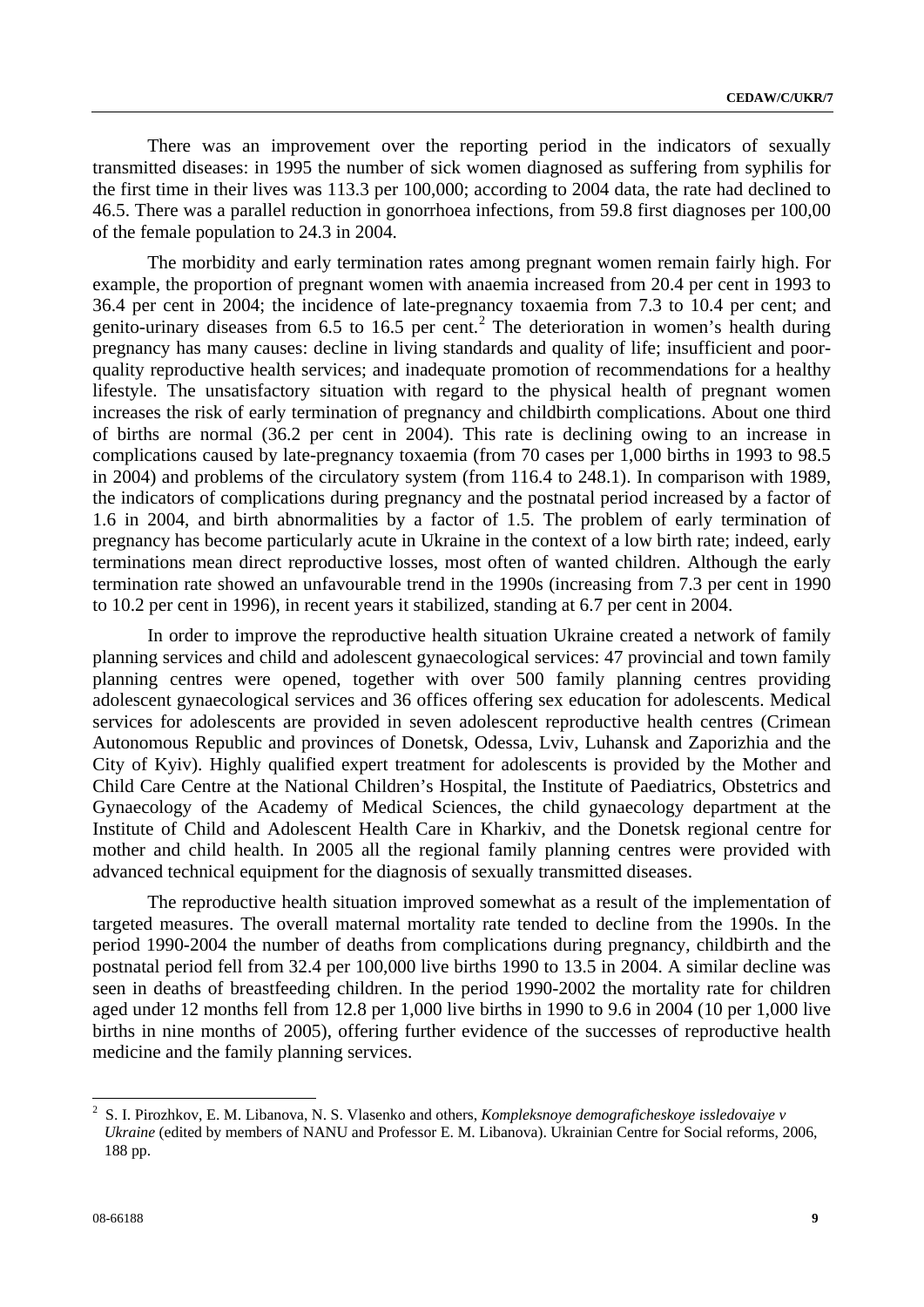**The economic situation.** The gross domestic product (GDP) is the most important economic activity indicator in the system of national accounts; GDP growth is seen as a positive indicator of the functioning of the economic system. In January 2000 Ukraine recorded its first increase in GDP for nine years. GDP grew constantly in subsequent years. In 2005 it increased by 2.6 per cent over 2004. Real growth of industrial output was 3.1 per cent higher.

 The main feature of the structural changes in the industrial sector, which began in Ukraine in 1993, is an increase in the share of heavy industry and a sharp drop in mechanical engineering and light industry. These trends were maintained over the reporting period. According to the official indices, total output in 2005 amounted to 95 per cent of the figure for the pre-crisis year of 1990.

 Where investment in fixed assets (capital investment) is concerned, in 2005 the per capita indicator was close to 2,000 hrivnias (1984 value) on average for the whole country. The unemployment rate, as defined by the International Labour Organization (ILO), averaged 6.8 per cent in 2006. The rate of officially recorded unemployment stood at 2.7 per cent at the end of 2006. Real wages increased by 18.3 per cent over the 2005 level. However, inflation reduced people's real incomes a little. For example, in the period January-November 2006 nominal personal incomes rose by 28.1 per cent in comparison with the same period of 2005. The actual incomes which people can use to buy goods and services increased by 26.5 per cent, while real incomes, taking the price factor into account, rose by 16.3 per cent.

## **1.3 National machinery for realizing equal rights between women and men**

## **The conceptual basis of the State's gender policies**

 In accordance with the Beijing Platform for Action, the basic goals of the national machinery for the realization of gender equality are to develop, promote, implement, monitor, assess and publicize the policies and mobilize support for them. The fundamental purpose of the national machinery is to secure the enactment of legislation on gender equality and monitor its application, as well as to ensure the effective functioning of the institutions responsible for carrying out the State's gender policies. It must also ensure the formulation of special programmes, projects and action plans for the conduct of research and training in gender equality.

 The general shape of this national machinery is set out in the Equal Rights and Opportunities Act, which was adopted by the Supreme Council in September 2005 and entered into force in January 2006. However, more detailed arrangements for the implementation of this Act have yet to be introduced, despite the fact that the need to improve the status of women and promote gender equality was already being discussed in Ukraine in Soviet times.

 Following the proclamation of Ukraine's independence, a number of conceptual papers and specific programmes to ensure gender equality in society were approved at the highest legislative and executive levels; they formed the basis for the formulation of the national machinery for gender policy. A number of international documents and agreements form the basis for this policy:

- The Universal Declaration of Human Rights (1948);
- The European Convention for the Protection of Human Rights and Fundamental Freedoms (1950);
- The International Covenant on Civil and Political Rights (1966);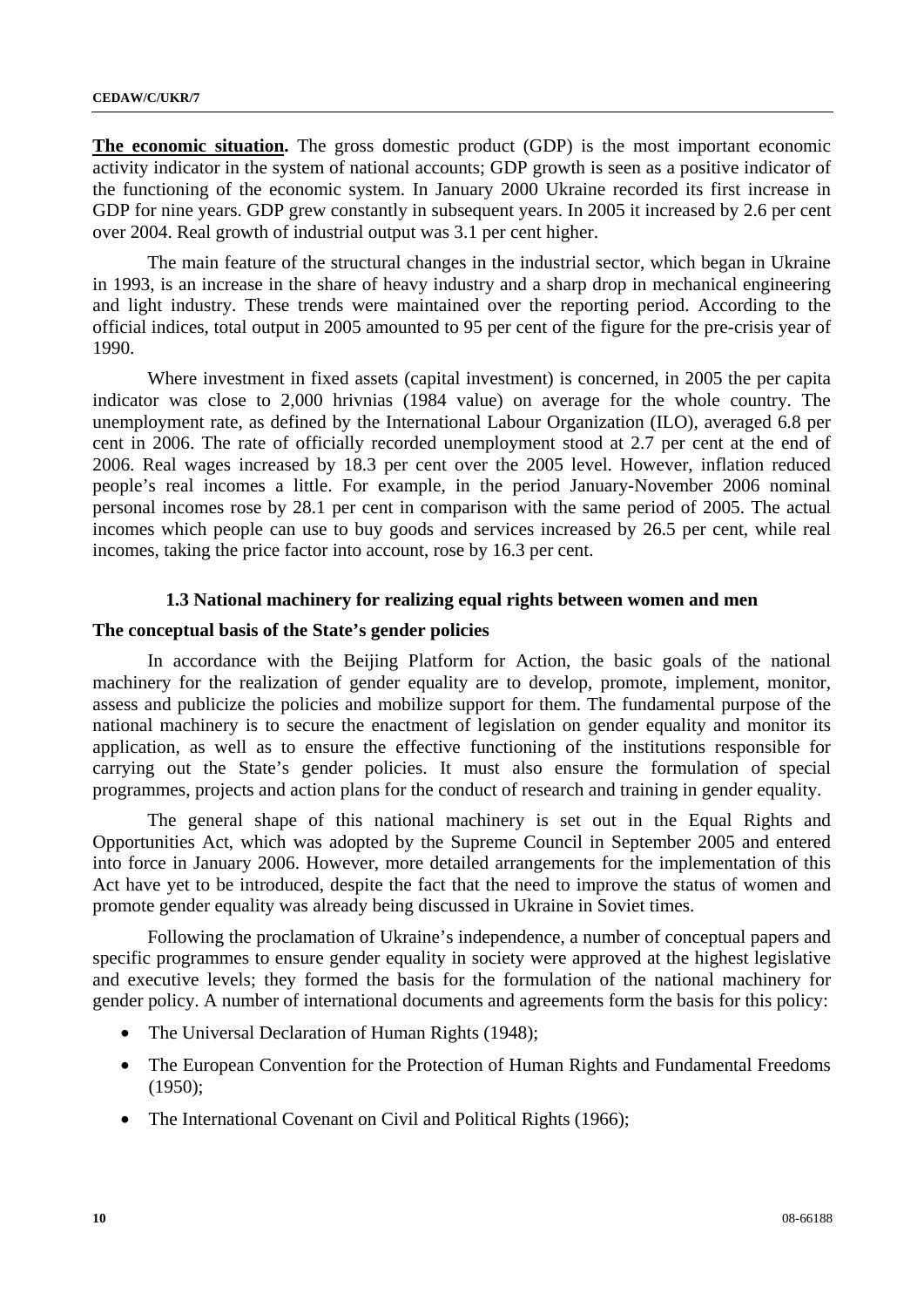- The International Covenant on Economic, Social and Cultural Rights (1966);
- The Vienna Declaration and Programme of Action (1993);
- The Convention on the Elimination of All Forms of Discrimination against Women;
- The Declaration on the Elimination of Violence against Women;
- The Beijing Declaration and Platform for Action and the other final documents adopted at the Fourth World Conference on Women (Beijing, 1995);
- Fifty-three of the 183 ILO conventions;
- ILO Convention No. 156 (Workers with Family Responsibilities Convention);
- The Millennium Declaration, adopted by General Assembly of the United Nations in September 2000;
- The Convention on the Rights of the Child and its two optional protocols.

 During the reporting period Ukraine acceded to the following international instruments pursuant to the provisions of the Convention relating to its implementation by States parties:

- In 2002 it signed the Convention against Transnational Organized Crime and ratified it in 2004 along with its two additional protocols: the Protocol to Prevent, Suppress and Punish Trafficking in Persons, Especially Women and Children; and the Protocol against the Smuggling of Migrants by Land, Sea and Air;
- In 2002 it signed and in 2003 ratified the Optional Protocol to the Convention on the Elimination of All Forms of Discrimination against Women;
- As a State Member of the United Nations, in 2003 Ukraine undertook to implement by 2015 the Millennium Development Goals set out in the Millennium Declaration, the sixth point of which relates to equality between women and men. Specifically, the report "Millennium Development Goals: Ukraine", transmitted by the President of Ukraine to the Secretary-General of the United Nations on 23 September 2003 during the fifty-eighth session of the General Assembly, sets the target of eliminating gender inequality at all levels of education and describes additional indicators of female employment and the relative degree of women's participation in the work of elected and representative bodies;
- On 4 February 2004 Parliament adopted Act No 1433-IV entitled "Ratification of the United Nations Convention against Transnational Organized Crime and its supplementary protocols (Protocol to Prevent, Suppress and Punish Trafficking in People, Especially Women and Children, and Protocol against the Smuggling of Migrants by Land, Sea and Air);
- On 21 February 2005 Ukraine signed the Plan of Action "Ukraine-European Union. European Neighbourhood Policy", paragraph 9 of which addresses the attainment of gender equality in Ukraine;
- On 17 November 2005 Ukraine signed the Council of Europe Convention on Action against Trafficking in Human Beings, in the drafting of which Ukraine had played an active part. (This Convention was opened for signature by the countries members of the Council at their third summit meeting, in Warsaw in May 2005.)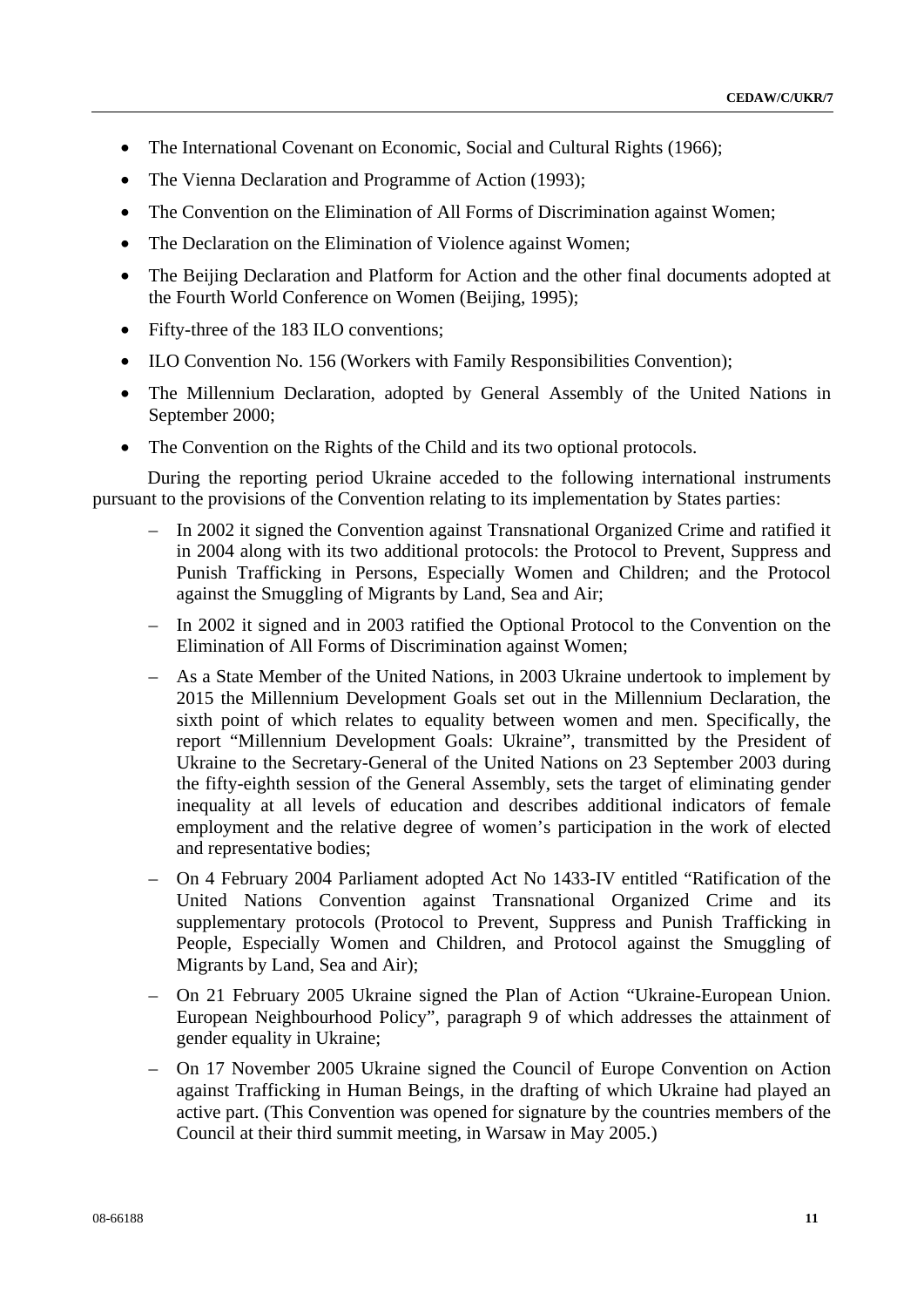The Declaration on general principles of State policy concerning the family and women, adopted by the Supreme Council on 5 March 1999, is one of the most important documents for the formulation of the State's approach to tackling the problems of Ukrainian women. The Declaration envisages inter alia promotion of the involvement of women in all the development processes of modern society, in the drafting and adoption of economic, political, social and legal decisions at all levels of central and local government, and expansion of women's role in the national-cultural, social, economic and spiritual development of society as part of the building of an independent State.

 A presidential decree dated 24 May 2000 approved the "Fundamental directions of social policy up to the year 2004", a document which defines the basic principles of the State's policy for women during that period, chiefly:

- To guarantee women genuine access to all forms of activity and equal rights with men in the labour market;
- To conduct preventive, epidemiological and other medical research on protection of the health of children, women and men;
- To develop and introduce up-to-date medical technology for the care and maintenance of women's health and new ways of encouraging a healthy lifestyle, producing healthy children, and raising physically healthy and spiritually enriched citizens;
- To enhance the legal awareness of families, women, children and young people concerning their personal rights;
- To prevent unemployment among women and young people by creating new jobs;
- To furnish State support to women's, youth and children's voluntary and charitable organizations engaging in social work.

 With a view to applying these principles in practice, the Cabinet of Ministers adopted by Decision No. 479 of 6 May 2001 the National Plan of Action for 2001-2005 for the advancement of women and promotion of gender equality in society. This document set out the core strategies for developing gender democracy in Ukrainian society during this period, including: the mainstreaming of gender considerations, programmes and projects in the formulation of State policy; the prohibition of gender discrimination in the labour market, in job placement, and in promotion at work; the formulation of programmes to help women who have suffered as a result of the restructuring of the economy, together with measures to tackle the problems of female unemployment and create the conditions for the development of business activities by women; the formulation of education programmes on human rights and international humanitarian law from the gender angle; and the involvement of women in decision-making at all levels of authority and in decision-making on environmental problems. Unlike its predecessor, the latest Plan of Action provided specifically for changes and innovations based on gender considerations. However, national experts acknowledge that the Plan aimed primarily at the attainment of the traditional goal – the advancement of women; as a result, the gender approach had not yet acquired in the Plan the mark of a natural mindset.

 In 2002 a number of gender equality issues were included in the programme of work of the Cabinet of Ministers "Openness, effectiveness, results". This was the first time in the history of independent Ukraine that the Government had included in its programme of work the realization of gender equality among the issues requiring immediate attention. This was a result of the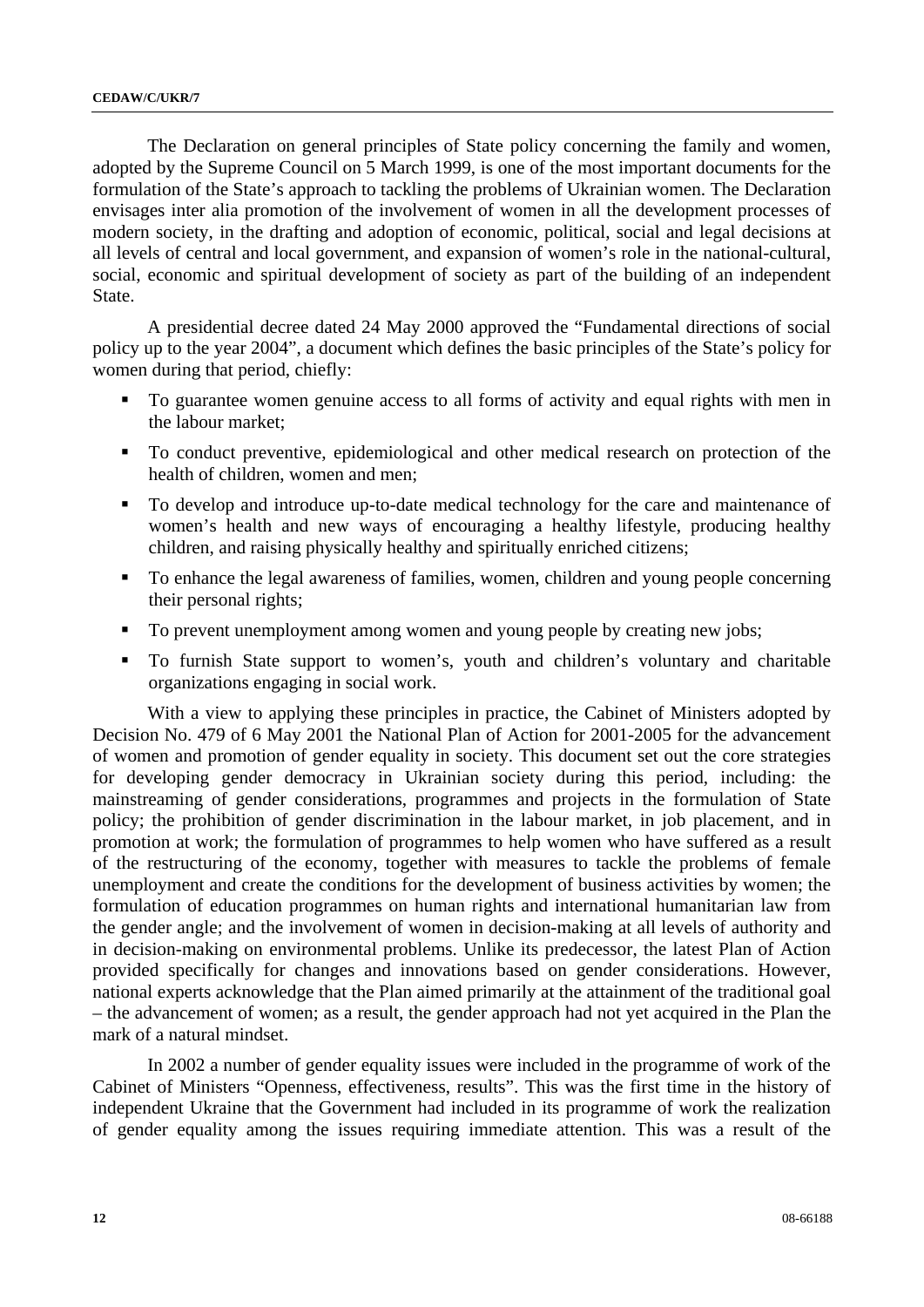lobbying on these problems by Ukraine's women's community, in particular by the gender policy committee of the national organization Public Forum of the Women of Ukraine.

 In June 2004 the Supreme Council conducted parliamentary hearings on "The situation of women in Ukraine: the reality and the outlook", at which it examined the true situation of Ukrainian women and determined strategic approaches and priority policies for further action to improve the situation and advance the status of the country's women. The conduct of these hearings not only testified to the increased attention accorded by the State to women's problems but also identified its obligations to the larger part of Ukrainian society. The provision for women of all the conditions for realizing themselves as fully fledged actors in professional and sociopolitical activity was named as one of the priority tasks of the State. Above all, this will require the establishment of favourable conditions for combining motherhood with women's professional advancement, recognition of motherhood as a socially useful function, and incorporation of the corresponding changes in legislation, including pensions legislation. An analysis was made at the hearings of the question of labour migration, which gives rise to such phenomena as trafficking in persons, and concern was expressed at the spread of manifestations of domestic violence and cruelty. The parliamentary hearings resulted in the adoption of a special decision of the Supreme Council on the recommendations resulting from the hearings and the issuance of a corresponding order by the Prime Minster.

 In implementation of the decisions of the parliamentary hearings, in the first half of 2006 the Ministry for the Family, Youth and Sports drafted an outline of a State programme to assert gender equality in Ukrainian society in the period 2006-2010, which was approved by a Cabinet Decision of 5 July 2006 and adopted by the Supreme Council on 27 December 2006. This document announced the following priority policies for promoting gender equality:

- The formulation and implementation of State policies to realize gender equality in society;
- Action to bring Ukrainian legislation into line with the gender equality legislation of the European Union;
- The production of expert legal reports on existing legislation and draft legislation and regulations on gender matters;
- The drafting of legislation on questions of equal rights and opportunities for women and men and the creation of a national legal machinery for its application;
- The formulation and implementation of targeted State programmes to deliver gender equality;
- Support for civil society initiatives aimed at developing a culture of gender awareness and eliminating the persistent stereotyping of the role and place of women in society;
- Monitoring of the observance of gender equality by the central and local authorities in the areas of recruitment and personnel policy;
- Commissioning of academic and other expert research on questions of equal rights and opportunities for men and women;
- Involvement of voluntary associations and international non-governmental bodies in all areas of the formulation of gender policy;
- Gender mainstreaming in the formulation of the State budget;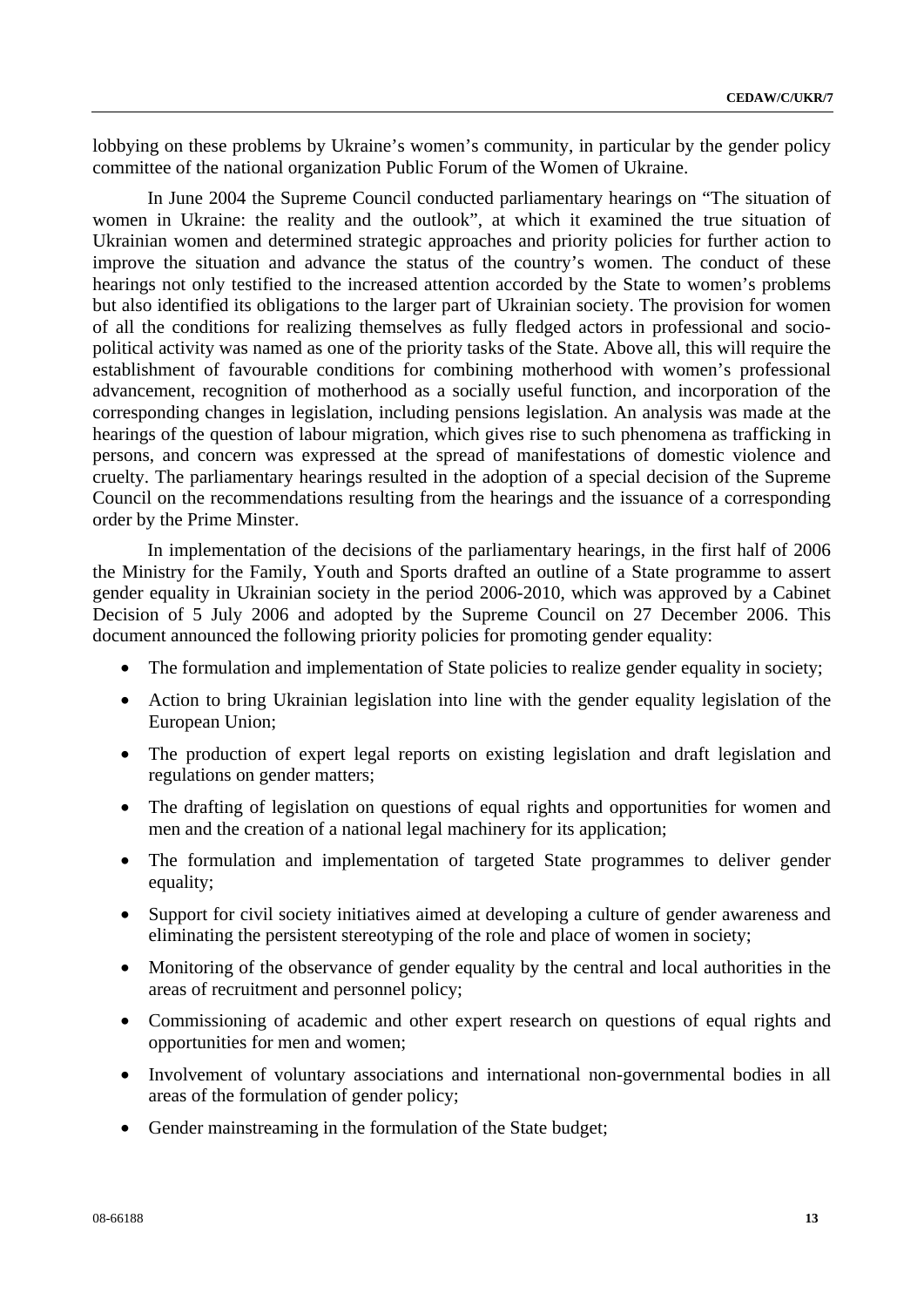• Conduct of information and education campaigns to eradicate all forms of gender-based discrimination.

 On 21 November 2006 Parliament held scheduled hearings on two matters: "The current situation and urgent action to the prevent gender-based violence"; and "Equal rights and equal opportunities in Ukraine: the reality and the outlook".

#### **The legislative and regulatory base**

 The drafting of the necessary legislation is the starting point for the creation of an effective machinery for the realization of equality of rights between women and men and for the adoption of an array of measures for the exercise of their rights and opportunities by women and men. Ukraine was one of the first countries of the world to have in its Constitution an article (article 24) proclaiming the equality of rights and opportunities of women and men in all spheres of life. The equality of the sexes is also addressed in articles 3, 21 and 51 of the Constitution.

 As well as being proclaimed in the Constitution, the principle of equal rights for women and men is embodied in other legislation: the Code on Marriage and the Family; the Labour Code; the Code of Criminal Procedure; the Code of Civil Procedure; the Administrative Offences Code; the Employment Act; the Pensions Act, the Military Service Act; the Pensions (Military Personnel and Senior and Junior Internal Affairs Personnel) Act; and the Labour Act.

 The rights and freedoms of women are addressed in other acts, either directly or in general rules and regulations, including: the Health Care (Legal Foundations) Act; the Families with Children (State Assistance) Act; the Civil Defence Act; the Pre-Trial Detention Act; the Retired Workers and Other Older Persons (Basic Social Protection) Act; the Penal Enforcement (Amendments and Additions to Legislation) Act (No. 137/94-VR of 27 July 1994); the Preventive Detention Act; the Narcotic Substances (Prevention of Unlawful Use) Act; and the Correctional Labour Code.

 A separate section of the new Criminal Code contains articles on offences against the sexual freedom and sexual integrity of the person: article 152 (Rape); article 153 (Forcible gratification of sexual desire by unnatural means); article 154 (Coercion to perform a sexual act); article 155 (Sexual relations with an under-age person); and article 156 (Corruption of minors). The criminal sanction of these offences is designed primarily to protect the rights of women, for women are the most frequent victims.

 A number of legal instruments were adopted in pursuance of the State's gender-equality policy; the following are some of the most important of them: the 2003 Prime Ministerial Order concerning the designation of persons with responsibility for gender issues in all ministries and departments; and the 2005 Presidential Decree on improvement of the work of the central and local authorities in relation to equal rights and opportunities for women and men.

 In the light of recommendation 284, made by CEDAW in 2002 in its concluding observations and recommendations to the Government of Ukraine, that the Government should strengthen the existing national machinery for the advancement of women, a number of regulatory instruments and organizational measures were introduced during the reporting period to create the conditions for the formulation and implementation of gender-related legislation.

 For example, in accordance with the provisions of the Convention the President of Ukraine issued in April 2001 a decree on improving the social status of women, which was designed to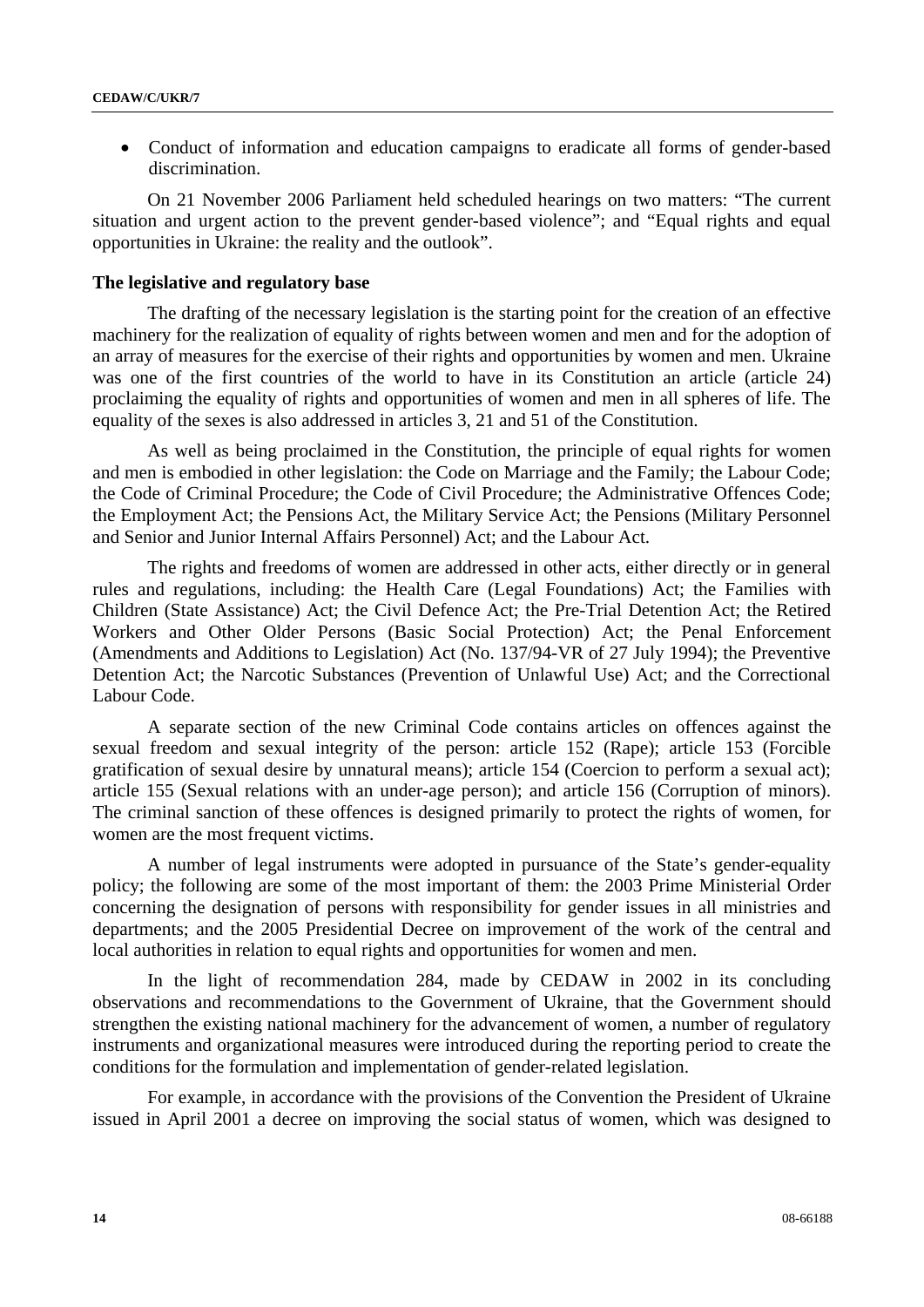create more favourable conditions for guaranteeing women equal rights and opportunities with men to take part in the country's political and social life.

 The purpose of the Equal Rights and Opportunities Act, which entered into force on 1 January 2006, is to secure for women the same status as men in all areas of the life of society by establishing equal rights and opportunities for women and men, eliminating gender-based discrimination, and employing special temporary measures to correct the imbalance in the opportunities enjoyed by women and men to exercise the equal rights accorded to them by the Constitution and laws.

 Cabinet Decision No. 504 of 12 April 2006 came to play a significant role in the implementation of this Act, for it required the Ministry of Justice to produce expert legal reports on the existing gender-related legislation and regulations affecting human rights and freedoms, in accordance with the Equal Rights and Opportunities Act (No. 2866 of 8 September 2005). These expert reports are now actually being produced. The necessary methodological recommendations were drafted by the Ministry of Justice with assistance from the Equal Opportunities and Women's Rights Programme of the United Nations Development Programme (UNDP).

 It may thus be maintained that during the reporting period Ukraine's legislation widened substantially the range of legal possibilities for the attainment of gender balance in Ukrainian society.

## **The institutionalization of the national machinery for the realization of equal rights between women and men**

 According to the Equal Rights and Opportunities Act, the following are the principal institutions involved in the State's management of the formulation and implementation of genderrelated policies: the Supreme Council; the Office of the Supreme Council's Commissioner for Human Rights; the Cabinet of Ministers; the central agency of the Government invested with special powers with regard to the establishment of equality of rights and opportunities for women and men; the agencies of central and local government which have invested a staff member with special responsibility for these matters (coordinators); and civil society organizations. Each of these institutions has an impact on the management of gender policies within the limits of their jurisdiction, which is regulated by Ukraine's Constitution, laws and regulations.

 The formation of State agencies to tackle the problems of gender equality began directly after the declaration of Ukraine's independence, although until 1999-2000 these problems were perceived more often than not as exclusively women's problems.

 The Committee on Women's, Mothers' and Children's Affairs of the Office of the President was established at the highest level of the central Government and entrusted with the priority tasks of ensuring the social protection of the family and children, overcoming the feminization of poverty, and safeguarding the health of women and girls. In 1996 the Committee's functions were transferred to the Ministry for the Family and Youth, which had a women's affairs office.

 Since 1998 the Supreme Council has had a Standing Commission on Health Care, Mothers and Children; this Commission introduced measures to advance the status of women in Ukrainian society. It took the initiative for the formulation of several national programmes relating to questions of the status of women: the National Programme for the Advancement of Women; and the national programmes on family planning and on children. The Commission was disbanded in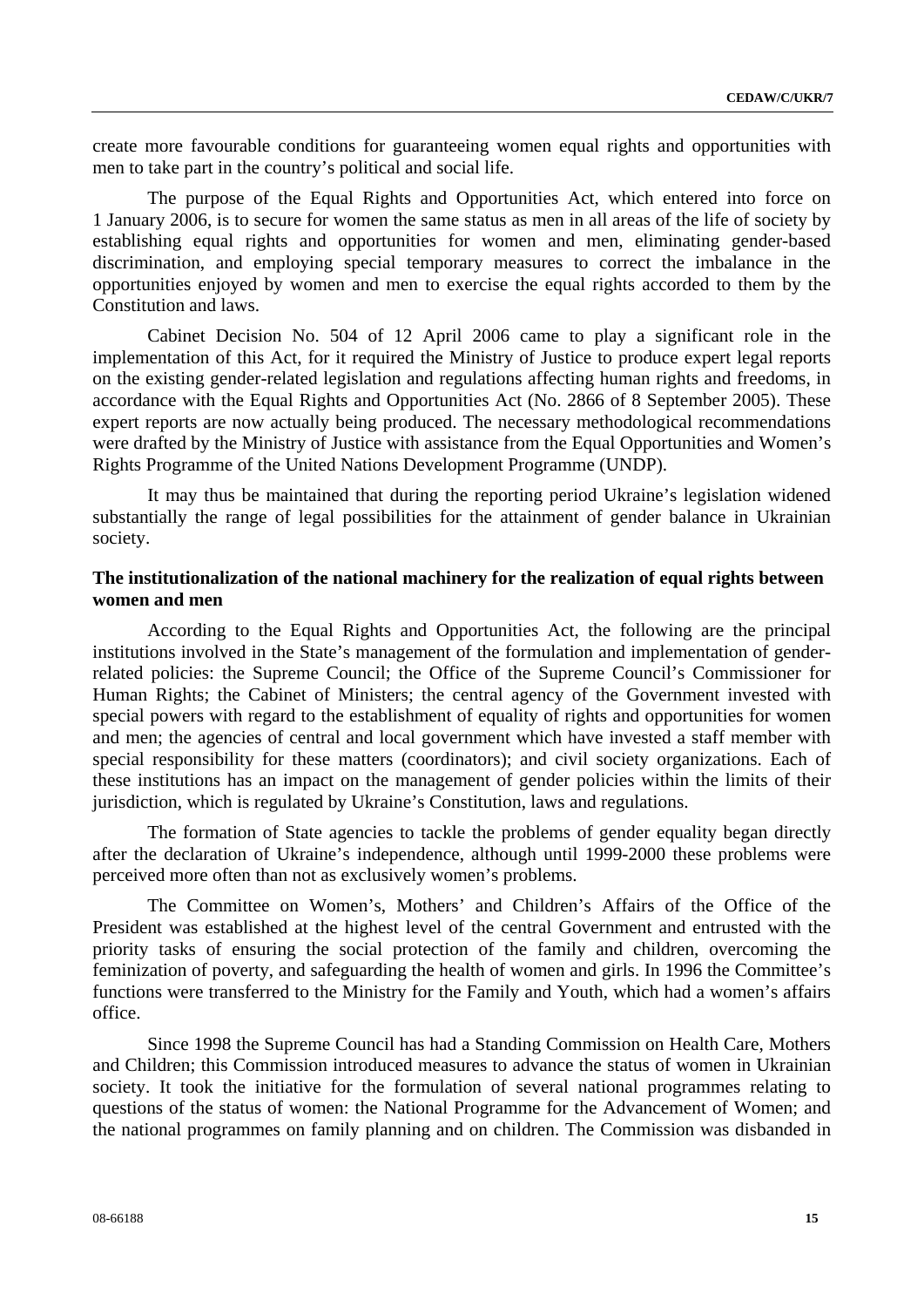2002 and its functions were transferred to the Subcommittee on the Legal Status of Women, the Family and Children of the Committee on Human Rights, National Minorities and International Relations. The Subcommittee drafted legislation on the guardianship and adoption of children. It must be pointed out that although the Subcommittee did indeed perform the important function of providing a legal foundation for gender equality its work covered a much narrower field than that of the Standing Commission. Accordingly, in 2005 the Subcommittee was transformed into the Subcommittee on Gender Policy, which today deals directly with issues of gender democracy in Ukrainian society.

 In May 2006 the working group on arrangements for the first meeting of the fifth convocation of the Supreme Council reviewed the list of committees to put be to a vote for approval in the Supreme Council. As a result of its discussion the working group proposed the inclusion in the list of a committee on family and gender policy. The country's civil society organizations supported the creation of this committee, whose activities would be aimed at attainment of gender equality in Ukrainian society. However, the country's parliamentarians did not support the proposal.

 The post of Commissioner for Human Rights (Ombudsman) of the Supreme Council was established in 1997 for the purposes of parliamentary supervision of the observance and protection of citizens' constitutional rights and freedoms; the Commissioner's work is regulated by the Commissioner for Human Rights Act. Pursuant to the Equal Rights and Opportunities Act the Commissioner has the following duties in supervising the observance of citizens' human rights and freedoms: to monitor the realization of equal rights and opportunities between women and men; to consider complaints of gender-based discrimination; and to address in his annual reports questions of the realization of equal rights and opportunities between women and men. However, since the institution of his post (nine years ago) the Commissioner has prepared only three reports on matters affecting women.

 Where the central authorities are concerned, from 1993 to 2001 gender policy issues were a responsibility of the unit for analysis of the development of health care and study of family, women's and children's problems, which operated in the Interior Policy Department of the Cabinet of Ministers. This unit's basic functions were to establish a new machinery for State policy to improve the social and economic status of women, promote the realization of equal rights and opportunities between women and men in all areas of the life of society, and analyze the existing legislation to ensure its consistency with the international gender standards. However, the unit was eventually abolished, with negative consequences for the implementation of State policy on gender equality. Work is currently proceeding on the establishment under the Cabinet of Ministers of a council on democratic development and gender equality.

 At the ministry level, the Ministry of Labour and Social Policy and the Ministry of Health have offices and units dealing with the problems of women, the family and children. During the reporting period the Ministry of Internal Affairs introduced the post of Adviser on Human Rights and Gender Issues. This is so far the only example of a ministry creating an official post of this kind at the level of departmental head. It would be worthwhile for other ministries to follow this example and thus improve the legislative base.

 The order issued by the Prime Minister on 12 June 2003 concerning the designation in all ministries and departments of an official responsible for gender questions constituted a significant step forward in the development of a national machinery for the realization of gender equality in Ukraine and the fostering of an understanding of gender problems in governmental circles; these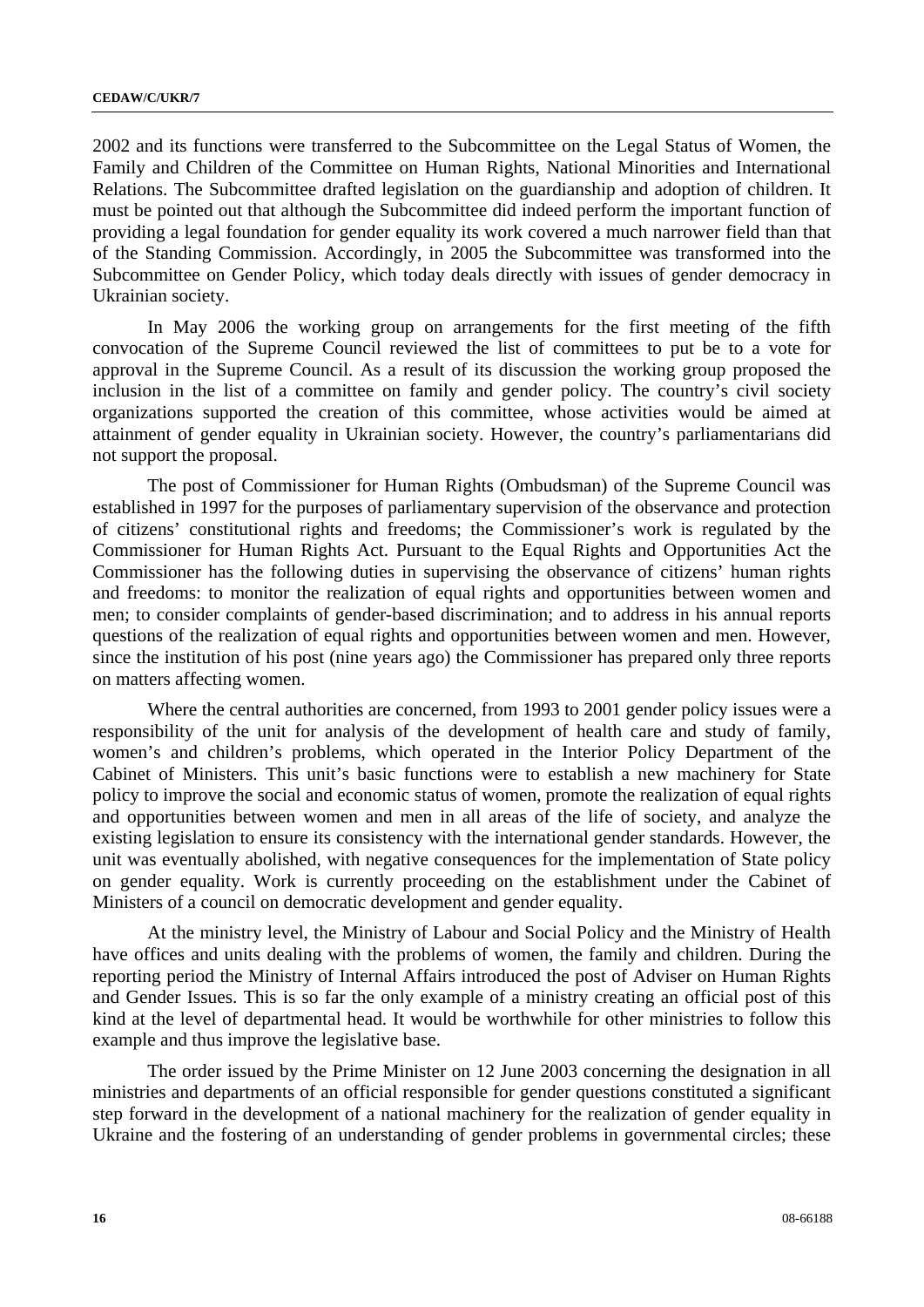officials, according to the order, report to the deputy minister in question. This step marked one of the first attempts by the Government to stimulate by administrative means the development of the national machinery for the realization of gender equality.

 The Ministry for the Family and Youth was created in 1996 by presidential decree in order to improve the central administrative system in this area; the Ministry is the principal governmental institution with responsibility for implementing State policy on matters affecting the family, women and young people throughout the national territory, determining the principal means of enhancing women's role in society, exercising leadership in this sphere and attending to its development. In 1998 the Ministry was reorganized and transformed into the State Committee on Family and Youth Affairs – since 1999 the State Committee on Youth Policy, Sports and Tourism, and since 2004 the Ministry for the Family, Youth and Sports. Presidential Decree No. 852 of 30 July 2004 on the Ministry for the Family, Youth and Sports identified this ministry as the lead institution in the system of governmental agencies for implementation of State policy on equality of rights and opportunities between women and men. This Decree posits the extension of the Ministry's powers to enable it, at the level of ministries and other central agencies and at the local authority level, to coordinate and ensure the implementation of the measures for realization of gender equality in society.

 The Ministry performs the following functions in performance of the duties entrusted to it: it conducts gender analyses of the status of women and men at the national level and submits an annual report to the Cabinet of Ministers on the implementation of gender policies; it coordinates the activities of ministries and other agencies of the central Government aimed at delivering gender equality in all spheres of life; it runs information and education campaigns in the media on issues of gender equality; it formulates measures for the realization of equal rights and opportunities between women and men in all areas of the life of society; it monitors gender mainstreaming in all socially important programmes and projects; it drafts the National Plan of Action for Gender Equality, it monitors compliance with the requirements of gender equality in decisions on personnel questions by central and local authorities; and it organizes training for civil servants in the realization of equal rights and opportunities between women and men.

 For many years the Ministry's work of formulating and implementing State policies on the family and women was in the hands of its Family Affairs Department. But when the State became aware of the importance of gender equality as a core area of its policies, the Ministry's structure was reorganized to take account of the gender principle. In 2006 the formulation and implementation of State policies on the family and women was entrusted to the Department for Family Affairs and Gender Policy, which is a division of the Ministry for the Family, Youth and Sports. This Department has several units: family and demographic policy; gender policy; social and legal protection and support of civil society initiatives; and health care and leisure. These sections cooperate actively with women's voluntary organizations, political parties, the State agencies providing social services for families, children and young people, and academic institutions, involving them in the formulation of draft policy outlines and programmes on women's issues and gender equality, the preparation of periodic reports on the implementation of the Convention in Ukraine, the conduct of research on the status of women, and the formulation of gender policy.

 In 1997, pursuant to a decision of the Cabinet of Ministers, the Ministry for the Family and Youth set up an advisory body - the Coordination Council for Women's Affairs – made up of representatives of national and international women's organizations. This Council's work resulted in the establishment of cooperation between the central authorities and civil society and voluntary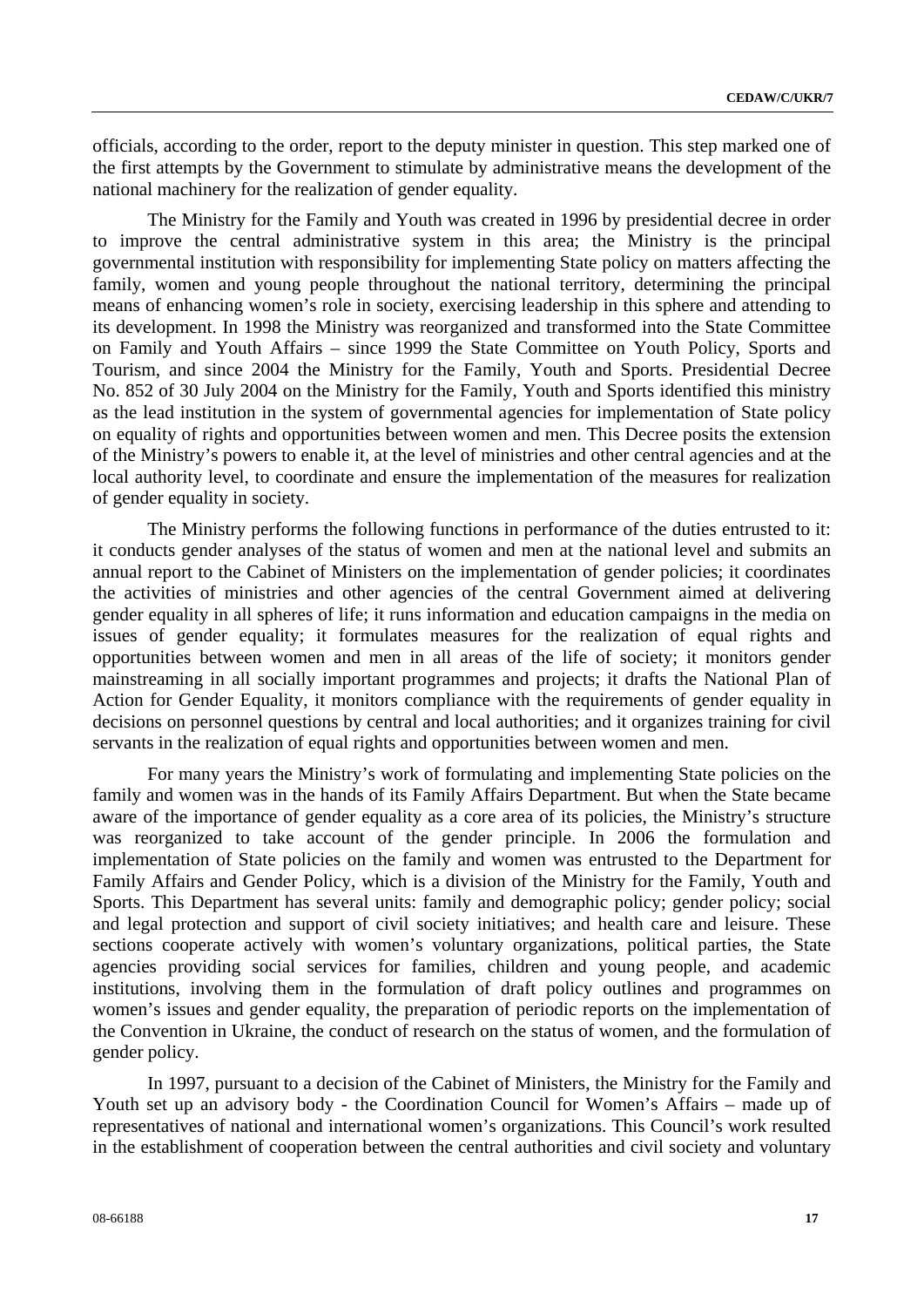organizations. The Council discussed at its meetings draft national programmes, policy outlines and legislation, questions of cooperation between the central and local authorities and women's voluntary organizations in the realization and protection of women's rights, and the quest for forms of social partnership to solve problems of women's social and economic status.

 However, the Coordination Council was unable to come to grips with all the issues of the formulation of the legal basis for the attainment of gender equality. In 1998, therefore, the Ministry for the Family and Youth created an analytical and advisory body – the Equal Opportunities Council (Gender Council) – made up of highly qualified specialists from ministries, academic institutions, higher education establishments, enterprises and civil society organizations. The Gender Council's basic tasks included: analysis of the existing legislation to ensure its consistency with the international standards governing equality of rights and opportunities between women and men; preparation of proposals on any changes or additions which might be needed in the legislation; participation in the drafting of gender policy; design of mechanisms for involving women in the decision-making process at all levels; and formulation of new approaches to improvement of the understanding women's role and place in society. Today the Ministry has a new analytical and advisory body – the Coordination Council for Gender Issues and Family Problems.

 For the purposes of coordinating the activities of the State agencies and civil society organizations involved in the fight against trafficking in persons, Ukraine set up the National Council for Prevention of Trafficking in Women and Children. However, this body proved unable to perform the tasks entrusted to it. As a result, following the adoption of the Integrated Programme to Prevent Trafficking in Persons 2002-2005, a new body was created under the Cabinet of Ministers: the Interdepartmental Coordination Council to Combat Trafficking in Persons, which is now formally in operation.

 The establishment of the State machinery for the advancement of women entails a need to create, in addition to the central agencies, appropriate local bodies. All the country's provincial and municipal administrative authorities set up offices or units to deal with women's and youth issues as structural subdivisions of the authorities of the provinces and the cities of Kyiv and Sevastopol. Similar bodies were set up at the district level as well. The local authority offices and units are responsible for implementing in their respective areas State policies on the status of women and expansion of their role in society and on equal opportunities for women and men to take part in all areas of the life of society.

 For the purposes of implementing regional policies for the elimination of gender-based discrimination, in 2003 the State Committee on the Family and Youth began to carry out genderequality programmes at the provincial level. In collaboration with the UNDP Equal Opportunities Programme the State Committee concluded tripartite memorandums of understanding with four provincial local authorities (Zakarpattiya, Kherson, Vinnytsia and Luhansk provinces) to serve as the basis for formulating the corresponding programme for each province in the light of its requirements, as identified in specific studies. These pilot programmes provided unique experience of the introduction of new practices such as, for example, the compilation of provincial "gender profiles", the production of expert reports on the provinces' budgets, the creation of gender resource centres in the provincial administrations, the implementation of targeted local programmes, the conduct of information campaigns, etc. In the light of the results of the implementation of this specific project, the Ministry for the Family, Youth and Sports prepared in conjunction with UNDP specific methodological recommendations on the formulation and introduction of the Equal Opportunities Programme in the provinces.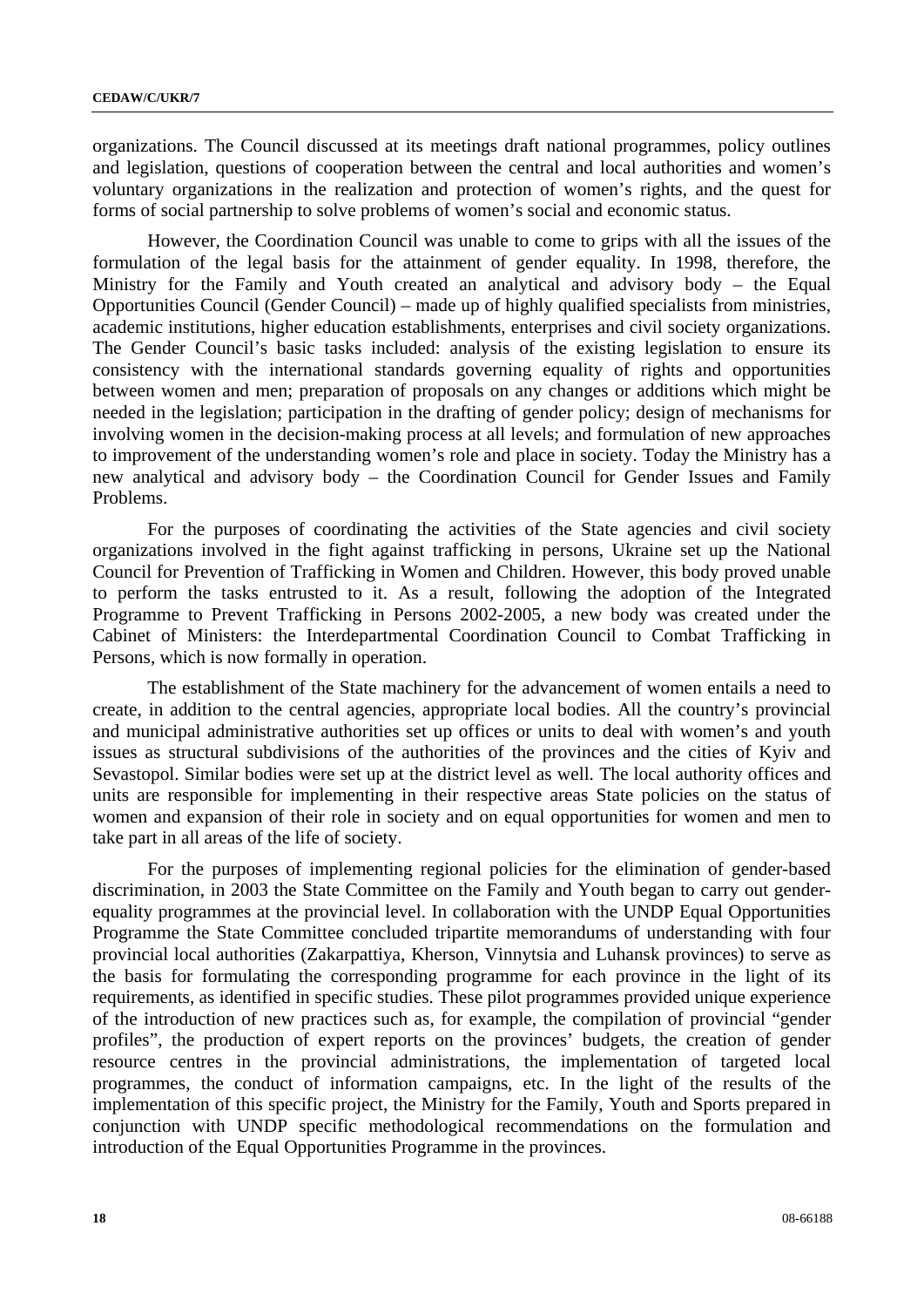Presidential Decree No. 1135 of 26 July 2005 on improvement of the work of the central and local authorities aimed at the realization of equal rights and opportunities between women and men, the text of which had been drafted by the Ministry of Justice, was issued in order to enhance the effectiveness of the State policies and establish cooperation with these authorities. This Decree contained a concrete list of the tasks to be performed by officials with a view to achieving gender equality. The heads of the central and local authorities were instructed to entrust to one of their deputies the performance of functions relating to the realization of equality between women and men. It also stipulated that the officials of the central and local authorities entrusted with these functions, within their respective jurisdictions, must organize the work of the relevant agencies in such a way as to ensure the mainstreaming of the gender-equality factor in their spheres of activity.

 Non-governmental organizations and associations operating both within the local authority structure and as independent agencies are an effective component of the national gender-equality machinery. Their activities, along with those of the governmental agencies, are regarded as a primary means of installing in Ukraine the model of a society in which women and men enjoy equal opportunities. A more detailed account of the work of Ukraine's non-governmental organizations and associations will be found under article 7 (c).

## **Information-technology and methodological resources of the national gender-equality machinery**

 In accordance with the final documents of the special session of the United Nations General Assembly entitled "Women 2000: gender, equality, development and peace for the twenty-first century", the  $49<sup>th</sup>$  session of the United Nations Commission on the Status of Women, and the women's forum "Beijing+10: solidarity for gender equality, development and peace", held in March 2005 in New York, Ukraine introduced a number of organizational and practical measures to eliminate discrimination against women and achieve gender equality.

 The principal means of developing a gender culture in Ukrainian society include the conduct by State agencies and women's civil society organizations of conferences, round tables, seminars and leadership schools for the purposes of formulating strategies and tactics to secure changes in legal and political processes for the benefit of women and addressing new difficulties which must be overcome in order to improve women's social status and ensure the exercise of their civil rights. Evidence of a fresh vision of the problems of gender relations may be seen in the conduct of the following events:

- The international workshop/conference on "Achievement of gender parity in the context of the current social and economic changes" (Kyiv, December 2002);
- The workshop/seminars on "Implementation of the State approaches to gender policy" (Kyiv, October 2003), for deputy heads of agencies of the central Government, and on "Implementation of the State approaches to gender policy: the regional level" (December 2003), for deputy heads of the provincial administrations;
- The international conference on "Women in business, social policy and civil society activities" (Kyiv, September 2005);
- The seminar on "Gender aspects of European law: experience of the adaptation of the legislation of the countries of Central and Eastern Europe" (Kyiv, October 2005);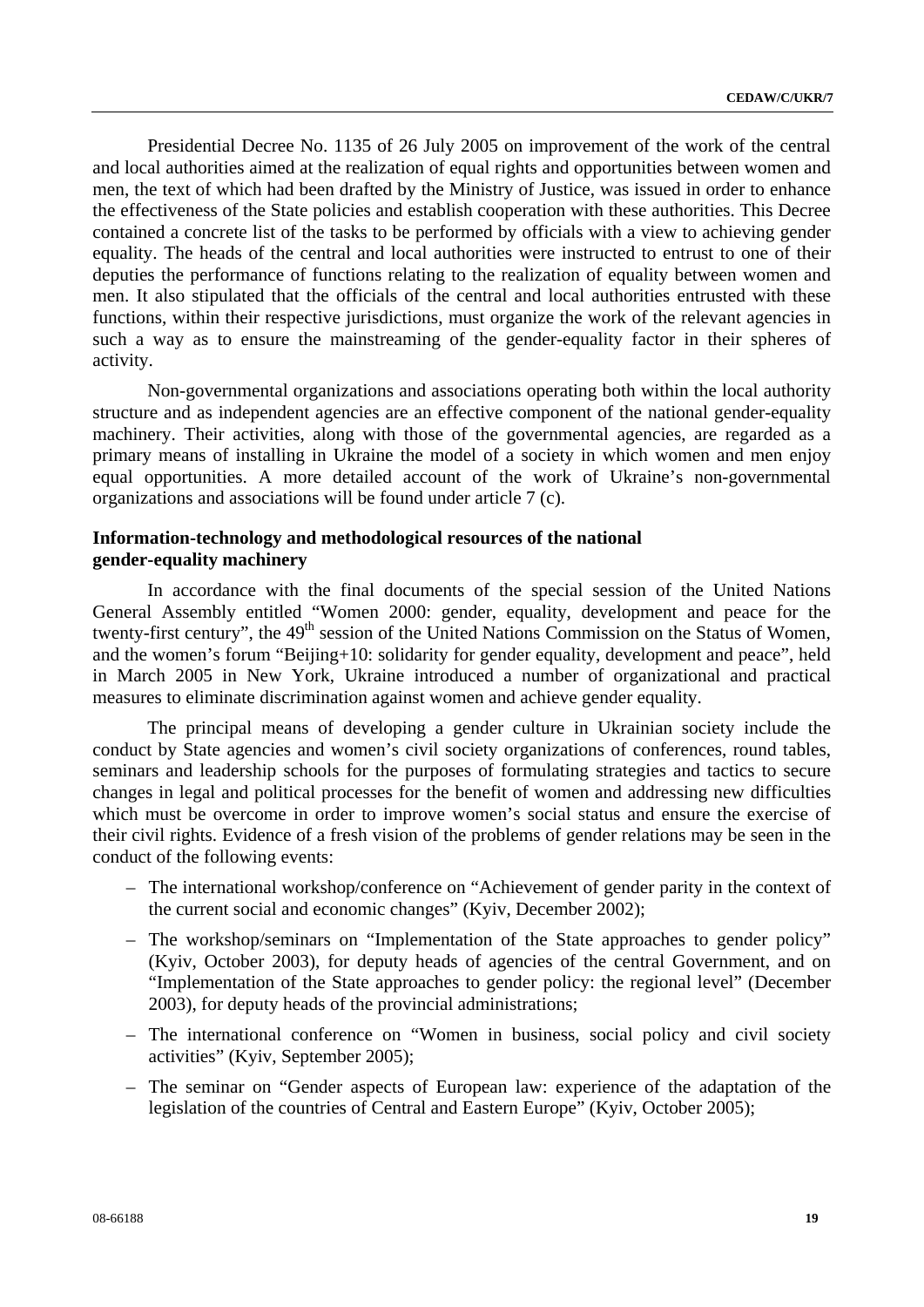- The visiting session of the Committee of the Supreme Council of Ukraine on "Prospects for the implementation of the Equal Rights and Opportunities Act" (Kyiv, December 2005);
- The series of seminar/training sessions on gender topics: "Gender education for all: rights and opportunities"; and "Gender education: gender mainstreaming in Ukraine's education system" (Kharkiv and Chernivigrad, first half of 2006);
- The international videoconference on "National security and defence: the gender aspect" (Kyiv, March 2006).

 The Second All-Ukrainian Women's Congress ("Beijing+6") was convened in Kyiv in October 2001, on the initiative of the State authorities but primarily thanks to the efforts of staff members of the family and youth unit of the State Committee on Youth Policy, Sports and Tourism. Delegates to the Congress examined the implementation of the National Plan of Action for the Advancement of Women 1997-2000 and discussed the draft report on the implementation of the Convention in Ukraine. The main theme of the Congress was the need to re-establish the Ministry responsible for tackling the problems of Ukrainian women, which had been disbanded during the administrative reforms. This women's forum succeeded in drawing society's attention to the pressing and unsolved problems facing Ukrainian women.

 The implementation of international programmes and projects in Ukraine is of great significance for the further improvement of the gender-equality machinery. This applies in particular to the UNDP Equal Opportunities Programme. A systematic study entitled "Gender issues in Ukraine: problems and opportunities" was carried out in 2003 under the auspices of this programme in conjunction with the State Committee on the Family and Youth, in implementation of the National Plan of Action 2001-2005; this provided a stimulus for further systematic research on gender problems in Ukraine.

 The University of Indiana's programme of assistance for the Parliament of Ukraine, which has a gender component, is another international undertaking which is facilitating the formulation of gender legislation in Ukraine. Work is proceeding under this programme on the inclusion of gender issues in all the aspects of the University's cooperation with the Supreme Council. The programme's chief aim in implementing this component is to promote compliance with the principles of gender equality in all areas of legislative work.

 An important contribution to the development of gender democracy in Ukraine is made by international donors and voluntary programmes, including: Winrock International, which for several years has been carrying out a number of projects to prevent trafficking in persons; the Canada-Ukraine Gender Foundation, which has furnished financial assistance for the implementation of several projects for the advancement of gender parity in Ukrainian society; the Ukrainian Women's Foundation, which has made grants for the support and strengthening of women's equality groups; and Heifer Project International (HPI), which carried out in 2006 a project entitled "Mainstreaming gender equality in the activities of HPI Ukraine".

 In application of article 18 of the Convention, the State Statistical Committee is endeavouring constantly to improve the methodology of the compilation of gender statistics. Gender questions are now included in, for example, the demographic, labour, health, education, social security and legal statistics. In order to provide a fuller picture of the people's own assessments, extracts from the targeted and socio-demographic research carried out by the State statistical bodies are disaggregated by the sex of the respondents. In 1996 the State Committee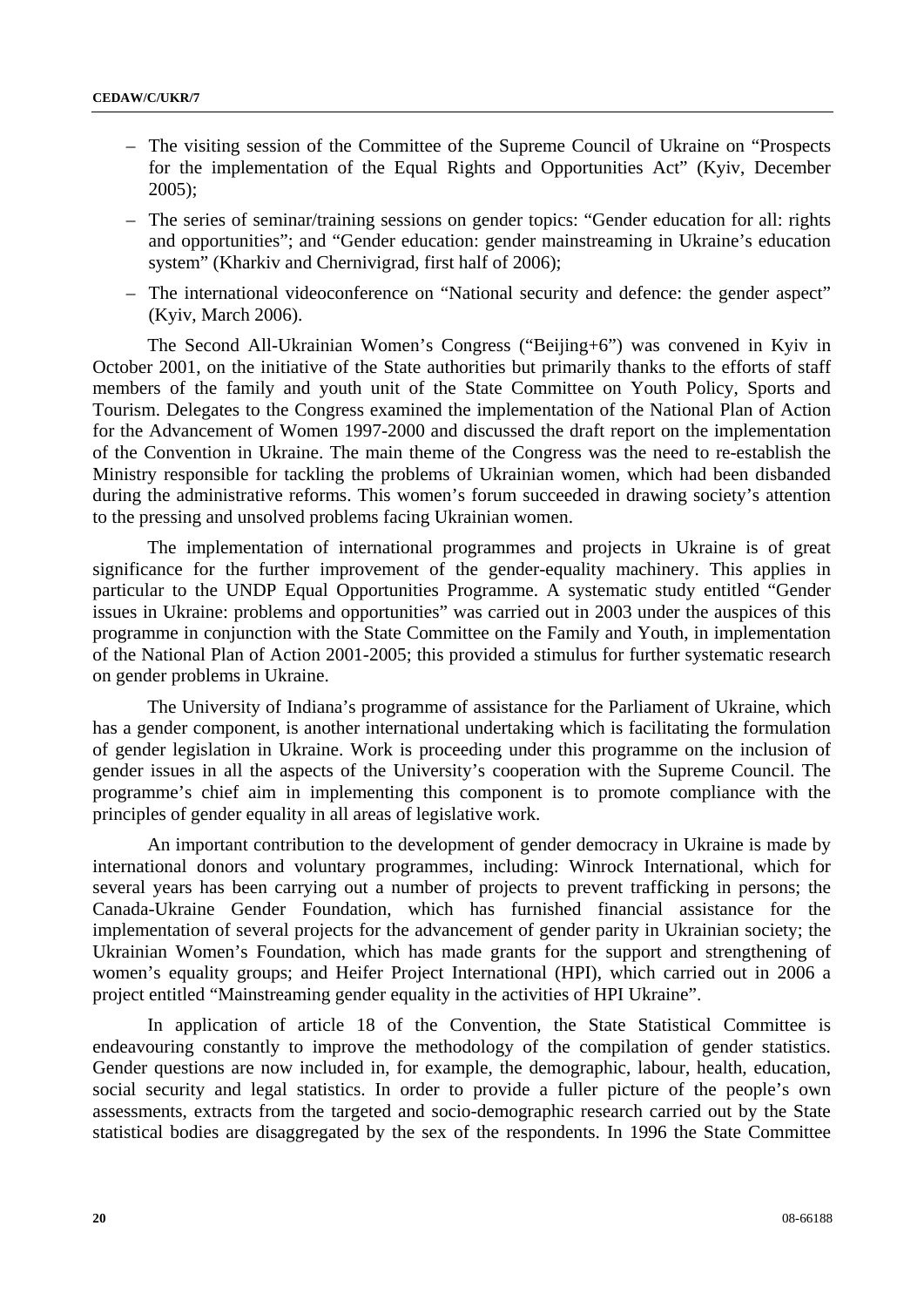began working on the collection of broader statistical data on the relative degrees of participation of women and men in the life of the State and society (this included the production of the first compilation of statistics entitled Women and men in Ukraine). Similar publications have been issued once every three years. The latest was published in September 2005.

 It may thus be seen that Ukraine has made definite progress in developing its genderequality machinery in accordance with the generally accepted international human rights standards. It must however be acknowledged that in Ukraine official attitudes to the issue of the status of women and men in society have not as yet changed in step with world trends in the treatment of this issue. National experts on gender issues note that an awareness of the need to implement a State policy on equal rights and opportunities for women and men which embraces the promotion of gender equality instead of sticking to the concept of the advancement of women is still not part of the mindset either of State agencies or of civil society and is found, broadly speaking, only in the Ministry for the Family, Youth and Sports. This explains to a significant extent the basic problems of the functioning of the national machinery for realizing equality of rights and opportunities between women and men.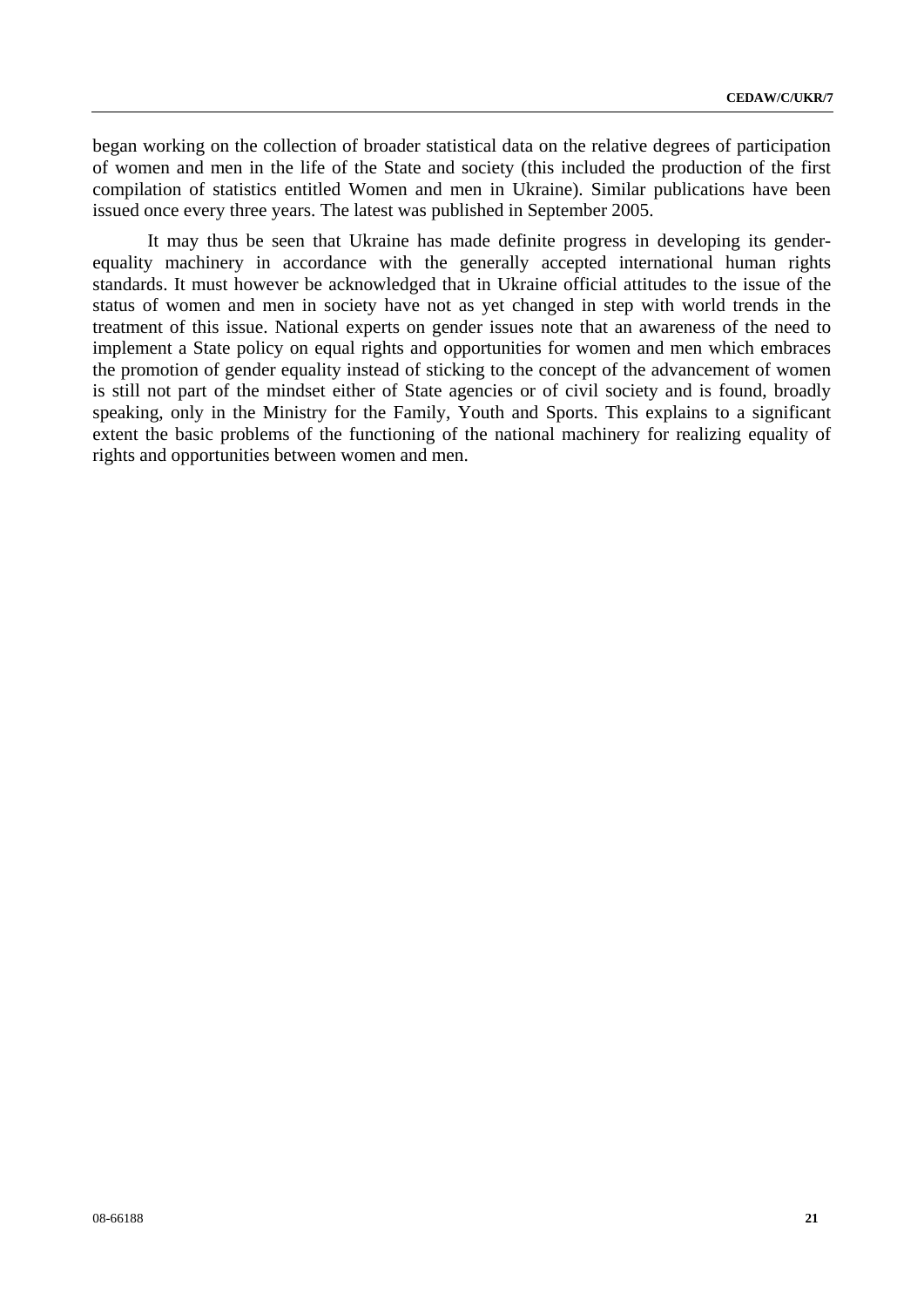## **Part 2. Article-by-article review of the implementation of the Convention in Ukraine**

## **Part I**

#### **Article 1**

 For the purposes of the present Convention, the term "discrimination against women" shall mean any distinction, exclusion or restriction made on the basis of sex which has the effect or purpose of impairing or nullifying the recognition, enjoyment or exercise by women, irrespective of their marital status, on a basis of equality of men and women, of human rights and fundamental freedoms in the political, economic, social, cultural, civil or any other field.

 In accordance with the international obligations arising from its accession to multilateral human rights treaties, Ukraine presents periodic reports on the implementation of their provisions to the corresponding United Nations treaty bodies, which act as a monitoring mechanism. Ukraine's combined fourth and fifth periodic reports were considered by the Committee on the Elimination of Discrimination against Women (CEDAW) in 2002. Information about the situation of women was also included in Ukraine's sixth periodic report on its implementation of the International Covenant on Civil and Political Rights, which was submitted to the Human Rights Committee in 2005. Since the present report is a draft version of the combined sixth and seventh reports, the information contained in it covers two reporting periods (1999-2006).

 Over this double reporting period the State of Ukraine took a number of steps to address and act on the observations and recommendations made by CEDAW following the submission by Ukraine of its combined fourth and fifth reports on the implementation of the Convention.

 It took particular account of the observation that "Ukrainian law does not contain a specific definition of discrimination against women and does not provide effective enforcement measures". This observation was addressed in article 1 of the Equal Rights and Opportunities Act, adopted on 8 September 2005, which gives a definition of the concept of discrimination on the basis of sex, which is described as an act or omission leading to any distinction, exclusion or privilege made on the basis of sex if it is intended to restrict or prevents the recognition, use or exercise, on a basis of equality, of the human rights and freedoms of women and men. Pursuant to the provisions of this Act, the notion of equal rights for women and men means the absence of gender-based restrictions and privileges, and equal opportunities for women and men means equal conditions for the exercise of their equal rights by women and men.

 The concept of gender equality implies equality of status for women and men and equal opportunities them to assert that status, allowing persons of either sex to take an equal part in all spheres of the life of society.

 However, in the opinion of international experts the Equal Rights and Opportunities Act will hardly alter the situation with regard to discrimination against women in Ukraine, for the following reasons: first, it does not provide a genuine implementation mechanism; second, it does not provide for sanction of violations. Furthermore, with the adoption of this Act it will be necessary to make additional changes in Ukraine's Civil, Labour and Criminal Codes in order to ensure gender equality. To this end the Ministry of Justice drafted a bill on amendment of certain legislation in connection with the adoption of the Equal Rights and Opportunities Act.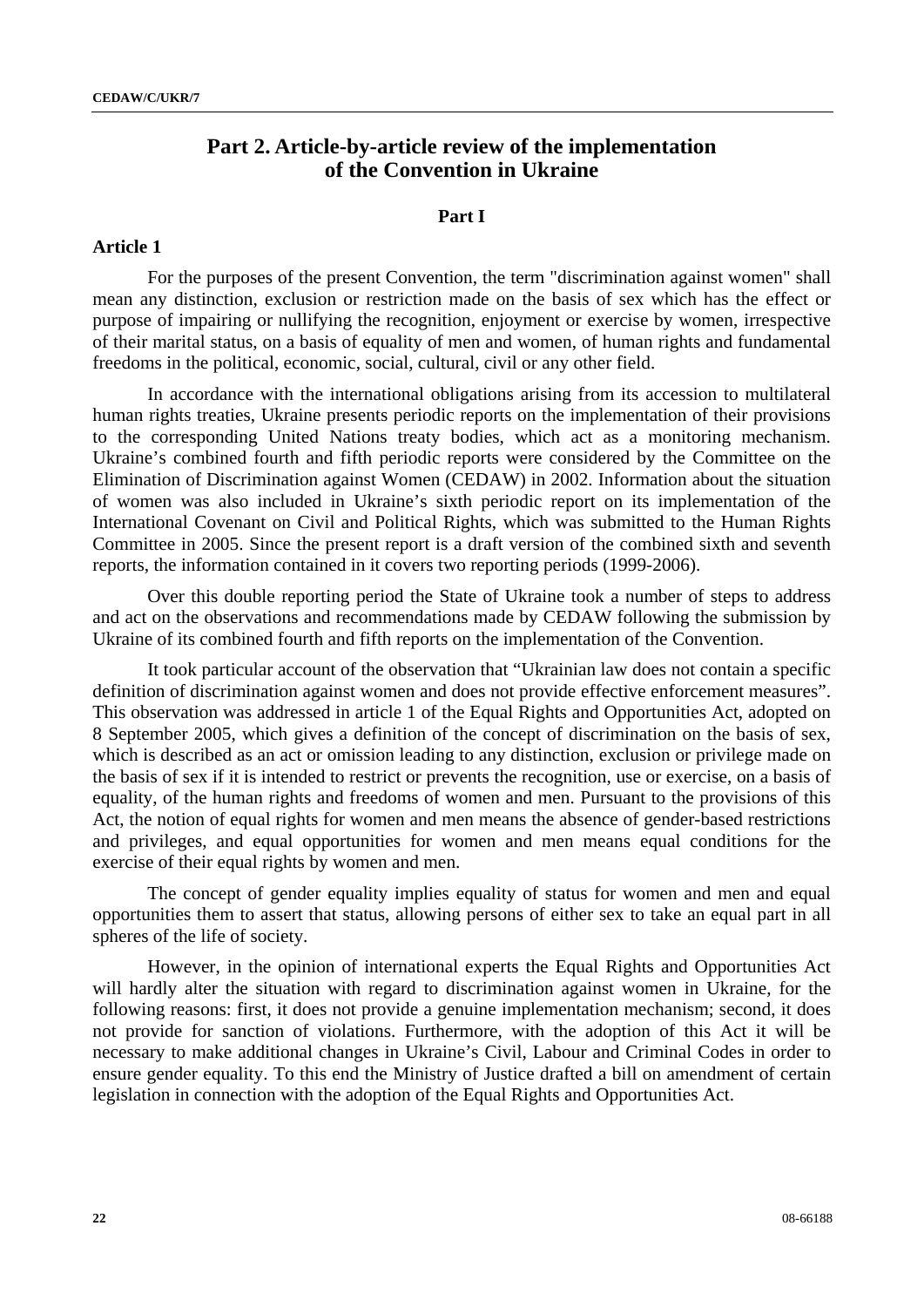## **Article 2**

 States Parties condemn discrimination against women in all its forms, agree to pursue by all appropriate means and without delay a policy of eliminating discrimination against women and, to this end, undertake:

 (a) To embody the principle of the equality of men and women in their national constitutions or other appropriate legislation if not yet incorporated therein and to ensure, through law and other appropriate means, the practical realization of this principle;

 (b) To adopt appropriate legislative and other measures, including sanctions where appropriate, prohibiting all discrimination against women;

 (c) To establish legal protection of the rights of women on an equal basis with men and to ensure through competent national tribunals and other public institutions the effective protection of women against any act of discrimination;

 (d) To refrain from engaging in any act or practice of discrimination against women and to ensure that public authorities and institutions shall act in conformity with this obligation;

 (e) To take all appropriate measures to eliminate discrimination against women by any person, organization or enterprise;

 (f) To take all appropriate measures, including legislation, to modify or abolish existing laws, regulations, customs and practices which constitute discrimination against women;

 (g) To repeal all national penal provisions which constitute discrimination against women.

 The legislative process in terms of the realization of equal rights and opportunities between women and men is based on the principle that women's human rights are an inalienable part of human rights in general. There is no declared legitimized discrimination against women in Ukraine; there are no legal instruments containing articles or rules implying discrimination against women, and no such instruments were adopted during the reporting period.

 The Constitution affirms the democratic development of the State, the freedom of the person, and the general political and legal bases of gender equality. In this sense, the entire Constitution is fully consistent with the world standards set out in many international instruments, such as the "Council of Europe activities since 1995 in the field of equality between women and men related to the strategic objectives in the Beijing and Vienna Platforms for Action" (May 2000). Pursuant to the Constitution (arts. 3, 21, 24 and 51) all citizens, both men and women, possess the full array of social, economic, political and personal rights and freedoms. It is a significant achievement in the development of Ukrainian legislation that it singles out, from among the human rights and freedoms, the right of women and men to equality before the law as an independent fundamental human right accorded to everyone. This marked a major step towards the establishment of gender democracy in Ukraine.

The Constitution also defines how this right is to be safeguarded:

- By offering women the same opportunities as men in social, political and cultural activities, in education and vocational training, and in work and remuneration for work;
- By implementing special measures to protect women's work and health;
- By providing pension benefits;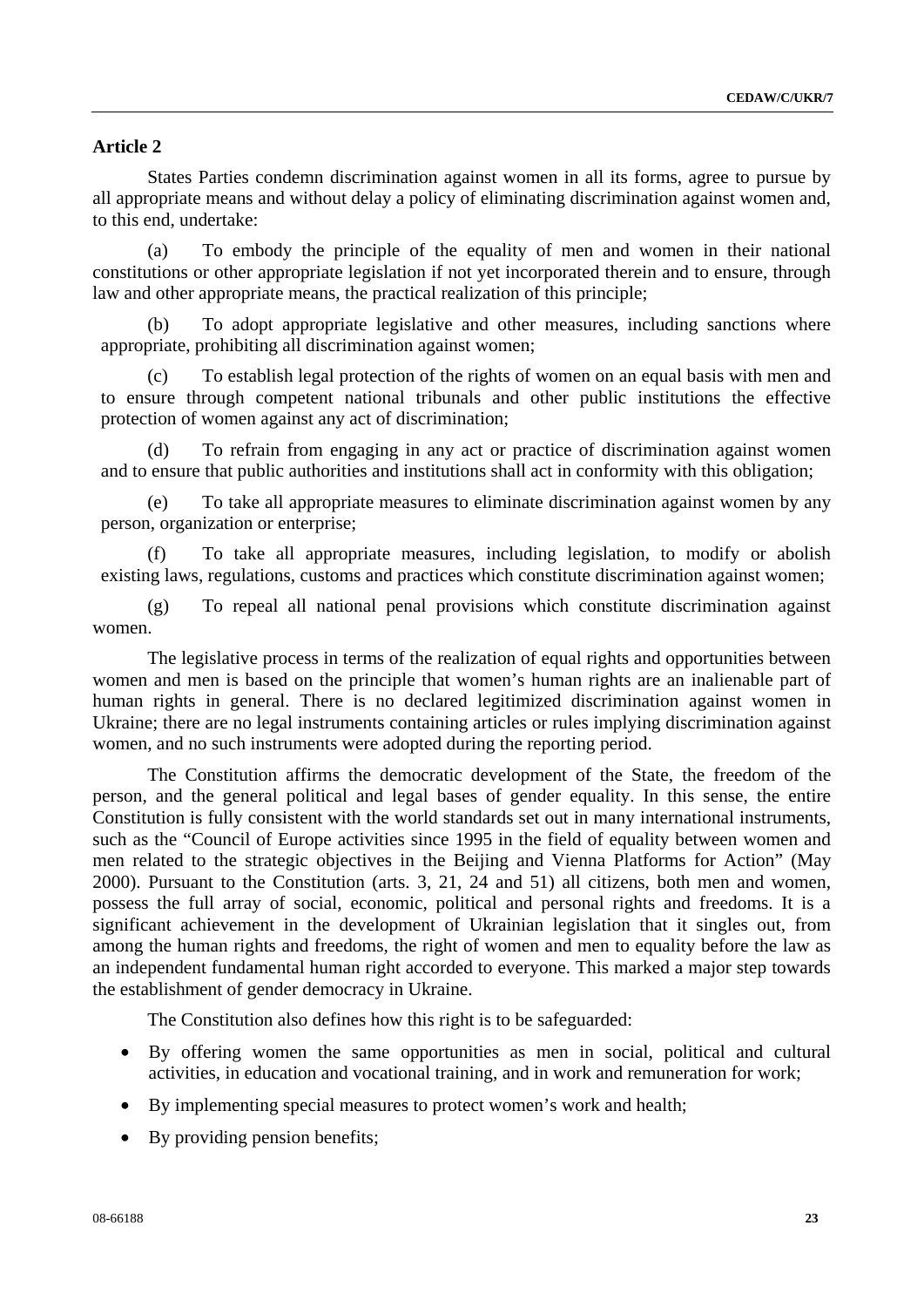- By creating the conditions to enable women to combine work with motherhood;
- By furnishing legal protection and material and moral support for mothers and children, including paid leave and other benefits for pregnant women and mothers.

 In fact, the Constitution of Ukraine contains fewer grounds for restricting women's rights than certain international instruments.

 The legal bases of gender equality in Ukraine are provided by the legislation regulating social relations and ensuring the prevention of gender-based discrimination in accordance with the relevant rules of international law. This legislation includes the Family Code, the Criminal Code and the Labour Code, the Prevention of Domestic Violence Act (2001), and the Compulsory State Maternity and Bereavement Insurance (Temporary Incapacity and Associated Expenses) Act (2001).

 Ukraine has not yet formulated any legislation providing sanctions for infringing the legislative provisions on gender equality.

 It must be acknowledged that although Ukrainian legislation does not contain a single provision embodying discrimination against women in any area of activity, the proclamation of the equality of rights of women and men in the Constitution has as yet failed to establish genuine equality. Recent experience shows that the gender parity proclaimed in the Constitution is often violated in real life and that discrimination against women does exist, even if it is generally only latent. There is evidence of instances of gender-based discrimination in labour recruitment (chiefly in the private sector of the economy, which is still at an embryonic stage in Ukraine). There is also evidence that when it comes to the conclusion of contracts, especially by private businesses, employers often extract from women an undertaking not to take discretionary leave. And the sanctions available against such employers are not used. Cases of concealed discrimination are often found in the media, especially in gender-biased publicity and job advertisements and in the use of stereotyped and discriminatory language, etc.

 If a woman is subjected to sexual violence she may turn for legal assistance to the agencies of the Judiciary. Current legislation does not provide any guarantees that State agencies will refrain from committing acts of discrimination.

 The disparity between the incomes of women and men remains a big problem in Ukraine. The incomes of women employed in the State sector of the economy are 30 per cent lower than those of men. This gap is somewhat wider in the private sector. Women work longer hours than men, for in addition to their main job they usually have to run their households virtually singlehandedly. Despite the fact that the law prohibits the use of female labour in dangerous occupations, women are sometimes forced to work in such occupations, and often in unhealthy conditions. It is also necessary to acknowledge the fact of concealed discrimination rooted in a public consciousness and conservative gender stereotypes which associate the place and role of women exclusively with the family, reserving activities in public life for men.

 In response to the CEDAW recommendations, in 2003 Ukraine ratified the Optional Protocol to the Convention, which authorized CEDAW to receive and consider individual complaints from physical persons and to take appropriate action on them, and to investigate cases of serious or systematic violations of the Convention. This arrangement makes it possible to protect women at the international level against acts of discrimination, once all the domestic means of defending their rights have been exhausted.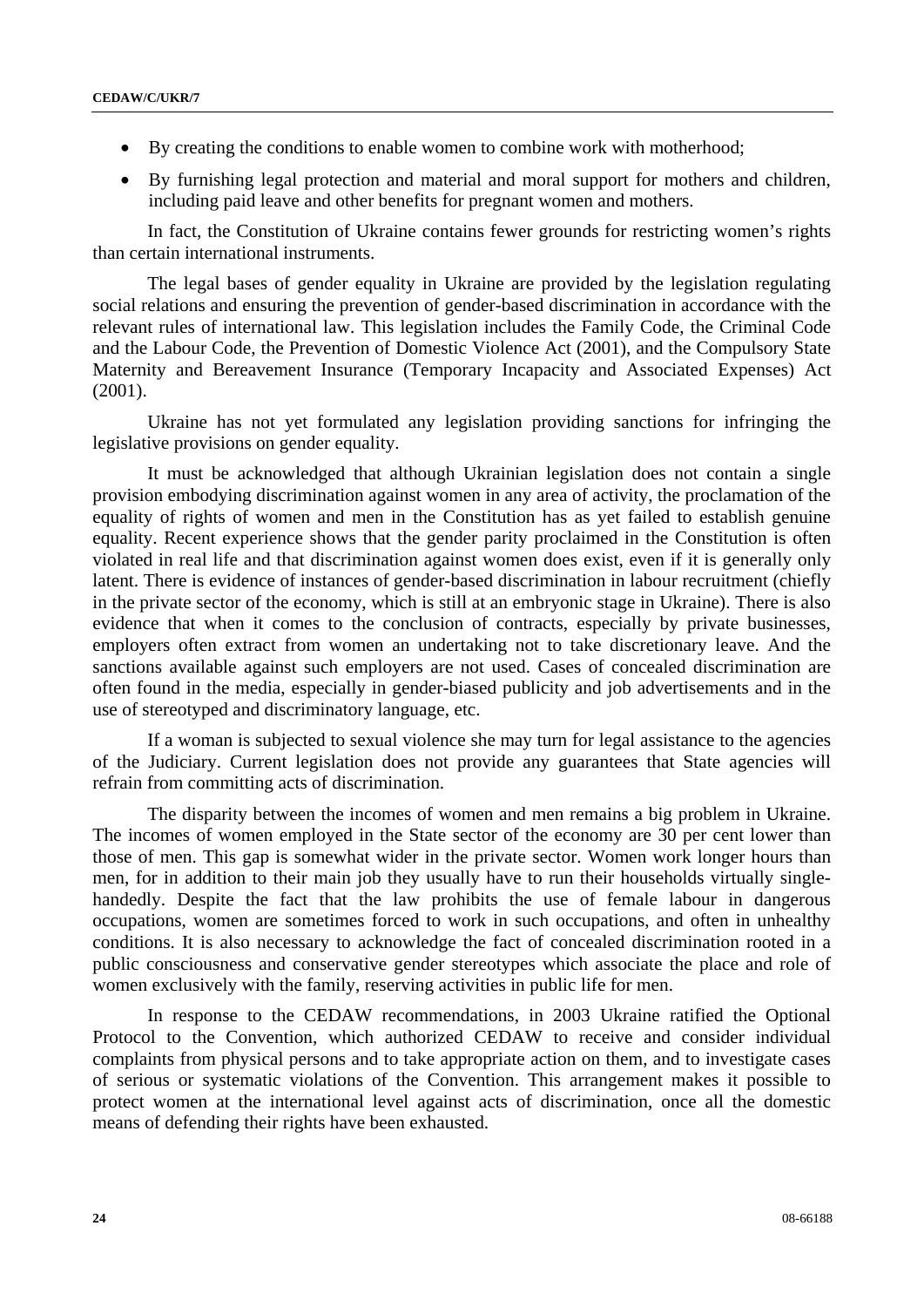It may therefore be said that over the reporting period Ukraine made substantial advances in improving the formulation and application of policies for the elimination of discrimination against women. However, it remains necessary to draft and adopt legislation establishing liability for violating the principles of gender equality in the State and in society.

## **Article 3**

 States Parties shall take in all fields, in particular in the political, social, economic and cultural fields, all appropriate measures, including legislation, to ensure the full development and advancement of women, for the purpose of guaranteeing them the exercise and enjoyment of human rights and fundamental freedoms on a basis of equality with men.

 Ukraine's body of legislation for realizing equality of rights and opportunities between women and men is still at the formative stage. It was constantly amended and improved over the reporting period. Recent years have seen particularly significant changes in the legislative provision of gender equality in Ukraine:

#### **2001**

 On 18 January 2001 the President signed Decree No. 20/2001 on additional measures to prevent the disappearance of persons and improve the coordination of the efforts of the lawenforcement and other agencies of the State to trace disappeared persons.

 On 22 March 2001 the Vekhovna Rada adopted the State Assistance for Families with Children (Amendment) Act, which entered into force on 1 January 2002. This Act provides that entitlement to State assistance in connection with pregnancy and childbirth is accorded to all women (including minors) who are not insured under the compulsory State social security scheme.

 In April 2001 the Verkhovna Rada adopted a new Criminal Code, which entered into force on 1 September 2001; it contains totally new provisions relating to women, including a definition of trafficking in persons and specification of the corresponding sanctions.

 On 25 April 2001, with a view to the advancement of women and enhancement of their role in society, the President issued a decree on improvement of the social status of women in Ukraine. This decree posits, as one of the most important areas of the application of the State's policies for women, the creation of more favourable conditions for guaranteeing women the same opportunities as men to take part in the political and public life of the State.

 By a decision of 6 May 2001 the Cabinet of Ministers approved the National Plan of Action for 2001-2005 for the advancement of women and promotion of gender equality in society. The National Plan commissions the Ministry of Justice, in conjunction with the Academy of Legal Sciences and civil society organizations, to produce expert reports on the country's legislation from the standpoint of equal rights and opportunities for women and men (gender reports), in order to bring it into line with the international treaties and other instruments.

 The Prevention of Domestic Violence Act was adopted on 15 November 2001; it sets out the legal and organizational arrangements for preventing domestic violence and specifies the agencies and establishments responsible for taking measures to prevent this kind of violence.

#### **2002**

 In 2002 the State introduced a number of measures to combat and prevent forced servitude and trafficking in persons.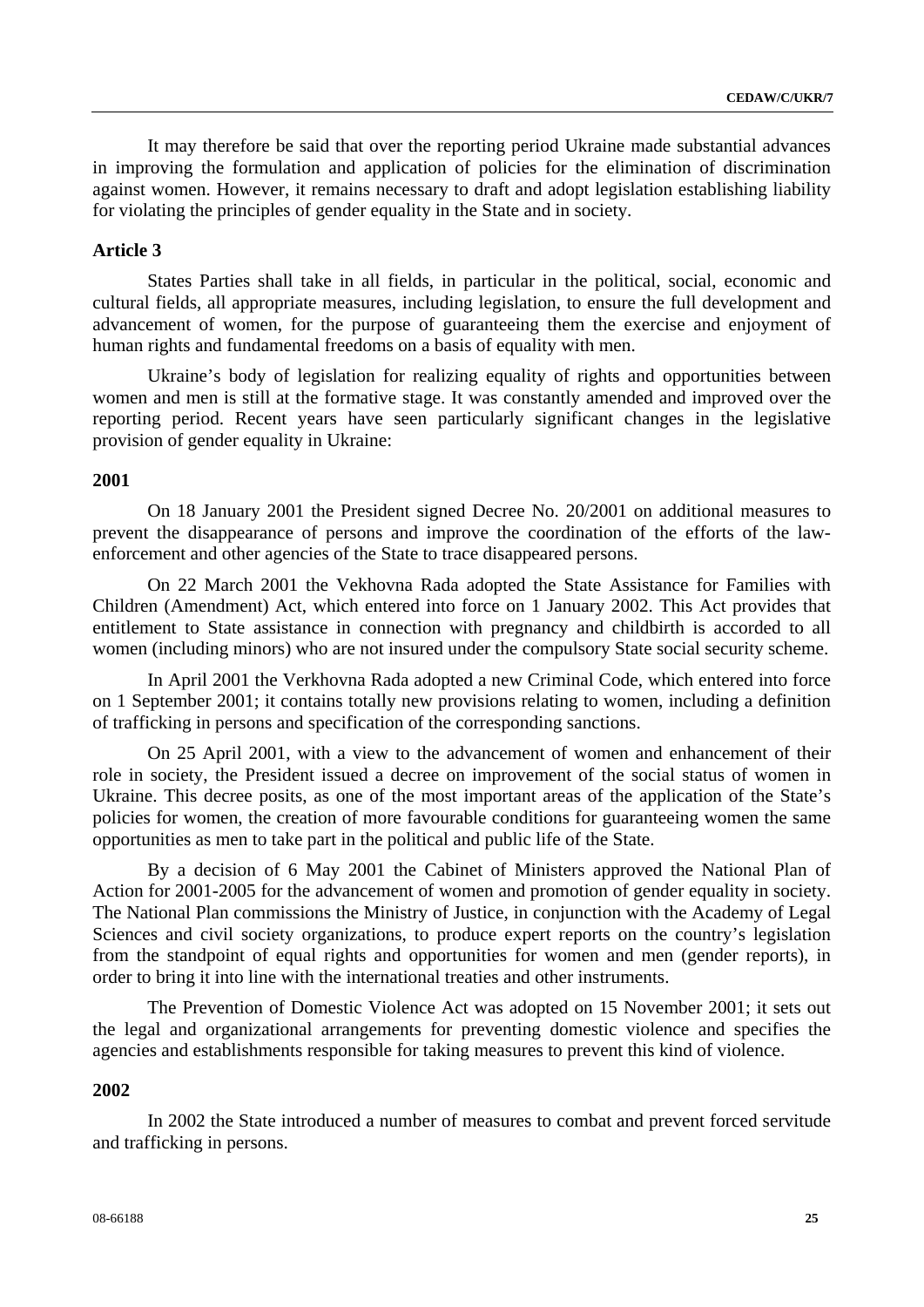For example, a Comprehensive Programme for the Prevention of Trafficking in Persons in Ukraine was adopted on 5 June 2002 for the period 2002-2005.

 On 25 December 2002 the Cabinet of Ministers established by Decision No. 1961 the Interdepartmental Coordination Council for the Prevention of Trafficking in Persons as a permanent governmental advisory body.

#### **2003**

In view of the increasing volume of domestic violence, the Cabinet of Ministers approved, by Decision No. 616 of 26 April 2003, a procedure for the consideration of complaints and communications concerning domestic violence or actual threats of such violence. Since the overwhelming majority of the victims of domestic violence are women and children, the approval of this Decision may be regarded as an important step forward in the protection of women and the creation of safe living conditions.

 Order No. 14454 issued by the Prime Minister on 10 July 2003 requires the ministries and other agencies of the central administration, the Council of Ministers of the Crimean Autonomous Republic, and the Kyiv and Sevastopol municipal authorities, when distributing official functions among deputy ministers, heads of agencies of the central administration, senior members of the Council of Ministers of the Crimean Autonomous Republic, and heads of local authorities, to assign responsibility for gender-equality issues to one of the deputy heads of these bodies.

 Another important move was the introduction of a requirement that the heads of central and local authorities must report on the work which they have done in this area, backed by the assignment to them of personal responsibility for any failure to fulfil their obligations with regard to gender equality.

### **2004**

 An act ratifying the United Nations Convention against Transnational Organized Crime and its supplementary protocols (the Protocol to Prevent, Suppress and Punish Trafficking in Persons, Especially Women and Children, and the Protocol against the Smuggling of Migrants by Land, Sea and Air) was passed on 4 February 2004.

 The Verkhovna Rada approved, by Decision No. 1904-IV of 29 June 2004, the recommendations resulting from the parliamentary hearings on "The situation of women in Ukraine: the reality and the outlook", during which many urgent discussion points were raised concerning the genuine presence of gender problems in Ukraine, the causes of the critical situation of women in many areas of public life, and the need to tackle and solve the key problems in this sphere of social relations.

 Under the Equal Opportunities Programme run jointly with UNDP, the Ministry of Justice drafted an order on the production of expert reports on legislation from the gender-equality standpoint (approved as Order No. 102/5 on 19 September 2004), with the aim of analyzing the existing domestic legislation to verify its consistency with the international human rights instruments on the realization and exercise of the rights of women and men. As a result of this work, proposals for the improvement of the gender component of Ukraine's legislation were submitted to the Cabinet of Ministers.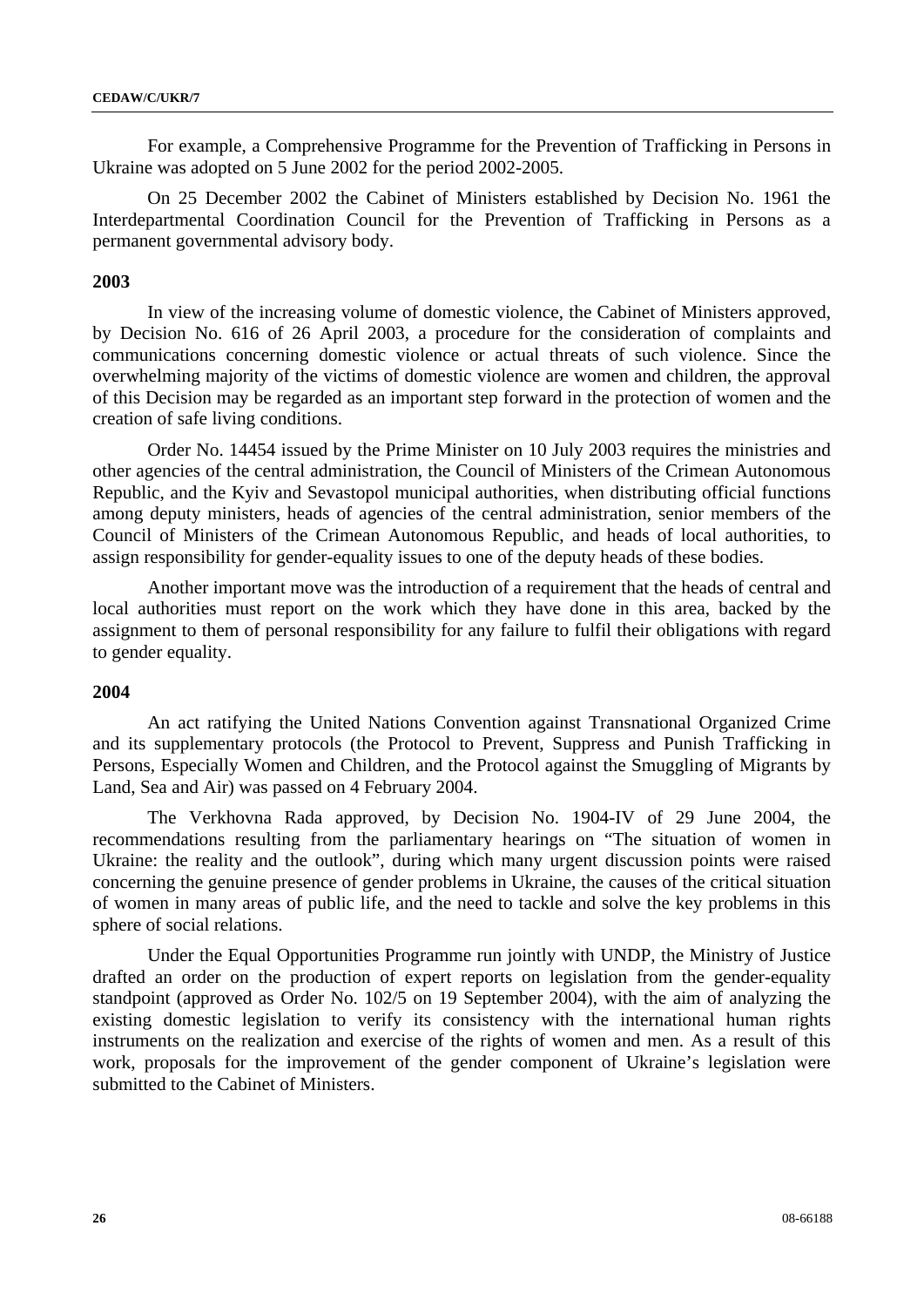## **2005**

 The Pension Provision for Mothers of Large Families (Amendment) Act (No. 2658 of 16 June 2005) provides that mothers with large families who are raising children aged up to six years (previously up to eight years) should be entitled to pensions for special merit and to early award of the old-age pension.

 On 8 September 2005 the Verkhovna Rada adopted the Equal Rights and Opportunities Act, which entered into force in January 2006. This Act was adopted in response to the representations and recommendations of the United Nations, the Council of Europe and other international organizations, as provided for in the recommendations resulting from the parliamentary hearings on "The situation of women in Ukraine: the reality and the outlook", which had been approved by the Verkhovna Rada in its Decision No. 1904-IV of 29 June 2004. The purpose of the Act is to achieve parity between women and men in all areas of the life of society by enacting legislation guaranteeing equality of rights and opportunities between women and men, eliminating gender-based discrimination, and introducing specific temporary measures to correct the imbalance between the possibilities available to women and men with regard to the realization of the equal rights accorded to them by the Constitution and laws.

 A 2005 presidential decree on improving the work of the central and local authorities in relation to the realization of equal rights and opportunities between women and men provided that the central and local authority officials responsible for ensuring such gender equality must takes steps to organize, within their respective jurisdictions, the activities of the central and local agencies so as to ensure gender-equality mainstreaming in the sphere of activity in question.

#### **2006**

 On 12 January the Verkhovna Rada adopted an act amending the Criminal Code in order to improve the provisions on liability in respect of trafficking in persons and procurement for prostitution: articles 149 and 303 were amended to bring them into line with the international rules.

 The Government took a big step to secure the effective implementation of this act in the shape of a decision adopted by the Cabinet of Ministers on 12 April 2006 concerning the production of expert reports on gender issues, for this will greatly facilitate the development of democracy and compliance with the European human rights standards in Ukraine. In specific terms, these expert reports are intended to identify any imbalance in the composition of the senior personnel of the central authorities.

 The Policy Outline on a State programme to prevent trafficking in persons in the period 2006-2010 was approved by Cabinet Decision No. 188 of 5 April 2006.

 A policy outline on a State programme on reproductive health for the period 2006-2010 was approved by Cabinet Decision No. 244 of 27 April 2006; the provision of medical and social support for young mothers is one of the priorities of this programme.

 In May the Ministry for the Family, Youth and Sports drafted and presented for public consideration a State programme of support for families consisting of a set of inter-related, fully justified and balanced measures to be taken by the State to furnish economic support to families and ensure their social protection.

 On 5 July 2006 the Cabinet of Ministers adopted a decision approving the policy outline of a State programme for the period 2006-2010 to achieve gender equality in Ukrainian society.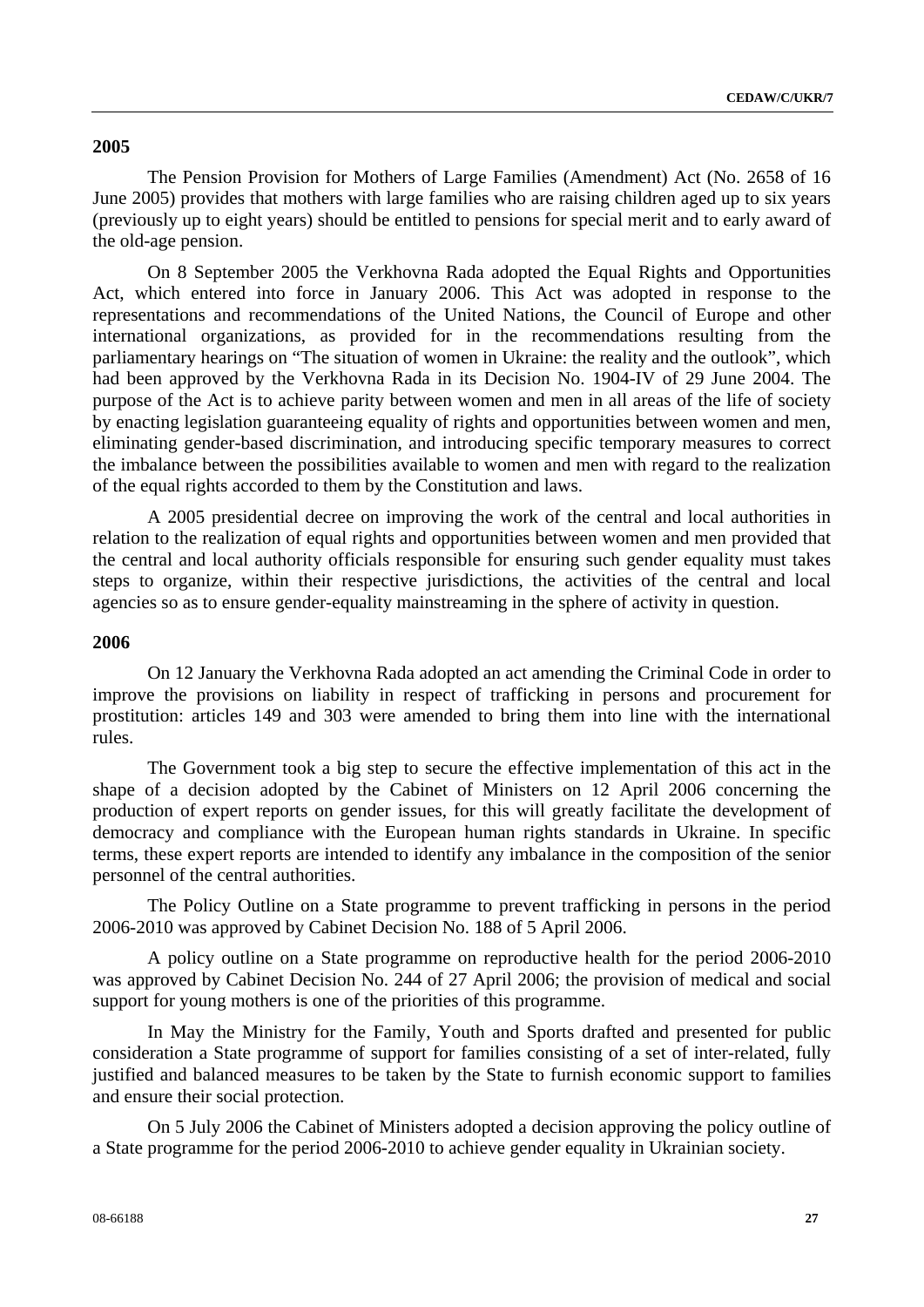In the first half of the year the Ministry of Justice, acting on instructions from the Cabinet of Ministers, drafted a bill on amendment of certain legislation in connection with the adoption of the Equal Rights and Opportunities Act; the intention is to introduce the necessary amendments in such legislation as the Labour Code (art. 12, part II), the Collective Contracts and Agreements Act (art .7, part II; art. 8, part II), and the Verkhovna Rada (Commissioner) Act (art. 13, para. 13; art. 18, part II).

 Legislation on gender equality in public life has been acquiring increasing importance in recent times. It may now be maintained that the principles of gender democracy set out in the Constitution are opening up broad opportunities for establishing policies on equal opportunities for women and men in all spheres of life. However, despite the manifest progress made in this field, in real life gender parity still lies in the future. If genuine gender equality is to be achieved in Ukraine, the changes in the situation and status of women will have to be linked to changes in the situation of men. Moreover, the question of the need to bring the entire corpus of legislation into line with the constitutional principle of gender equality currently remains a pending item on the agenda. As the experts on gender issues argue, in order to eliminate the violations of gender democracy observed in real life it will be necessary to incorporate the gender paradigm directly in the legislative process: by producing an inventory of the existing laws and subsidiary legislation by means of expert review; by formulating specific anti-discriminatory principles and legal rules; by taking the gender factor fully into account in the consideration of every piece of draft legislation; and by establishing a highly qualified public body to conduct gender reviews, both of exiting laws and of new draft legislation.

## **Article 4**

 1. Adoption by States Parties of temporary special measures aimed at accelerating de facto equality between men and women shall not be considered discrimination as defined in the present Convention, but shall in no way entail as a consequence the maintenance of unequal or separate standards; these measures shall be discontinued when the objectives of equality of opportunity and treatment have been achieved.

 2. Adoption by States Parties of special measures, including those measures contained in the present Convention, aimed at protecting maternity shall not be considered discriminatory.

 In order to speed up the establishment of actual gender equality in society, several draft versions of a bill on equality between men and women were submitted to the Verkhovna Rada in the period 2000-2005; these drafts proposed the introduction of quotas as a temporary special measure necessary for the attainment of gender equality in political life. In addition, the recommendations resulting from the parliamentary hearings on the situation of women, which took place in June 2004, contained a proposal to the Verkhovna Rada that it should allow consideration of a bill on a 30 per cent quota for women on party electoral lists or propose that parties putting forward candidates for election as people's deputies should introduce such a quota. But these proposals were not supported by the members of the Verkhovna Rada. Furthermore, the bill on equality between men and women, which was adopted by the Verkhovna Rada in September 2005, contains no provisions on quotas.

 It must therefore be noted that the recommendation made to the Government of Ukraine by CEDAW that it should implement "temporary special measures … in order to realize women's right to participation in all areas of public life and, particularly, at high levels of decision-making" was not acted upon, despite the efforts made both by the State and by civil society.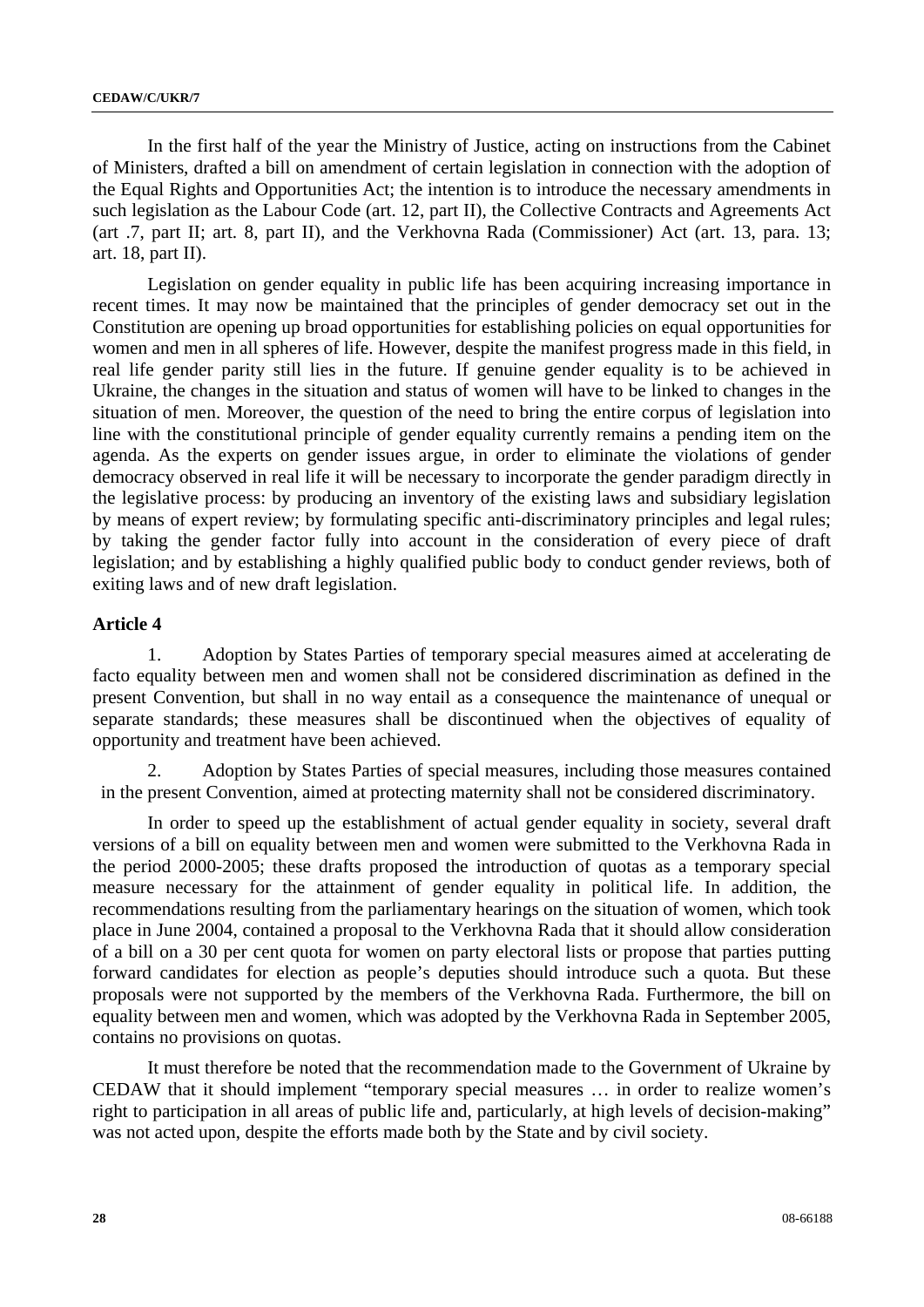A number of pieces of legislation (the Acquired Immunodeficiency Syndrome (Prevention of Infection and Social Protection of the Population) Act; the Families with Children (State Assistance) Act; the Social Protection of Retired Workers and Other Elderly Citizens (Fundamental Principles of State Protection) Act; the Leave and Holidays Act; the Special Services to Ukraine (Award of Pensions) Act; the Compulsory State Maternity and Bereavement Insurance (Temporary Incapacity and Associated Expenses) Act) establish for women special preferential conditions of work and social security and other additional privileges which are not accorded to men.

 For example, the Unemployment (Compulsory State Social Insurance) Act, which entered into force on 1 January 2001, provided for the creation of additional jobs by offering employers grants to recruit unemployed persons and for a one-off unemployment benefit to enable unemployed persons to start their own businesses. The Employment Act, specifically its article 5, also provides additional guarantees of employment for individual categories of workers who require social protection and are incapable of competing in the labour market on equal terms. These categories include women with children aged under six years, and single mothers with children aged under 14 years or children with disabilities. These guarantees are backed by the reservation of 5 per cent of all jobs in enterprises, establishments and organizations for these categories.

 Ukraine carried out two plans of action during the reporting period: the National Plan of Action for the period 1997-2000 for the advancement of women and expansion of their role in society; and the National Plan of Action for the period 2001-2005 for the advancement of women and promotion of gender equality in society. The National Plan for 1997-2000 devoted special attention to women bringing up young children, mothers of large families, and women bringing up children with disabilities. In implementation of this National Plan, the local authorities and employment centres in most of the country's provinces established an annual 5 per cent jobs quota for women with children aged under six years and single mothers with children aged under 14 years or children with disabilities, as preferential categories. Efforts were made to assist women to acquire occupations for which there was a demand in the labour market and then to place them in jobs. Assistance was provided in the form of interest-free loans from the jobs-creation fund to encourage women to start small businesses. Arrangements were made for women returning to work after taking child-care leave to obtain further training or change their occupation. The State Employment Service and the local authorities organized works of public utility and drafted and published information materials (leaflets, booklets, brochures, etc.) to help women to find their way around in the modern jobs market.

 It must however be noted that the National Plan of Action for 2001-2005 no longer envisaged a need to provide jobs quotas for young people or women. In this case, therefore, the quotas were used as a temporary special measure to ensure gender equality in the labour market.

 Since under the Convention **special measures aimed at protecting maternity shall not be considered discriminatory** and in view of the unfavourable demographic situation in Ukraine in the late 1990s and early 2000s, as well as the worsening state of women's health, the Government introduced special legislation, regulations and programmes to protect the health of mothers and children.

 The State manifests its concern for the situation of mothers primarily through the labour legislation. The Labour Code contains a whole series of articles providing protection for women with young children.. Articles 182 and 182-1 regulate the conditions for awarding additional leave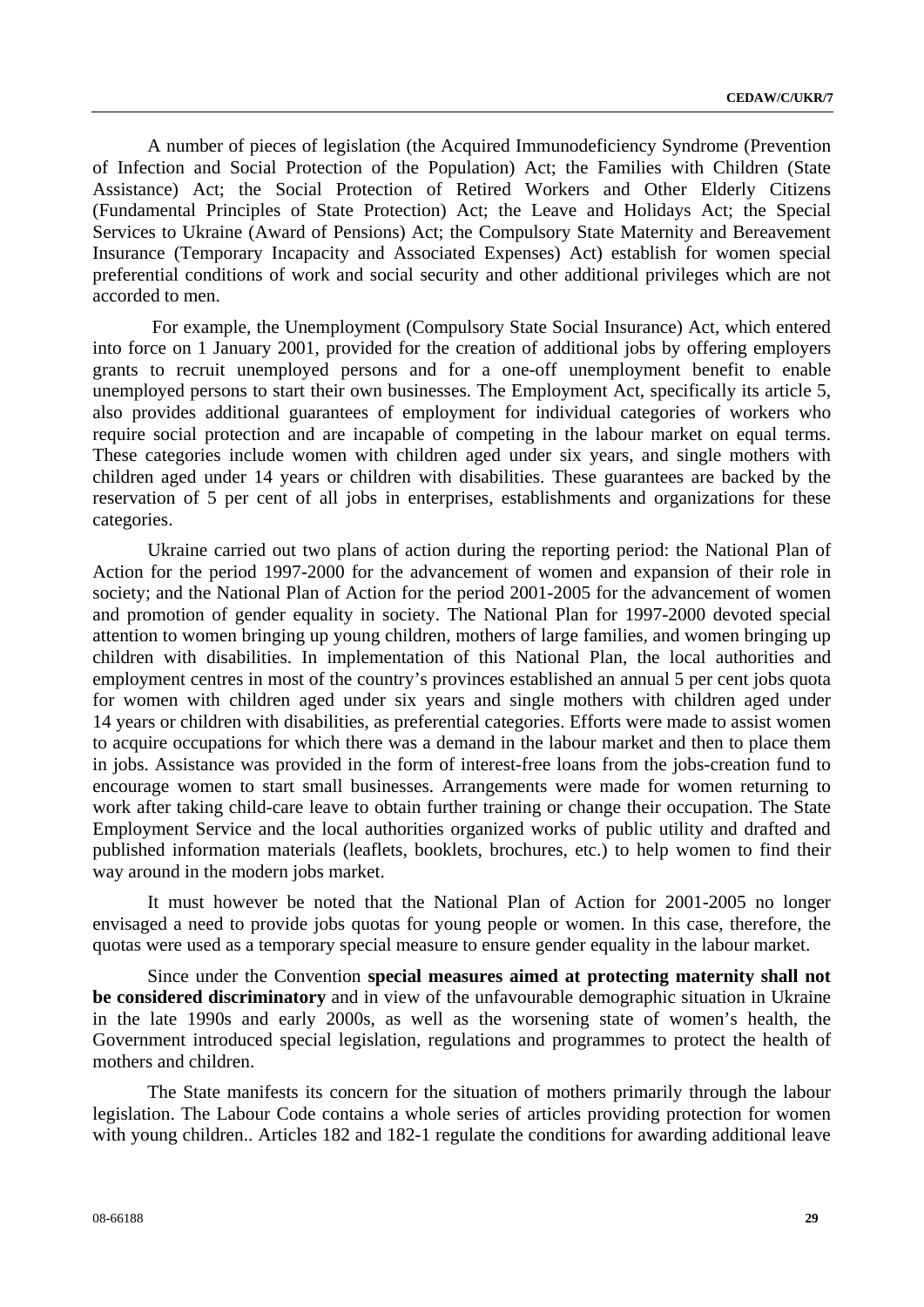to workers having their own or adopted children. But the legislation designates these benefits only for mothers and does not cover the possibility of using their husbands. Article 183 accords to women with children aged under 18 months, apart from the regular rest and meal breaks, additional baby-feed breaks, while article 185 stipulates that the management of the enterprise must, when necessary, grant pregnant women and mothers with children aged under 14 years unpaid stays in sanatoriums or holiday homes.

 The new Criminal Code contains provisions on the protection of maternity and paternity. Article 172 (Serious violation of labour legislation) criminalizes the unlawful dismissal of a worker for personal motives of the employer, as well as any other serious violation of the labour legislation; the commission of such acts in respect of a pregnant woman or mother with a child aged under 14 years or a disabled child is regarded as an aggravating circumstance. Special importance attaches to article 164 (Refusal to pay child maintenance) since, according to the statistics, an absolute majority of children remain with their mothers after a divorce.

## Paragraph 2 of this article of the Convention states that **adoption by States Parties of special measures, including those measures contained in the present Convention, aimed at protecting maternity shall not be considered discriminatory.**

 The State does provide for special non-discriminatory measures for the protection of maternity. Maternity is protected in Ukraine by the State even when the mother in question has committed a criminal offence. For example, article 57 of the Criminal Code excludes the possibility of imposing correctional labour on pregnant women or women taking child-care leave. Article 64 (Life imprisonment) is not applicable to women who were pregnant at the time of committing the offence or when the sentence is handed down. Article 66 recognizes pregnancy as a mitigating circumstance for female offenders. Article 79 (Suspension of sentence and replacement by probation for pregnant women and women with children aged under seven years) and article 83 (Suspension of sentence and replacement by probation for pregnant women and women with children aged under three years) stipulate that "in the case of sentences of restriction or deprivation of liberty imposed on pregnant women or women with children aged under [seven or three] years, except for women sentenced to deprivation of liberty for a term of over three years for commission of a serious or especially serious offence, the court may suspend such sentences imposed as the principal or supplementary punishment and order a period of probation, during which the woman in question may take leave from work, in accordance with the law, on the ground of pregnancy or childbirth until her child reaches the age of seven years." In the case of women sentenced to restriction or deprivation of liberty who were pregnant or had recently given birth at the time of committing the offence, except for women sentenced to deprivation of liberty for a term of over five years for the intentional commission of a serious or especially serious offence, the court may suspend the sentence for a period no longer than the period prescribed by law during which a woman may take leave from work on the ground of pregnancy or childbirth until her child reaches the age of three years.

 In addition, several articles of the Criminal Code provide for lighter sentences for female offenders or, on the other hand, for heavier sentences in respect of offences committed against women. Article 67, for example, specifies as circumstances attracting a heavier sentence the commission of an offence against a pregnant woman whose condition was known to the perpetrator beforehand and the commission of offences against persons dependent on the perpetrator in material, service or other terms. Article 115 (Intentional homicide) provides that the murder of a pregnant woman whose condition was known to the perpetrator beforehand is an aggravated offence punishable by deprivation of liberty for a term of between 10 and 15 years or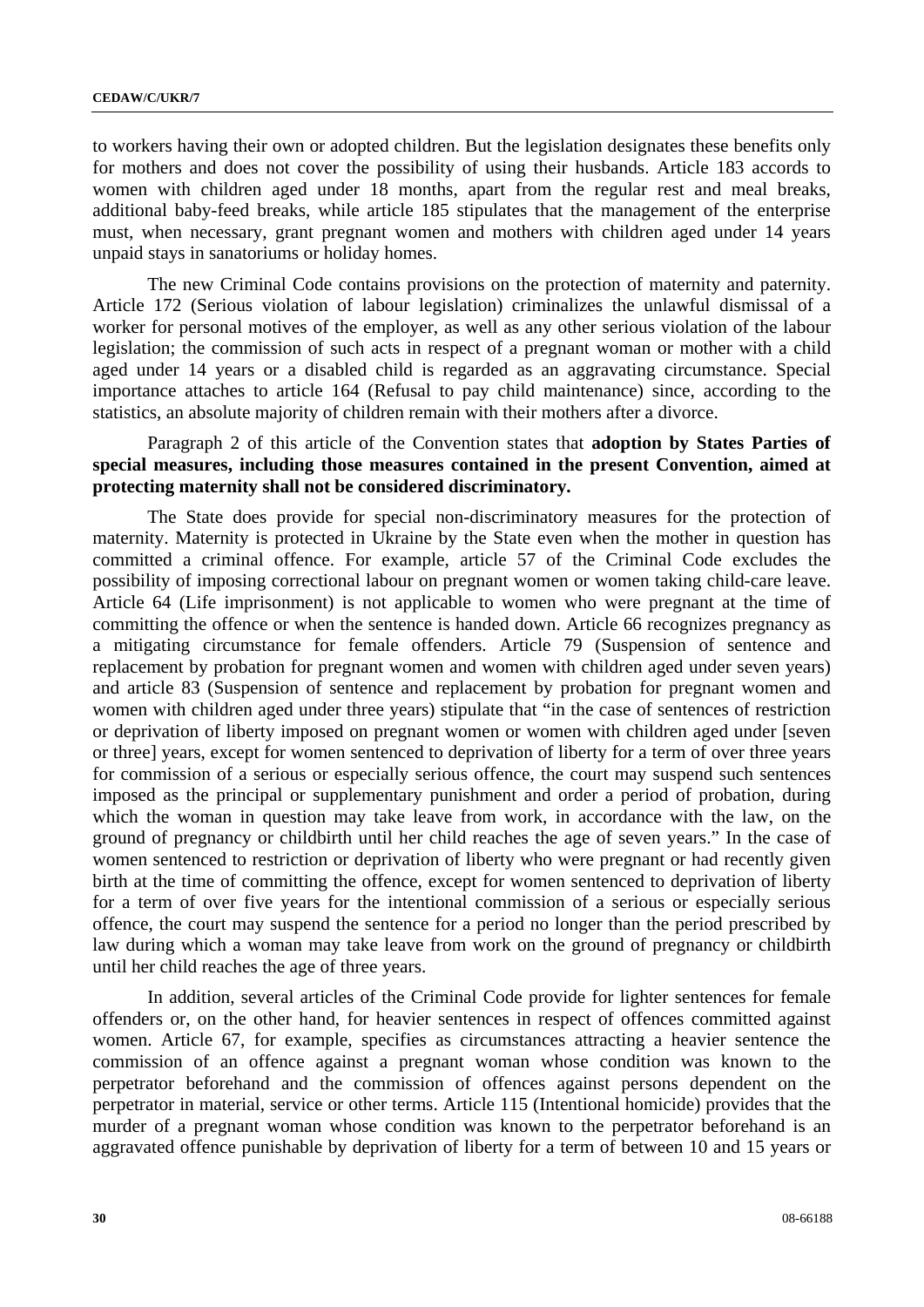for life, together with confiscation of property in the cases specified in paragraph 6 of the article. Article 116 provides that intentional homicide committed when the perpetrator is in a state of intense emotional agitation arising suddenly as a result of criminal rape, systematic harassment or gross disparagement committed by the homicide victim is punishable by a shorter period of restriction of liberty or deprivation of liberty (up to five years). Article 120 stipulates criminal liability for constructive suicide, which is punishable by restriction of liberty or deprivation of liberty for up to five years.

## **Article 5**

States Parties shall take all appropriate measures:

 (a) To modify the social and cultural patterns of conduct of men and women, with a view to achieving the elimination of prejudices and customary and all other practices which are based on the idea of the inferiority or the superiority of either of the sexes or on stereotyped roles for men and women;

 (b) To ensure that family education includes a proper understanding of maternity as a social function and the recognition of the common responsibility of men and women in the upbringing and development of their children, it being understood that the interest of the children is the primordial consideration in all cases.

 Research shows that the problem of conservative gender stereotypes is a pressing one in Ukraine today. Its most powerful impact is found in the professional world. The traditional perception persists that an educated women must be, first and foremost, a wife and mother while all other social roles take second place and that a woman manager will be worse than a man in the same post, especially in occupational groups peopled primarily by males. Hence the pressing current need for society to acquire a positive attitude towards women managers. The State has already taken concrete steps to tackle this problem. Unfortunately, however, these steps are usually connected with enhancement of the status or women without supporting the corresponding status of fathers. For example, Ukraine celebrates a "Mothers' Day" but there is no corresponding "Fathers' Day", a situation which reinforces the stereotypes of the traditional roles of women and men. The Equal Rights and Opportunities Act adopted by the Verkhovna Rada on 8 September 2005 is designed to establish gender parity in all areas of the life of society. Article 13 of the Act provides for the conduct of permanent information and publicity campaigns to eliminate all forms of gender-based discrimination and foster a gender culture among the people. It is regrettable that problems persist today with regard to the introduction of arrangements for the application of this Act: in practice there have been no instances of the punishment of discrimination, and material appearing in the media is rarely checked to remove gender stereotypes.

 From time to time the State information media conduct information campaigns relating to enhancement of the social status of women in Ukrainian society. It can be argued that, in general terms, in comparison with past years the role of these media in the construction of gender democracy has expanded considerably. Publications and radio and television broadcasts designed to put across the ideas of equality of rights and cooperation and mutual respect between women and men are helping to eradicate stereotypes of their social roles. It must nevertheless be acknowledged that gender problems are still most often aired in the context of traditional topics: birth control, health, childcare, running the home, etc. Furthermore, the media frequently retransmit gender stereotypes, thus helping to entrench them.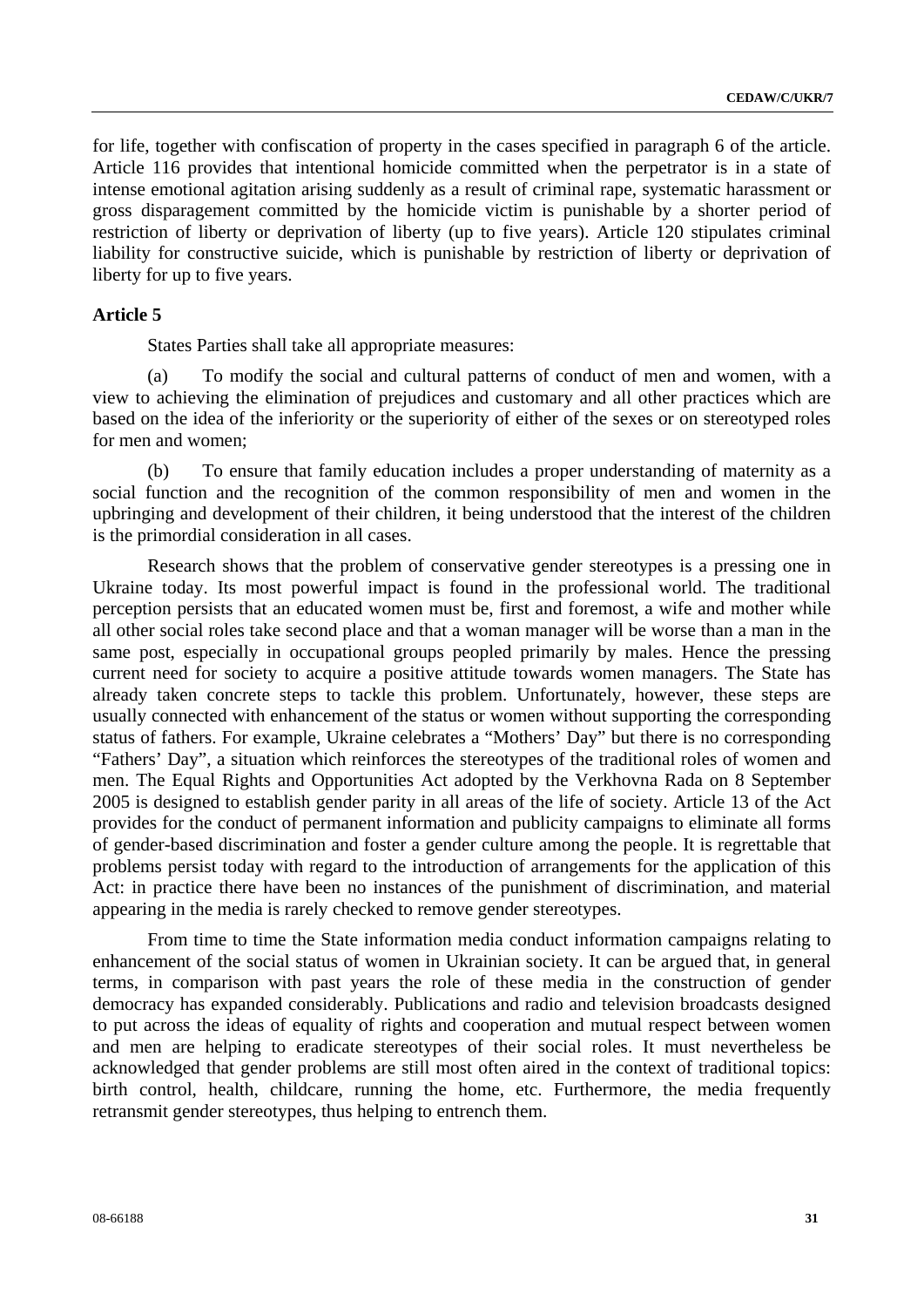In May 2006 Channel 1 on national television began to broadcast a series entitled "An uncomfortable topic" designed to inform the public about progress in the implementation of the State's gender-equality policy; these programmes are doing much to facilitate the practical application of the principle of equal opportunities in all spheres of activity. The project consists of a series of programmes about various aspects of the relations between women and men and it has a practical purpose: to draw the public's attention to problems resulting from the powerful influence of stereotypes of the "traditional" roles of women and men in society, the family and personal relations, and to propose various solutions to such problems.

 Women's non-governmental organizations (NGOs) play a significant role in dispelling conservative perceptions of models of male and female behaviour. Their activities demonstrate clearly women's broad possibilities in decision-making processes and the possibility of their taking responsibility for affairs of the State. Much is being done to foster a gender culture among children and adolescents by the international NGO Equal Opportunities School, which trains young people to work among their fellows in various regions of the country on the peer-to-peer principle. The central unit for this work is the Equal Opportunities School in Kyiv, but there are also branches in many provinces: Kherson, Zhytomyr and Ivano-Frankivsk, for example.

 The task of disseminating information about gender-equality issues in the country's towns and districts is being tackled by the gender-education centres and mobile counselling units which have been established in many parts of Ukraine. According to 2003 figures, the country had 22 gender-research units in operation. Their successes include the production of periodicals, virtual libraries and databases, the conduct of undergraduate and postgraduate research competitions, the development of methods of addressing gender topics, the preparation of study programmes for schools, and the formulation of basic gender-education courses for higher education institutions. The Kharkiv women's research centre organized a national creative arts competition under the title "A girl's world" designed to develop and support creativity among girls and to draw young people's attention to the problem of gender imbalance in society.

 A start was made on the introduction in the country's higher education institutions of individual components of the course "Basic gender knowledge" as part of the work of establishing gender-oriented approaches in education. The Ministry of Education and Science approved the study programme "Basic gender theory", and the first basic textbook for higher education institutions was issued in 2004 under this programme. This textbook was produced under the auspices of the UNDP Equal Opportunities Programme with financial support from the International Renaissance Foundation in cooperation with the Ministry.

 Yet another important informational work was published in 2006: the compendium Legislative provision for equal rights and opportunities between women and men, intended for members of the new convocation of Parliament. It was to become a useful reference resource on the successful experience of the committees of the Verkhovna Rada and their subdivisions, NGOs and local authorities in the effective application in practice of the legislative principles of gender equality.

 The publication of official statistics on the gender imbalance in society is helping to break down the traditional gender stereotypes. In 1998, 2001 and 2005 the State Statistical Committee brought out issues of Women and men in Ukraine containing basic statistics the situation of women and men in all spheres of the life of society. The compilations of statistics were presented in an accessible format and were given wide public distribution.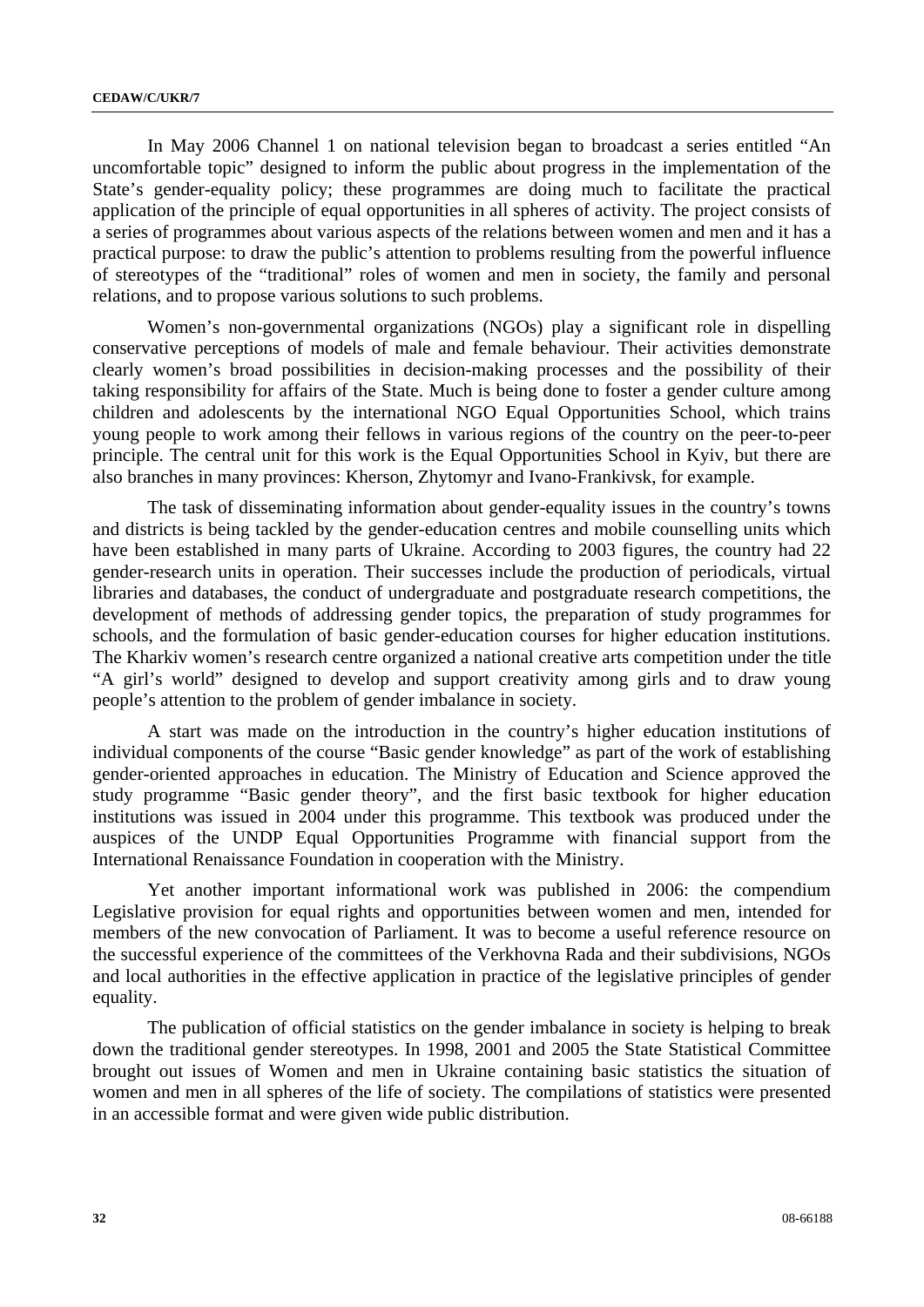One of the special features of information campaigns in recent years was the active use made of the various resources of the Internet: web sites, electronic periodicals, portals, electronic distribution and electronic forums, such as the Ukrainian Women's Portal, the electronic information bulletin Group, the Internet newspaper The Family and Gender Equality, etc.; all of this activity facilitated the exchange of information both regionally and nationally.

 Thus, over the reporting period the State and civil society took a number of measures to dispel conservative gender stereotypes. However, this process has not yet become a systematic one, and gender stereotypes are allowed to persist, including in the media. A change in the mindset of both women and men is an essential condition for the formation of the desirable social and cultural models of gender attitudes, and in that respect much remains to be done.

#### **Article 6**

 States Parties shall take all appropriate measures, including legislation, to suppress all forms of traffic in women and exploitation of prostitution of women.

 The sexual exploitation of women, including trafficking in women and forced prostitution, is one of Ukraine's pressing current problems. As a party to the Convention, Ukraine has taken and continues to take vigorous action to carry out the recommendations of CEDAW with regard to the prevention of trafficking in women and prostitution of women.

 In order to prevent the exploitation for sexual and work purposes of Ukrainian citizens abroad and to strengthen their social protection, in June 2002 the Cabinet of Ministers adopted a decision approving the Comprehensive Programme for the period 2002-2005 to prevent trafficking in persons, which has the following main focuses: (1) prevention of trafficking in persons; (2) criminal prosecution of trafficking in persons; and (3) protection of victims and their reintegration.

 The Interdepartmental Coordination Council to Combat Trafficking in Persons was created under the Cabinet of Ministers in order to ensure the effective implementation of the antitrafficking measures and the establishment of a State machinery to tackle the phenomenon. This Council is chaired by the Minister for the Family, Youth and Sports.

 In December 2004 the Cabinet of Ministers set up an expert working group to oversee the operational coordination of the anti-trafficking measures; its membership is made up of specialists from various sectors who are directly involved in the implementation of one or other of the measures set out in the Comprehensive Programme. However, the Council's work has become something of a formality in recent times.

 Every one of the country's provinces has a standing commission to coordinate the efforts to prevent trafficking in persons and exchange information on this subject. Advisory councils on the prevention of trafficking in persons were set up and have met in seven provinces (Ivano-Frankivsk, Zakarpattia, Khmelnytskyi, Poltava, Chernihiv, Sumy, Kirovohrad) under the project "Support for the activities of the provincial coordination councils on the prevention of trafficking in persons with the help of the advisory councils of 17 provinces of Ukraine", implemented with financial assistance from the International Organization for Migration (IOM). These meetings produced recommendations to the provincial coordination councils on prevention-related matters drafted in the light of the specific situation in each province. Unfortunately, these councils do not work effectively in practice: their membership includes expert members from bodies dealing with other issues, and this obstructs effective action.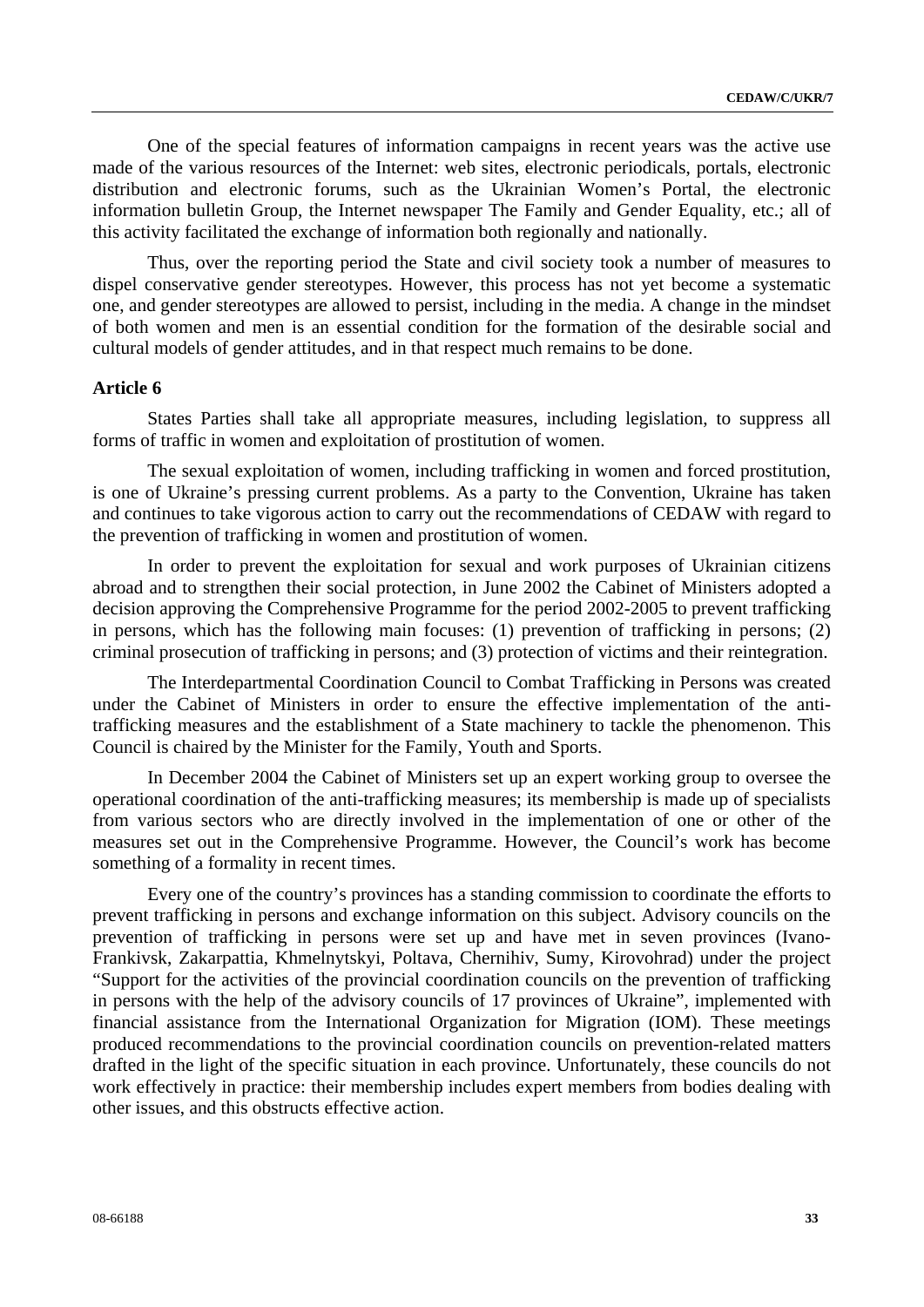The creation of a legislative and regulatory basis for combating trafficking in persons is one of the most important of the prevention tasks. To this end the Cabinet of Ministers drafted and adopted Decision No. 1961 of 25 December 2002 on the Interdepartmental Coordination Council and Decision No. 987 of 27 June 2003 containing a standard instruction on rehabilitation centres for victims of trafficking.

 As already pointed out, Ukraine acceded to the Convention against Transnational Organized Crime adopted by the United Nations General Assembly by resolution 55/25 of 15 November 2000. In November 2001 Ukraine went on to sign the supplementary Protocol on the Prevention, Suppression and Punishment of Trafficking in Persons, Especially Women and Children. In 2004, pursuant to paragraph 21 of the Comprehensive Programme for 2002-2005, Ukraine ratified the Convention against Transnational Organized Crime. In addition, in 2005 it signed, but has not yet ratified, the Council of Europe Convention on Action against Trafficking in Human Beings. The Ministry of Justice is currently preparing the corresponding instruments of ratification.

 A start has been made on amending Ukraine's legislation (specifically articles 149 and 303 of the Criminal Code) with a view to implementation of the Convention against Transnational Organized Crime. In January 2006 the Supreme Council adopted an act amending the Criminal Code and the Code of Criminal Procedure in order to establish criminal liability for trafficking in persons, recruitment of persons for prostitution, and living off the earnings of prostitutes. A bill was drafted on compensation for harm suffered by victims of crimes of violence, based on provisions of the 1983 European Convention on the Compensation of the Victims of Violent Crimes. The main objective of this bill is to strengthen the guarantees of the protection of the rights of victims of intentional crimes of violence by furnishing them with State social assistance in the form of compensation payments.

 A number of organizational and practical measures were introduced over the reporting period for identifying organized criminal gangs engaging in trafficking in persons and rendering them harmless. A significant advance was made in this endeavour when the Ministry of Internal Affairs set up early in 2005 a separate unit on trafficking-related crimes. In August of that year this unit was reorganized as a Department under the same name. The main thrust of this Department's work is to combat and prevent trafficking in persons, offences against public morals, unlawful adoption for commercial purposes, transplants of human organs and tissues, and production of child pornography and its dissemination on the Internet.

 In 2006 the internal affairs agencies detected 376 offences (124 offenders) connected with trafficking in persons or other arrangements for transporting persons (a detection rate 2.1 times higher than in 2005). There were 393 victims in 2006 (11.9 per cent fewer than in 2005), including 332 women and 52 minors.. A total of 101 criminal gangs engaging in trafficking in persons was detected (30 per cent per cent fewer than in 2005). The numbers of offences detected evolved as follows:  $2001 - 89$ ;  $2002 - 169$ ;  $2003 - 289$ ;  $2004 - 269$ ;  $2005 - 415$ ; and  $2006 - 376$ .

 A total of 180 trafficking routes were eliminated and more than 300 persons involved in their organization and operation were arrested; according to the figures of the National Security Service, over 160 criminal prosecutions were brought in respect of offences specified in article 149 of the Criminal Code (Trafficking in persons and other unlawful agreements concerning the transport of persons).

 In seven months of 2005 Ukraine's frontier posts detected and arrested over 800 persons unlawfully crossing the frontier for purposes of work, verified the status of 389 citizens who had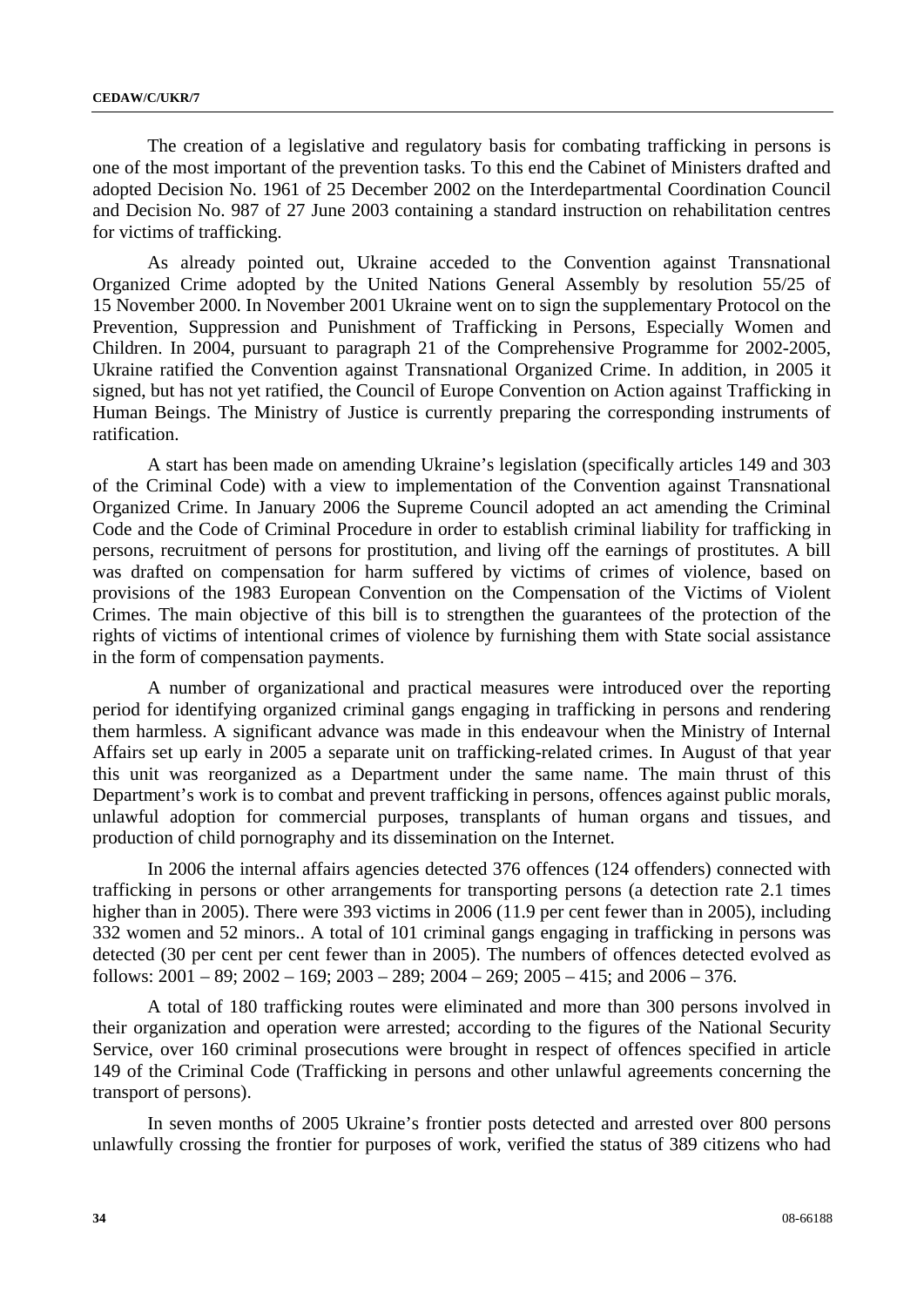disappeared from their previous places of residence, and complied with 1,109 requests from the country's law-enforcement agencies to verify whether persons missing from their places of permanent residence had crossed the frontier.

 The authorities detected the unlawful removal from the country by third parties, without their parents' consent, of more than 3,200 minors, 13 attempted unlawful removals for medical treatment and health care or for tourism, and more than 40 cases of removal by foreign nationals of minors who had been adopted without completion of the documentary and other formalities.

 The strengthening of the State's monitoring of the activities of intermediary companies licensed to find jobs for Ukrainian citizens in foreign countries is an important component of the fight against trafficking in persons. This monitoring is a responsibility of the Ministry of Labour and Social Policy, the National Security Service, and the State Revenue Administration. According to the Ministry's figures, Ukraine currently has 434 entrepreneurs or companies holding special licences to provide intermediary services for the placement of Ukrainian citizens in jobs abroad. In 2005, in conjunction with the other law-enforcement agencies, the Ministry investigated 177 such commercial arrangements. As a result of these investigations the licensing authorities revoked 11 orders for the correction of irregularities and cancelled 35 licences.

 The commonest irregularities include failure to translate foreign documents into Ukrainian, incompatibility of the terms of labour contracts with the terms of the licence, absence of labour contracts with the overseas employers, etc.

 This programme includes constant monitoring of the measures taken to prevent the unlawful removal of persons from the country.

 The web sites of Ukraine's diplomatic missions and consular offices in foreign countries and the agencies of the Ministry of Internal Affairs in Ukraine have sections containing legal advice for Ukrainian nationals, including information about countries of destination, recommendations on job placement, and the relevant legislation of Ukraine and countries of residence.

 For the purposes of tracing Ukrainian nationals living permanently or temporarily abroad whose whereabouts are unknown, the Ministry of Internal Affairs makes determined representations to the competent agencies of other countries, initiates talks and consultations, concludes agreements, taps the financial assistance of international organizations, instructs leading firms of lawyers, and has recourse to honorary consuls.

 Since offences connected with trafficking in persons fall in the category of transnational organized crime, the Ministry is taking steps to establish active cooperation between Ukraine's own law-enforcement agencies and the corresponding agencies of other countries and international organizations, in particular the Organization for Security and Cooperation in Europe (OSCE), the European Police Office and the Council of Europe.

 In exercise of Ukraine's status as observer in the Council of Baltic Sea States, the Ministry cooperates vigorously with the Council's secretariat in tackling the problem of children lacking parental care and takes an active part in the international conferences, seminars and practical measures to combat trafficking in persons and illegal migration.

 Ukraine also took an active part in the drafting of the Council of Europe Convention on Action against Trafficking in Human beings, and on 17 November 2005 the Minister for Foreign Affairs, B. I. Tarasyuk, signed that instrument. The Ukraine-Council of Europe Plan of Action for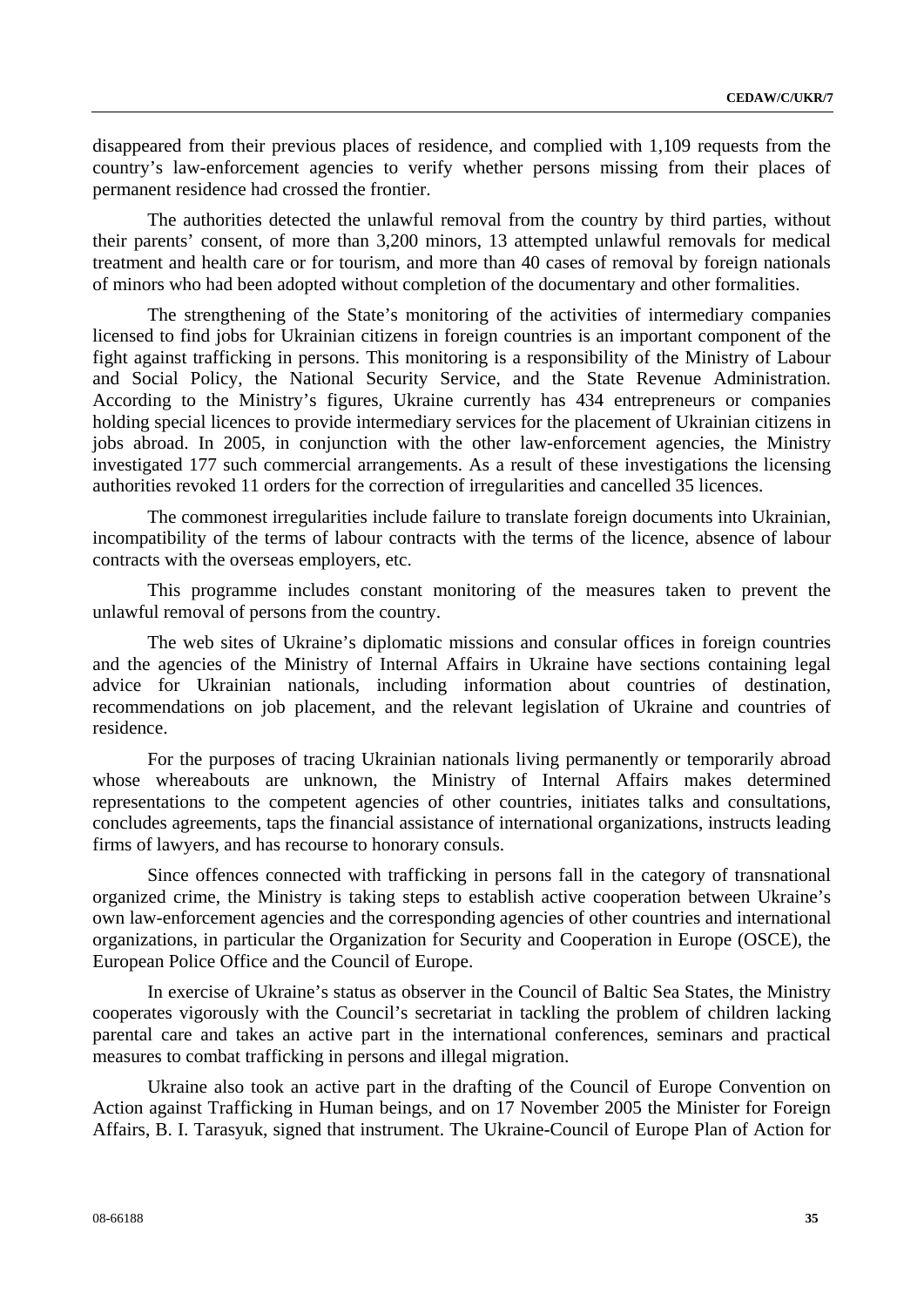the period 2005-2007 was adopted in February 2005. Under this Plan the priority areas of cooperation in the spheres of justice and internal affairs include the questions of migration and repatriation, the struggle against trafficking in persons, and the prevention and suppression of child pornography and the sexual exploitation of children.

 The improvement of the economic and social situation is a factor in the elimination of the causes of trafficking in persons and illegal migration and of the conditions which foster them. And the employment rate is the prime economic and social factor.

 In 2006, 1,479,500 women obtained help from the State Employment Service, and 528,800 of them were found jobs (50 per cent of total placements by the Service). Of this total, 21,300 women received a one-off employment benefit to start up a business.

 The Employment Act sets out additional guarantees of employment for specific categories of worker needing social protection and unable to compete in the labour market on equal terms. These categories include women with children aged under six years and single mothers with children aged under 14 years or children with disabilities. The guarantees provide for the establishment of quotas of reserved jobs in enterprises, establishments and organizations of up to 5 per cent of their total workforce. In 2006, 16,600 women were placed in work under the quota system.

 As a means of improving women's competitiveness in the labour market, 123,000 women (65.5 per cent of the total) were admitted to vocational training courses. Vocational training and retraining is provided in 479 occupations and skills for which there is a demand in the labour market.

 The network of youth employment centres and units is continually being expanded. On 1 January 2006 Ukraine had in operation 132 youth employment centres and more than 90 business and business start-up centres. In 2005 the youth employment centres found jobs for 893,460 young people, conducted 84,750 information and advisory interviews, and provided training and retraining for 1,625 persons.

 The job placement of graduates of vocational-technical and higher education institutions remains an acute problem. In 2006 a total of 289,300 skilled workers were trained, and 114,000 of them qualified in two or more skilled occupations. The findings of monitoring exercises show that 268,600 of these graduates were placed in jobs, including 226,200 in the occupations in which they had qualified (84.2 per cent of the total graduation). The best performances in terms of the placement of graduates of vocational-technical institutions were found in the provinces of Dnipropetrovsk, Kherson, Volyn, Zaporizhia and Odessa; the worst, in Ivano-Frankivsk, Lviv, Zakarpattiya and Kharkiv. The placement indicators for graduates of higher education institutions also differ by province. The best performance was found in Kyiv province (92.9 per cent) and the worst in Volyn (78.2 per cent). In 2004 the total number of job placements of orphans and children lacking parental care increased by 875 over the  $2004$  figure  $(2005 - 5,051; 2004 - 4,176)$ .

 Two thousand new jobs were created in 2005 and over 5,000 first jobs were provided for young people in the country's railway system. In that same year enterprises in the shipping industry recruited over 4,900 workers (more than 1,400 of them through the State Employment Service), placed over 2,000 young people, together with 210 persons with disabilities, and created more than 1,200 new jobs. Over 8,000 persons found jobs in enterprises of the State communications system. A total of 5,404 new jobs were created as result of the commissioning of new facilities and the introduction of new technology in these enterprises.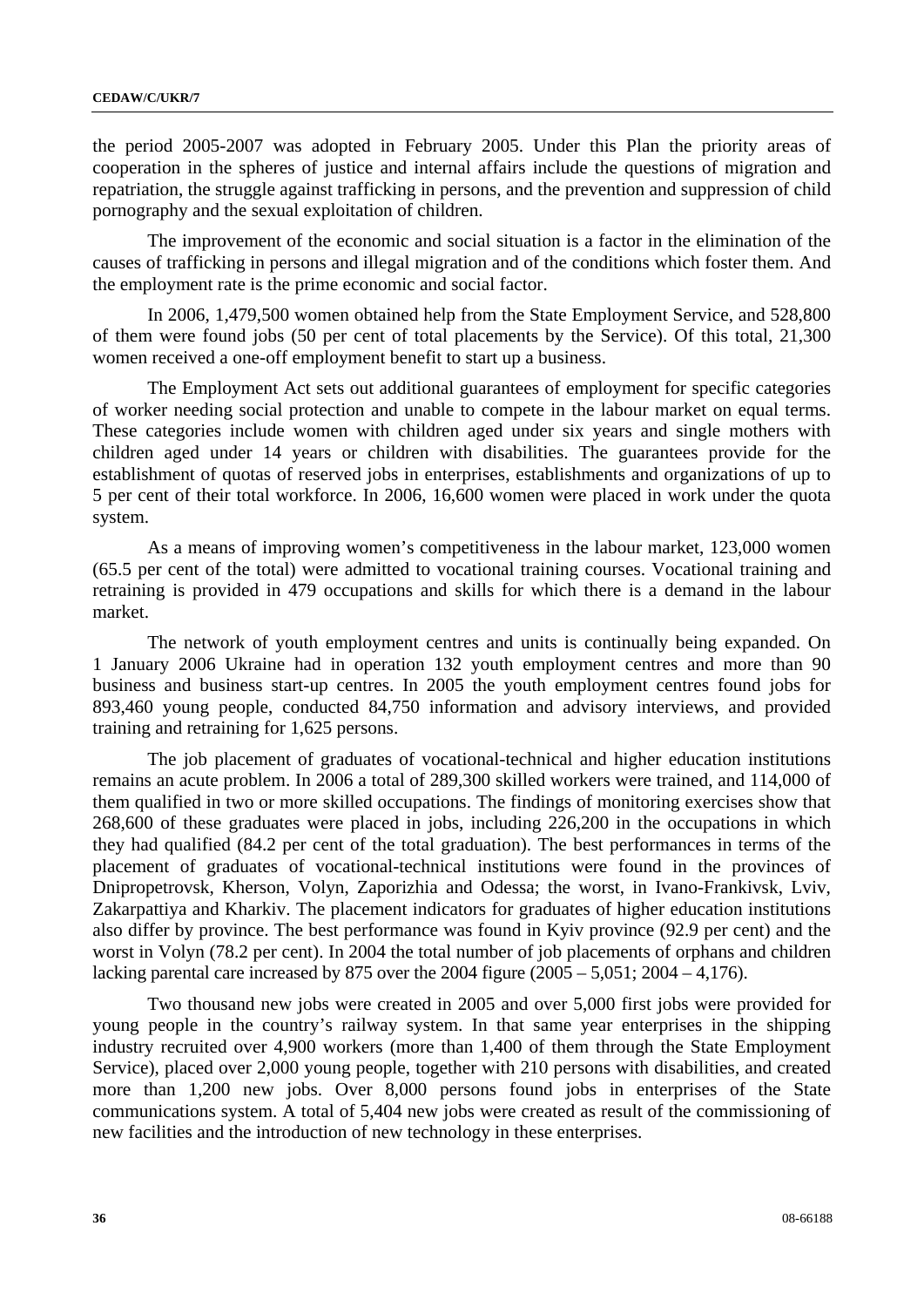In order to study the labour market in the provinces most seriously affected by trafficking in persons (Donetsk, Luhansk, Dnipropetrovsk, Kherson, Nikolayev, Ternopil, Ivano-Frankivsk, Khmelnytskyi and Zakarpattia) IOM, in partnership with OSCE and with financial support from EC/TACIS (Technical Assistance to the Commonwealth of Independent States and Georgia), is carrying out pilot projects which have formulated a strategy for assisting unemployed women and young people. Particular attention is being given to bolstering women's confidence in themselves and their strengths and developing their capacity to find jobs unaided and to acquire selfpresentation skills in, for example, interviews with employers, telephone calls, drafting of curricula vitae, etc.

 A number of steps have been taken to identify and list persons likely to be targets of trafficking, with a view to carrying out systematic and individual preventive work with them. A computerized subsystem contains a unified register of persons in the risk group and summary statistical information on the nation-wide situation.

 Improvements are being made in the work of the fixed and mobile counselling units of the justice system, which provide free legal assistance for the poorer members of society. In 2002 there were 309 such units operating in Ukraine; there are currently 842.

 State and private lawyers carry out constant checks on the authenticity of documents when citizens are completing the formalities for leaving the country, especially when children are involved. Stricter requirements were imposed on the civil registration offices to encourage them to identify mistakes in good time and carry out the necessary checks on the authenticity of documents when persons are leaving the country.

 With the Government's support, IOM in Ukraine produced a an information booklet for citizens travelling abroad; the Crime Suppression Department set up a web site on trafficking in persons; and an Internet mailbox was established for anonymous communications about criminal gangs and individuals involved in the organization or commission of trafficking offences.

 Education campaigns are an important component of the fight against trafficking in persons: the aim is to increase the public's awareness of all aspects of this problem. Most of the work in this area is done by the Ministry for the Family, Youth and Sports. As part of these campaigns agencies of the Ministry and bodies providing social services for families, children and young people provided information about job placement, vocational choices and employment for 26,260 young people in various categories, including: young people living in rural areas; members of incomplete and dysfunctional families; and young people released from places of detention. More than 25,000 persons were helped through the information and education measures carried out in conjunction with IOM, the La Strada Ukraine international women's rights centre, the Red Cross, the League of Social Workers of Ukraine, the Plast national boy scouts organization of Ukraine, Caritas, the Regional Youth Union, the AIDS prevention and treatment centres, regional women's information coordination centres and other facilities working with women.

 In conjunction with the Ministry of Education and Science, the Ministry of Labour and Social Policy and other ministries and departments, the Ministry for the Family, Youth and Sports participates in the implementation of the International Programme on the Elimination of Child Labour (IPEC) in Ukraine.

 In order to prevent trafficking in children and their use as beggars, the Ministry conducts in collaboration with civil society organizations preventive and information/education measures for the inmates of children's shelters and their parents or the persons acting as their parents. In the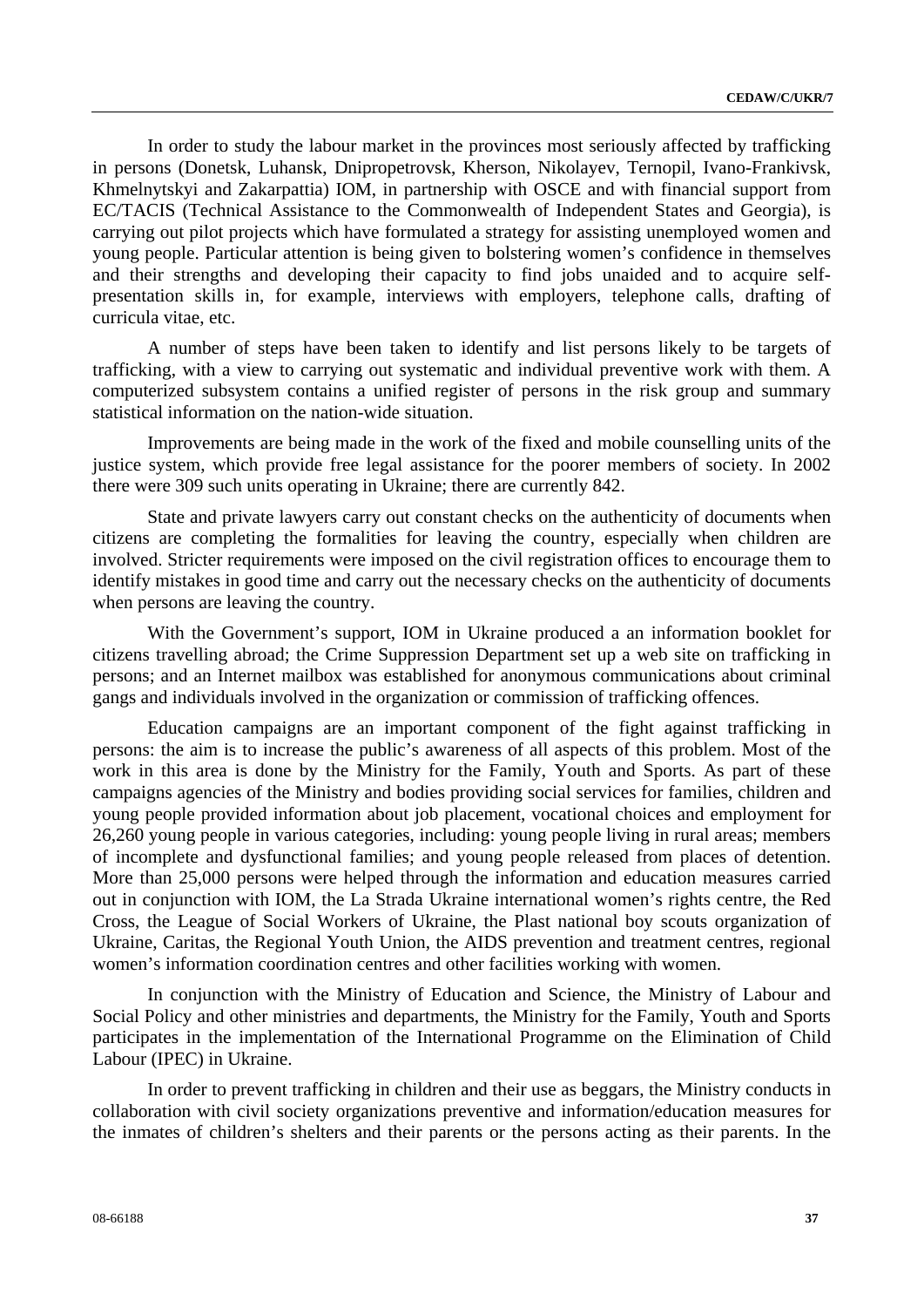period 2002-2005 these shelters catered for 23,674 children, 13,477 of them vagrants and beggars. In every case the staff of the shelters studied the reasons why the children had become vagrants or beggars, their home living conditions, and the possibility of returning them to their families. The managements of the regional children's shelters keep the question of identifying those of their charges who had fallen victim to trafficking under constant review. Efforts are made to identify and bring to justice adults who recruit children as beggars. A data bank has been set up on children with a predisposition to become vagrants or beggars and children living in families in which the parents or the persons acting as parents refuse to perform their parental duties.

 Information campaigns on preventing trafficking in children are carried out among schoolchildren and students. The video attachments of the teaching manual Preventing Trafficking in Children were screened in general education schools. Training sessions on this topic were for the older grades, together with meetings with members of internal affairs agencies, lawyers, staff members of youth and sports departments, and social workers and volunteers.

 In the period May 2005 to February 2006 the Women's Consortium of Ukraine, with financial support from IOM, distributed to schoolchildren and students 850 copies of the educational film Destination – life and over 1,700 copies of the handbook How to Increase Awareness of the Problem of Trafficking in Persons.

 The All-Ukrainian Network against the Sexual Exploitation of Children, which comprises 25 organizations, was set up in November 2004 as part of the implementation of the array of measures aimed at preventing trafficking in people.

 Under the National Programme "Children of Ukraine", schools hold information and awareness sessions on the problems of preventing trafficking in persons, as well as conducting individual interviews with children in the risk group. Hobby and library organizations and arts schools organized exhibitions of books and illustrations and stands stocked with materials on specific topics, as well as holding talks and conducting bibliographical surveys of the literature on this subject.

 Information booklets and pamphlets are handed out to persons applying for the medical documents required for travel abroad. The women's clinics of the provincial and central district hospitals, the paramedic/midwife posts, and the general medicine and family medicine outpatients departments distribute the information publications Useful advice for travelling abroad, Information booklet for Ukrainian citizens travelling abroad, Your passport belongs only to you and If you're planning a trip abroad.

 The provision of assistance to women and children victims of the shameful phenomenon of trafficking in persons is one of the key elements of its prevention. The reintegration centres for persons who have fallen victim to trafficking have an important role to play in providing such assistance. These centres aim to ensure the legal protection of victims and provide confidential medical checks and psychological counselling. The reintegration programmes provide for training sessions and for work with individual victims with a view to job placement, as well as offering practical help with housing and property problems.

 For the purposes of assisting victims of trafficking, the Ministry for the Family, Youth and Sports, in conjunction with IOM and the relevant provincial authorities, set up in the course of 2005 interregional victim rehabilitation centres in Zhytomyr, Dnipropetrovsk, Volyn and Chernivtsi provinces and in the Crimean Autonomous Republic.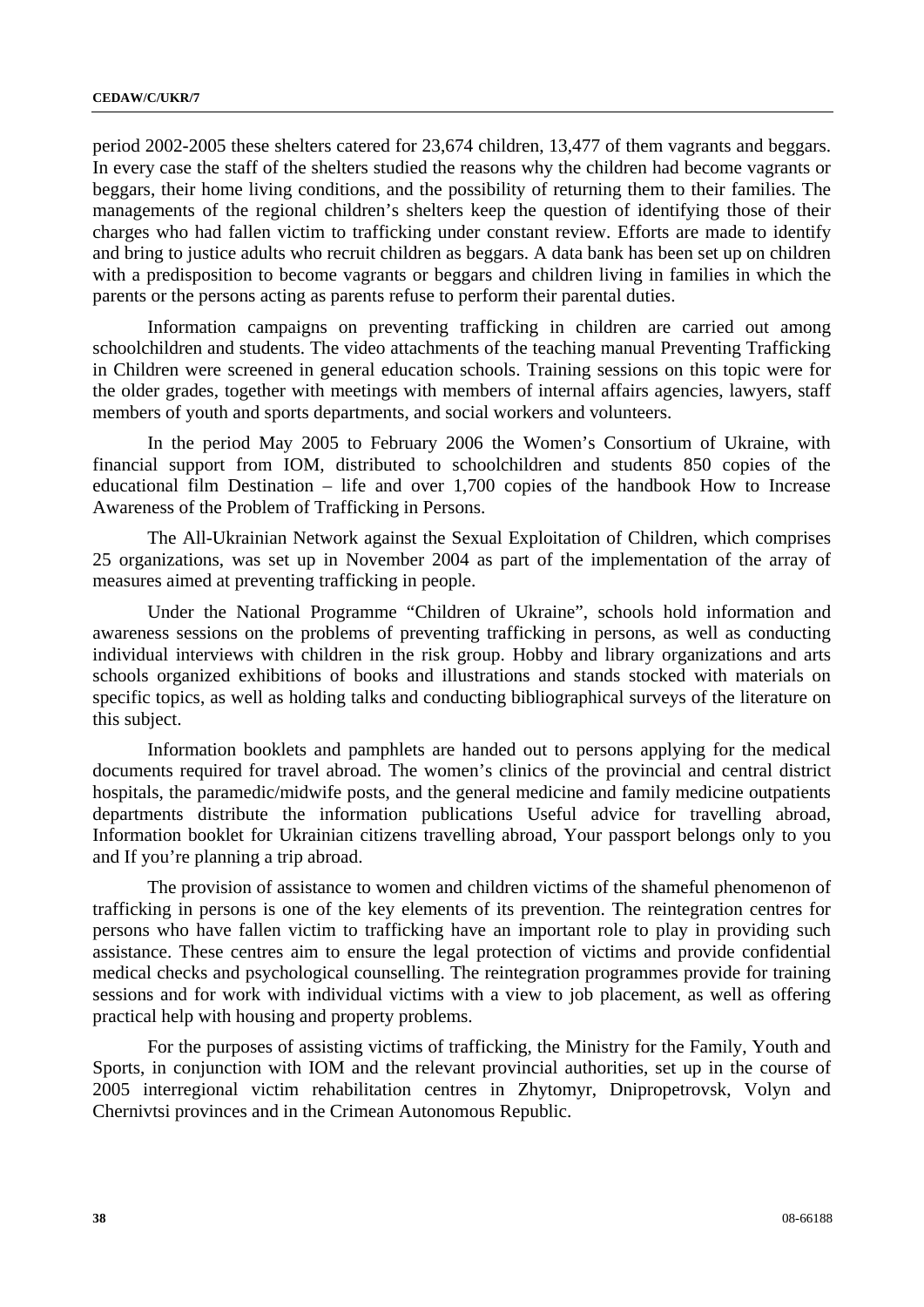The broad involvement of NGOs in the implementation of many of the components of the Programme is a characteristic feature of the new State approach to tackling the problems of trafficking in persons.

 The Ministry, in collaboration with IOM, ILO, the La Strada international women's rights organization, OSCE, the Ukrainian Educational Centre for the Reforms, the Women's Consortium of Ukraine, the United States Agency for International Development (USAID), the United States embassy in Ukraine, the International Renaissance Foundation and other organizations, carried out measures under the following projects: Tackling trafficking in people in Ukraine; Opportunities for vocational training andemployment, and migration policy as factors in preventing and reducing the scale of trafficking in persons in Albania, Moldova and Ukraine; Development of the national system for assisting child victims of trafficking and sexual exploitation; Support for the activities of regional coordination councils for combating trafficking in persons through the advisory councils set up in 17 provinces of Ukraine; Formulation and introduction of teaching programmes on combating trafficking in persons (especially children) as a component of the curricula of general education schools and vocational/technical and higher education institutions, etc.

 The media give constant attention to the issue of preventing trafficking in persons. The current affairs programmes View, Youth initiatives, Consolation, and Viewpoint of the National Radio Corporation of Ukraine deal with topics connected with the prevention of the smuggling of women out of Ukraine. Human rights defenders from civil society organizations, members of lawenforcement agencies, representatives of the migration services, etc., are invited to take part in the broadcasts.

 The print media carry regular reports on the principal methods of trafficking in persons, the work of the reintegration centres, and cooperation with NGOs on these problems, as well as making recommendations on finding work abroad, etc. For example, the National Television Corporation of Ukraine reported on the fight against trafficking in persons in the television programmes News, Child Tracing Service, National Rescue Service – 01, ABC of Security, and Security Territory. The series The State Employment Service Reports broadcasts the radio journal Programme to combat trafficking in persons: problems of placing Ukrainian citizens in jobs abroad. Twenty-two programmes in this series, which is aired twice a month on the first station of the National Radio Corporation, carried warnings about trafficking in persons. The State broadcaster Ukrainian Television and Radio Broadcasting Corporation has carried reports on problems of combating trafficking in persons in the programmes Ukraine – terra incognita and Frontiers. Reportage on these issues is found in special features; for example: Urgent!, Preventing trafficking in persons, Help hotline, Problems of illegal migration, How not to become a victim of trafficking, Hotline, Trading in live goods, White slavery, XXI century: features of the modern slave trade, Social protection of children, The modern sex business and Live merchandise.

 It may thus be maintained that in the period 2002-2005, generally speaking, Ukraine continued to improve its strategy for combating trafficking in persons at both international and national levels.

Under the Programme:

- All the provinces created standing commissions to coordinate the efforts and exchange information on preventing trafficking in persons;
- The Ministry of the Interior set up an operational department and the necessary provincial units for fighting crime connected with trafficking in persons;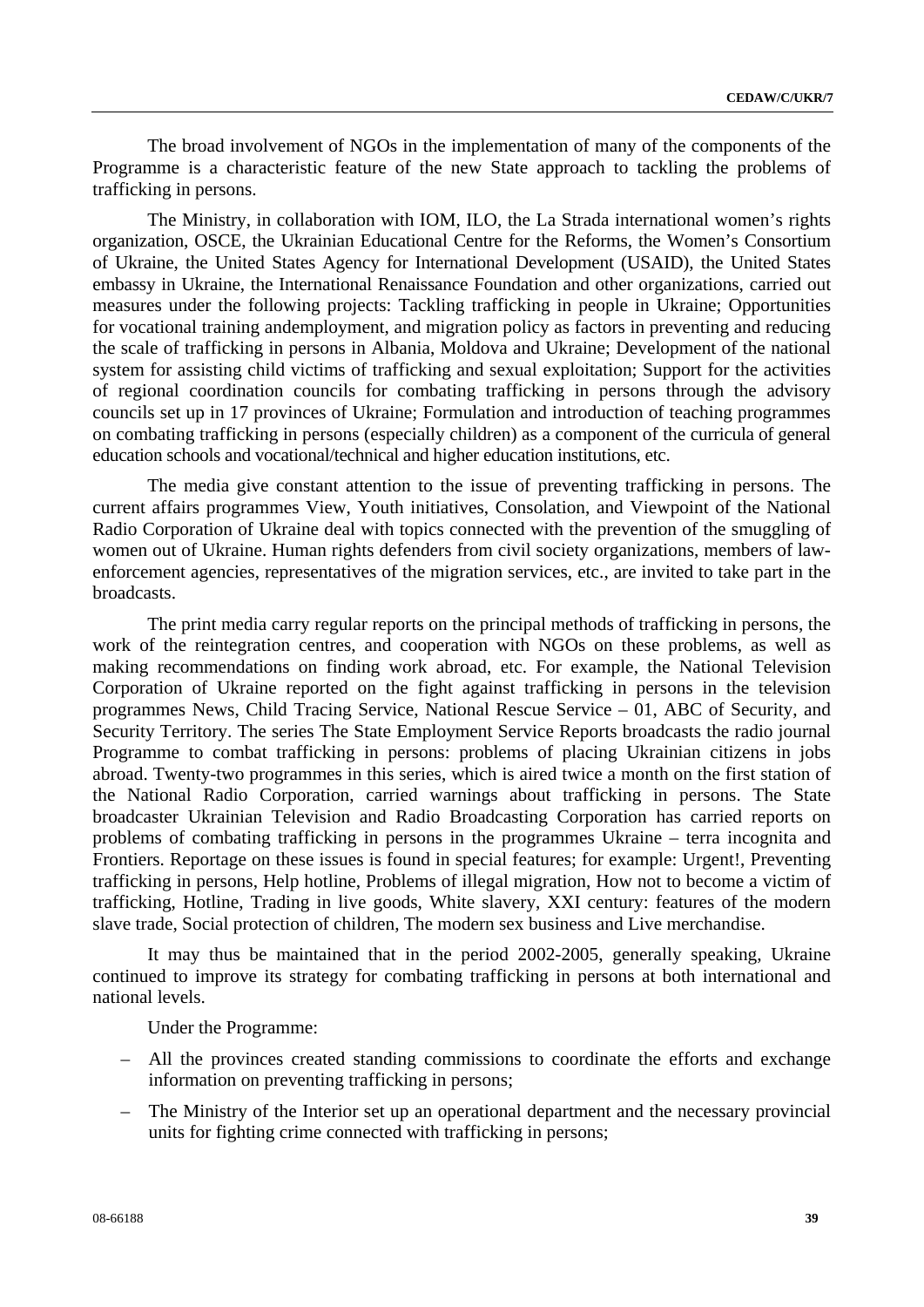- The number of criminal prosecutions for trafficking offences began to increase as soon as criminal liability was established in respect of trafficking in persons;
- The provinces are carrying out preventive measures: training sessions, debates and round tables for all population groups;
- Active cooperation is taking place with NGOs, which are furnishing both operational and substantial financial support;
- A network of interregional rehabilitation and reintegration centres is being established, with shelters for victims of trafficking;
- Sociological research is being conducted on these issues, with technical personnel invited to take part;
- The data-bank information on persons at risk is constantly updated, and talks and individual interviews are held;
- Preventive action is taken by means of the "Confidential helpline" and the "Hotline";
- Young people are helped to find jobs, and unemployed women are encouraged to start up small businesses;
- The activities of travel companies, marriage agencies and persons licensed to provide intermediary services for job placement abroad are kept under constant review;
- Information and advice services and legal assistance are provided for Ukrainian nationals travelling abroad;
- An interdepartmental programme of social support for dysfunctional families is being carried out to combat domestic violence and prevent trafficking in children.

 However, many difficulties remain; the problem of trafficking in persons is an exceptionally urgent one for Ukraine.

 A new State programme to combat trafficking in persons in the period up to 2010 has now been formulated; in accordance with the recommendations made by the central authorities and by international and civil society organizations, this programme includes the questions of improving the situation with regard to legislation and regulations, preventing trafficking in children, organ transplants, rehabilitation and reintegration of victims of trafficking, etc

# **Part II**

# **Article 7**

.

 States Parties shall take all appropriate measures to eliminate discrimination against women in the political and public life of the country and, in particular, shall ensure to women, on equal terms with men, the right:

 (a) To vote in all elections and public referenda and to be eligible for election to all publicly elected bodies;

 (b) To participate in the formulation of government policy and the implementation thereof and to hold public office and perform all public functions at all levels of government;

 (c) To participate in non-governmental organizations and associations concerned with the public and political life of the country.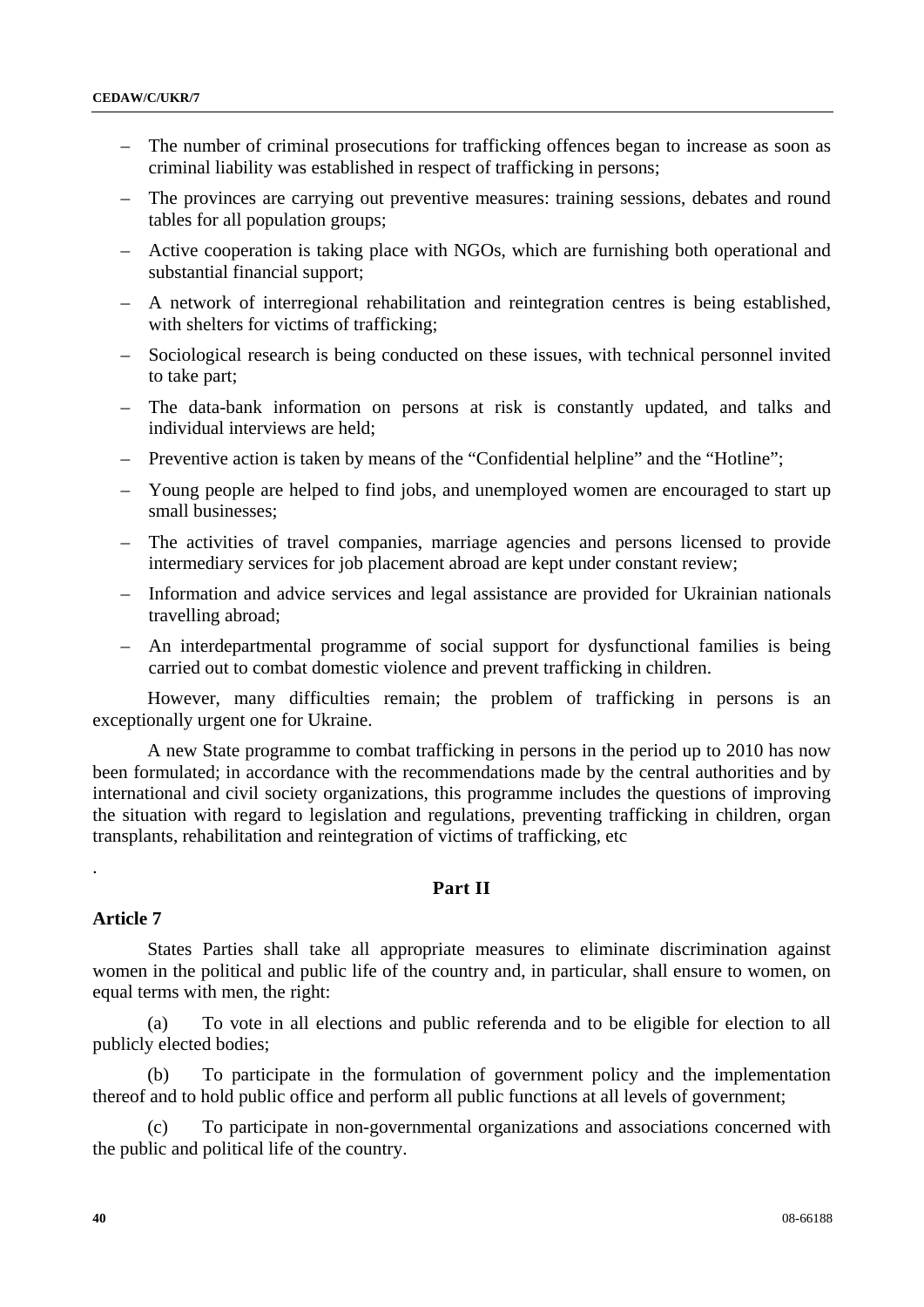Domestic legislation guarantees equal voting rights and opportunities between women and men. Article 38 of the Constitution provides that citizens of Ukraine have the right to participate in the administration of the affairs of the State and in national and local elections, and freely to elect and to be elected to the agencies of the central and local authorities. They are entitled to equal access to State service and to service in local authority bodies. Citizens of Ukraine acquire the right to take part in referendums and elections to agencies of the Executive at the age of 18 years, while their right to stand for election depends on the nature of the election in question: citizens aged at least 18 years may be elected to Parliament; the President of the Republic must aged at least 35 years, possess the right to vote and speak the official State language. All citizens irrespective of their sex enjoy equal voting rights. The country's electoral legislation also includes: the Code of Administrative Procedure of 2005; the People's Deputies (Election) Act of 2004, as amended in 2005; the Central Electoral Commission Act of 2004; and the President of Ukraine (Election) Act, the All-Ukrainian and Local Referendums Act, etc.

 Article 15 of the Equal Rights and Opportunities Act, which entered into force on 1 January 2006, guarantees Ukraine's women and men equal rights and opportunities in the electoral process. It also stipulates that political parties and voting blocs, when nominating candidates for election as people's deputies in multi-seat national constituencies, shall provide for the inclusion of both women and men in their lists of candidates. The electoral commissions are responsible for oversight of compliance with this requirement.

 According to the figures of the Central Electoral Commission, 80.9 per cent of the total of 7,595 candidates in the 2006 parliamentary elections were men and 19.1 per cent women. Of the parties which took part in the election campaign, only the (united) Social Democratic Party, the party of the progressive socialists, the "Women for the Future" party (as part of the "Not So!" bloc) and the Green Party had gender quotas. The Green Party had the biggest number of women on their list, confirming its internal policy of allocating one half of the places on the list to women. The "Our Ukraine" bloc and the Nataly Vitrenko bloc had a large number of women among the first 10 names on their lists. Women provided 20 per cent of the membership of the Central Electoral Commission; and women were particularly well represented in the constituency and ward electoral commissions (a total of 50 per cent of the posts).

 Ukraine took a number of measures over the reporting period to give practical effect to CEDAW recommendation 286 on the need "to carry out awareness raising campaigns regarding the importance of women's participation in political decision-making", made by the Committee on the occasion of Ukraine's presentation of its last report on the implementation of the Convention. Specifically, in order to secure better opportunities for women to take part in parliamentary and local elections, in which women may stand as candidates or act as candidates' election agents, voters and observers, a competition was held under the Democratic Grants Programme of the United States Embassy for projects on the topic "Women's participation in public and political life". The programme made grants to 27 NGOs to implement projects; this led to an increase in the level of professionalism of the women candidates elected to representative office, as well as of women members of State institutions and civic leaders.

 According to the conditions of the competition, the organizations receiving grants had to: establish a national network; write a report covering the whole country on women's participation in the 2006 parliamentary and local elections; carry out research on the gender issue as treated in party election manifestoes and on the situation following the elections; and circulate a publication on assistance for women elected to State bodies. Both during and after the election campaign for the fifth convocation of the Supreme Council of Ukraine, national civil society organizations took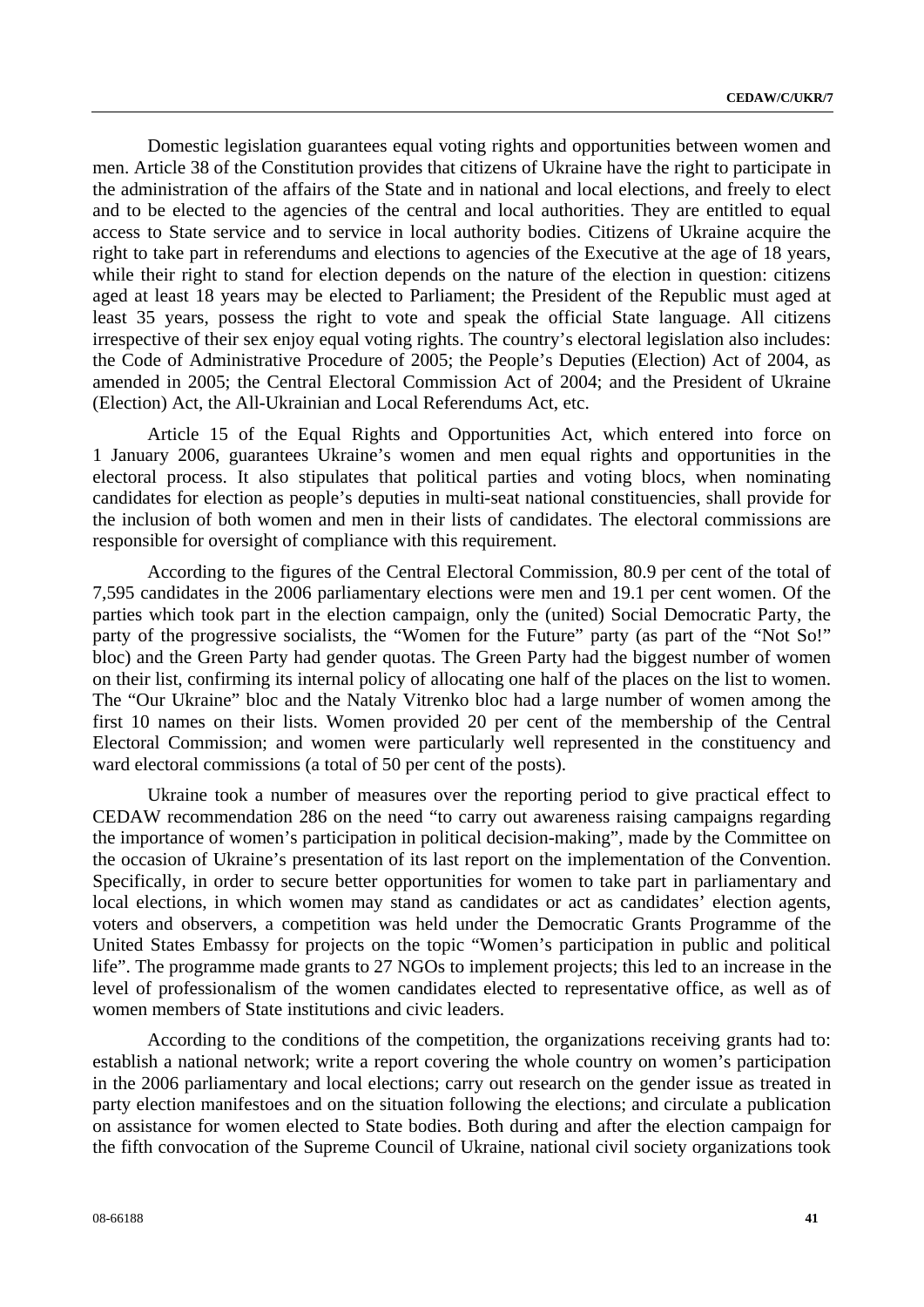part in the discussion of questions of women's participation in the election of the members of the central and local authorities. Such discussions were held in many of the country's cities, including: Poltava, (round table on "Are women needed in politics") on 14 April; Cherkasy (round table on "Women and power: a post-election view" on 25 May; Chernihiv ("Women in public and political life"); Lviv (conference on "Strategy for the advancement of women towards participation in political decision-making in Lviv politics: the role of women's organizations") on 19 May; and Kyiv (public presentation of the outcome of the project "Kyiv City Council 2006: Have the doors opened for women?") on 17 April.

 Article 7 (b) of the Convention provides for the equal participation of women and men **in the formulation of government policy** and their equal right **to hold public office and perform all public functions at all levels of government.** 

 The gender equality of women and men is proclaimed in article 16 of the Equal Rights and Opportunities Act and in article 2 of the presidential decree of 26 July 2005 on intensification of the efforts of the central and local authorities to realize equality of rights and opportunities between women and men.

 With regard to attainment of the Millennium Development Goals, the Cabinet of Ministers specified the targets for ensuring a gender ratio of at least 30 per cent of each sex in representative bodies and for reducing by half the incomes gap between women and men.

 The statistics indicate that most of the personnel of the central machinery of the Executive and the Legislature are women. However, women are few in number at all the managerial levels – evidence of the imbalance between women and men in the political sphere.

 While the number of women elected to the highest legislative body increased between 1994 and 1998 (1994 – 19 women people's deputies (over 4 per cent of the total membership of the Verkhovna Rada) and 1998 – 37, i.e. an increase of 8.4 per cent), it declined as a result of the 2002 elections: only 23 women were elected to the Verkhovna Rada (5.1 per cent of the total membership). In 2006, despite the fact that the plan of action agreed between Ukraine and the European Union committed Ukraine to ensuring a level of 15 per cent women in the Verkhovna Rada, only 38 women were elected to the fifth convocation, i.e. 8.4 per cent of the total of 450 newly elected members.

 There are currently 126 women on the roster of the upper echelons of the central authorities (16.3 per cent of the total). Although there was one women in the 2004 Government ( the Minister for the Family, Children and Youth), the number of women among personnel in managerial categories 1 and 2 in the higher organs of the Executive declined from 16 to nine, pointing up the fairly low level of women's participation in the State's decision-making process, which remains far below the European standards. Significant changes came about in 2005: for the first time in the country's history the Government was headed by a woman; and two ministries (Culture and Tourism, and State Property) were also headed by women. However, there is not a single woman minister in the present Government.

 Although the proportion of women in the Supreme Council of Ukraine is small, significantly more women are found at the local authority level. The statistics show that the lower the level of the body in question, the more accessible it is to women. Following the 1994 elections 30 per cent of the elected representatives were women. Definite changes were seen in the gender composition of the body of representatives elected to local councils in 1998: almost 38 per cent of all local councillors were now women. Following the 2002 elections the proportion of women in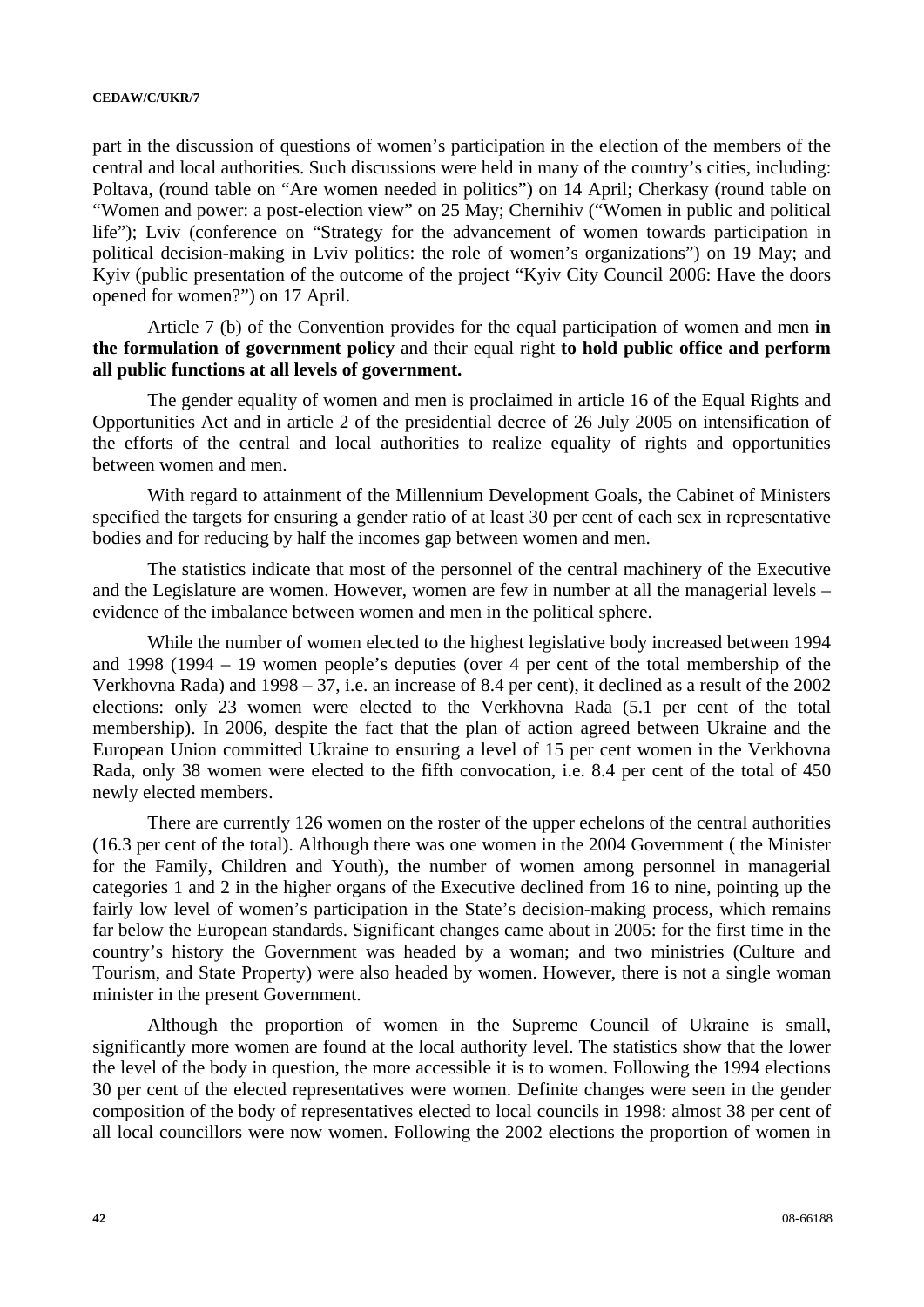the total of over 230,000 local councillors rose to 41.7 per cent; women also accounted for 24.5 per cent of the chairpersons of rural, village and town councils and for 26.9 per cent of the deputy chairpersons; 91.7 per cent of the secretaries of these bodies were women; 9.1 per cent of the chairpersons of district and urban district councils and 22.1 per cent of the deputy chairpersons were women.

 The women of Ukraine are well represented in the civil service. Women enjoy equality of access to the civil service in accordance with the rules set out in article 38 of the Constitution and article 4 of the Civil Service Act. Women currently account for 75.4 per cent of all civil servants. However, women occupy only 15 per cent of the highest posts in the civil service (levels 1 and 2) and 50 per cent at the middle-management level. It should be pointed out that the proportion of women has traditionally declined in step with ascent through the higher levels, although in recent years the tendency has been for the numbers of women on the roster for appointment to managerial posts to increase. But the overall situation did not improve over the reporting period. The biggest numbers of women were found in the central apparatus of the State Statistical Committee (82 per cent), the Ministry of Justice (75 per cent), the Ministry of Finance (68.5 per cent), the Ministry of Heath (62 per cent), the Ministry of Labour and Social Policy (58 per cent), the Ministry of Education and Science (57.5 per cent), the Ministry of Culture (53 per cent), and the Ministry of Foreign Affairs (42 per cent).

 Women account for the following proportions of the personnel of the agencies of the Judiciary: in the provincial economic courts – 60 per cent; in the Supreme Economic Court of Ukraine – almost 46 per cent; in the Constitutional Court – 14 per cent; and in the Supreme Court  $-11$  per cent. However, there is not a single woman at the top level in these agencies.

 There are currently 617,700 women (83.9 per cent) in the health system's total staff of 736,000. There are 3,100 women (25 per cent) in managerial posts. There are 116,000 women (64 per cent of the total) employed in cultural agencies, where 70.5 per cent of the managerial and expert posts (totalling 160,000) are occupied by women. In other words, the number of women involved in the management of cultural affairs is constantly rising. According to figures from the Ministry of Culture and Tourism, in the central apparatus of this body alone two deputy ministers, two heads of department, and 19 heads of offices or units are women. There are eight women heads of culture and tourism offices in the provinces. A similar situation is found in the local offices as well, in teaching establishments and in arts collectives.

 The statistics on the gender ratio in the private sector of the economy show that only an occasional woman is found among the owners of big businesses, while 20 per cent of small businesses are owned by women. It is obvious that in this sphere, as in others, women generally occupy junior and middle-ranking posts and rarely advance to the decision-making level.

 Most of the women employed in the agro-industrial sector of the economy are specialists with secondary and higher education, but very few of them hold managerial posts. Only 5 per cent of all women with specialist qualifications are employed as managers of agro-industrial enterprises (farms), while almost one in two of the men occupy such posts. Only a small proportion of women hold the post of chief agricultural specialist despite the fact that women take a more responsible and active part in tackling production and social problems.

 According to figures from the Ministry of Defence, there are currently 52,307 women serving in the country's armed forces, and 4,219 of them are civil servants. Currently, 830 of the total of 940 managerial civil service posts are held by women. However, the Ministry has no women managers in categories I-III, six in category IV, and 375 specialists in category V. There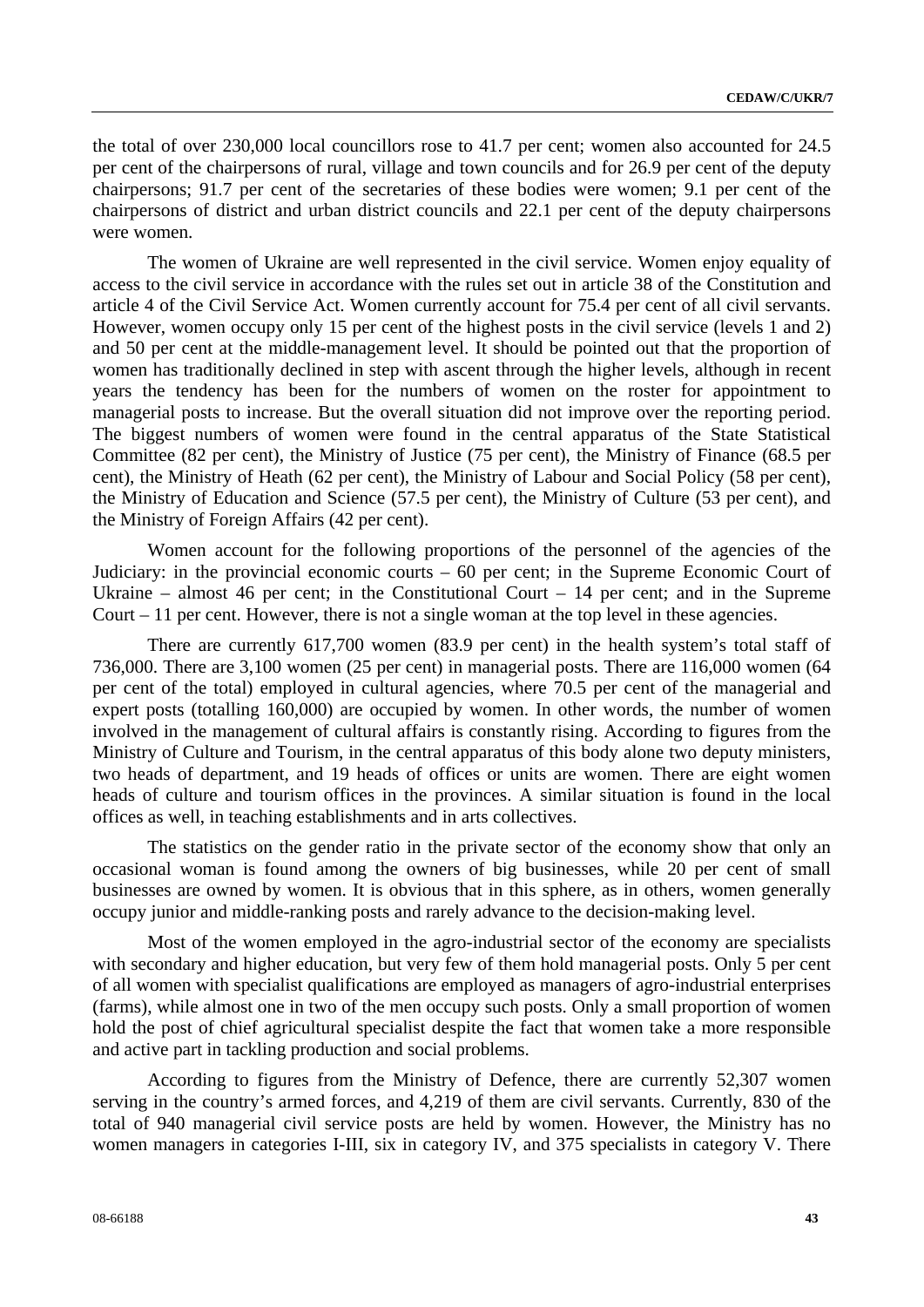are 422 women officers in senior posts (holding the rank of "Chief" or "Commanding Officer") and 1,001 women ensigns and warrant officers. In 2001 women accounted for 0.7 per cent of the total complement of officers and in 2006 for 2.25 per cent. The total number of women officers almost doubled, from 598 in 2001 to 1,145 in 2006. Women officers are performing military service with the following ranks: colonel (captain class I) – four (0.1 per cent); lieutenant-colonel (captain class II) – 32 (2.9 per cent); major (captain class II) – 216 (1.7 per cent); captain (lieutenant-commander) – 375 (2.9 per cent); first lieutenant – 388 (3.5 per cent); and second lieutenant – 30 (34 per cent). The number of women ensigns also increased, from 9.3 per cent of the total in 2001 to 15.6 per cent in 2006. At the end of 2006 women in this category held the following ranks: 2,198 ensigns (17.8 per cent); 249 warrant officers (29.2 per cent); 259 senior ensigns (6.1 per cent); 31 chief warrant officers (19.6 per cent). Bachelor degrees were held by 523 of these women (40.9 per cent) and the qualification of junior specialist by 717 (18.1 per cent).

 Nowadays Ukraine has larger numbers of women (15,137 or 43.4 per cent) serving in the armed forces abroad. Of this total, 1,400 (9.2 per cent) have full higher education (specialist qualification or master's degree) and 1,441 (9.4 per cent) basic higher education (bachelor's degree). Forty-two women members of the armed forces took part in international peacekeeping operations since 1992: five officers working as interpreters, two ensigns and 35 specially recruited sergeants and soldiers (medical staff). There are currently no women in Ukraine's peacekeeping contingent.

 According to 2006 figures from the State Foreign Service, its managerial personnel, as an agency of the central Government with special status, included over 6,500 women, almost 25 per cent of the Service's total staff. The number of women in the Service more than doubled over the reporting period. Today two in three of the Service's staff members are women. There are currently about 3,500 women performing military service in the State Foreign Service. Their number increased every year from 2000 by an average of 8 per cent.

 Typical features of the situation in today's Ukraine are the unequal representation of women in managerial posts, in decision-making, in the upper levels of the social hierarchy, and in key positions of the distribution of power and property, and generally their concentration in the least prestigious areas of social and economic life. Nevertheless, a composite sociological profile of Ukrainian women shows that they are self-starters, sensible, responsible and capable of taking decisions and generally able to participate in all social processes on an equal footing with men.

# Article 7 (c) of the Convention accords women equal rights with men **to participate in non-governmental organizations and associations concerned with the political life of the country.**

 In 2006 Ukraine had 2,138 women's organizations, 45 of them having international or national status. There are several hundred women's organizations working at the local level. They help to improve the legislation and the State machinery for the advancement of women and endeavour to secure recognition of the organized women's movement as an important factor in the formation of the State.

 One new feature of Ukraine's political life is the emergence of women's political parties, such as the Ukrainian Women's Christian Party (headed by Ms Gorin), Women of Ukraine (headed by Ms Komarova), the Women's Solidarity Party of Ukraine (Headed by Ms Goshovskaya), the Women for the Future all-Ukrainian political union (headed by Ms Dovzhenko), the Women's National Party union (headed by Ms Lavrentyev), to mention only a few. The fundamental purpose of these parties is to expand women's role in developing and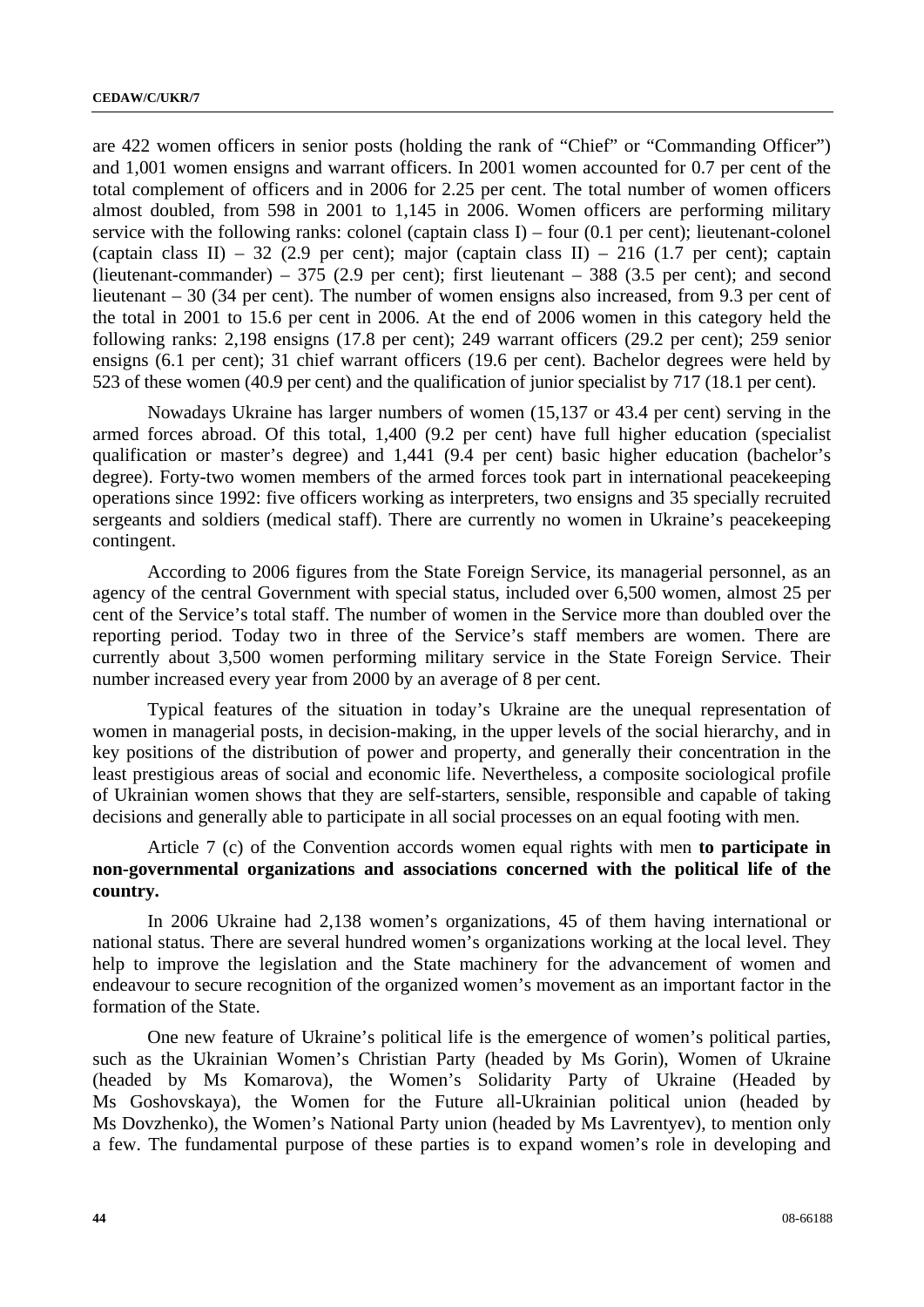consolidating an independent State based on the rule of law, eliminate manifestations of discrimination against women, promote the identification and formation of the political role of women, and reinforce Ukraine's women's movement to enable it to take a part in building up civil society institutions and agencies of the central and local authorities and expand women's participation in them, as well as in the formulation of State policy.

 Many new local women's organizations were created in Ukraine over the reporting period with the aim of enhancing women's status and striving to establish technically meaningful procedures in the women's movement and invest it with a new content and a new developmental face. The country is witnessing a consolidation of women's forces in society and their emergence from the confines of their own social structure, their entry into political and public life and their participation in the solution of the problems facing the State as a whole.

 The National Council of Ukrainian Women, which brought together the national and international women's voluntary organizations working in Ukraine, is facilitating the consolidation of women's organizations, unions and parties. This body is endeavouring to merge all of the country's women's organizations into a free association to hold consultations and carry out measures with a view to improving the well-being of families and women, fostering mutual understanding among women, making them aware of their opportunities in society, etc. The National Council of Ukrainian Women was admitted to membership in the International Council of Women in 2000.

 The President of the Republic established by decree a presidential honour (the Order of Princess Olga classes I, II and II) in recognition of the contribution of the Ukrainian women's movement to the development of the Ukrainian State, the spiritual rebirth of the nation, and the upbringing of children; this honour is awarded for outstanding personal merit in the public, industrial, social, scientific, educational, cultural and other spheres. The first recipients of the Order of Princess Olga were leaders of women's voluntary organizations: the Union of Ukrainian Women; Women's Community; and the Association of Ukrainian Women. This honour has already been awarded to 224 women from various regions of the country for outstanding merit in the building of the State.

 Over the reporting the women's movement was extremely active in asserting gender equality. The activities of women's organizations are helping Ukrainian society to secure a place on the agenda for the issue of establishing gender democracy in the country. However, the women's movement still has many problems which must be solved if it is to increase its influence on the development of society. The representatives of women's organizations consider that Ukraine has not equipped itself with a civilized machinery for cooperation between the State and civil society, including women's organizations. The legislation in this area has not undergone development and some of it is outmoded; this is a significant obstacle to women's activities. Experts also point to the discrimination against women's voluntary organizations in the Budget Code and to discrimination against organizations on the basis of their form of ownership, in violation of the Constitution. The fact is that voluntary organizations are rarely invited to take part in the implementation of State programmes; one of the persisting problems is their inability to bid for the allocation of State financial resources to carry out programmes on gender and women's issues.

### **Article 8**

 States Parties shall take all appropriate measures to ensure to women, on equal terms with men and without any discrimination, the opportunity to represent their Governments at the international level and to participate in the work of international organizations.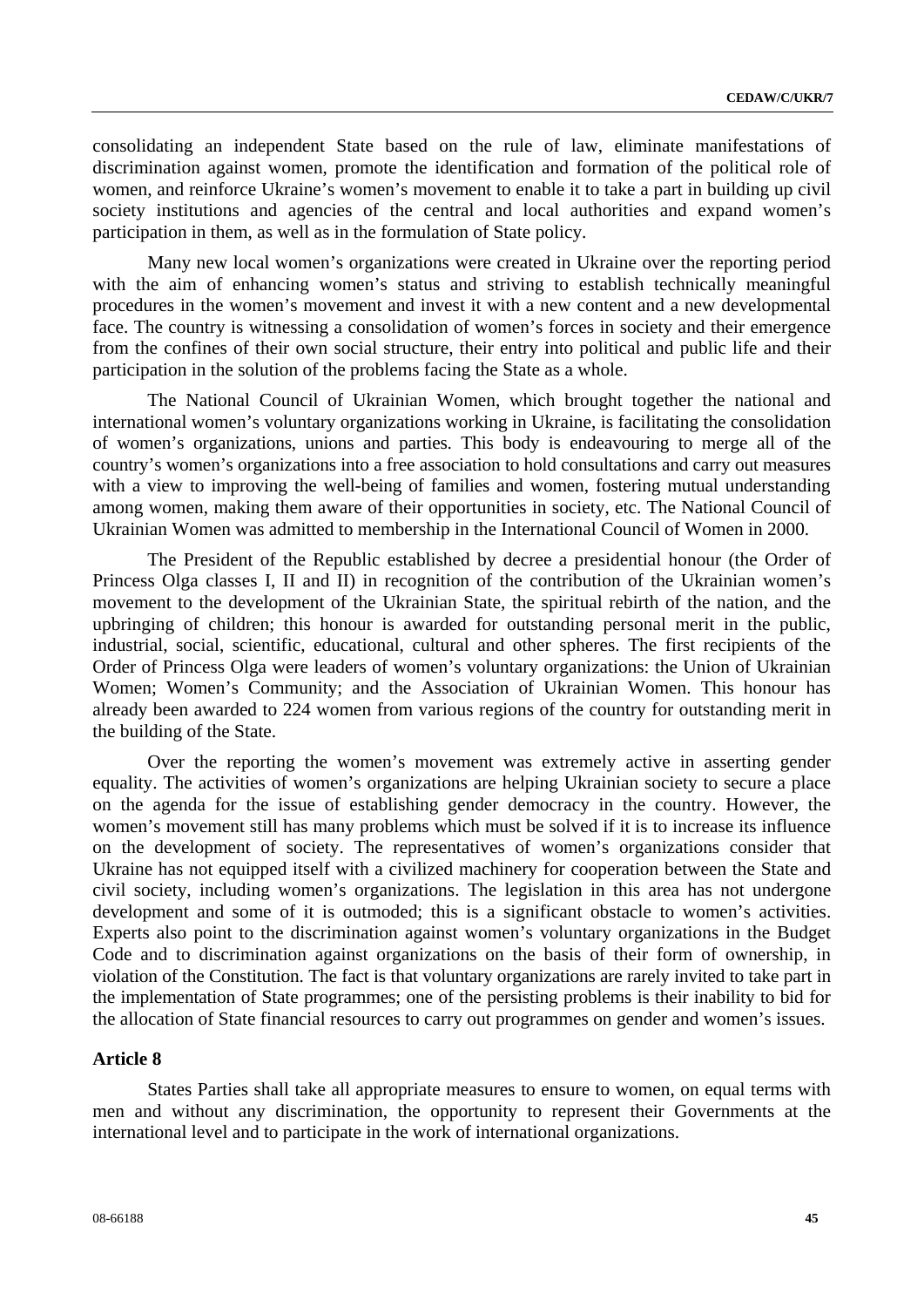The Constitution does not contain any rules discriminating against women's right to represent the Government or the State at the international level and to participate in the work of international organizations. Article 3 of the Equal Rights and Opportunities Act stipulates the equal participation of women and men in the adoption of socially important decisions. However, the general tendency for women to have scant representation in managerial posts is found in international bodies as well. Although there are many documents of the Legislature and the Executive which talk about the importance and usefulness of cooperation between women and international organizations, practical cooperation of this kind at the international level remains spotty, while the representation of women at the higher levels of politics has diminished in recent years.

 There are 10 women, accounting for only 3 per cent of the total personnel, holding official posts in the overseas offices of the Ministry for Foreign Affairs. At the beginning of 2006 women accounted for only 5 per cent of the managerial staff of the Ministry's central apparatus but for 43 per cent in the "employee" (general service) category. Women held 3 per cent of the managerial posts overseas and 20 per cent of the general service posts.

 Nor are Ukrainian women well represented in the offices of international bodies: the United Nations Secretariat and the secretariats of the international organizations in Geneva. Thus the representation of Ukrainian women in the sphere of international relations is rather insignificant. Accordingly, one of the most important current tasks is to formulate a development strategy embracing the broad spectrum of international activity of the women's movement.

 The admission of women's organizations to membership in international bodies is recognized to be an important component of the globalization process. The renewal of contacts with the International Council of Women began after the proclamation of Ukraine's independence. Ukrainian women's organizations are members of the following international organizations: Advancing Women in Higher Education, the International Alliance of Women's Organizations of the Newly Independent States, and the KARAT Coalition (a network of women's NGOs from 10 countries of Central and Eastern Europe). Ukrainian women's organizations collaborate with the United States organization Women, Law and Development International, the United States national association Advancing Women in Higher Education, the Gender and Development Training Centre in Haarlem, Netherlands, the Network of East-West Women, the Women's Environment and Development Organization, MAMA-86, the International Gender Association for Science and Technology, etc.

 Examples of the international links of Ukraine's women's organizations may be found in the work of such bodies as the Women's Community, which has offices in Moldova, Latvia, the United States, France and Australia and maintains close relations with the Ukrainian National Women's League of America and the Ukrainian Women's Association of Canada, as well as with the World Federation of Ukrainian Women's Organizations.

 During the reporting the period the admission of Ukrainian women's organizations to membership in international bodies and their acquisition of the new machinery of cooperation and adoption of new technical approaches to the conduct of research on social problems helped them to implement the projects of international bodies and the programmes of various funds, chiefly the programmes of UNDP, the British Council, Britain's Know How Fund, the United Nations Development Fund for Women (UNIFEM), the United Nations Children's Fund (UNICEF), Technical Assistance to the Commonwealth of Independent States and Georgia (TACIS,) the Heinrich Bell Foundation, the International Renaissance Foundation, the Eurasia Foundation, the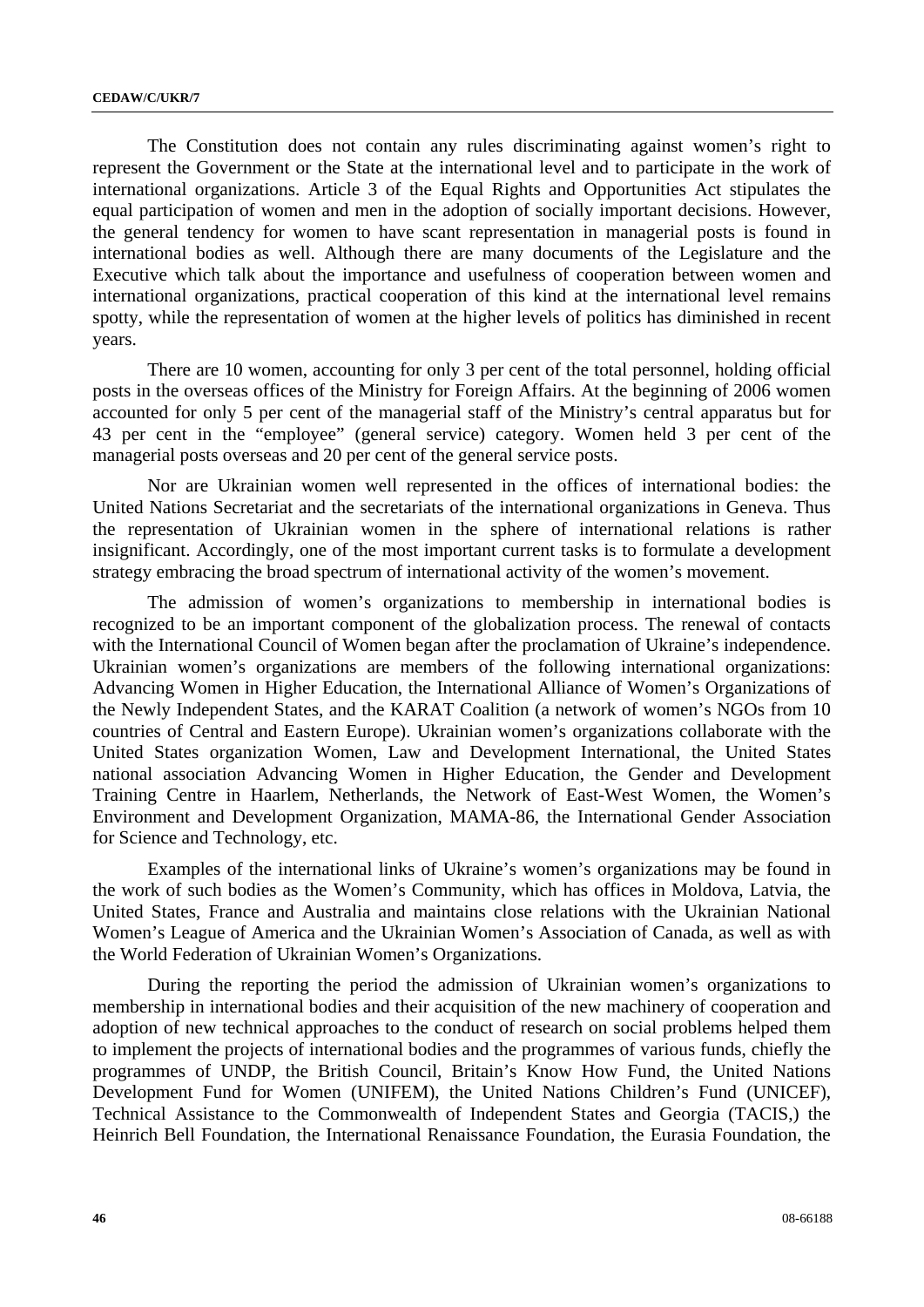NIS-USA Women's Consortium, the East-West European Women's Network (OWEN), the Canadian Bureau for International Education (with the Canada-Ukraine Office), the Mama Cash Foundation in the Netherlands, USAID, the Global Fund for Women, etc.

 More often than not such contacts were established as a result of the participation of Ukrainian women in international meetings, seminars and conferences, as well as during the implementation of joint projects. A 19-strong Ukrainian delegation did successful work at the special conference in Geneva convened by the United Nations Economic Commission for Europe (19-21 March 2000) on the implementation of the Beijing Platform for Action, joining other delegations in the drafting of the conference's conclusions and recommendations.

 The special sessions held under the auspices of the United Nations were the most noteworthy events of recent years: the special session of the General Assembly on "Women 2000: gender equality, development and peace for the twenty-first century"; and the forty-ninth session of the United Nations Commission on the Status of Women and the women's forum "Beijing+10: gender equality, development and peace". These meetings were attended by representatives of Ukrainian women's voluntary organizations as well as by the State delegation.

 The convening of international women's meetings in Ukraine testifies to the recognition by the international women's community of the achievements of the Ukrainian women's movement and the expanded role of Ukrainian voluntary organizations in the international women's movement. For example, a forum on cooperation among women from the States members of the Georgia, Uzbekistan, Azerbaijan, Moldova Group (GUAM) was held in October 2003 in Kyiv; on behalf of women's organizations this forum signed an appeal to the presidents of the States members of GUAM for an enhanced role for women and solution of the fundamental problems facing those States, in particular the settlement of armed and inter-ethnic conflicts. A regular meeting of the General Assembly of the European Centre of the International Council of Women was held in Kyiv in May 2005; it was attended by the women chairpersons of international, Ukrainian and City of Kyiv voluntary organizations, women's activists, and the heads and members of delegations from national women's councils of 18 countries of Europe.

The 31<sup>st</sup> session of the General Assembly of the International Council of Women was held in Kyiv in September 2006; it was attended by representatives of the National Women's Council of Ukraine and of the ministries and departments responsible for formulating gender policy in Ukraine, as well as by representatives of other women's organizations and almost 300 other delegates from almost 50 countries members of the International Council from around the world. As was noted at the press conference on the outcome of the session, this event of outstanding importance for the Ukrainian women's movement was a success, and its programme of work was carried out in its entirety. This had been made possible by the meticulous preparation of the proceedings, which had begun in November 2005 when the National Women's Council of Ukraine held a preparatory conference in Kyiv for the 31<sup>st</sup> session of the General Assembly. The delegates attending the session exchange their experience of tackling poverty, combating trafficking in persons and violence against women, and preventing the spread of HIV/AIDS; they also debated pressing problems of the protection of children's rights, improvement of the environment, strengthening international links and peace, and achieving equality between women and men in the light of the particular gender situation in all areas of the life of society. They also negotiated and adopted the Council's plan of action for the next three years. The question of the establishment of gender equality in all areas of the life of society was included as a key component of the Council's work during that period.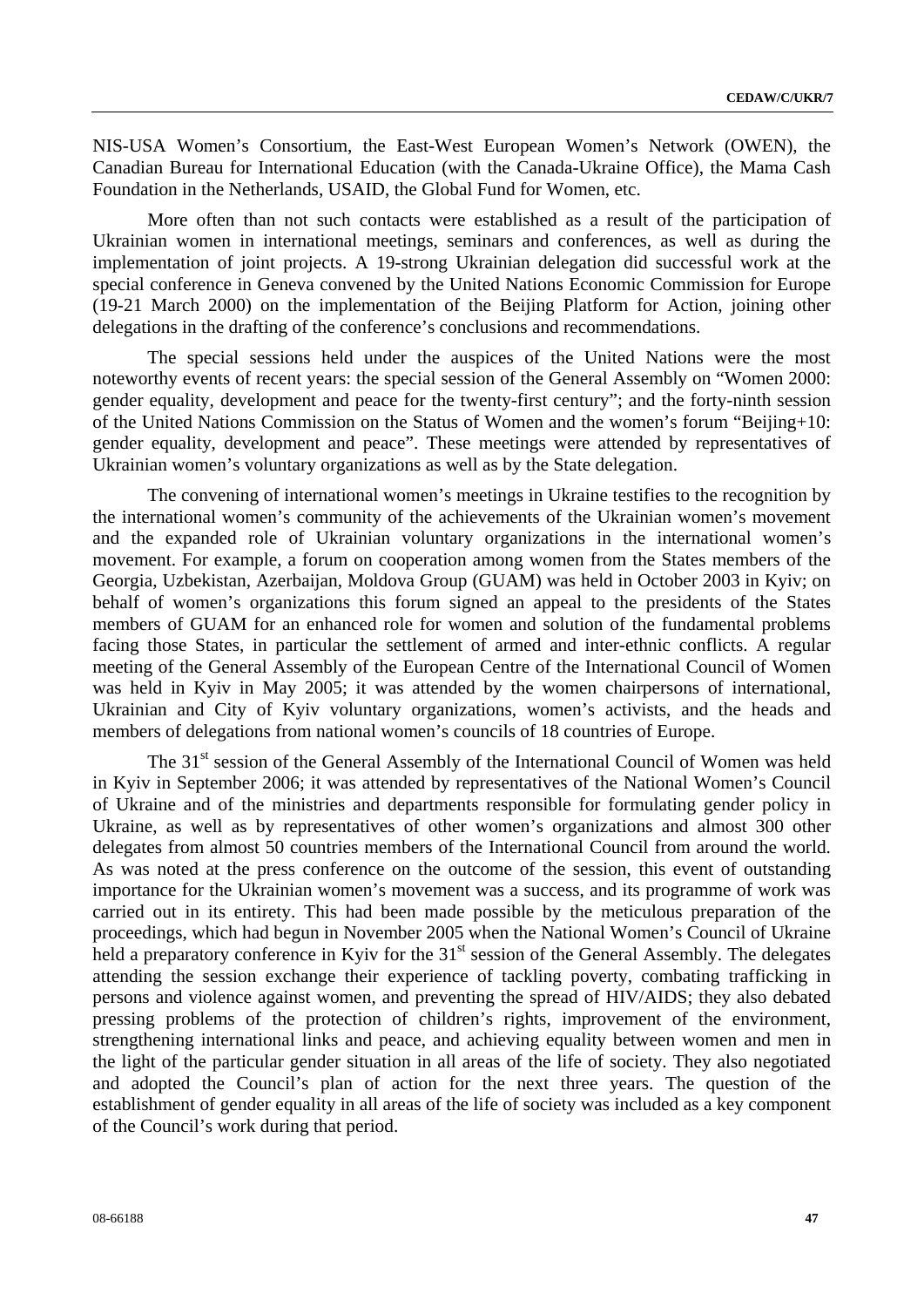The knowledge acquired by Ukrainian women of the experience of women's organizations in other countries in the decision-making process at the national and international levels is helping to boost the work of women's NGOs in Ukraine and bring about real changes in the way gender problems are tackled. Nevertheless, the lack of applicable legislation and the gap between the declarations and the reality are the reasons why it has so far proved impossible to secure a significant shift in the direction of the due representation of women in official agencies at all levels and to overcome the discrimination against women still found in Ukrainian society.

### **Article 9**

 1. States Parties shall grant women equal rights with men to acquire, change or retain their nationality. They shall ensure in particular that neither marriage to an alien nor change of nationality by the husband during marriage shall automatically change the nationality of the wife, render her stateless or force upon her the nationality of the husband.

 2. States Parties shall grant women equal rights with men with respect to the nationality of their children.

 According to article 4 of the Constitution, Ukraine is a unitary State; the grounds for awarding and withdrawing Ukrainian nationality are set out in the Citizenship Act of 18 January 2001. Article 1 of this Act defines Ukrainian citizenship as a legal link between a physical person and the State of Ukraine which manifests itself in reciprocal rights and obligations. This article also stipulates that physical persons attain the age of majority on their eighteenth birthday.

 Article 4 of the Act provides that the question of Ukrainian citizenship is regulated by the Constitution, the Citizenship Act itself and the international treaties to which Ukraine is a party. If an international treaty contains rules differing from the rules set out in the Act, the rules of the international treaty prevail.

 In the light of Ukraine's commitments under article 9 of the Convention, great importance attaches to the legislative principles governing citizenship set out in article 2 of the Act. Amongst other things, this article establishes the principles underlying Ukraine's citizenship legislation: prevention of statelessness; prohibition of the automatic acquisition of Ukrainian nationality by an alien or stateless person as a result of marrying a Ukrainian national, as well as acquisition of the nationality of a spouse; prohibition of the automatic loss of Ukrainian nationality by one spouse as a result of the dissolution of a marriage or the other spouse's loss of Ukrainian nationality; the equality before the law of citizens of Ukraine regardless of the ground, procedure or timing of the acquisition of Ukrainian nationality; and retention of Ukrainian nationality irrespective of place of residence.

 The grounds for termination of Ukrainian nationality are set out in article 17 of the Act: (1) renunciation of Ukrainian nationality; (2) loss of Ukrainian nationality; and (3) by application of the rules contained in the international treaties to which Ukraine is a party. Renunciation is regulated by article 18 of the Act. It is effected at the request of the person concerned. In such cases the voluntary principle is an essential element of compliance with article 9 of the Convention.

Article 19 of the Act lists the grounds for loss of Ukrainian nationality:

 1. Voluntary acquisition of the nationality of another State by a citizen of Ukraine, provided that he or she is of the age of majority at the time. All cases in which a citizen of Ukraine submits a request or application to acquire the nationality of another State in accordance with the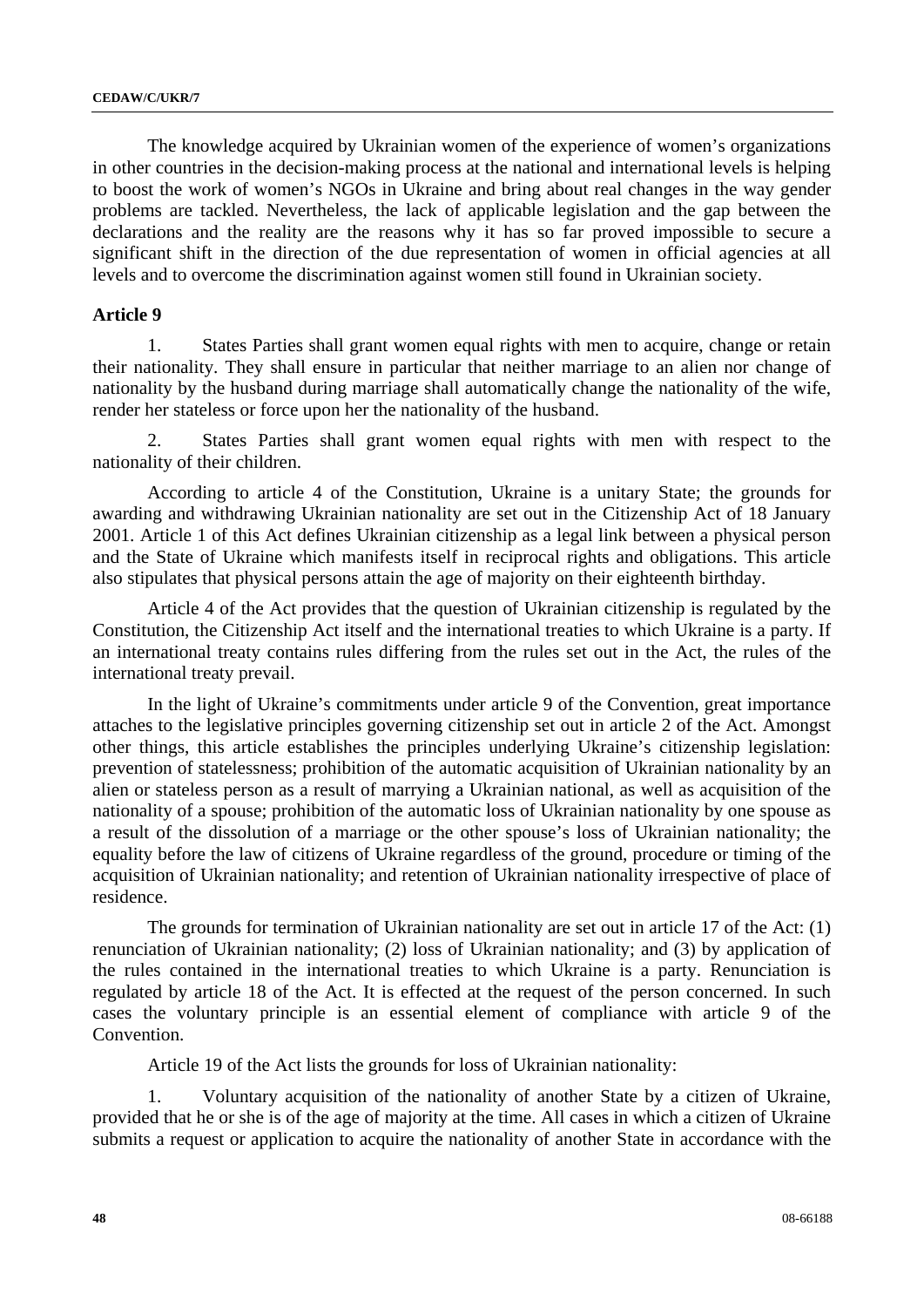procedure specified in the legislation of that State are deemed to fall in the category of voluntary acquisition.

Acquisition is not deemed voluntary in the following cases:

 (a) Simultaneous acquisition by a child of Ukrainian nationality and the nationality of another State or States by reason of the child's birth;

 (b) Acquisition by a child who possesses Ukrainian nationality of the nationality of the child's adoptive parents as a result of adoption by foreigners;

 (c) Automatic acquisition by a Ukrainian citizen of a different nationality as a result of marrying a foreigner;

 (d) Automatic acquisition by a Ukrainian citizen who is of the age of majority of the nationality of another State if such citizen has not received a document certifying nationality of that other State.

 Accordingly, Article 19, paragraph 1, of the Act emphasizes the impossibility of automatic loss of Ukrainian nationality as a result of marriage to a foreigner. In order to lose Ukrainian nationality the person in question must take certain steps to acquire the nationality of another State. Marriage does not automatically trigger loss of Ukrainian nationality; this rule is fully consistent with the requirements of article 9 of the Convention.

 2. Acquisition of Ukrainian nationality under article 9 of the Act by means of fraud or the deliberate submission of false information or false documents.

 3. Voluntary enlistment in another State for military service which under the legislation of that State is not a general military obligation or form of alternative (non-military) service.

 The following provisions of article 19 of the Act are extremely important in the context of article 9 of the Convention: paragraphs 1 and 3 of the first part of article 19 do not apply if their application would cause a Ukrainian citizen to become a stateless person. Thus, even when a woman takes deliberate steps to acquire the nationality of another State, her action cannot be deemed grounds for loss of her Ukrainian citizenship if she would thereby become a stateless person.

 Where article 9, paragraph 2, of the Convention is concerned, the question of the nationality of children is addressed in article 14 of the Act, entitled "Acquisition of Ukrainian citizenship by a child as a result of the possession of Ukrainian citizenship by one or both of the parents".

 This article provides inter alia that an alien or stateless child, one of whose parents is a Ukrainian national but the other is a stateless person, shall be registered as a citizen of Ukraine at the request of the parent who is a Ukrainian national. A stateless child, one of whose parents is a Ukrainian national but the other is an alien, is registered as a citizen of Ukraine at the request of the parent who is a Ukrainian national.

 An alien or stateless child whose parents possess Ukrainian nationality is registered as a citizen of Ukraine at the request of either parent.

 An alien child, one of whose parents is a Ukrainian national but the other is an alien, is registered as a citizen of Ukraine at the request of the parent who is a Ukrainian national.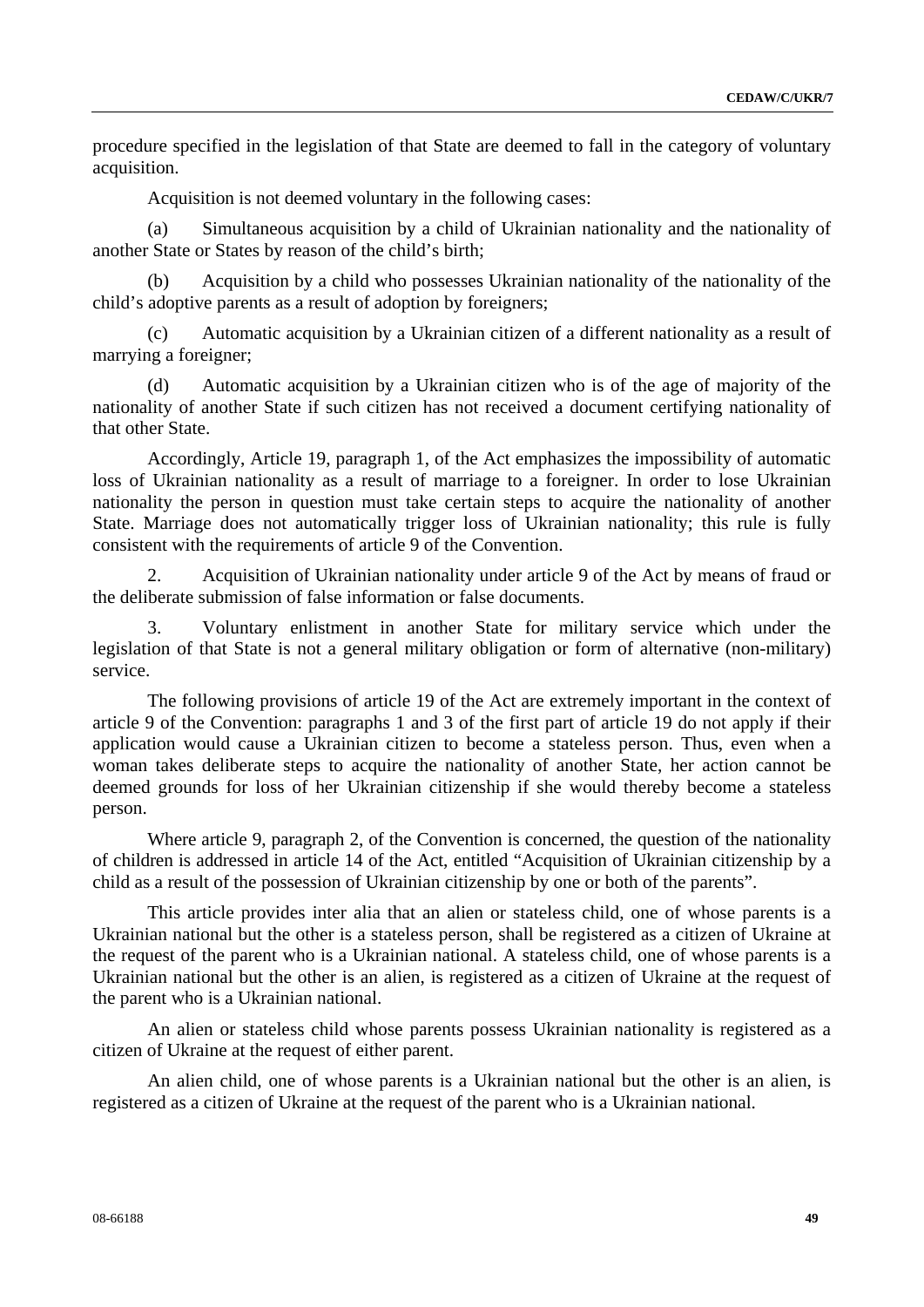Accordingly, this article establishes the corresponding right of the parents to opt for Ukrainian nationality for their child irrespective of the sex of the parents, in keeping with the requirements of article 9 of the Convention.

 It should also be stressed that the rules contained in the Citizenship Act do not make any gender-based distinctions. This is consistent with the general prohibition of discrimination embodied in article 24 of the Constitution. The Constitution specifically emphasizes the fact that all citizens possess equal rights and freedoms and are equal before the law. It prohibits privileges and restrictions on the ground of race, colour of skin, political, religious or other opinions, sex, ethnic or social origin, property status, place of residence, language or any other circumstance.

 Article 24, paragraph 3, of the Constitution addresses the question of equality between women and men, establishing their equality of rights by the following means: by according women the same rights and opportunities as men in social, political and cultural life and with regard to education and vocational training and work and remuneration for work; by introducing special measures to protect women's work and health and provide them with pension benefits; by creating the conditions for women to combine work with maternity; and by furnishing legal protection and material and moral support for mothers and children, including paid leave and other benefits for pregnant women and mothers.

 The International Private Law Act of 23 June 2005 was adopted in order to ensure compliance with the rules contained in the applicable law, i.e. to establish the framework rules regulating the application of the Constitution and the Citizenship Act. Specifically, article 56 of the International Private Law Act (Form and procedure for contracting marriage) provides that the form and procedure for the contracting of a marriage in Ukraine between a Ukrainian citizen and a foreigner or a stateless person, as well as between foreigners and stateless persons, shall be governed by Ukrainian law. Article 57 (Contracting of marriage in a consular office or diplomatic mission) stipulates that a marriage between Ukrainian nationals, if one or both of them reside outside Ukraine, is contracted in a consular office or diplomatic mission of Ukraine in accordance with Ukrainian law. Marriages between foreigners in a consular office or diplomatic mission of a foreign State in Ukraine are regulated by the law of the accrediting State. Article 58 (Validity of marriages contracted outside Ukraine) provides that marriages between citizens of Ukraine and foreigners or between citizens of Ukraine and stateless persons contracted outside Ukraine in accordance with the law of a foreign State shall be deemed valid in Ukraine subject, with regard to Ukrainian citizens, to the requirements of the Family Code of Ukraine concerning the grounds for deeming a marriage null. Marriages between foreigners, between foreigners and stateless persons or between stateless persons contracted in accordance with the law of a foreign State are deemed valid in Ukraine.

 Ukraine has concluded a number of bilateral international agreements to regulate questions relating to change of nationality. The latest one, between Ukraine and the Kyrgyz Republic on simplification of the procedure for change of nationality by Ukrainian citizens residing permanently in the Kyrgyz Republic and by Kyrgyz citizens residing permanently in Ukraine and on prevention of statelessness and dual nationality, was signed on 28 January 2003 in Bishkek and ratified by Ukraine by an act passed on 20 November 2003.

 This agreement sets out inter alia the conditions and procedures of the simplified arrangements for obtaining citizenship. Each State party to the agreement accords to citizens of the other State residing permanently and legally in its territory the right to exercise the simplified procedure for obtaining citizenship, subject to satisfaction of one of the following two conditions: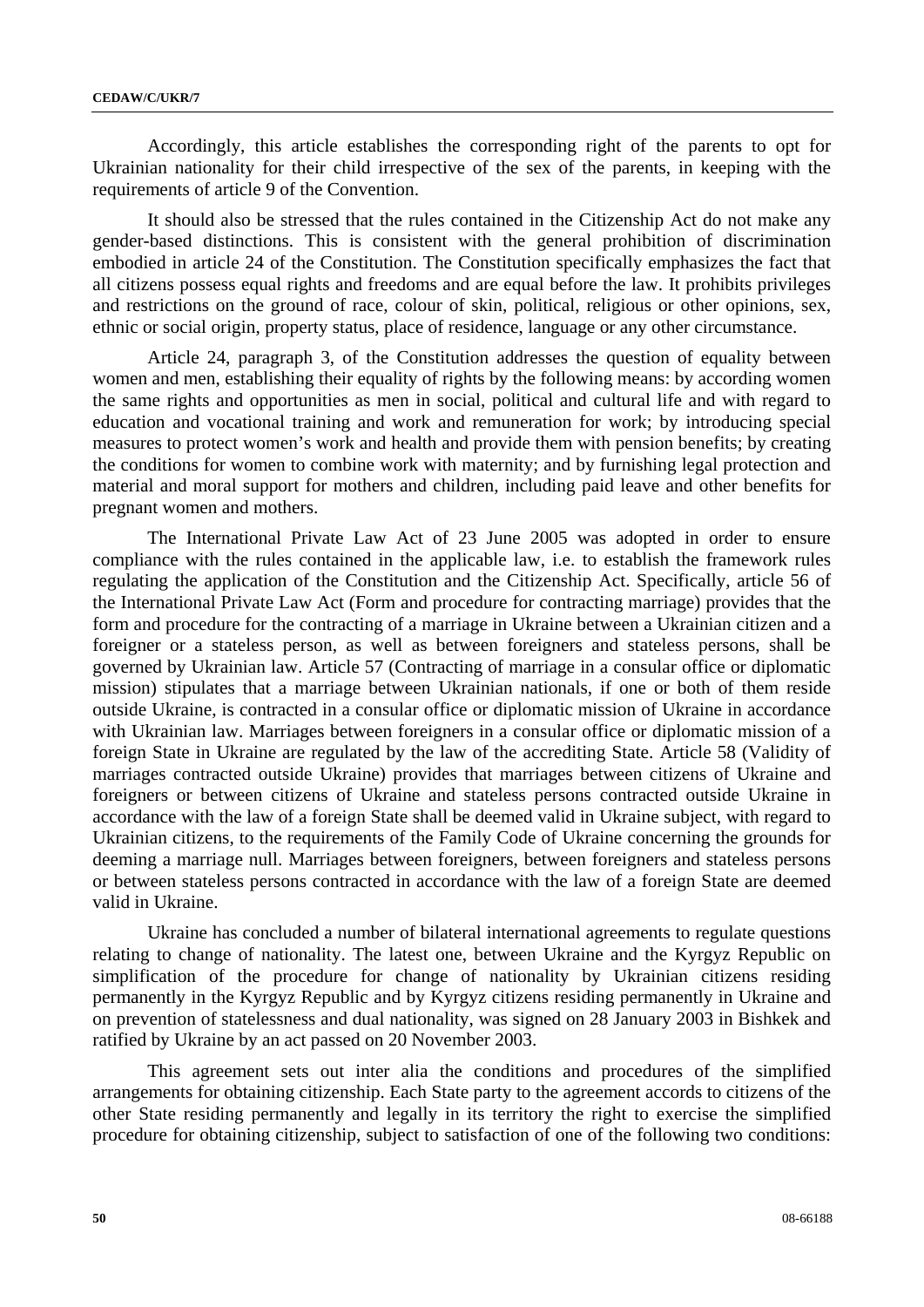(a) the applicant or at least one or his or her parents or adoptive parents or grandparents was born or resided permanently and legally in the territory of the State party whose nationality is sought; (b) the applicant has at least one close relative, preferably a spouse, residing permanently and legally in the territory of the State party whose nationality is sought and possessing the nationality of that State. However, in the procedure for changing nationality specified in article 2 of the agreement it is stressed that acquisition of nationality under the agreement is not automatic. It is subject, amongst other requirements, to the submission of an application form.

 In addition, the procedure for changing nationality excludes the possibility of the applicant's becoming a stateless person. Article 2 of the agreement provides that, within the 10 days following the completion of the formalities for obtaining a new nationality, the competent authorities of the State party whose nationality has been acquired shall issue a document stating which nationality has been lost and shall transmit this document through the diplomatic channel to the State party whose nationality has been surrendered, together with confirmation of the date on which the formalities for acquisition of the new nationality were completed. Within two months of receipt of this communication the State party whose nationality has been surrendered must complete the formalities for terminating the citizenship of its former national and notify the other State to that effect.

 The agreement also regulates the question of changing the nationality of a child. In this matter it makes no gender-based distinctions. In the event of a change of nationality by the parents, as a result of which both obtain the nationality of the other State party, the nationality of their minor children is changed accordingly. The nationality of a child, one of whose parents is a national of one State party while the other acquires the nationality of the other State party, is determined by agreement between the parents and set down in a statement. If the parents cannot agree on the change of nationality of a minor child, the child is deemed to be a national of the State party in whose territory the parents have permanent residence. A minor child whose parents live apart retains the nationality of the parent who has care of the child, unless some other agreement is reached on this matter by the parents.

 The rules contained in the international agreement with the Kyrgyz Republic are also to be found in the agreements on questions of nationality concluded between Ukraine and the Republic of Kazakhstan (on 19 May 2000), the Republic of Tajikistan (on 6 July 2001) and the Republic of Belarus (on 12 March 1999).

 Furthermore, as successor State to the USSR, Ukraine continues to apply the Convention on the Reduction of Statelessness of 30 August 1961. Under article 1, paragraph 3, of this Convention, a child born in wedlock in the territory of a contracting party to a mother possessing the nationality of that party acquires that same nationality at birth if he or she would otherwise be stateless. In addition, if the law of the contracting party in question provides for the loss of nationality as a result of any change in personal status (marriage, dissolution of marriage, legitimization, acknowledgement or adoption), such loss of nationality is a condition of the acquisition of a different nationality.

 The rules of current Ukrainian legislation and of the current international treaties to which Ukraine is a party which have been described above justify the conclusion that Ukraine is in full compliance with its obligations under article 9 of the Convention.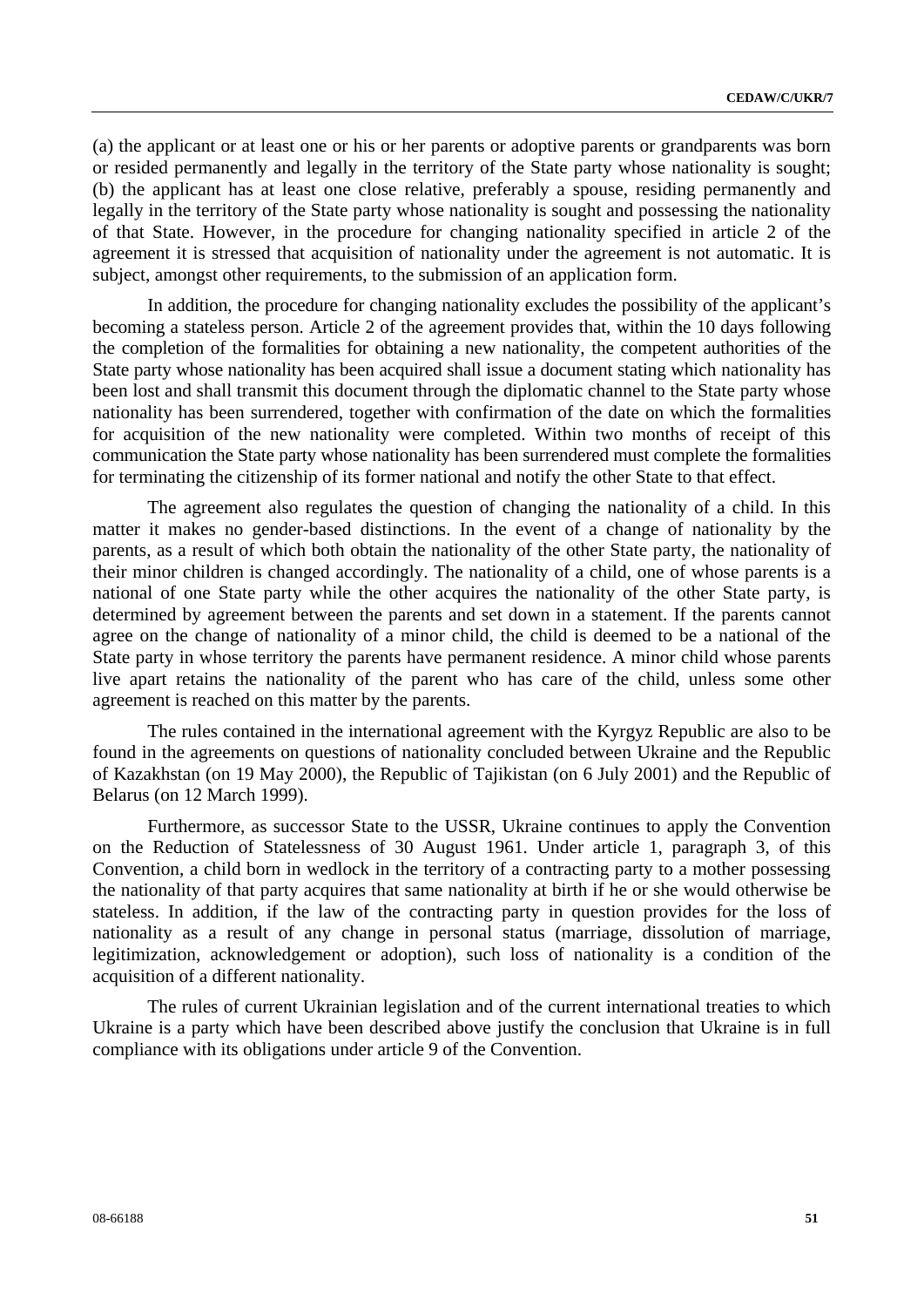# **Part III**

### **Article 10**

 States Parties shall take all appropriate measures to eliminate discrimination against women in order to ensure to them equal rights with men in the field of education and in particular to ensure, on a basis of equality of men and women:

 (a) The same conditions for career and vocational guidance, for access to studies and for the achievement of diplomas in educational establishments of all categories in rural as well as in urban areas; this equality shall be ensured in pre-school, general, technical, professional and higher technical education, as well as in all types of vocational training;

Access to the same curricula, the same examinations, teaching staff with qualifications of the same standard and school premises and equipment of the same quality;

 (c) The elimination of any stereotyped concept of the roles of men and women at all levels and in all forms of education by encouraging coeducation and other types of education which will help to achieve this aim and, in particular, by the revision of textbooks and school programmes and the adaptation of teaching methods;

(d) The same opportunities to benefit from scholarships and other study grants;

 (e) The same opportunities for access to programmes of continuing education, including adult and functional literacy programmes, particularly those aimed at reducing, at the earliest possible time, any gap in education existing between men and women;

 (f) The reduction of female student drop-out rates and the organization of programmes for girls and women who have left school prematurely;

(g) The same Opportunities to participate actively in sports and physical education;

 (h) Access to specific educational information to help to ensure the health and wellbeing of families, including information and advice on family planning.

 The basic indicators of the education of women in Ukraine today show that they generally do equally as well as men and in some respects surpass them. Women actually do enjoy the same access to education as men and achieve diplomas in educational establishments of all types, levels of accreditation and forms of ownership in both urban and rural areas. Women enjoy equality with men in their access to curricula, books and textbooks, examinations, teaching staff with qualifications of the same standard, diplomas, school premises, scholarships and other forms of material assistance. The absence of any substantial gender imbalance in terms of level of education is a widely recognized positive socio-cultural feature of Ukraine.

 According to UNESCO figures, in terms of its people's standards of literacy Ukraine occupies one of the leading places among the world's developed countries. The literacy rate among males and females aged 15 or older stood at 99.5 per cent in 2001 and at 99.9 per cent among children aged under 15. The data produced by Ukraine's most recent population census (taken in 2001) show that it has gender parity in terms of level of full higher education: at the time of the census 128 women out of every 1,000 and 131 men out of every 1,000 were in higher education.

 The present education system has the following levels: preschool education, primary/secondary education, vocational/technical education in the corresponding teaching establishments, and higher education, followed by a process of lifelong training and self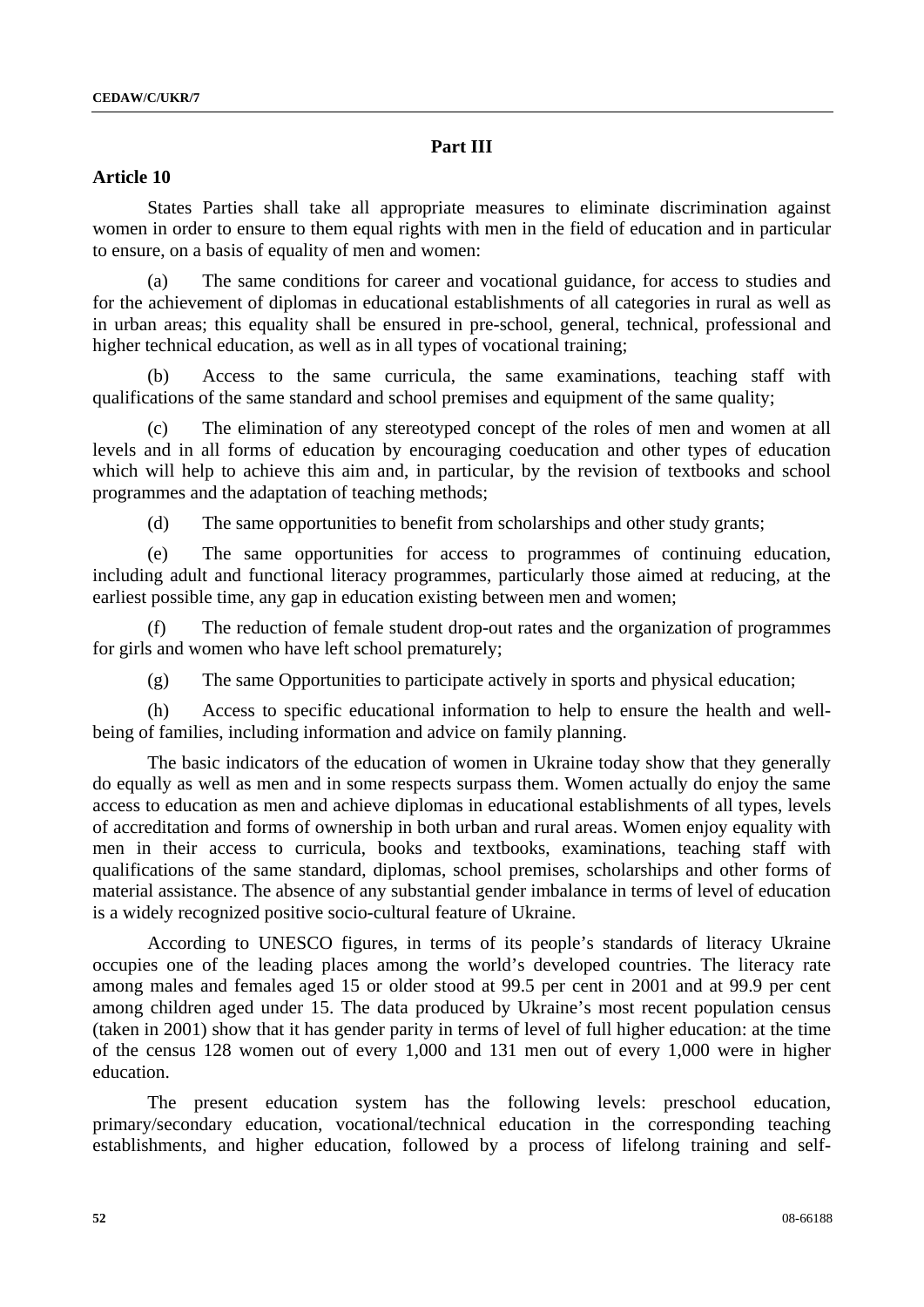education, all of which ensures that education builds a society whose sense of perception is open to the world.

**Preschool education.** Ukraine has a problem with preschool education at present. While 57 per cent of children attended a preschool institution in 1990, only 54 per cent did so in 2006. By 2006 the number of preschool institutions had declined by 38.4 per cent from the 2001 figure to stand at 15,100. Furthermore, 1,600 of these institutions were not operational; in other words, the true decline was 44.9 per cent. In urban areas in 2006, 68 per cent of all children attended a preschool institution, but in rural areas only 28 per cent. The numbers of boys and girls attending preschool institutions were almost equal. Given the present level of migration from the countryside to the towns, the lack of preschool education suffered by 72 per cent of rural children has a significant impact on their mastery of the school curriculum, giving rise to mental overload and loss of motivation to study. All of this exerts an unfavourable influence on the human capital of the future.

The teaching staff of preschool institutions consists entirely of women.

**General primary/secondary education.** The number of general education schools began to decline in 1990 and stood at 21,400 in 2006/07. At the same time the demographic situation was having a negative impact on the number of pupils in general education: it declined every year to total 5.12 million in 2006/07 (48.7 per cent girls). The statistics show that, as of 1 January 2007, there were 533,024 teachers working in day schools in the general education system (83.6 per cent women). The personnel employed in administrative bodies of all types in the system operated by the Ministry of Education and Science totalled 1,514,600 (almost 80 per cent women).

 When calculating the total numbers of children completing the full course of primary/secondary education it must be borne in mind that Ukraine has created the conditions for the acquisition of full secondary education in vocational/technical schools and in the first year of higher education institutions of levels of accreditation I and II. Generally speaking, teaching in general secondary schools remains a women's domain.

 The Ministry of Education and Science does much in terms of educational and preventive work to apply the provisions of the Convention, in particular to eliminate any stereotyped concepts of the roles of women and men. For example, the State standard of basic and full general primary/secondary education was approved by Decree No. 24 of the Cabinet of Ministers dated 14 January 2004. The curricula for the teaching of Ukrainian and world history in grades 5-12 (of the 12-grade system) were selected on a competitive basis in accordance with this standard. Pupils in 11 of these grades currently take, under the optional part of the curriculum, courses entitled "We are citizens" and "Civic education", the thematic content of which includes a "Stereotypes" component. Special attention is given under this component to tackling the problem of the persistence of firmly rooted stereotypes and to the gap between the official and unofficial status of men and women in society.

**Vocational/technical training.** Over the years of independence and the restructuring of the country's economy the performance indicators of the system of vocational/technical education have moved downwards. In the period 1990-2006 the number of teaching establishments declined by 13 per cent and the number of pupils and students by 15 per cent. This was due to the weak demand during this period for the specialists which these establishments train for industry.

 As of 1 January 2006, Ukraine had 1,021 functioning vocational/technical establishments, which were attended by 473,800 pupils, about 40 per cent of them girls. There were 468,000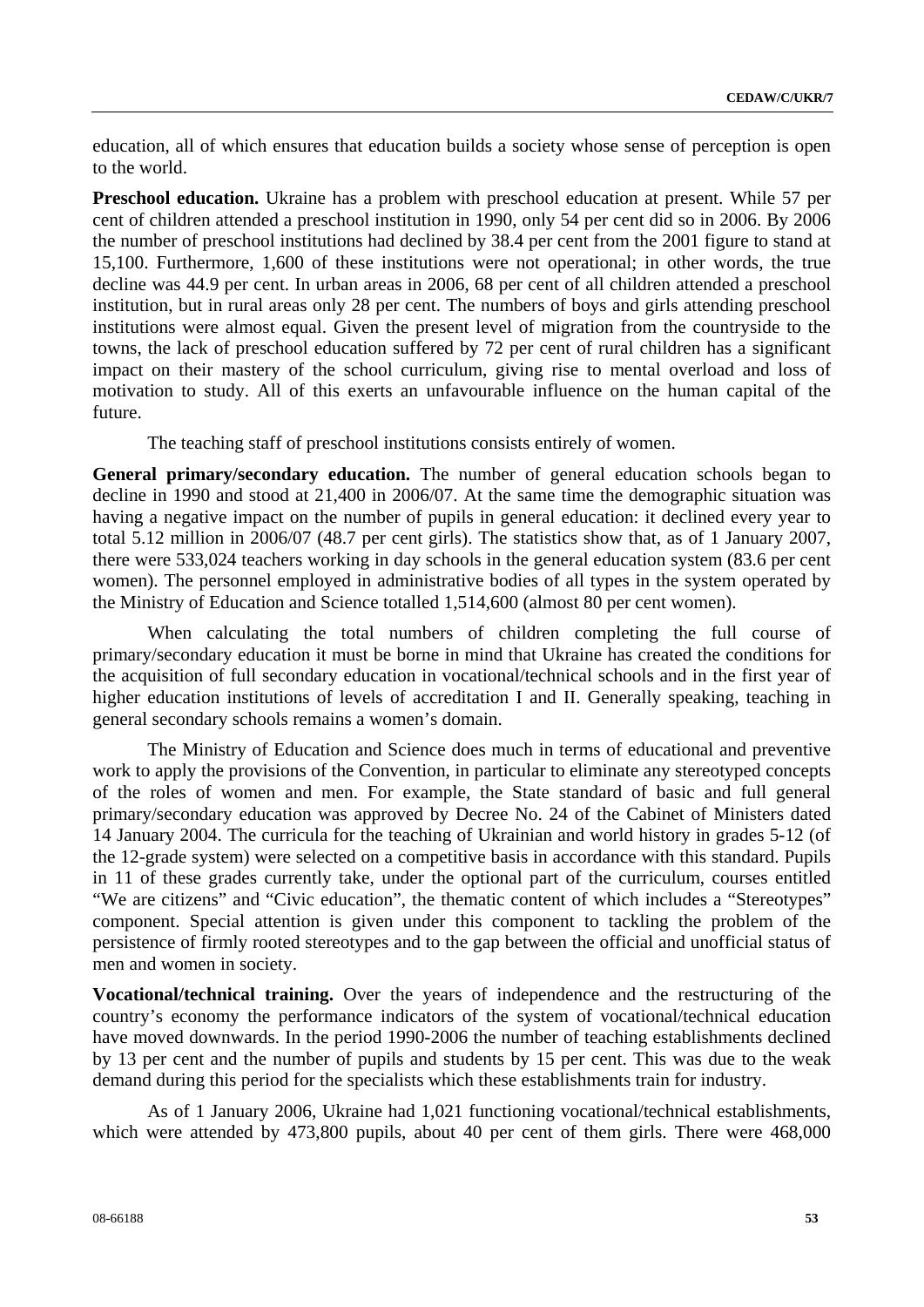students, 52 per cent of them girls, attending higher education institutions of levels of accreditation I and II.

**Higher education.** It should be noted as a positive point that even under conditions of deep economic crisis Ukraine's young people still tend to recognize the need to obtain higher education. The period 1990-2006 was marked by the vigorous development of the higher education system: the number of higher education institutions at levels of accreditation III and IV rose from 149 to 350, and the total number of students increased by a factor of 2.6 to stand at 2,318,600 in the 2006/07 academic year. The efforts to satisfy the demand for education are also reflected in the big increase in correspondence courses. In recent years women have accounted for 54 per cent of higher education students.

 The indicators of the numbers of female students taking medical, teacher-training, economic, and business courses in higher education are typical: women make up roughly 70 per cent of total student numbers. Most women students are found on higher education courses in the humanities and social subjects, accounting for 77 per cent of all students taking such courses.

 Teaching and research in higher education institutions is also a women's domain. But although the proportion of women teachers in higher education is almost the same as in primary/secondary schools, there is a large preponderance of men among the directorial personnel. For example, there are only 29 (19 per cent) women heads of higher education institutions with levels of accreditation I and II out of a total of 178. The situation is even worse at levels of accreditation II and IV: only three (2.6 per cent) of the 116 directors are women.

 The Ministry is taking specific action to introduce a gender component in the teaching and learning process in higher education institutions. The general project of the equal opportunities programme run by UNDP and the International Renaissance Foundation, in conjunction with the Kyiv Institute for Gender Research, formulated a study programme entitled "Basics of gender theory", as well as producing theoretical, operational and information materials on gender issues and publishing in 2004 a compilation of study programmes relating to gender problems.

 Research conducted by the Ministry for monitoring purposes in the 2002/03 academic year showed that almost 60 per cent of the 110 higher education institutions with levels of accreditation III or IV taught programmes addressing gender problems. In 24 per cent of them the research and teaching staff formulated a number of gender-oriented programmes. In view of the broad availability of gender expertise in the higher education system it was also possible to hold a competition for the best programme dealing with gender issues.

**Postgraduate education.** Ukraine has traditionally been regarded as a country with a powerful scientific potential, with scientific schools recognized throughout the world and with an advanced system of training. The principal vehicle for upgrading the qualifications of scientific, research and teaching personnel is the system for the award of master's degrees and doctorates. These postgraduate degrees are awarded by higher education institutions with levels of accreditation III and IV and by scientific research establishments.

 The network of institutions providing scientific training has grown very rapidly since independence. For example, over the past 16 years the number of institutions awarding master's degrees rose by a factor of 1.2 (from 418 in 1991 to 502 in 2006) and those awarding doctorates by a factor of 2.6 (from 93 to 241). There was a corresponding increase in the number applicants seeking some kind of postgraduate degree. Over the past 16 years the number of students working for a master's degree rose by a factor of 2.4 (from 13,300 to 31,300) and for a doctorate by a factor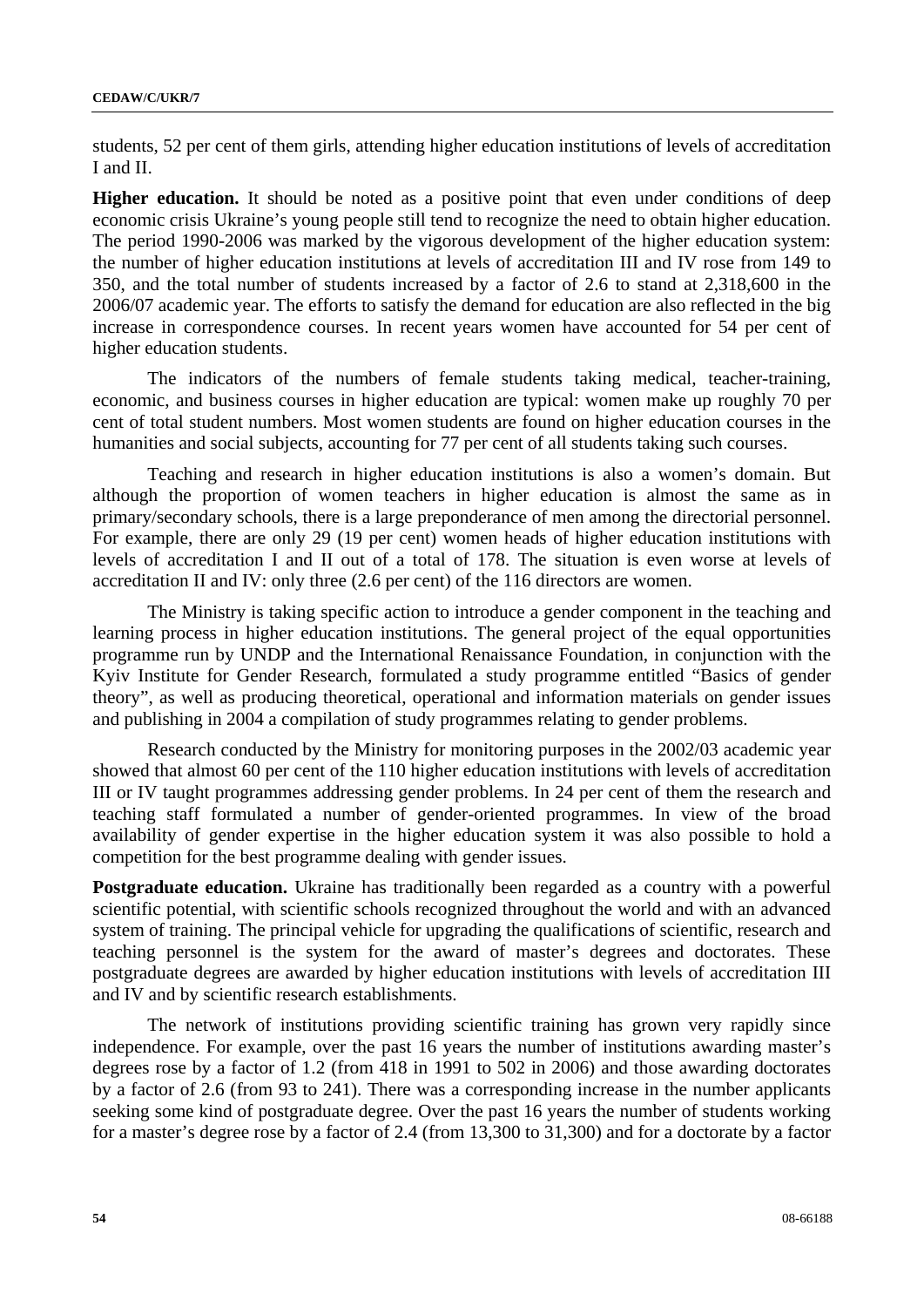of 2.8 (from 500 to 1,400). As in the past, the overwhelming majority of future workers with higher qualifications are funded from the State budget, but the proportion of master's degree students who do not pay for their education is declining every year: 96 per cent of them were funded by the State in 1995 but only 86 per cent in 2006; the proportion of students receiving State funding to study for doctorates has barely changed, standing at 94 per cent.

 Women have traditionally matched men in their exercise of the right to continue their education by studying for master's degrees or doctorates. For example, in 2006 women accounted for 56 per cent (17,000) of all students working for master's degrees and 48 per cent (700) for doctorates. But the proportion of women among scientific personnel with a postgraduate qualification was significantly smaller: 50 per cent at the master's degree level and 24-27 per cent at the doctorate level; and women provided only 4 per cent of the members of scientific academies.

 As already pointed out, in today's Ukraine women score as highly as men in the basic indicators of education, and outdo them in some respects. Studies show that women and men use different strategies for obtaining general education and vocational training. Women are more likely to obtain full primary/secondary education, nd when comes to vocational training they are more inclined towards studying for qualifications at the highest level. Men typically follow a different educational trajectory: they do not complete full primary/secondary education before moving on to initial vocational training. The statistics on pupils in general-education day schools show that the ratio of boys to girls is close to their corresponding age ratio only in grades 1-9. Girls account for 53 per cent of pupils in the older grades.

 Experience confirms that women do not enjoy equal opportunities with men when it comes to upgrading their qualifications, although, according to data from questionnaires sent out by the Academy of Sciences of Ukraine, more women than men are found among persons seeking to improve their vocational qualifications and qualify in new occupations (46 per cent and 36.6 per cent respectively). There are both objective (material) and subjective reasons for this, chiefly parental duties, which Ukrainian society assigns exclusively to women, and domestic duties. According to research data, following marriage two thirds of women remain at the same level of education as before marriage. It is obvious that the main obstacle to the improvement of women's qualifications is the lack of time resulting from the absence of a developed network of social services and the corresponding heavy burden of domestic duties borne by women. Women with the highest levels of education are the most likely to upgrade their qualifications. The lack of opportunities in this regard impairs the quality of the female workforce.

 It can be argued that there is hidden gender-based discrimination in Ukraine's education system. The teaching materials in preschool education and school textbooks often reinforce the traditional stereotypes of inequality, especially with regard to the performance of domestic and parental duties. A significant proportion of educators and teachers (who are mostly women) hold traditional patriarchal views and advocate dividing academic disciplines into male and female categories. The idea of differentiated approaches to the education of boys and girls is supported not only by teachers but by members of the general public as well. As indicated by sociological questionnaires, the core subjects for boys are mathematics, physics, physical education, information technology and law, while for girls they are domestic science, history and literature, ethics and psychology, and sex education. Today these gender distinctions in education, which are based on stereotypes, are not recognized by the public at large, and in particular by women, as a real threat to women's rights. It may moreover be assumed that the re-emergence of a patriarchal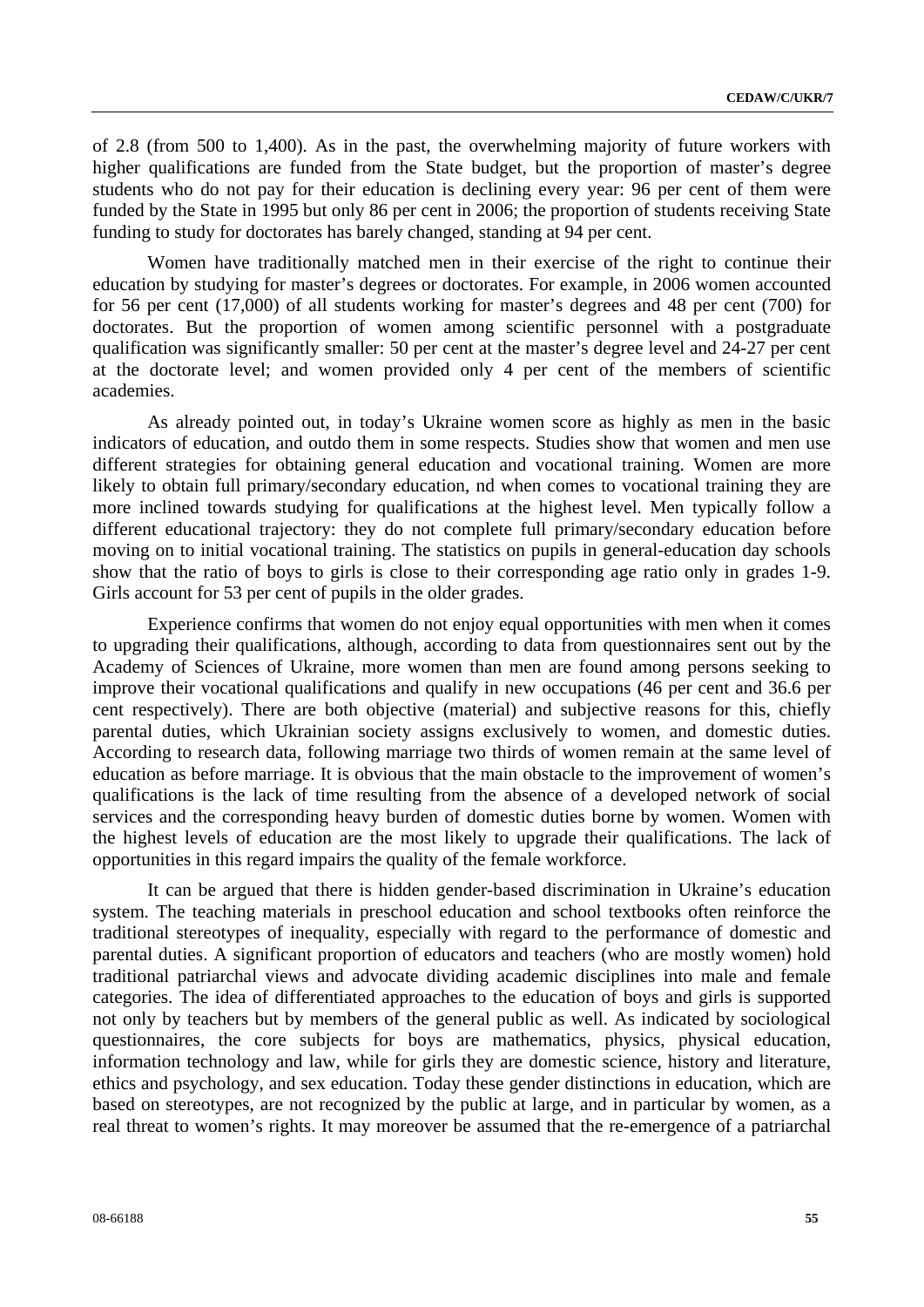mood in society on the one hand and the crisis in the social sphere on the other will serve only to exacerbate this problem.

 Serious threats of intensified gender imbalance in education lie in the increasing numbers of fee-paying students. It is clear that there exist today two types of threat related to payment for education. The first is that the increase in the number of students in higher education is being achieved largely by payment of fees: in the 1995/96 academic year 18 per cent of these students were paying fees, but this proportion had risen to 61 per cent by 2006/07. This shift is affecting primarily the humanities and social and economic disciplines, which are basically "women's" disciplines. In institutions of technical higher education, where the student body consists mostly of men, the proportion of fee-paying students is 5 to 10 times lower. Since it is primarily the "women's" subjects which are attracting fee-paying students, spending on education is showing an increasing gender imbalance, and not in favour of women.

 The other threat is a really serious one. In a context of sharply reduced State funding of education there has been a striking downtrend in the quality of free primary/secondary education and an increase in the fee-paying component in general education schools. Since gender stereotypes are so widespread, it may be assumed that parents, guided by these very stereotypes, will elect to pay for additional lessons for boys rather than for girls.

 In any event, it is an indisputable fact that by cutting education spending the State is erecting additional obstacles to the development of human capital and economic activity by women.

 Among several educational problems of a strikingly gender-related hue, attention may be drawn to the issue of the economic return from education, which in Ukraine is significantly lower for women than for men. As the level of education rises so does the gap widen between the incomes of men and women, a factor which in turn affects pension provision as well (women currently draw smaller pensions than men). In other words, a higher standard of education does not function as the main factor in the equalization of the situations of men and women in the labour market and in their pension provision, while the time spent by women performing their reproductive function is not publicly acknowledged.

 Article 10, paragraph (g), of the Convention refers to the provision of **the same opportunities to participate actively in sports and physical education**.

 The constant care and improvement of the people's health must be a fundamental goal of State policy in the area of physical fitness and sports. The Physical Fitness and Sports Act provides that all the citizens of Ukraine, both female and male, have equal rights and opportunities in this area. The State furnishes the necessary assistance, benefits and guarantees for individual citizens, including those with disabilities, to exercise their rights with respect to physical fitness and sports, giving special attention to people living in rural areas.

 The State guarantees the provision of free and preferential physical fitness and health services for children, including orphans, children with disabilities, children afflicted by the aftermath of the Chernobyl disaster, and children from large or poor families. The State also furnishes free services of this kind for preschool children, children attending general education and vocational schools, and war veterans and similar persons, as well as providing benefits for other categories of citizen.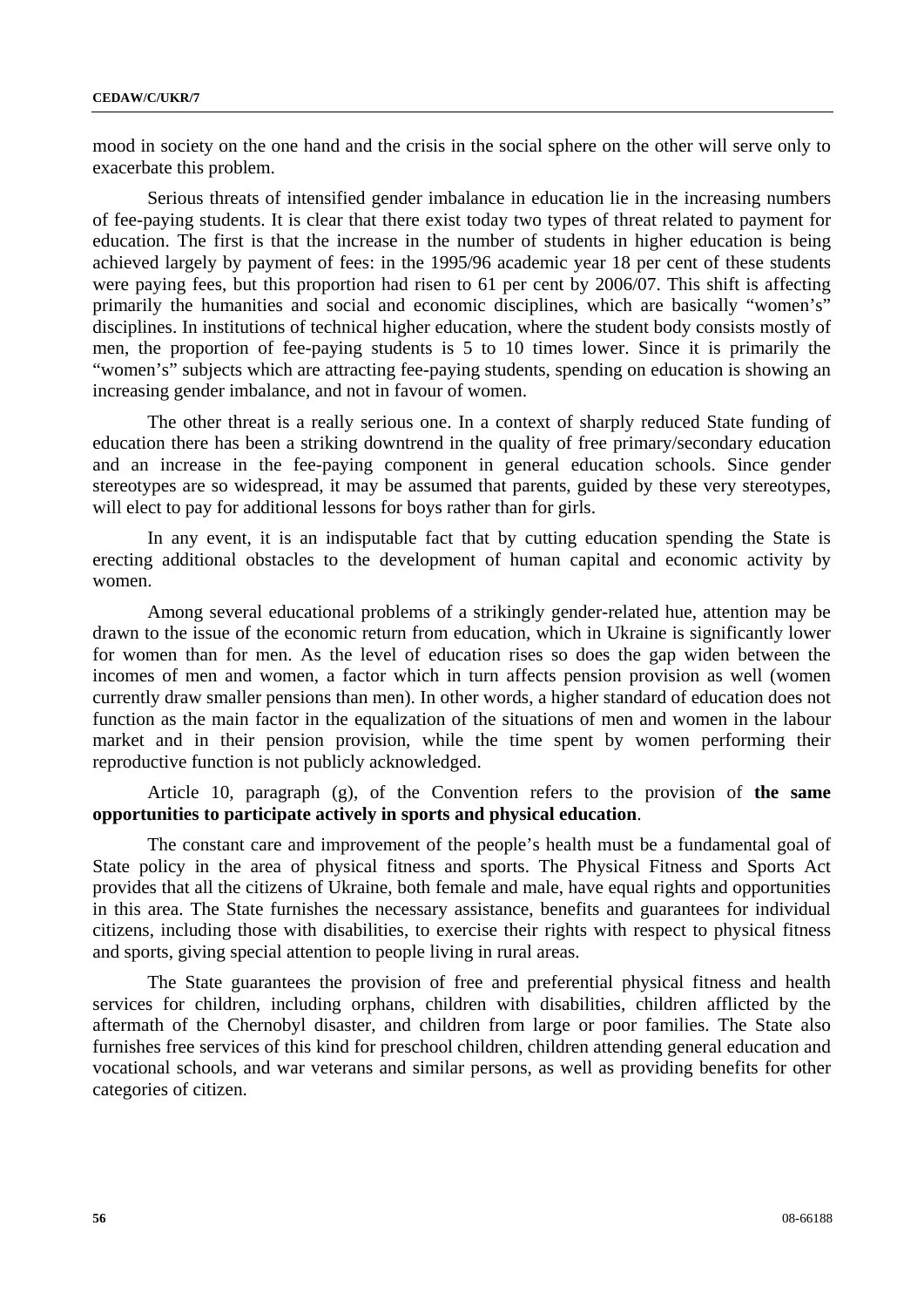Article 10, paragraph (h), provides for equal **access to specific educational information to help to ensure the health and well-being of families, including information and advice on family planning.**

 The National Policy for the Development of Education (2002), the comprehensive interdepartmental programme for the period 2002-2011 entitled "The Health of the Nation" and the National Reproductive Health Programme were adopted during the reporting period to give effect to this provision of the Convention. In order to improve people's awareness of modern methods of family planning and their access to effective means of contraception and to consultations and provision of the necessary assistance, including safe abortions, the Ministry of Education and Science formulated and circulated to the education services technical recommendations on the maintenance of reproductive health for use in general education schools and non-school educational establishments. The monitoring of the impact of the publications in question testifies to the systematic promotion of the measures for protecting mothers and children, strengthening the family, and enhancing the familiarity of young people of the age of marriage with the relevant law, with demographic problems and with the reproductive health situation.

# **Article 11**

 1. States Parties shall take all appropriate measures to eliminate discrimination against women in the field of employment in order to ensure, on a basis of equality of men and women, the same rights, in particular:

(a) The right to work as an inalienable right of all human beings;

 (b) The right to the same employment opportunities, including the application of the same criteria for selection in matters of employment;

 (c) The right to free choice of profession and employment, the right to promotion, job security and all benefits and conditions of service and the right to receive vocational training and retraining, including apprenticeships, advanced vocational training and recurrent training;

 (d) The right to equal remuneration, including benefits, and to equal treatment in respect of work of equal value, as well as equality of treatment in the evaluation of the quality of work;

 (e) The right to social security, particularly in cases of retirement, unemployment, sickness, invalidity and old age and other incapacity to work, as well as the right to paid leave;

 (f) The right to protection of health and to safety in working conditions, including the safeguarding of the function of reproduction.

 2. In order to prevent discrimination against women on the grounds of marriage or maternity and to ensure their effective right to work, States Parties shall take appropriate measures:

 (a) To prohibit, subject to the imposition of sanctions, dismissal on the grounds of pregnancy or of maternity leave and discrimination in dismissals on the basis of marital status;

 (b) To introduce maternity leave with pay or with comparable social benefits without loss of former employment, seniority or social allowances;

 (c) To encourage the provision of the necessary supporting social services to enable parents to combine family obligations with work responsibilities and participation in public life, in particular through promoting the establishment and development of a network of child-care facilities;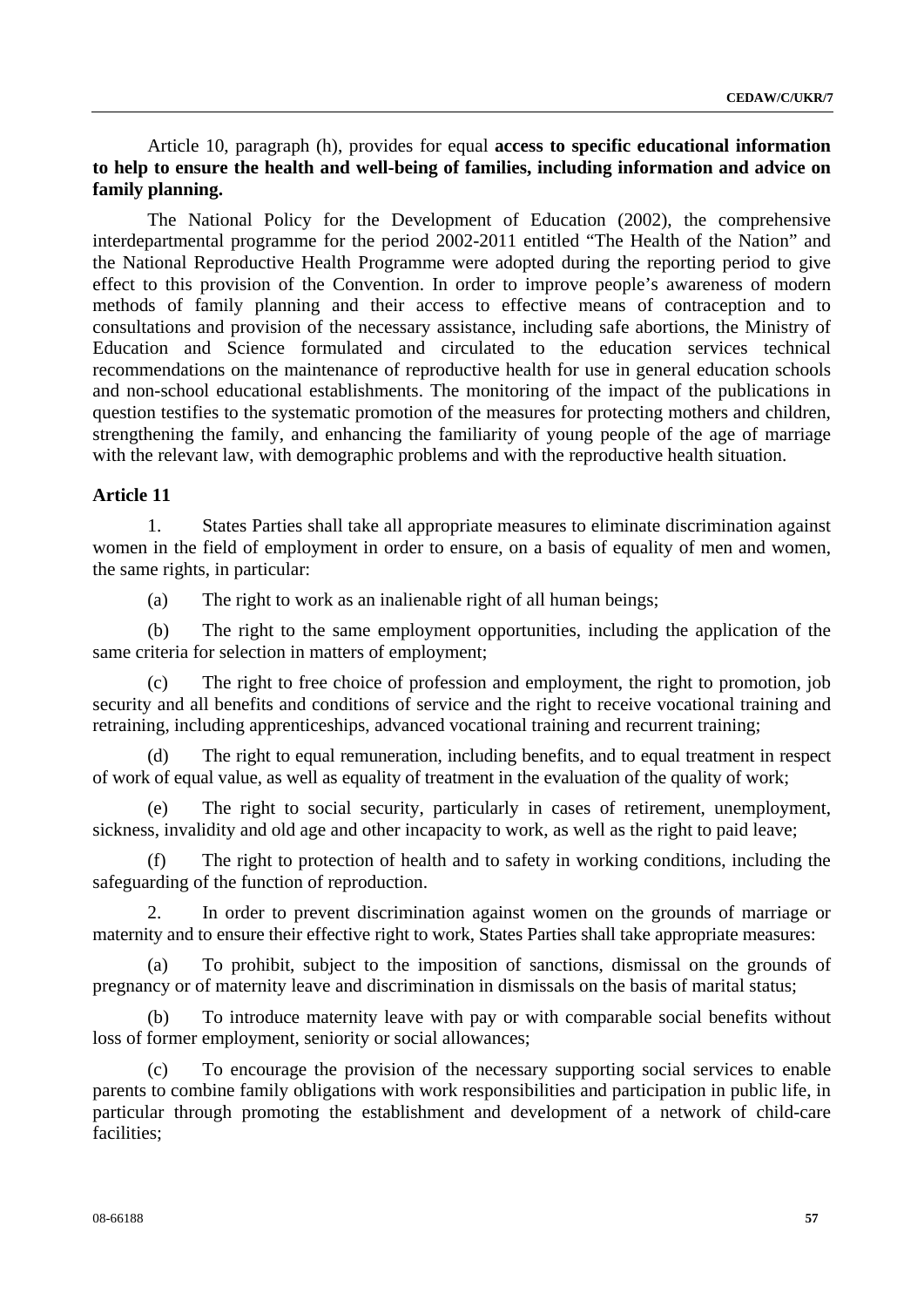(d) To provide special protection to women during pregnancy in types of work proved to be harmful to them.

 3. Protective legislation relating to matters covered in this article shall be reviewed periodically in the light of scientific and technological knowledge and shall be revised, repealed or extended as necessary.

 Paragraph 1 (a) of this article of the Convention posits **the right to work as an inalienable right of all human beings.**

 Article 17 of the Equal Rights and Opportunities Act, which entered into force in January 2006, provides that women and men shall be accorded equal rights and opportunities in employment, promotion, and further training and retraining. Employers are required amongst other things "to create working conditions which enable women and men to work on an equal footing, to afford women and men the possibility of combining work with family duties, to pay women and men equal remuneration for the same work, given the same qualifications and the same working conditions, and to take action to establish working conditions which do not endanger life or health". The provisions of article 17 of the Sexual Harassment (Prohibition) Act are very important from the standpoint of harmonizing domestic legislation with the rules of international law concerning safe working conditions (the general provisions of this Act offer a definition of sexual harassment).

 In addition, in view of the comments of international human rights organizations concerning violation of the labour rights of Ukrainian women with respect to recruitment, article 17 of the Act makes it illegal for employers "to advertise job vacancies exclusively for women or exclusively for men, except in the case of specific work which can be performed only by persons of one sex, to specify requirements giving an advantage to one sex or the other, or to request job seekers to disclose information about their private lives and their plans for having children". At the same time, employers are encouraged to "take positive action to achieve a balanced ratio of men to women in the various areas of work and among the various categories of worker". Article 1 of the Act defines positive action as "special temporary measures to eliminate any imbalance between the opportunities of women and men to exercise the equal rights accorded to them by the Constitution and the laws of Ukraine".

 Article 1 of the Remuneration for Work Act provides that workers (both women and men) are entitled to be paid for their work in accordance with the applicable legislation and any collective agreements, on the basis of a labour contract. The amount of the remuneration may be less than the amount fixed in the labour contract or than the minimum wage if the worker does not fulfil his or her production norms or produces defective goods or for the other reasons specified in the applicable legislation when fault may be attributed to the worker. The Act prohibits any reduction of wages on the ground of the worker's origins, social or property status, racial or ethnic affinity, sex, language, political views, religious beliefs, membership of trade unions or other voluntary organizations, type and nature of studies, or place of residence. Article 1, pargraph 2, of the Act provides that the amount of the remuneration shall depend on the difficulty of the work and the conditions under which it is performed, the worker's occupational skills and application, his or her work performance, and the enterprise's sphere of economic activity.

 It should be noted that one of the characteristics of the incorporation of the rules of international law into Ukraine's labour legislation is that in Ukraine the wording of these rules generally invests them with much broader scope; in other words, women are accorded more advantages than are specified in the international instruments. For example, in order to protect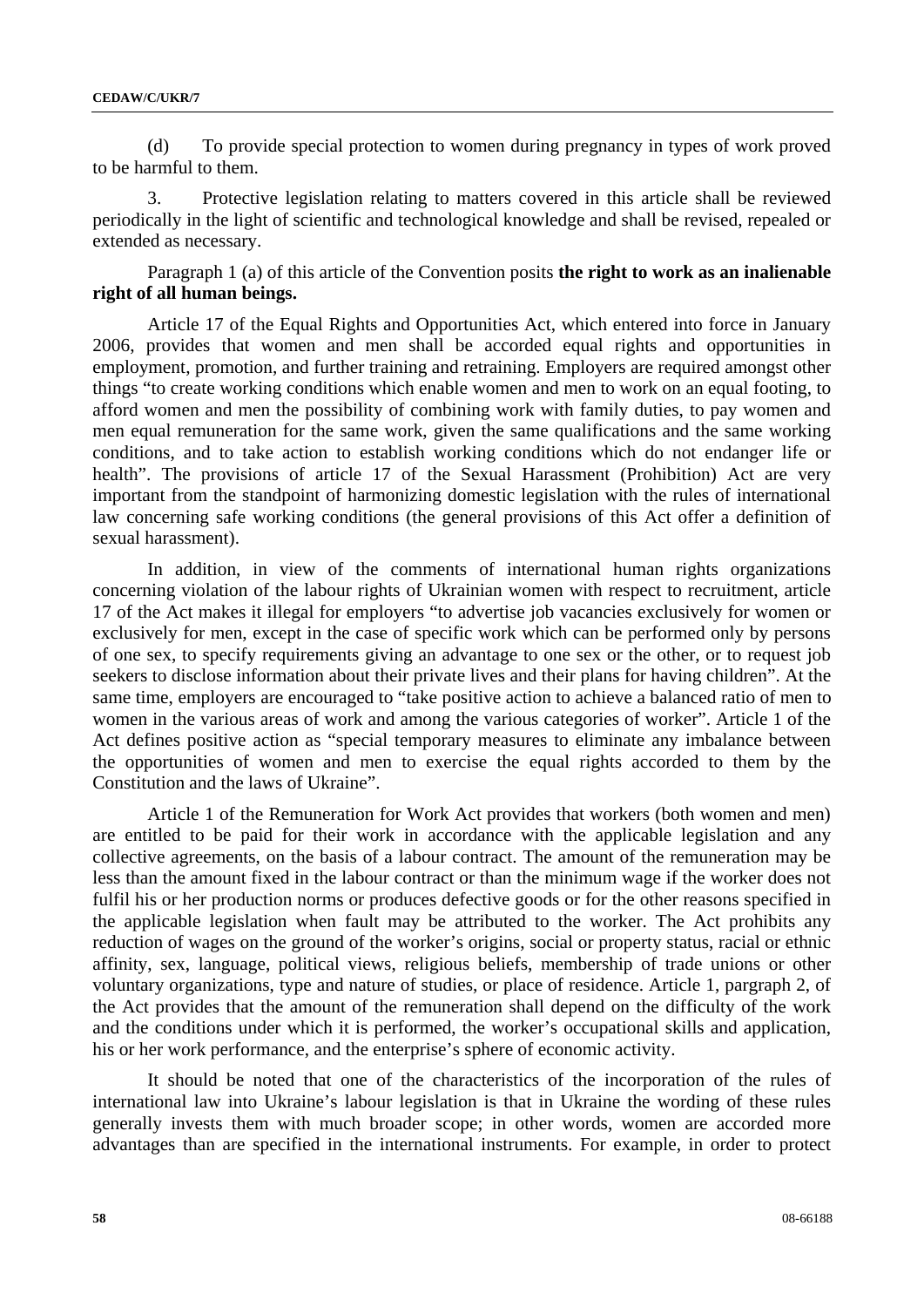women's reproductive rights and create the conditions for safe maternity the State accords women pregnancy, childbirth and childcare leave. Furthermore, while article 3, paragraphs 2 and 3, of the ILO Maternity Protection Convention (Revised) (No. 103) states that the period of maternity leave shall be at least 12 weeks and shall include a period of compulsory leave after confinement, and that the period of compulsory leave after confinement shall be prescribed by national laws or regulations but shall in no case be less than six weeks, article 179 of Ukraine's Labour Code provides that "pregnancy, childbirth and childcare leave shall be granted for 70 calendar days before the birth and for 56 calendar days thereafter". During this period of leave the woman receives her wages in full. The Labour Code also stipulates that women are entitled to three years' leave to care for a child, that her job shall be held for her and her length of service maintained, and that she shall be afforded assistance for this period in accordance with the applicable legislation. In addition, mothers may be granted leave without pay for the period specified in a medical report until the child's sixth birthday.

 The implementation of the National Plan of Action for the period 2001-2005 for the advancement of women and promotion of gender equality in society marked an important stage in ensuring protection of women's rights in the labour market. The practical implementation of the measures provided for in the National Plan helped women to improve their competitiveness in the labour market and families to adapt to the new economic conditions, as well facilitating more effective use of the legal system to protect the rights and interests of families, women and children and reinforcing the social protection of families with children.

 It was noted in the recommendations which resulted from the parliamentary hearings in 2004 on "The situation of women in Ukraine: the reality and the outlook" and in the Policy Outline on the State programme for the period 2006-2010 to establish gender equality in Ukrainian society that the acutest problems of recent years included unemployment among the working population (with women accounting for 70 per cent of the unemployed), the low level of women's pay (almost a third less than men's), the amount of women's pensions (according to academic forecasts, set to average only 40 to 45 per cent of the amount of men's pensions in 20-30 years' time), and the fact that only 20 per cent of the owners of small and medium-sized businesses were women. With a view to promoting women's employment and improving their competitiveness in the labour market, the participants in the parliamentary hearings recommended the provision of more extensive training and further training of women registering with the employment services, to be funded from the resources of the State jobs promotion fund.

 The issues of women's position in the labour market and unemployment among women were the focus of attention at the fourth congress of the Federation of Trade Unions of Ukraine in 2002, convened under the theme "Delivering equal rights for women and men". The member organizations and other participants expressed their concern about the negative impact of Ukraine's economic crisis on the situation of women. The Congress adopted a resolution calling on member organizations to join in the international campaign of independent trade unions conducted under the slogan "Trade unions for women, women for trade unions" and to formulate a strategy to persuade women with steady jobs and women working in the informal sector to join trade unions.

 The social protection of women in Ukraine's jobs market is safeguarded by means of national and regional employment programmes. They are consistent with the international practice, helping people to acquire occupations (including vocational guidance and counselling services), to upgrade their qualifications and retrain, to establish independent businesses, and to organize community works, as well as furnishing material support in the shape of unemployment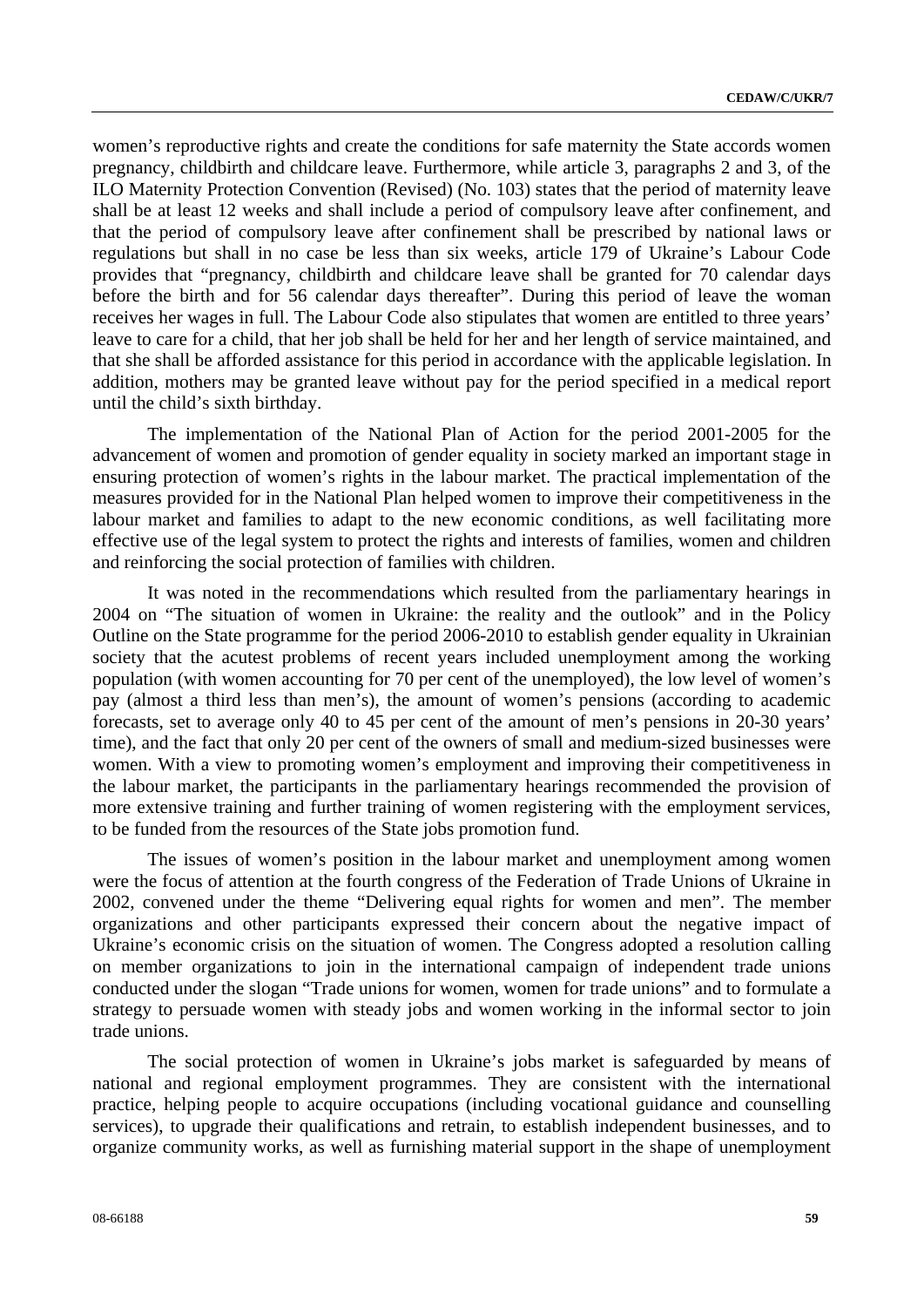benefits. To this end the State Employment Service established active links with employers to obtain information about job vacancies. The ministries and other central agencies of the Executive and its administrative bodies protect women's rights by ensuring that branch and regional agreements and the collective agreements entered into by enterprises, establishments and organizations contain measures to improve women's working conditions and, in the event of dismissal, to offer them retraining opportunities and help with finding another job. In order to tackle the unemployment problem by promoting entrepreneurship, the State Employment Service organized vocational training for unemployed persons on courses entitled "Basics of small and medium-sized businesses". In 2005, 16,900 women out of a total of 38,700 unemployed benefited from this training

 An economy in transition needs people to intensify business activity in all areas. According to figures from the Commercial Law Centre, a fairly stable gender balance is currently being maintained in private business: a women to men ratio of 50.4 to 49.6 per cent. Women account for about 2 per cent of the market in private legal services. Most of the private businesses run by women, especially where small businesses are concerned, are in the commercial sector. An analysis of the distribution of women in private business by age group showed that most of them are of or close to pensionable age. They are generally running small businesses simply as a means of survival. Qualified businesswomen ready to cope with the modern market will have to come eventually from the younger generation of Ukrainian women, who today account for about 14 per cent of all women working in this sector. The responses to sociological questionnaires indicate that educated women are more capable of starting up their own business. For example, 80.2 per cent of the 101 businesswomen who responded to a questionnaire had higher education, 7.9 per cent vocational/technical, and 1 per cent secondary. The experts maintain that women do not have sufficient start-up capital or connections in the upper echelons of power – all of which men do have – in order to be successful in this sphere. The following are the commonest problems confronting women when starting up their own business: a real lack of space for women to demonstrate independence and initiative in the command system of the State economy; their heavier responsibilities in comparison with men with regard to family and children, which have a negative impact on their professional careers; in a context of senior management dominated by men with a patriarchal mindset the main criterion for assessing a woman's suitability for a managerial post is her loyalty to her superiors; and genuine gender-based discrimination (women working in a male-dominated environment and possessing the same or similar qualifications as men are generally assigned a subordinate role).

 Measures to promote entrepreneurship among women and provide support for family businesses are being carried out by the State under the National Programme to Support Small Businesses, the implementation of which is reviewed annually by the Cabinet of Ministers in accordance with the Promotion of Small Businesses Act (No. 2157-111 of 21 December 2000). Under a programme of business education for businesspersons and the general public, the State Business Promotion Agency, in conjunction with the Business Support Fund, organized and ran during the reporting period 30 seminars in 19 regions of the country, which were attended by 1,486 persons. In addition, 3,078 counselling sessions were held for individuals on questions of the development of small businesses.

# Article 11, paragraph 1 (b), provides for **the right to the same employment opportunities, including the application of the same criteria for selection in matters of employment.**

 The constitutional guarantee of the right to recruitment on a non-discriminatory basis is developed further in article 22 of the Labour Code, which prohibits unjustified refusal to recruit,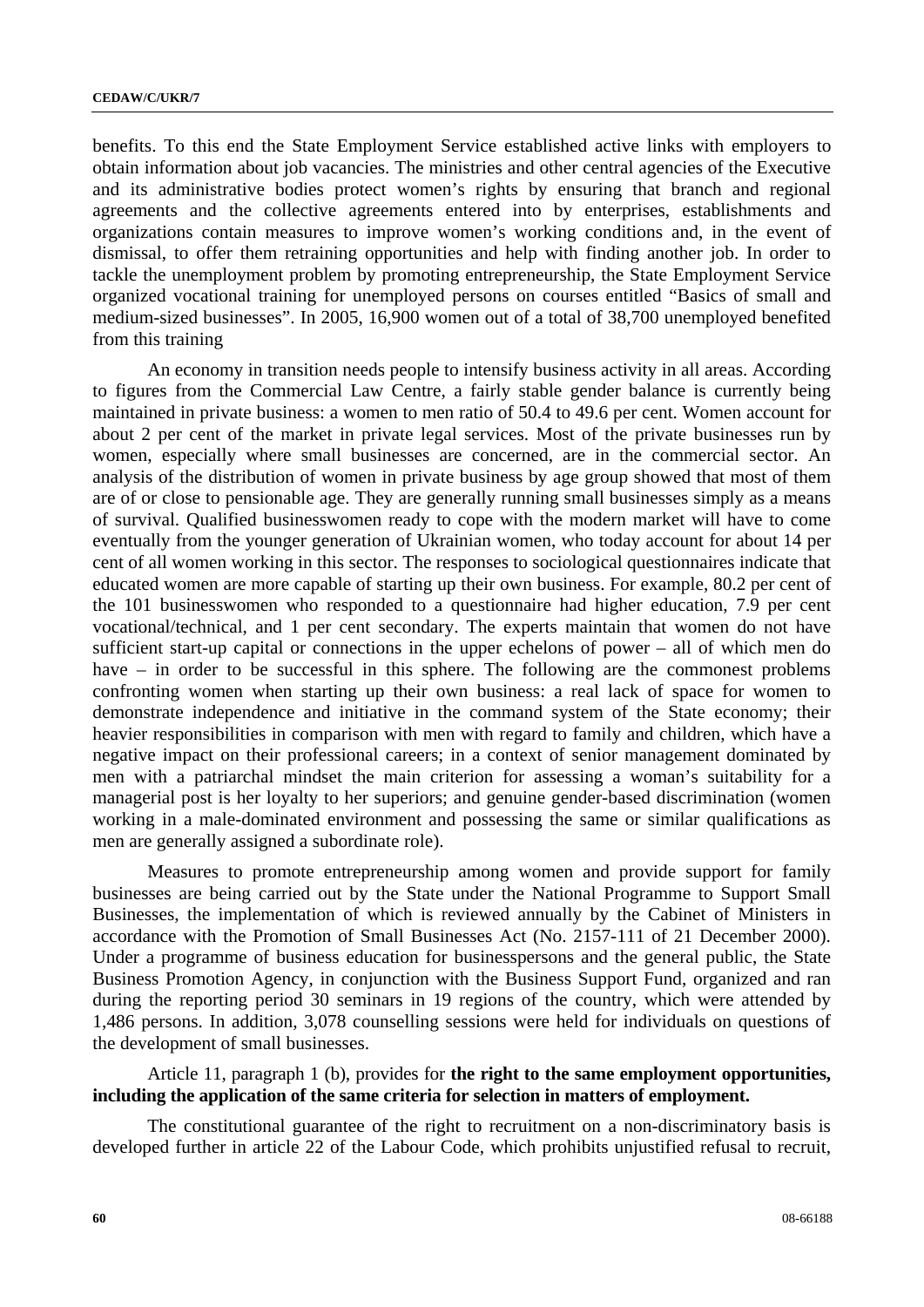any direct or indirect restriction of rights and any direct or indirect preferential treatment in matters of employment.

 The State creates the conditions for the effective provision of employment and assists citizens, irrespective of their sex, with job placement, training, retraining and further training (art. 2 of the Labour Code). However, in 2003 the independent international human rights organization Human Rights Watch reported discrimination against women in Ukraine's labour market. Its analysis showed that employers in the State and private sectors of the economy persist in practising gender discrimination. Women's access to highly paid and prestigious posts is obstructed in both State and private sectors by discriminatory recruitment practices. Many women have to be satisfied with poorly paid work or simply remain unemployed. The Government made the following recommendations on this problem: elimination of discrimination against women by the State employment services and the introduction of oversight and other arrangements to change the situation in the private sector; formulation of a plan of action to tackle the problem and prevent discrimination against women in the jobs market; classification of such discrimination as unlawful and prescription of sanctions to punish it; and harmonization of the Labour Code with the international and European standards with respect to non-discrimination and equal treatment in the jobs market, including in recruitment practices. The Supreme Council is also to enact legislation directly prohibiting any references to applicants' sex in announcements of job vacancies. However, no action has so far been taken on most of these recommendations.

 Article 11, paragraph 1 (c), provides that women and men are **entitled to equal remuneration, including benefits, and to equal treatment in respect of work of equal value, as well as equality of treatment in the evaluation of the quality of work.**

 The right of women and men to equal remuneration for work, including entitlement to special benefits and to equal working conditions, is regulated by article 94 of the Labour Code, which prohibits any reduction of remuneration on the ground of a worker's age, sex, race or any other circumstance. But despite this provision to the effect that in terms of legislation women enjoy the same right to work as men and are entitled to equal remuneration for their work, women's wages remain considerably lower than men's. The problem is that even women with excellent vocational and educational qualifications hold less prestigious and less well paid posts, in which they earn about one third less than men. However, this pay differential should not be attributed entirely to direct discrimination. The chief reason for it is the fact that the labour legislation prohibits the use of female labour in arduous or hazardous work, while the men who do perform such work receive benefits and compensation which have a consequential impact on their levels of remuneration.

 Ukraine's legislation gives effect to paragraph 1 (f) of article 11, on **the right to protection of health and to safety in working conditions, including the safeguarding of the function of reproduction** and to paragraph 2 on preventing **discrimination against women on the grounds of marriage or maternity** and guaranteeing **their effective right to work.** 

 The rules on the protection of women's work with regard to maternity provide for: lighter working conditions (prohibition of night work, overtime, work on holidays, secondment on workrelated trips, etc.); maternity benefits (leave, baby-feed breaks, etc.); assignment of women with children to part-time work; flexible working hours; home work; and special forms of social insurance.

 The question of the safety at work of pregnant women and mothers of young children is addressed expressly in the Labour Code. For example, article 33 prohibits the temporary transfer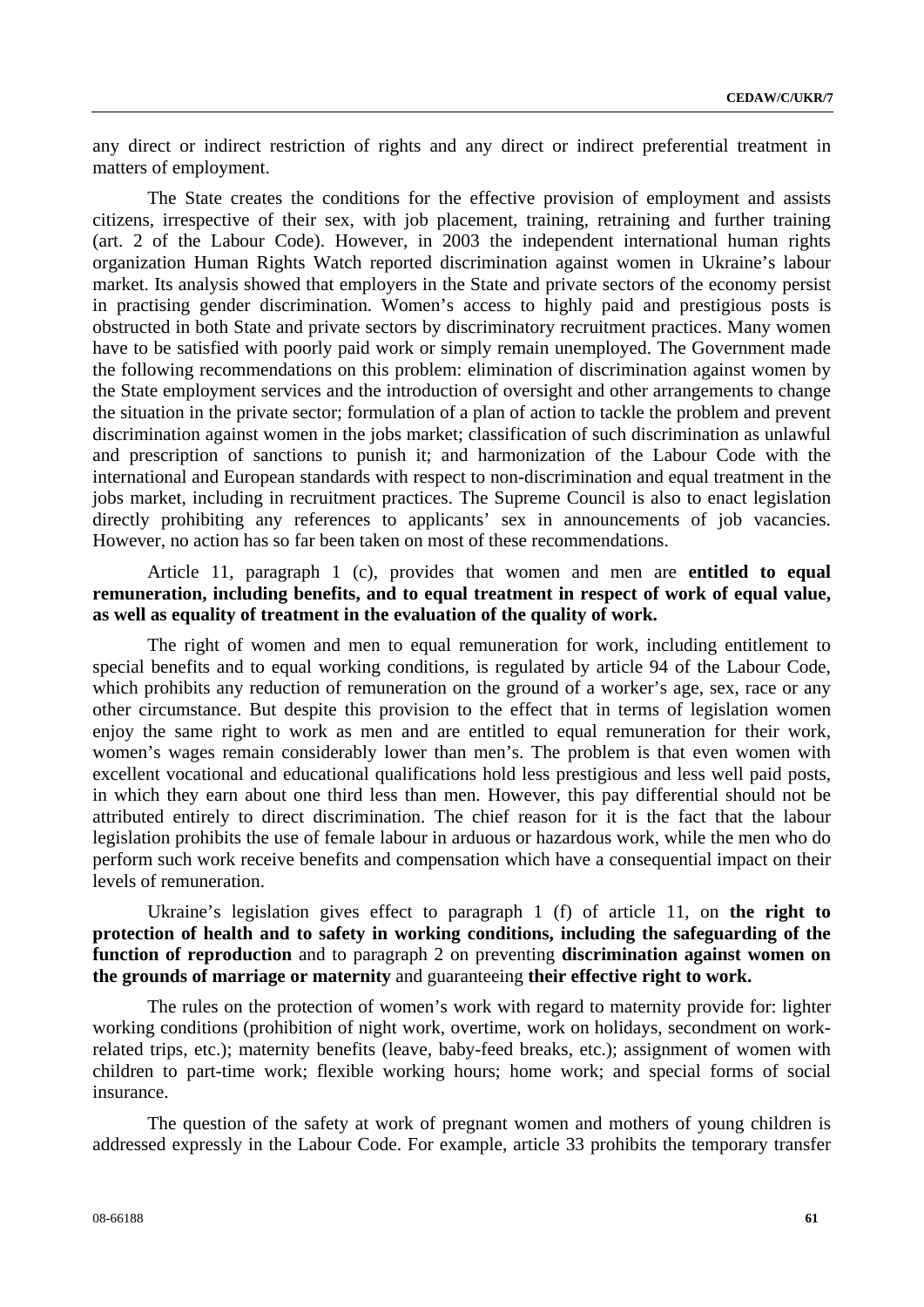to other work, without their consent, of pregnant women, women with disabled children, and women with children aged under six years. Articles 56, 63, 175, 176 and 177 prohibit the employment of pregnant women and mothers of children aged under three years in night work and on overtime. Article 178 provides that women in this category may be transferred to light work or work which will not have a harmful effect on their health or the health of their unborn children. Women in receipt of these benefits continue to be paid at the rate for their previous work. If the enterprise cannot find lighter or hazard-free work for such women, they may be suspended from their jobs but must be paid their average wage for all the days not worked. Article 174 of the Code prohibits, as indeed does the Labour Protection Act, the employment of women in heavy work, work in harmful or dangerous conditions, underground work, or work involving the lifting and moving of objects whose weight exceeds the established maximum. In the light of these provisions, a list was drawn up of difficult work and work involving dangerous or harmful conditions in which women may not be employed and of the maximum weights which may be lifted and moved by women; this list was approved by a decree of the Ministry of Health dated 29 December 1993. Article 183 of the Labour Code accords women who are breastfeeding a child special baby-feed breaks. Article 186 addresses services for mothers to be provided in enterprises and organizations, while article 185 provides for pregnant women and women with children aged under four years to be granted stays in health resorts and holiday homes in addition to material assistance. The Families with Children (State Assistance) Act provides, in section 2, part 1, articles 10-14, for assistance for women during pregnancy and the postnatal period and, in section 1, part 8, articles 58-62, for assistance for children of single mothers.

 The Ministry of Transport is complying throughout its system with a decision dated 27 July 2004 of the Presidium of the Union of Railway and Transport Construction Workers on the working conditions of women in the rolling-stock sector. Ukraine's trade unions take steps to ensure that general and sectoral agreements include provisions on equality of rights and opportunities between women and men, as well as ensuring public oversight of compliance by employers with the legislation on protection of women's work and creation of healthy and hazardfree working conditions for them.

 One substantial problem relating to women's performance of their biological function of maternity is the need to provide safeguards against dismissal or refusal to recruit on the ground of pregnancy or pregnancy and childbirth leave. Legal rules regulating this problem were included in the new Criminal Code. For example, any official who disregards the relevant provisions of the Code may be held criminally liable under article 133 (Violation of labour legislation) or article 134 (Refusal to recruit and prohibition of the dismissal of pregnant women and women with children). In addition, Ukraine's legislation, specifically the Families with Children (State Assistance) Act, addresses the provision of assistance to women during pregnancy and the postnatal period (section 2, chapter 1, articles 10-14) and to children of single mothers (section 2, chapter 8, articles 58-62). Pursuant to article 179 of the Labour Code (Pregnancy, childbirth and childcare leave), women are entitled to take leave on full pay for up to 140 calendar days.

 Under article 11, paragraph 2 (c), States parties are required to introduce the necessary measures to **enable parents to combine family obligations with work responsibilities and participation in public life, in particular through promoting the establishment and development of a network of childcare facilities.**

 For a long time now Ukraine's family and labour legislation has provided social rights and safeguards for women, but in view of women's enhanced social status it is now necessary to accord these benefits both to women and to men who have families and fulfil parental obligations.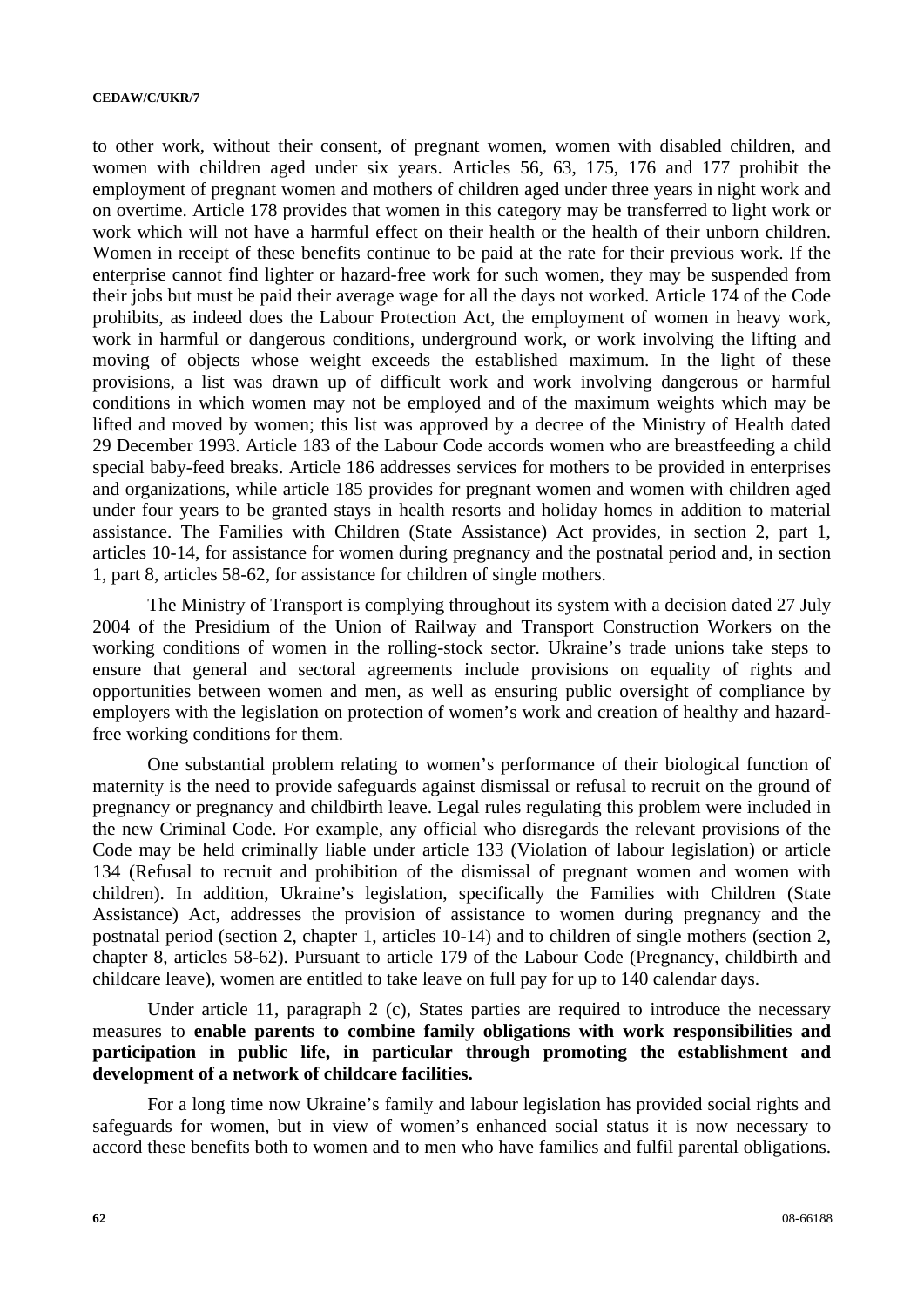The combination of family life with economic activity requires the establishment of a corresponding social infrastructure tailored to the needs of women. This means making provision for the care of persons requiring the assistance of others and the establishment of kindergartens and other childcare facilities and their operation at a level which enables women to combine work with participation in public life. In this connection, article 186 of the Labour Code provides that enterprises and organizations employing a large proportion of female labour must provide not only nurseries, kindergartens and breastfeeding rooms but also personal-hygiene facilities for women; experience shows, however, that these requirements of the Labour Code are very rarely put into practice. One welcome innovation in the legislation is the provision on the granting of childcare leave to fathers, for it gives fathers an opportunity to prove their worth in the raising of their children.

 It must be acknowledged that even though the employment rights of Ukrainian women are embodied in legislation the regulations on women's working conditions are often infringed. It is a fact that imperfect technology, sometimes heavy physical work, equipment which does not satisfy the safety requirements, and harmful and dangerous working conditions are typical of the majority of industrial and agricultural enterprises. Ukrainian workers, including women, still suffer high rates of industrial disease. The basic reason for this is unsatisfactory working conditions, but it remains for now impossible to eliminate such conditions owing to the difficult economic situation which enterprises find themselves in. Given the persistence of an acute problem of female unemployment, it is understandable that women should be satisfied with the mere fact of having any kind of job. Fear of losing their jobs deters women from making representations to their employers about their working conditions and schedules.

 The situation described above testifies to the need for increased attention to be given to working women, particularly those of childbearing age, by the State services responsible for working and everyday living conditions, social welfare, health, and the production of a healthy generation of the future.

# **Article 12**

 1. States Parties shall take all appropriate measures to eliminate discrimination against women in the field of health care in order to ensure, on a basis of equality of men and women, access to health care services, including those related to family planning.

 2. Notwithstanding the provisions of paragraph I of this article, States Parties shall ensure to women appropriate services in connection with pregnancy, confinement and the postnatal period, granting free services where necessary, as well as adequate nutrition during pregnancy and lactation.

 Concrete steps were taken during the reporting period to tackle the problems of women's health. Specifically, 2005 saw the publication of a Policy Outline on a programme for the period up to 2010 to prevent cardiovascular and cerebrovascular disease and to reduce premature deaths and disabilities, a Policy Outline on a programme for the period 2005-2010 for the development of primary health care on the basis of family medicine in general practice, and a programme for the period 2006-2010 for the development of primary health care on the basis of general practice. The objective of these programmes is to coordinate the reform of the provision of medical services in order to deliver accessible and high quality primary health care for the whole population, but primarily for rural dwellers. Policy Outlines have also been published on a targeted State programme for the period 2006-2010 to develop transplant medicine, the basic components of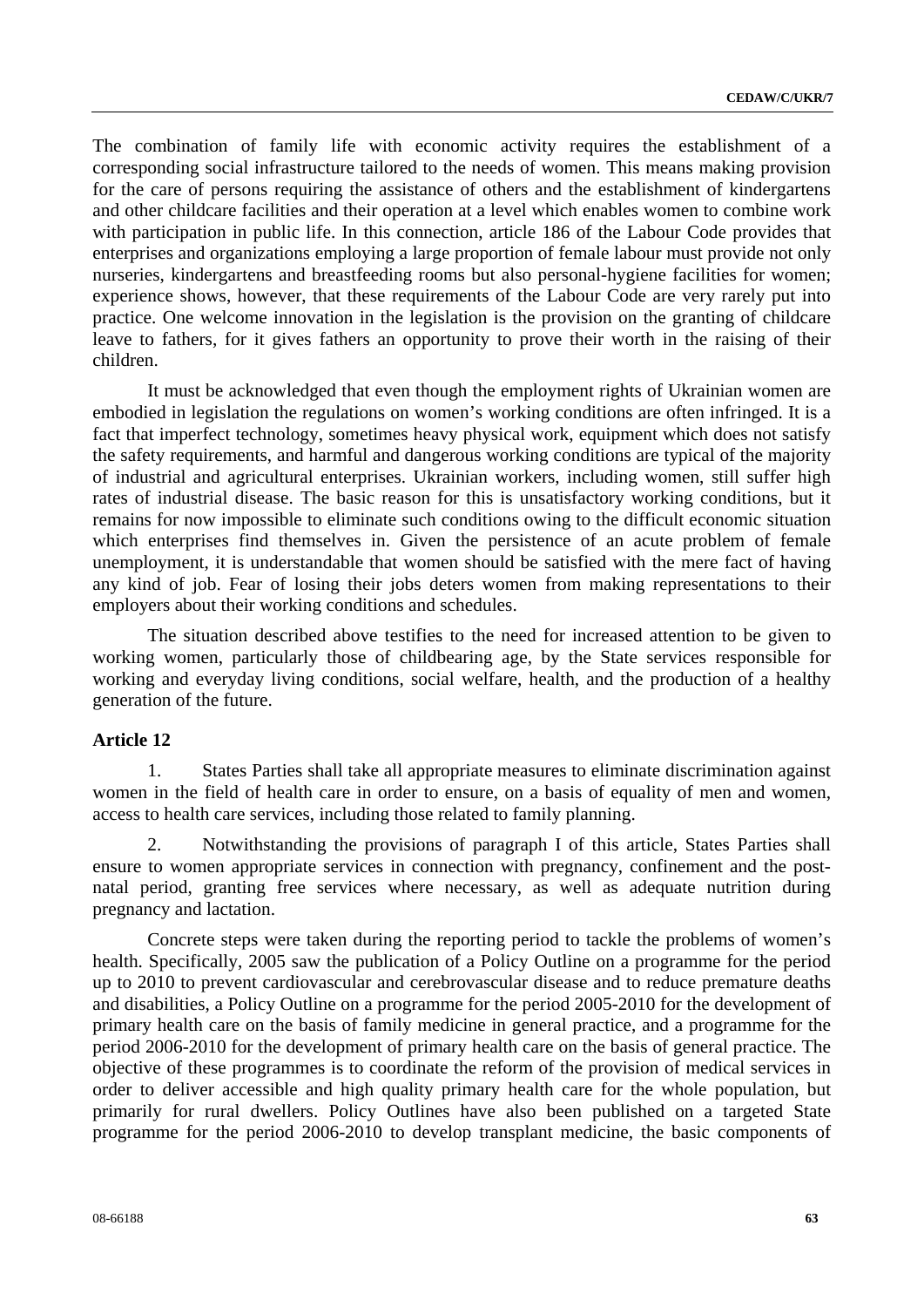State policy on alcohol and narcotic drugs, a State programme for the period 2006-2010 for improvement of the treatment of patients suffering from kidney disease, and a national reproductive health programme for the period 2006-2015; their general objective is to improve Ukraine's demographic and sociological situation and the reproductive health of its people; a start was made, under the Policy Outline on a child oncology programme for the period 2006-2010, on a large-scale DOTS campaign to combat tuberculosis tailored to the country's needs; a number of other programmes were been introduced.

 Under the Reproductive Health Programme 2001-2005, which was approved by Presidential Decree No. 203/2001 of 26 March 2001, the Ministry of Health, in conjunction with the Academy of Medical Sciences, devised and adopted a plan for implementation of the measures set out in the Policy Outline on safe maternity for the period 2002-2005 (Instruction No. 412/96 dated 15 November 2002 of the Ministry of Health and the Academy of Medical Sciences confirming the plan for implementation of the measures set out in the Policy Outline on safe maternity for the period 2002-2005). Equipment was purchased under this plan for the screening of pregnant women for TORCH infections.

 The Ministry also produced the draft version of Cabinet Decision No. 1740 of 16 November 2002 approving the procedure for the voluntary medical examination of persons applying for registration of marriage. In implementation of this Decision the Ministry issued Instruction No. 480 of 20 December 2002 containing a list of the kinds of voluntary medical examination available for such persons; this Instruction was registered by the Ministry of Justice (registration No. 44/7355 of 24 January 2003) and entered into force at the same time as the Family Code.

 Additional State, donor, loan and other extrabudgetary funds, as well as technical assistance and human resources, were mobilized to tackle the problem of HIV/AIDS. A National Council was established to prevent the spread of this disease. A grant agreement was signed with the Global Fund for the second stage of the implementation of the project "Fighting the HIV/AIDS epidemic in Ukraine", scheduled for the next three years, in the amount of 55.5 million euros. Screening equipment was purchased centrally for all the country's regions from the resources of the State budget under the subsidiary programme for the period 2001-2003 on prevention of mother-to-child transmission, which provided for two HIV screening checks for pregnant women. Two national and 10 inter-regional seminar/workshops on prevention of mother-to-child transmission were held under the general project of the Ministry of Health and UNICEF for the benefit of some 700 specialists. In 2000 and 2001 retroviral drugs were received from UNICEF as humanitarian aid. In 2001 Beringer International started a five-year programme of humanitarian donations of the drug Viramune for the medical prevention of HIV infection in newborn babies. As a result of the implementation of the measures to prevent mother-to-child transmission, the level of vertical transmission (transmission of HIV from mother to child) declined in Ukraine from 27 to 10 per cent. The interim figures produced in 2005 indicated a further decline to 8 per cent.

 The following targeted State programmes were to be continued as part of the efforts to tackle health problems:

- The comprehensive intersectoral programme "The Nation's Health" (2002-2011);
- The comprehensive measures to introduce family medicine in the health system;
- The national immunization programme (2002-2006).

 The health services for mothers and children are addressing the problem of women's access to medical services. Under the current legislation all women are entitled to choose their doctor and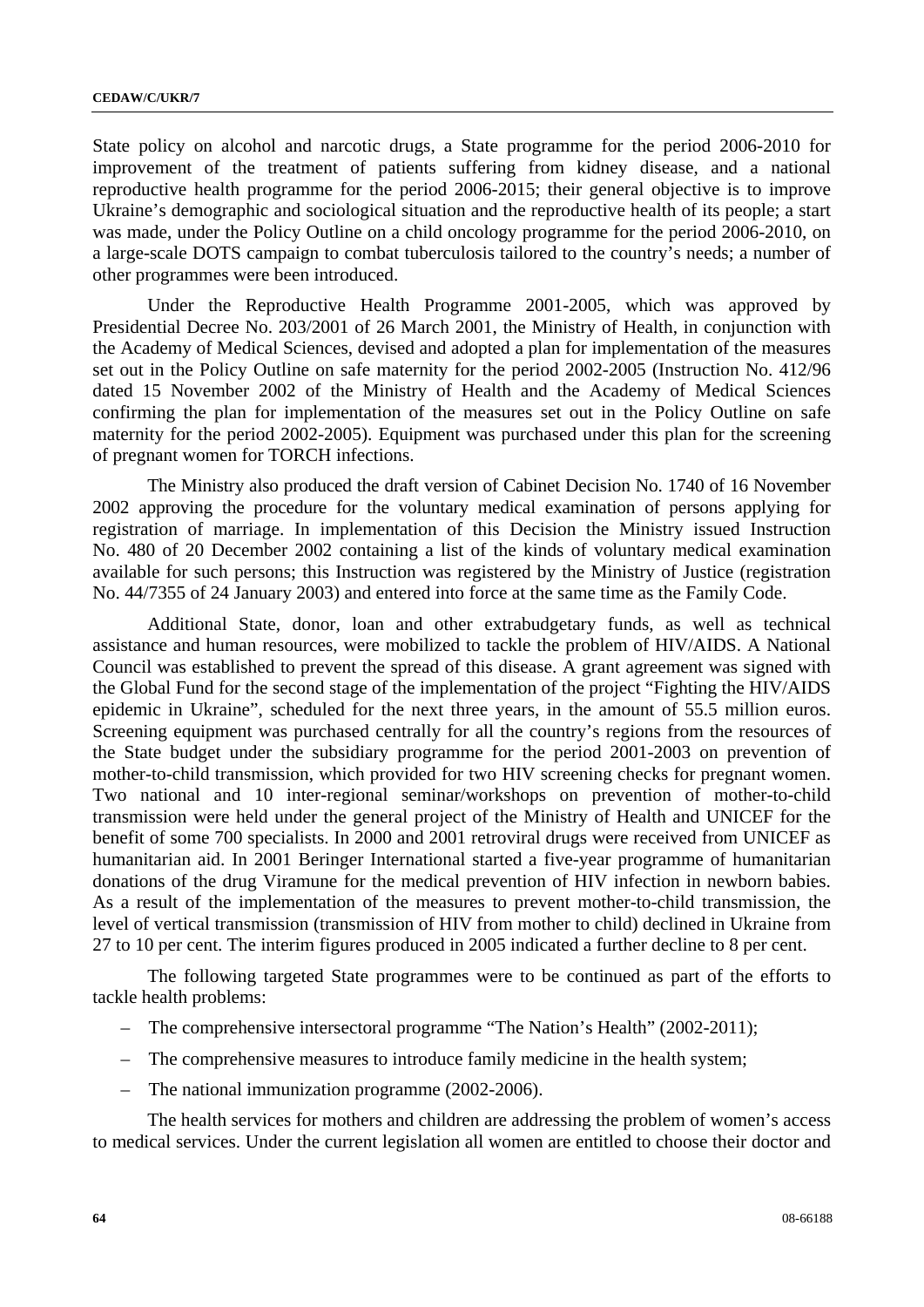medical institution and have the right to be told about the state of their health and the diagnostic and treatment options; they may also involve the members of their families in the solution of health problems. All these rights were confirmed by the provisions of Instruction No. 503 of 28 December 2002 on improvement of out-patient obstetrical and gynaecological services and the Instruction of 29 December 2003 on the organization of in-patient obstetrical and gynaecological services. In maternity units, babies must be shown to their mothers immediately after birth. If a baby exhibits any congenital defect or is in a serious condition which may impair the state of the mother's own health after giving birth, the baby is shown to members of her family. Keeping babies with their mothers is the rule in 70 per cent of the country's maternity units. This practice is beneficial to the health of both mother and baby.

 The innovative perinatal techniques used in maternity units are aimed at protecting the rights of the patient, and provide for the family's participation in the preparations for the birth, during confinement, and during the postnatal care of the newborn baby; this approach fosters the psychological togetherness of the members of the family and reduces the risk of complications for both mother and child, strengthens family and parental relationships, and enhances the role and responsibility of the father. New clinical protocols on the care of newborn babies and on obstetrical and gynaecological matters were introduced in 2005 on the basis of scientifically proven medicine and the transfer of international experience, as approved by Ministry Instructions Nos. 152 and 782 dated 4 April 2005 and 29 December 2005 respectively.

 Unwanted pregnancies are one of the most pressing problems of women's reproductive health: in 92 per cent of cases such pregnancies end in artificial interruption of pregnancy and they are the chief reason for disorders of the reproductive function, childless families, severe inflammation of the sexual organs, and pregnancy and childbirth complications, which often lead to deaths or health problems among newborn babies, as well as entailing economic losses due to the temporary loss of the capacity to work directly related to abortion and post-abortion complications.

 The Civil Code (Amendment of Article 281) Act, based on the concepts and criteria of reproductive health of the European Union and WHO, was approved by Cabinet Decision No. 144 of 15 February 2006 on implementation of this article of the Civil Code; this Act substantially reduced the medical grounds and excluded the so-called social grounds for late termination of pregnancy and is helping to establish an attitude of responsible parenthood in Ukrainian society and improve the people's reproductive health. The Decision specifies the few circumstances under which, given the voluntary consent of the pregnant woman, her pregnancy may be interrupted after the twelfth and up to the twenty-second week: risk of life-threatening illness if the pregnancy proceeds; congenital defects in the foetus rendering life impossible; and specific physiological conditions in the woman.

 The right of women to decide whether to have children, proclaimed in the Health Care (Legal Foundations) Act, is safeguarded by the absence of any restrictions on the use of contraception as an effective means of preventing unplanned pregnancy and as an alternative to the artificial interruption of pregnancy. Use of contraceptives is increasing: in 1999 a total of 67.5 per cent of the population used the common methods of contraception; by 2003 this figure stood at 92 per cent. However, use of contraceptives depends on many factors, in particular people's knowledge of the forms and methods of contraception, the availability of contraceptives in the marketplace, and the possibilities of acquiring them. Although the level of use of modern methods of contraception has risen (from 37.6 per cent in 1999 to 65 per cent in 2003), a significant proportion of the population (an average of 30 per cent to 35 per cent) continues to use traditional unreliable methods.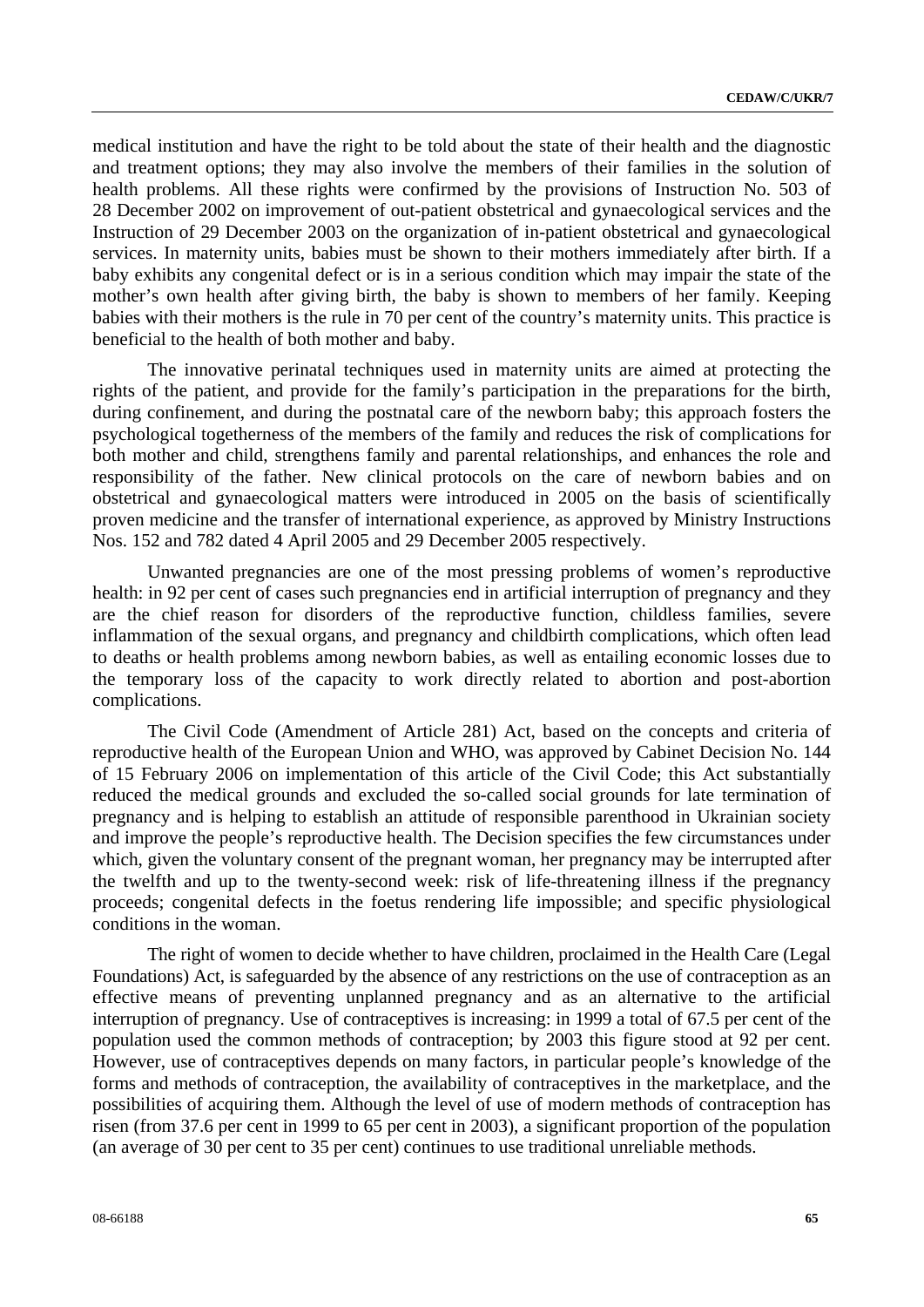In the context of Ukraine's lack of a strategic plan for the supply of contraceptives as an alternative to artificial interruption of pregnancy and as a powerful lever for maintaining reproductive health, a substantial contribution to ameliorating the supply of contraceptives was made by the political move embodied in Cabinet Instruction No. 1303 of 17 August 1998 on the introduction of the free and preferential supply of health care items on prescription for the outpatient treatment of specific population groups in respect of specific illnesses; this Decision provides for the free prescription of means of contraception for women in the risk group (women likely to suffer from pregnancy or childbirth complications, women afflicted by the aftermath of the disaster at the Chernobyl atomic power station, and young people). However, the insufficient level of State procurement of means of contraception has obstructed the implementation of these measures and entails a considerable risk of increased reproductive losses caused by complications following artificial interruption of unwanted pregnancies (maternal and infant mortality, miscarriage, infertility) in the present demographic situation. Notwithstanding the enactment of legislation on this question, means of contraception are not being procured on the international market owing to lack of funds and the scant priority attached to making contraceptives available to the population at the regional level.

 Various steps were taken over recent years to solve health problems, including problems of women's health. The Measures for the further improvement of public services in the area of medical genetics in the period 2004-2008 were formulated in 2004. The Procedure for the funding from budgetary resources of fertility treatment for women proven to be infertile was formulated and approved as part of implementation of comprehensive measures to improve the birth rate. In view of the large number of women unable to give birth, the Ministry of Health introduced measures for them to realize their right to reproduce, accompanied by substantial amounts of State funding. Pursuant to Presidential Decree No. 5 of 3 January 2001 on measures to improve the birth rate in Ukraine and Cabinet Order No. 355 of 1 July 2002 on approval of the comprehensive measures to improve the birth rate in the period 2002-2007, the Ministry is carrying out a programme of State support for the treatment of infertility by means of expensive techniques. Financial support was furnished to 622 women in 2004 and 414 in 2005 from the State budget (5.3 million hrivnias for each year) in implementation of this programme in 2004 and 2005. There is no doubt that these measures brought about a reduction in reproductive losses as a component of the demographic problem and reduced tensions in society and in every family which could not have the children it wished.

 Over the reporting period obstetrical and gynaecological institutions reorganized the provision of obstetrical services (introduction of modern and scientifically proven perinatal techniques, establishment of individual and family childbirth rooms, support for mothers from their relatives, and visits by relatives to mothers and breastfeeding babies). Clinical protocols and regulations were also formulated on the provision of obstetrical and gynaecological, neonatal, genetic and paediatric services, in particular clinical protocols on paediatrics and on the medical care of newborn babies.

 Sixteen maternity units were certified in 2004 under the UNICEF/WHO baby-friendly hospital initiative. Ukraine now has 42 such units. In addition, the Ministry established the National Medical Centre for Practical Obstetrics, Gynaecology and Reproductive Medicine. The Measures for the development of young-people-friendly medico-social services in the period 2005-2010 were approved in the first half of 2005. Almost all the country's provinces established laboratories for the diagnosis of perinatal infections in order to prevent septicaemia complications in newborn babies and reduce perinatal mortality.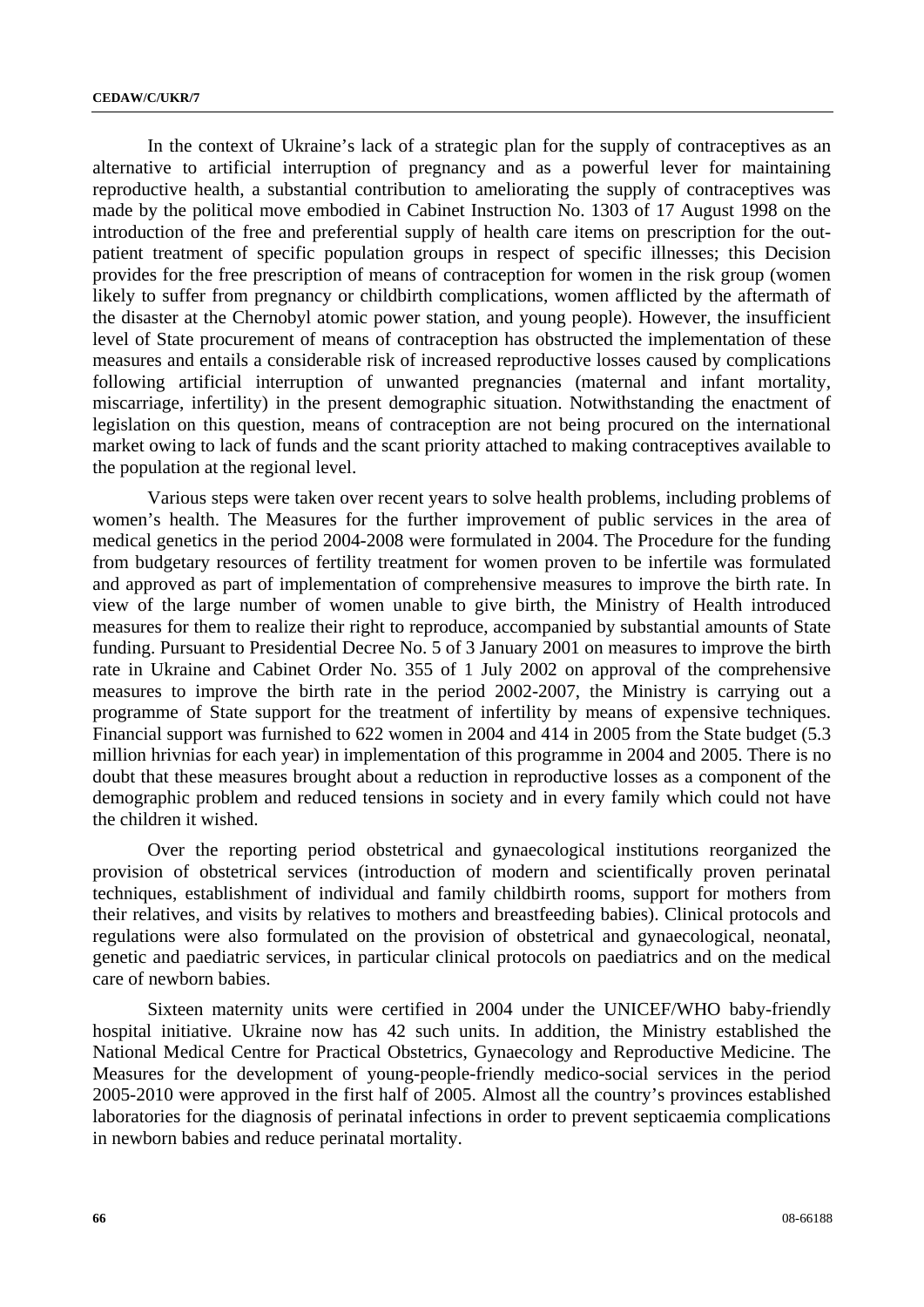The maternity institutions of most of the provinces have resuscitation units and special mobile teams to provide emergency obstetrical services in rural areas. The maternity units in most regions operate special measures to protect children against blood-transmitted infections and can administer medicines to prevent infectious diseases. Express laboratory testing for the diagnosis of infections is available in the maternity units of the Crimean Autonomous Republic and the provinces of Dnipropetrovsk, Zaporizhia, Odessa, Rovensk, Kharkiv, Kherson, Cherkasy and Chernihiv.

 Most of the regions have established special units or earmarked beds for treating women exhibiting a high degree of risk of pregnancy or childbirth complications. Almost all regions have mobile clinics providing the services of highly qualified specialists in rural areas.

 The Standard Order on the social protection of mothers and children (approved by Cabinet Decision No. 879 of 8 September 2005) provides for temporary stays in care centres for women in the seventh to ninth months of pregnancy and for mothers with babies under the age of 18 months who find themselves in difficult economic circumstances which prevent them from fulfilling their maternal duties. These centres are funded from the local budgetary resources earmarked for programmes to tackle the problems of children, women and families. Their fundamental purpose is to offer free psychological, socio-educational, legal, socio-economic and information services for the persons referred to them, to provide them with meals, appropriate psychological and educational support and the everyday necessities to enable them to lead normal lives, to help them to acquire education and an occupation and the habits of self-reliant existence with their child once they leave the centre, and generally to protect their health and interests. The projects and programmes for improvement of the reproductive health of women in Ukraine receive support by way of information and funding from voluntary organizations and foundations. For example, the United States Agency for International Development (USAID) provided support for a four-year corporate programme on maintenance of maternal and child health in Ukraine, to be implemented by John Snow Incorporated in conjunction with the Academy for Educational Development (United States). This programme covers Kyiv, Lviv, Volyn and Donetsk provinces and the Crimean Autonomous Republic. The project "Mother and child health" was started up under the programme in 2006 with the aim of supplementing the existing programme on the drafting of standards for the provision of medical care as part of the reform of the system of primary care, including family doctors, with the emphasis on safe maternity. The measures implemented under this project will improve the monitoring and the outcomes of pregnancy for mothers and their babies. One result will be an improvement in the rates of early identification of pregnancy complications and early referral to specialist obstetrical facilities. The overall programme is designed to cut by an average of 20 per cent the rates of both maternal and infant (up to 12 months) mortality. The construction of a mother and child health centre was started in March 2006, on the initiative and with the support of an international charitable fund, at the Feofaniya clinical hospital in the City of Kyiv.

 One typical development of recent years is the increasing involvement of civil society organizations and the wider use of new information technology in the efforts to deal with the nation's reproductive health problems. For example, with a view to providing broad public access to information about reproductive health and the reproductive rights of women and the prevention of cancers, in 2002 the Donetsk action group "Medik-info" and the non-profit organization "Civic Initiatives Club", with help from the International Renaissance Foundation, created an on-line advisory centre known as "Information highway to women's health", which, amongst other things,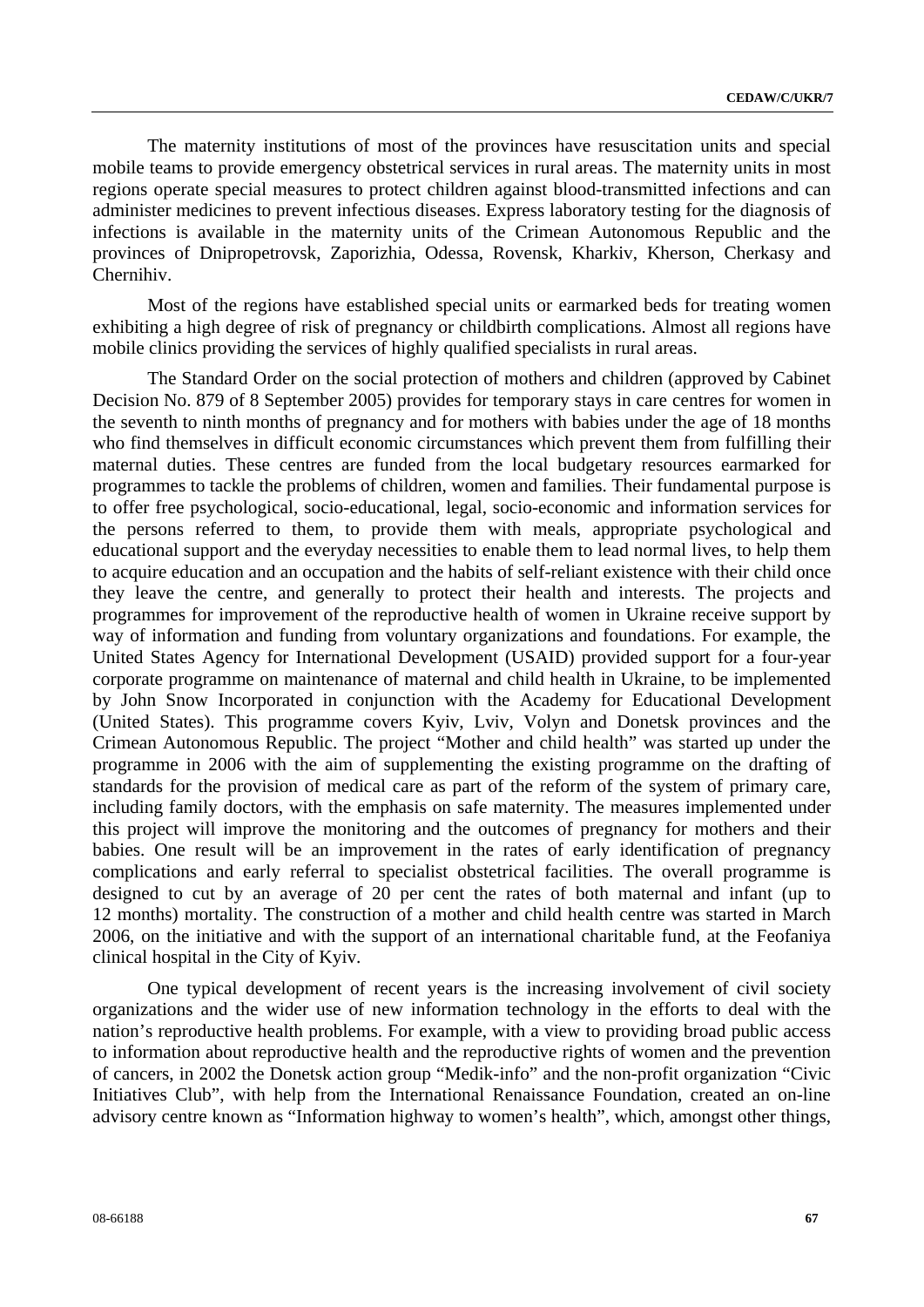contains a database on civil society organizations concerned with the protection of reproductive health and reproductive rights.

 Over the period 2005-2007 the Christian Children's Fund, with the support of the Swiss Directorate for Development and Cooperation (SDC) carried out the project "Protection of mothers and children", the purpose of which was to improve the access to and the scope of the preventive services of the health system in targeted provinces (Vinnytsia, Ivano-Frankivsk and Donetsk).

 It must be said in conclusion that the solution of the problems of women's health will require a gender-differentiated approach to tackling the health problems of the population at large. This will be possible only if efforts are pooled at the national, regional and sectoral levels and if the central and local authorities coordinate their activities with those of the whole of civil society.

# **Article 13**

 States Parties shall take all appropriate measures to eliminate discrimination against women in other areas of economic and social life in order to ensure, on a basis of equality of men and women, the same rights, in particular:

- (a) The right to family benefits;
- (b) The right to bank loans, mortgages and other forms of financial credit;
- (c) The right to participate in recreational activities, sports and all aspects of cultural life.

 Ukraine's State policy on questions of the family, children, maternity and paternity is undergoing legislative development. Specifically, the Families with Children (State Assistance) Act (No. 2811-XII) of 21 November 1992 guarantees monetary support from the State for families raising and maintaining minor children based on the family's composition and income and the age of the children. This Act posits the following forms of State assistance: pregnancy and childbirth benefits; a one-off childbirth allowance; supplementary childbirth assistance; childcare allowance in respect of children aged under three years; cash benefits for mothers (parents) caring for three or more children aged under 16 years; childcare allowance in respect of a disabled child; children's allowance in respect of children aged under 16 years (18 years if they are at school); children's allowance for single mothers; children's allowance for members of the armed forces on fixed-term service; children's allowance in respect of children under tutorship or guardianship; and temporary assistance for minor children whose parents refuse to pay maintenance or when it is impossible to collect maintenance.

 The task of awarding and paying benefits was being rendered very complicated by the profusion of various types of assistance and compensation and by the extensive legislation regulating these matters; this gave rise to a need for systematic reorganization and unification of the exiting legislation on this question and for a single regulatory instrument.

 The basic defects of the payment machinery were that seven of the 11 forms of State assistance were triggered and paid without reference to the family's income and that the real levels of the assistance remained low and were insufficient for the social protection of poor families with children.

 In recent years the amounts of this assistance have been fixed by decision of the Cabinet of Ministers, in the light of the capacity of the State budget, as a percentage of the minimum wage; this arrangement was not consistent with the rules contained in the Act and aroused justified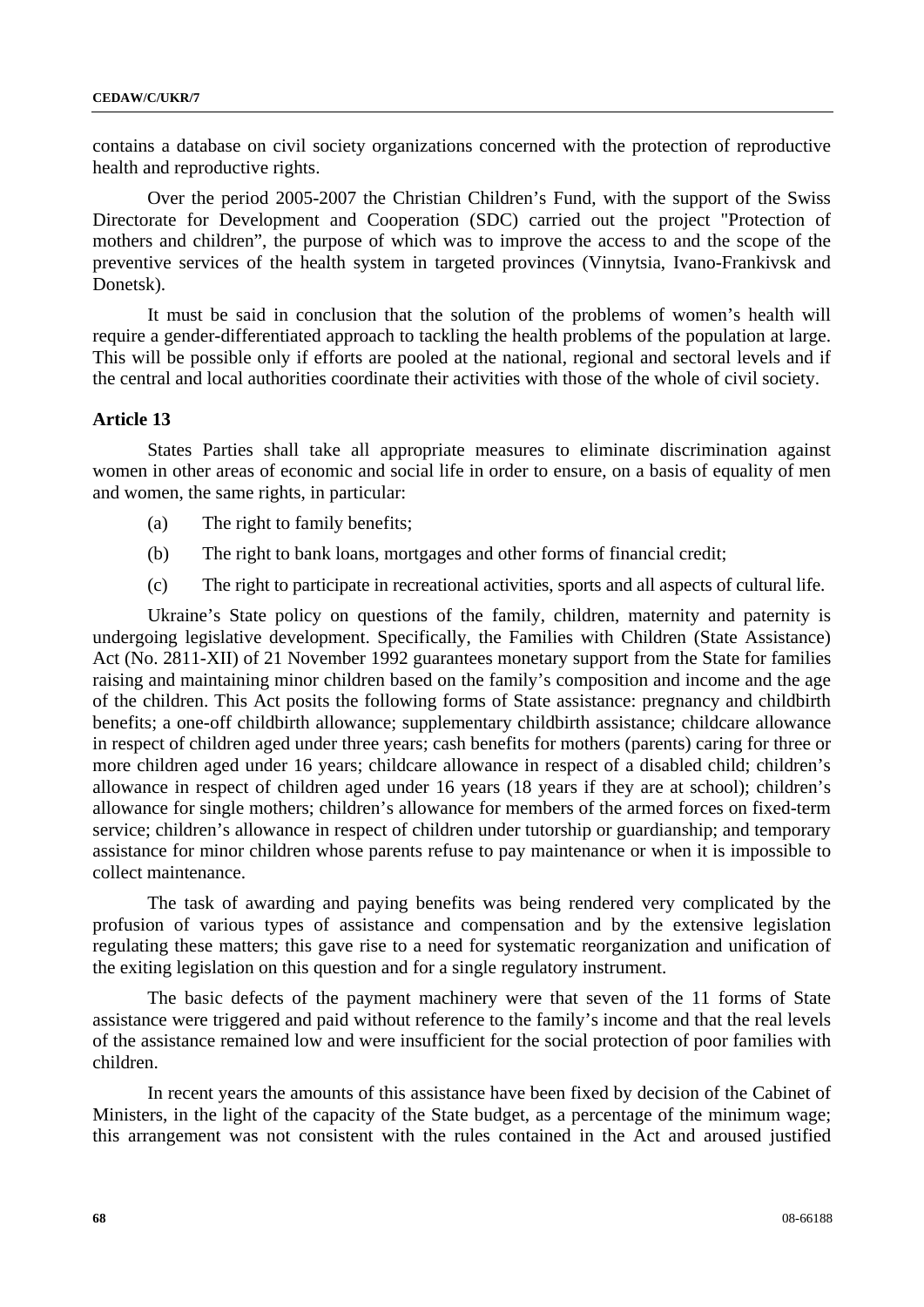dissatisfaction among a significant proportion of the recipients, prompting them to make representations to the judicial organs.

 On 22 March 2001 the Supreme Council of Ukraine passed a new Act establishing a level of State-guaranteed material support for families with children by means of cash payments based on the family's composition and income and the age of the children. The aim of this Act is to accord priority to State assistance for families with children in the general system of social security. The three forms of assistance provided under the Act (pregnancy and childbirth benefits; one-off childbirth benefit; and childcare allowance in respect of children aged under three years) are paid irrespective of the family's combined income. There are two types of targeted assistance or assistance based on combined income: for poor families with children and in respect of children under tutorship or guardianship.

 Pregnancy and childbirth benefits are awarded and paid to women at their main place of work or service. All women (and minor girls) who are not covered by the compulsory State social security scheme are entitled to these benefits (art. 7 of the Act). Under article 9 of the Act they are awarded in the amount of 100 per cent of the woman's average monthly income (taking into account students' allowances, cash benefits and unemployment benefit); this assistance may not be less than 25 per cent of the monthly subsistence minimum fixed by law for persons fit to work.

 The Act accords women and men equal entitlement to the State assistance for families with children. Article 10 provides that the one-off childbirth allowance shall be awarded to one of the child's parents (or an adoptive parent or guardian) who is not covered under the compulsory State social security scheme. Persons not covered by this scheme (one of the child's parents or an adoptive parent or guardian, a grandparent or other relative) who are actually caring for a child are entitled to the childcare allowance in respect of a child aged under three years (art. 13).

 The amount of the childbirth assistance was increased on 1 April 2005. The one-off childbirth benefit in respect of children born after 31 March 2005 was established at 22.6 per cent of the subsistence minimum in respect of children aged under six years fixed on the date of the child's birth (8,497.6 hrivnias). Part of this assistance is paid in cash as a one-off childbirth benefit in the amount of one ninth of the subsistence minimum (from 384 hrivnias). The rest, 13.6 per cent of the subsistence minimum (5,113.6 hrivnias), is paid in cash in order to provide for the child's comprehensive maintenance during the 12 months following the birth.

 The State guarantees equality of rights between women and men in respect of social protection. Article 20 of the Equal Rights and Opportunities Act (No. 2866-1 of 8 September 2005) stipulates that central and local authorities, enterprises and organizations must take equal account of the interests of women and men when applying measures for their social protection. The Act declares any deterioration in the position of a person of either sex as a result of the operation of the social security scheme to be inadmissible.

 In practice, the amounts of the assistance were increased every year: the childbirth benefit stood at 118 hrivnias in 2001 and at 360 hrivnias in 2004 (724.46 hrivnias from 1 July of that year); the childcare allowance of 11.80 hrivnias in respect of children aged under three years was increased in 2004 to 42.5 hrivnias for each child; the pregnancy and childbirth benefit amounts to 25 per cent of the subsistence minimum for persons fit to work (386.73 hrivnias a month); in other words, a woman received on average 420 hrivnias. The allowance in respect of children aged under 16 years (18 years for students) was awarded provided that the average monthly income for each member of the family did not exceed 50 hrivnias. This assistance was paid in an amount of 11.80 hrivnias. The allowance for poor families with children was fixed at a guaranteed minimum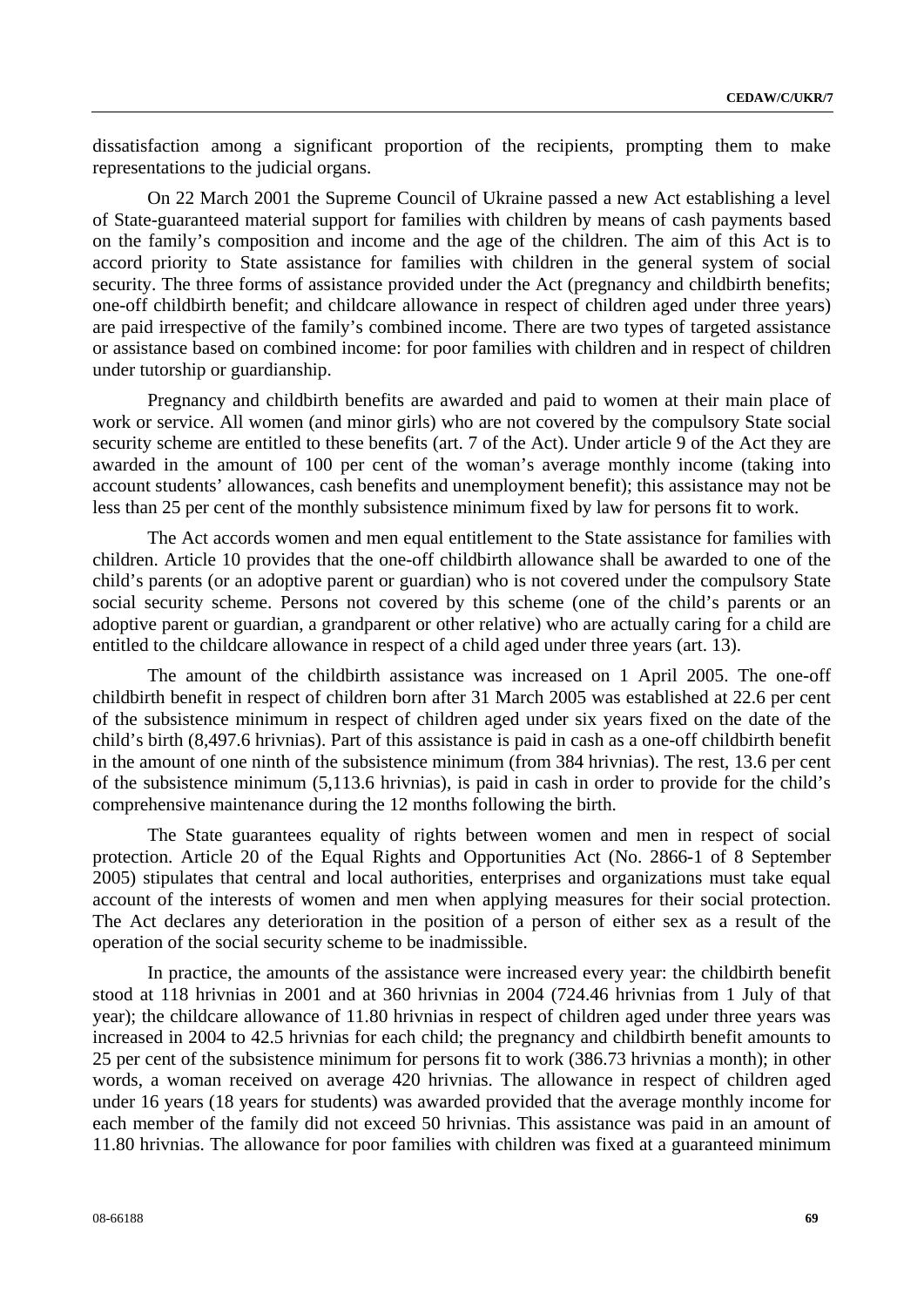of 80 hrivnias per person in 2002; in other words, the combined income of such families was maintained at a level of 80 hrivnias per family member. Since 15 November 2002 this form of assistance has been awarded in accordance with the Poor Families (State Social Assistance) Act.

 Assistance was not provided for single mothers in 2002; the State made good the absence of the father only for poor single mothers on the same principle: making up the difference between 80 hrivnias and the mother's average monthly income. From 1 January 2003 child benefit was paid to single mothers in the amount of 10 per cent of the subsistence minimum for a child of the corresponding age. Article 18-1 of the Families with Children (State Assistance) Act provides that single mothers and single (unmarried) adoptive parents are entitled to this child benefit if the child's birth certificate does not indicate the father's name or if his name was indicated therein by the mother in accordance with the established procedure.

 According to data from the State Statistical Committee, in 2006 assistance was provided under the Act to 990,000 families with children in a total amount of 2,923,000 hrivnias. Pregnancy and childbirth benefit was received from the employment and social protection agencies by 227,400 women (0.7 per cent more than in 2004) not covered by the State social security insurance scheme. This figure included 10,600 women studying for first degrees, master's degrees and doctorates and 166,900 non-working women. The one-off childbirth benefit was paid in 123,200 cases in a total amount of 510,900,000 hrivnias.

 The entry into force of the Poor Families (State Social Assistance) Act led to the establishment of a transparent and targeted mechanism for the provision of State support for the poorer members of the population. The objective legislative and administrative conditions were created for unifying the approach to the provision of all types of targeted assistance. The family's income in relation to the subsistence minimum is the criterion for determining entitlement to such assistance.

 Given its limited financial resources the State cannot at present furnish State social protection at the level of the subsistence minimum. This level is fixed in the light of the actual capacity to pay under the expenditure part of the State budget and is approved at the same time as the adoption of the State Budget Act for the year in question (January-May 2001 – 50 hrivnias, June-December 2001 – 65 hrivnias, and 2002-2003 – 80 hrivnias per person). In 2004 different guaranteed minimums were fixed for assistance to poor families: persons able to work – 80 hrivnias; persons not able to work (children, pensioners) – 110 hrivnias; and persons with disabilities – 115 hrivnias (in 2003 this figure was 80 hrivnias for all categories). In addition, the level of the subsistence minimum is increased by 10 per cent for each child in a poor family and by 20 per cent for each child being raised unaided by an unmarried single mother, father or adoptive parent and for each child one or both of whose parents have a group I or II disability. The level of the subsistence minimum is increased by 20 per cent for persons officially resident, working or studying in a place having the status of mountain area.

 As of May 2004 there were 400,500 families receiving a monthly average of 199 hrivnias (53.1 per cent more than in 2003). Over three million citizens received State support every month. Budget expenditure on this type of assistance totalled three billion hrivnias.

 The year 2005 saw the introduction of fundamentally new approaches to the urgent need to bring the guaranteed amounts of assistance closer to the subsistence minimum for those members of the population classified as poor. Specifically, in 2005 the differentiated levels of the subsistence minimum were increased for families which, for valid reasons beyond their control, were poor within the meaning of the Poor Families (State Social Assistance) Act: for persons able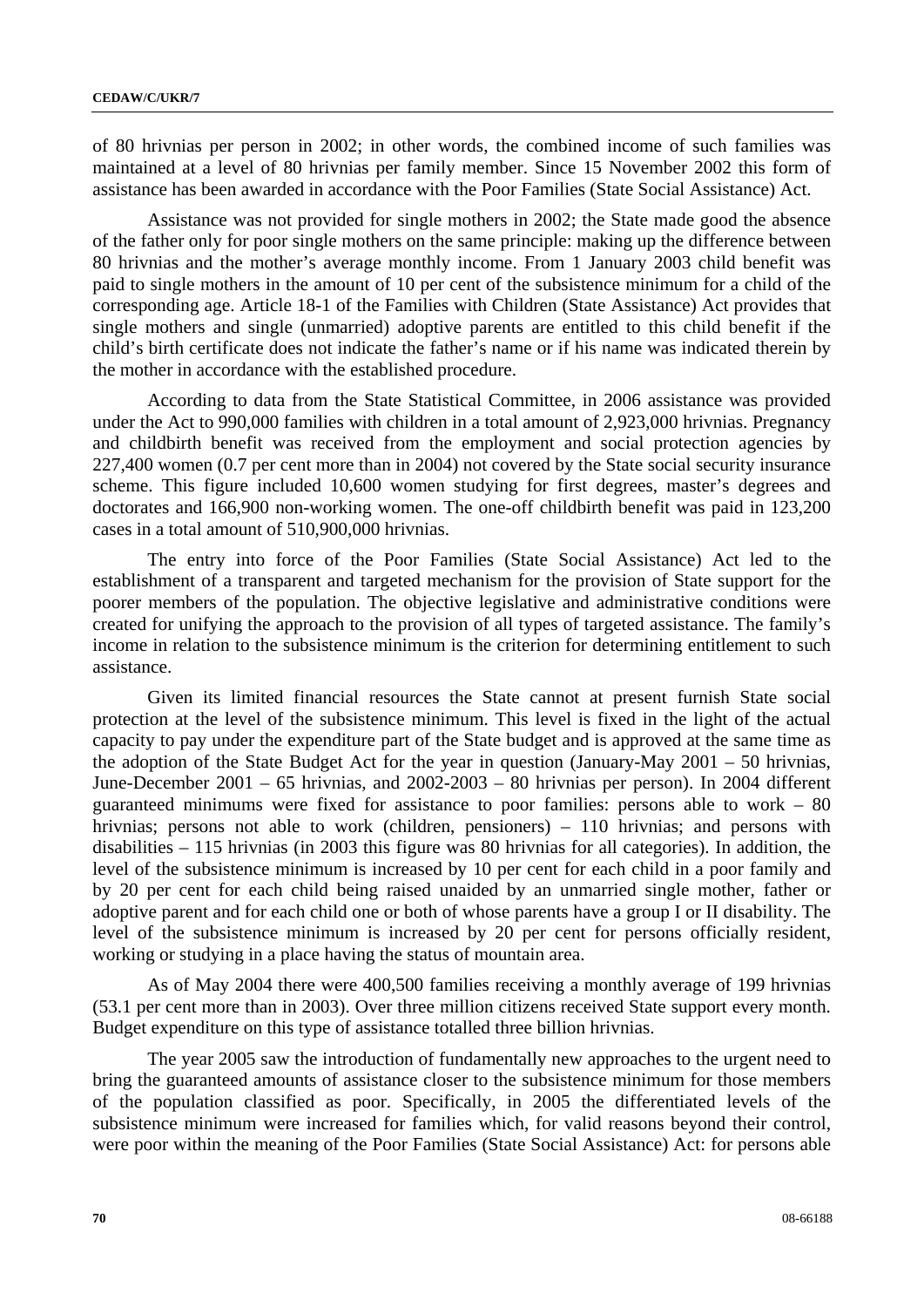to work, from 80 to 100 hrivnias; for persons unable to work, from 120 to 140 hrivnias; and for persons with disabilities, from 130 to 150 hrivnias. Thus the social guarantees of the provision of assistance under the Act were substantially increased. The childbirth benefit for uninsured mothers was raised from two to 22.6 times the subsistence minimum in respect of children aged up to six years; the childcare benefit from 90 hrivnias to the subsistence minimum for a child of the corresponding age (account being taken of any allowance received in respect of the child as a result of the loss of breadwinner or maintenance). The single mothers' allowance was raised, depending on other per capita income, from a minimum of 10 per cent to a maximum of 50 per cent of the subsistence minimum for child of the corresponding age.

 It may therefore be maintained that Ukraine's existing legislation is in keeping with contemporary requirements for ensuring that women enjoy equal access to social allowances and benefits and equal entitlement to family assistance. Men do not enjoy the same access. The payment of the amounts of family assistance mentioned above, in response to genuine human needs, make it possible in real life to overcome the practical discrimination against women (in particular single mothers and women from poor families) during pregnancy and confinement and while raising minor children.

 Article 13, paragraph (b), of the Convention calls for women to be guaranteed the same **right to bank loans, mortgages and other forms of financial credit**.

 Financial credit for individuals is provided by banks – juridical persons enjoying an exclusive right, under licence from the National Bank of Ukraine, to take in funds from physical and juridical persons and lend them out in their own name, on their own terms and at their own discretion (art. 2 of the Banks and Banking Act (No. 2121-III of 7 December 2000).

 The conditions of a loan are set out in a loan contract concluded between lender and borrower. This contract includes such details as the purpose, amount and term of the loan, the conditions and procedure for its award and extinction, the interest rate, the repayment arrangements, and the obligations, rights and responsibilities of the parties with respect to the award and extinction of the loan (art. 345 of the Economic Code).

 Ukraine's legislation contains no gender-based restrictions on the right of citizens to obtain loans, mortgages or other forms of financial credit. Women enjoy equal access to such credit insofar as the banks apply equally to women and men the same lending requirements, interest rates and penalties for late repayment. A women seeking a loan does not need the consent of her husband or any other male.

 However, the actual opportunities for women to engage in business activities are limited. One of the obstacles to female entrepreneurship is the lack of institutional arrangements for fostering such entrepreneurship, in particular the scant support from State agencies and non-State organizations, the complicated registration procedures, the limited availability of the necessary information, etc. Difficulties are also caused by the fact that the award of loans is almost always subject to the possession of personal property to be used as security for the lender, while women, because of their child-raising duties, may go for a considerable time without independent incomes (depending on the number of children in the family).

 One useful means of ensuring equal entitlement to credit for women and men might be to create credit unions in women's organizations. Article 1 of the Credit Unions Act of 10 September 2003 defines a credit union as a non-profit organization founded on a cooperative basis by physical persons or professional associations or federations of such associations in order to meet their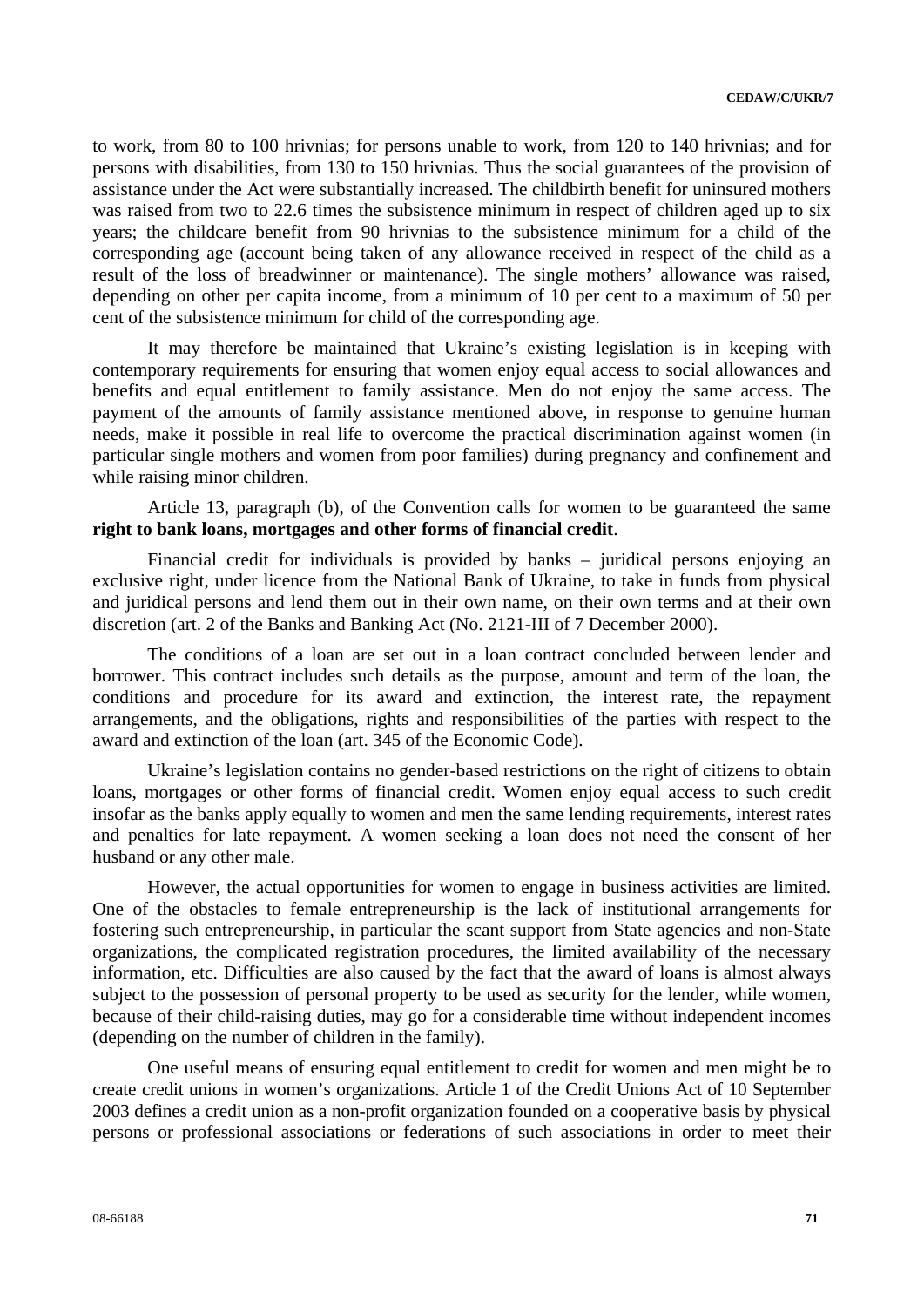members' needs for loans and other financial services from a pool of funds contributed by the members of the credit union.

 Article 13, paragraph (c), of the Convention addresses the **right to participate in recreational activities, sports and all aspects of cultural life**.

 Where culture is concerned, article 5 of the Culture (Foundations of Legislation) Act (No. 2117-XII) of 14 February 1992 provides that all citizens, both women and men, are entitled freely to choose any form of cultural activity, the means and spheres of the exercise of their creative abilities, access to cultural values, and receipt of specialized education, as well as to creative freedom, protection of intellectual property, and the maintenance and development of their individual national cultures.

 According to the Physical Culture and Sports Act and article 5, paragraph 1, of the Libraries Act, citizens of both sexes are entitled to engage in physical culture and sports and to have access to library collections and library services regardless of their origin, social or property status, race or nationality, sex, education, religious faith, type and nature of occupation, place of residence or other circumstances. Article 5 of Cinematography Act stipulates the creative freedom and the protection of the intellectual property, copyright and associated rights and moral and material interests of persons engaging in cinematography as fundamental principles of cinematography.

 In implementation of the Cabinet Order of 6 May 2001 on the National Plan of Action for the period 2001-2005 for the advancement of women and promotion of gender equality in society and the Presidential Decree of 25 April 2001 on enhancement of the social status of women, the Ministry of Culture and the Arts drafted a corresponding instruction providing for:

- The organization by cultural institutions of thematic lectures and talks on compliance in Ukraine with the provisions of the Convention, the Declaration on the Elimination of Violence against Women, the outcome documents of the special session of the General Assembly of the United Nations entitled "Women 2000: gender equality, development and peace for the twenty-first century", and the conventions and recommendations adopted by ILO;
- The introduction of measures to inform and educate the public about prevention of trafficking in women;
- The organization and conduct by institutions of culture and the arts of the community cultural/educational events "Rural women", "Small town women", etc., in conjunction with women's voluntary organizations.

 Despite an adequate legislative basis regulating men's and women's participation in cultural life, the actual delivery of opportunities for such participation remains unsatisfactory. The state of cultural institutions in rural areas is giving rise to concern. The period 1996-2001 saw a sharp decline in the number of such institutions: the number of villages lacking a library rose by 21 per cent, and the number of rural settlements lacking a club by 18 per cent. Most of the cultural activities of women's organizations are conducted in provincial centres and big towns, and such activities take place in small towns and rural areas to a much more limited extent; this impedes the realization of the cultural rights of most of Ukraine's women.

 The National Television Corporation, the National Radio Corporation and the provincial and regional State television and radio broadcasting companies constantly broadcast programmes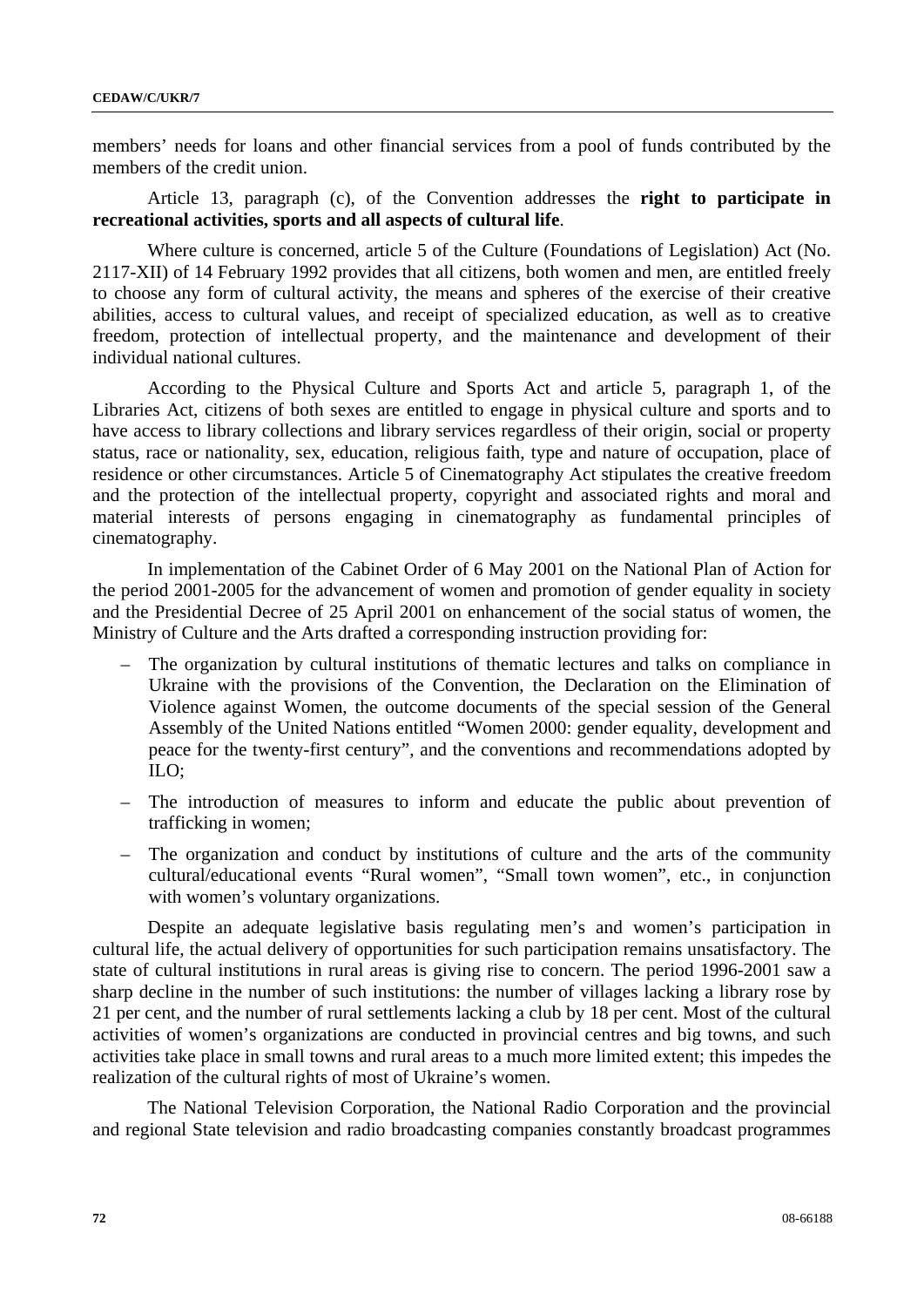about the social and economic living conditions of today's Ukrainian family and the problem of gender equality, raising issues of the regulation of the relations between the State and the family, the upbringing of children and parents' responsibility for them, care of elderly parents by their adult children, etc.

 The State broadcasters have begun a series of programmes and items about the establishment of gender equality in Ukrainian society, the legal aspects of the lives of Ukrainian families, and their social protection. The reporters make a point of covering the work of familystyle shelters and the lives of the families which they take in. State radio and television carry reports on the measures to improve the situation of women and families.

 The information, socio-economic, cultural and educational programmes broadcast by Ukrainian radio seek to teach people how to strengthen family relations. For example, the programmes "The State for the family", "Foster families", "The adoption services" and "Family rainbow" deal with matters of the State's support for the family and the legal status of the family. The programme "The family's my fortress" constantly airs the whole range of family issues.

 In implementation of Cabinet Order No. 92 of 14 March 2001 on action to support the formation and development of the student family, the Ministry of Culture devised the following measures:

- Priority provision of separate rooms for student couples in hostels (beginning in 2001);
- Facilitation of holidays and leisure activities for student couples with children in student holiday and sports camps;
- Encouragement of civil society organizations, including charities, whose work is concerned with supporting student couples.

 Ukrainian women take an active part in the country's sporting life on an equal footing with men. Article 49 of the Constitution provides that the State shall attend to the development of physical culture and sports and shall protect the health of its citizens regardless of their sex.

 According to figures from the State Committee for Youth Policy, Sports and Tourism, at the start of 2000 women accounted for 30 per cent of the total personnel employed in all forms of physical culture and healthy-lifestyle activities, 24 per cent of the membership of sports committees, 22 per cent of all workers in the physical education system, 25 per cent of the enrolment in sports schools for children and young people, and 25 per cent of the enrolment in schools for outstanding athletes.

 The indicators of top achievement are significantly higher for female sports professionals. For example, women account for 42 per cent of the total membership of Ukraine's sports teams. Forty-three per cent of international masters and 39 per cent of masters of sport are women. In the European Championships and the Olympic Games 46 per cent of Ukraine's top places (first to sixth) were taken by women. In the Sydney Olympics 89 women achieved top results, winning 38 per cent of Ukraine's total haul of medals. In European junior competitions 45 per cent of Ukraine's young athletes finishing in the first six places were girls; this figure was 39 per cent in the world junior competitions.

 The State duly appreciates the sporting achievements of Ukrainian women: 27 per cent of the recipients of the title of emeritus master of sport and 12 per cent of the recipients of the title of emeritus sports trainer are women; 37 per cent of the total number of Ukrainian athletes and games players awarded State orders, medals and honorary titles are women.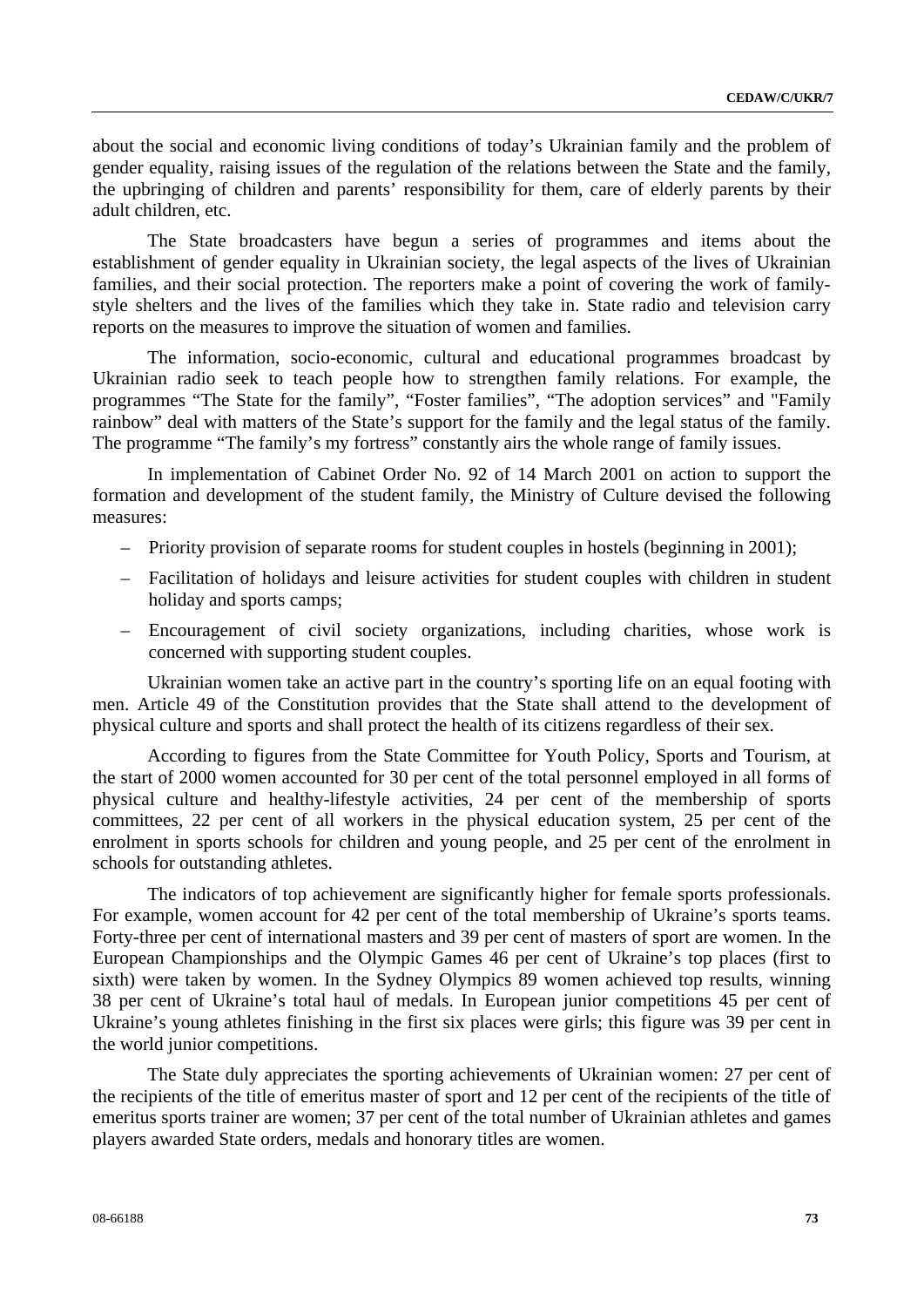# **Article 14**

 1. States Parties shall take into account the particular problems faced by rural women and the significant roles which rural women play in the economic survival of their families, including their work in the non-monetized sectors of the economy, and shall take all appropriate measures to ensure the application of the provisions of the present Convention to women in rural areas.

 2. States Parties shall take all appropriate measures to eliminate discrimination against women in rural areas in order to ensure, on a basis of equality of men and women, that they participate in and benefit from rural development and, in particular, shall ensure to such women the right:

 (a) To participate in the elaboration and implementation of development planning at all levels;

 (b) To have access to adequate health care facilities, including information, counselling and services in family planning;

(c) To benefit directly from social security programmes;

 (d) To obtain all types of training and education, formal and non-formal, including that relating to functional literacy, as well as, inter alia, the benefit of all community and extension services, in order to increase their technical proficiency;

 (e) To organize self-help groups and co-operatives in order to obtain equal access to economic opportunities through employment or self employment;

(f) To participate in all community activities;

 (g) To have access to agricultural credit and loans, marketing facilities, appropriate technology and equal treatment in land and agrarian reform as well as in land resettlement schemes;

 (h) To enjoy adequate living conditions, particularly in relation to housing, sanitation, electricity and water supply, transport and communications.

 According to data from the Ministry of Agrarian Policy, as of 1 January 2005 Ukraine had 28,585 rural settlements. Over the preceding five years the number of such settlements had declined by 154 and the strength of the rural population had fallen by 678,700 or 4.3 per cent. Over the last year alone the number of settlements fell by 12 and the population by 204,000. There were 192,600 women among the rural population. The rural population of working age stood at 8,226,300, made up of 4,353,100 males and 3,867,100 females (47 per cent). In 2004 the average monthly income in the rural economy was 275.37 hrivnias for women and 306.47 hrivnias for men. The ratio of female to male incomes in the rural economy was 89.9 per cent.

 Rural women are actively involved in the social/political movement, as may be seen from the data on the 2006 local and national elections. Today, 40 per cent of the members of village councils and 50 per cent of the members of rural councils are women.

 Generally speaking, the legislation applicable to the solution of the problems of rural development is currently of a recommendatory nature; this is one of the reasons for the low level of realization of women's rights.

 The recommendations resulting from the parliamentary hearings on the implementation of the Convention in Ukraine were the first documents (No. 298/95-VR of 12 July 1995) to pay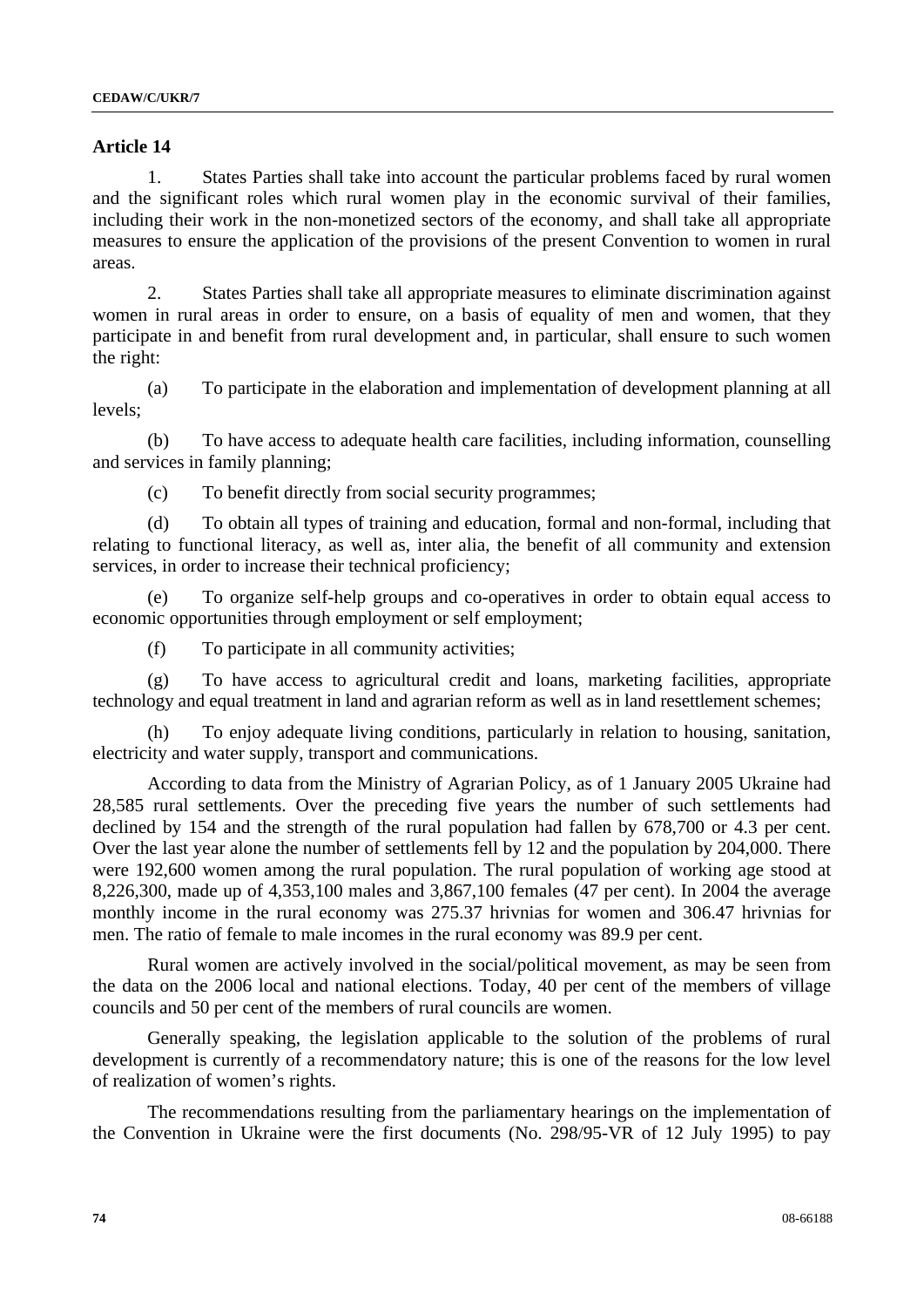attention to the situation of rural women. The participants in the hearings recommended that the Cabinet of Ministers should devise a system of measures to improve the living and working conditions of rural women and help them to boost their possibilities of earning income by exercising their right to own land and resources.

 Ukraine has enacted legislation in recent years to support the countryside and overcome its difficulties, including:

- Presidential Decree No. 1356/2000 of 20 December 2000 on the fundamental principles of the social development of rural areas;
- Order No. 495-I of the Supreme Council dated 6 February 2003 on the recommendations of the parliamentary hearings on the reforms and measures to improve the rural situation;
- The State Programme for the social development of rural areas in the period up to 2005 (approved by Presidential Decree No. 640/2002 of 15 July 2002).

 In the light of an in-depth analysis of the reasons for the current rural situation, these documents outlined measures to improve the provision of the necessities of the everyday life of the rural population in the context of the emergence of a private farming sector and of economic development under market conditions. Action on the recommendations of these documents and the implementation of the State Programme ought to bring about a significant improvement in the situation of rural women.

 In addition, in 2002 Ukraine began implementing the Interdepartmental Programme "Rural women", approved by Joint Order No. 656/312/498/530/360 of 27 September 2002 of the State Committee for the Family and Youth, the Ministry of Agrarian Policy, the Ministry of Labour, the Ministry of Education and Science and the Ministry of Health, which covered a fairly broad range of issues of vital importance for the rural population. It should be stressed that Ukraine is one of the few States to have formulated such a programme addressing the strategic development areas and concrete measures affecting the questions reflected in article 14 of the Convention.

 Paragraph 2 (a) of this article states that rural women should have **the right to participate in the elaboration and implementation of rural development planning at all levels**. Ukraine's legislation does not contain any specific provisions according rural women special rights to participate in the elaboration or implementation of rural development plans (or programmes) at all levels; indeed, it does not make any gender-based distinctions in this regard. Accordingly, rural women exercise their right to take part in the formulation and implementation of development plans under the general provisions of Ukrainian law.

 The Interdepartmental Programme provided for support for corporative regional programmes and projects and for social-partnership projects with local authorities designed to improve the situation of rural women and encourage them to take an active part in all areas of the life of society.

## Article 14, paragraph 2 (b), states that rural women should have **access to adequate health care facilities, including information, counselling and services in family planning**.

 In accordance with the Constitution and the Health Care (Foundations of Legislation) Act, rural dwellers, particularly women, are provided with medical care on the basis of the equal rights of women and men to obtain such care. It must however be noted that the provision of medical services in rural areas is insufficient. Specifically, the unfavourable economic, social and living conditions have had an adverse impact on the reproduction of the population. In the period 1991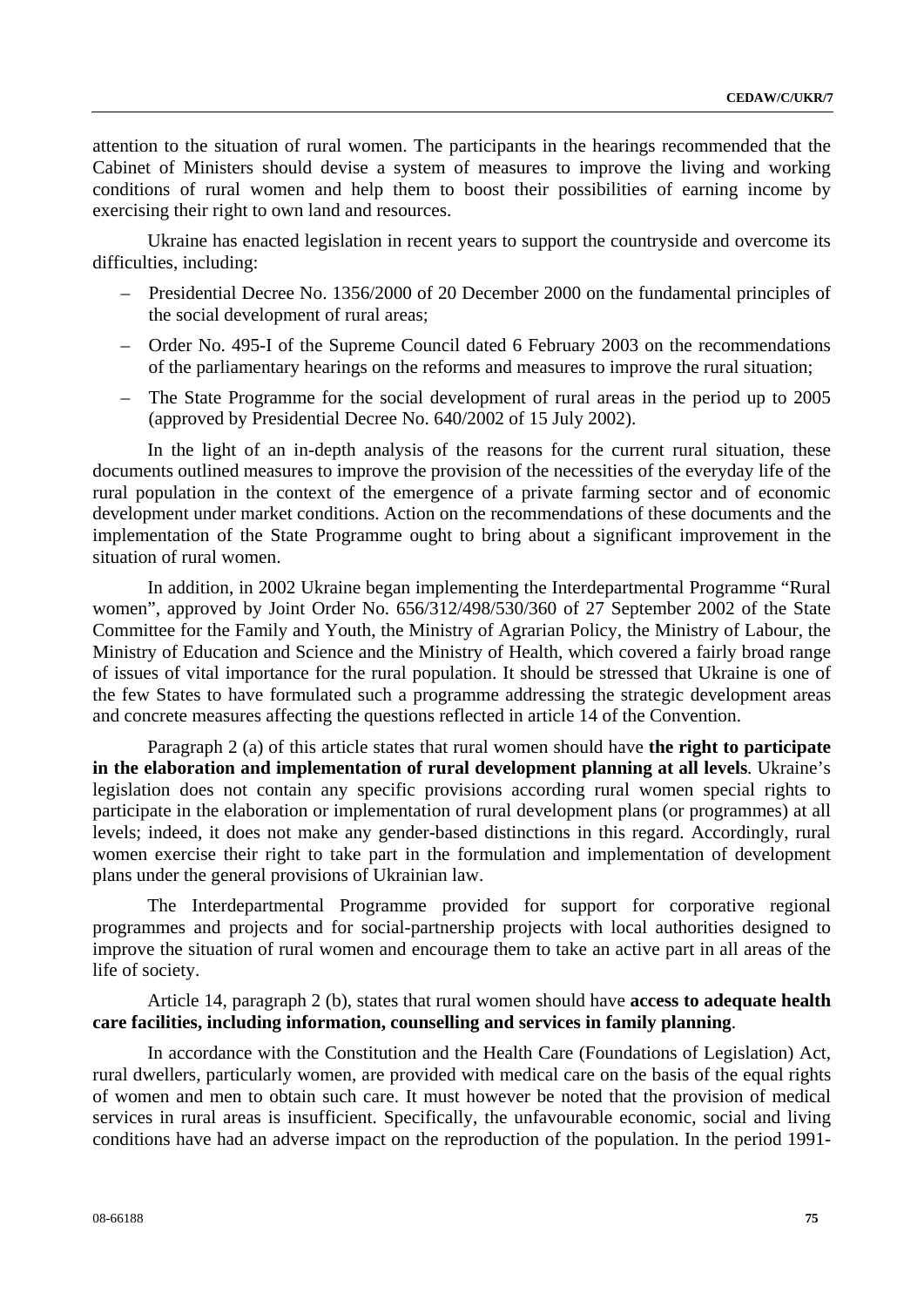2003 the country's overall birth rate fell from 11.9 to 8.3 per 1,000 and the rural rate from 12.6 to 9.1 respectively. The average range of the units providing primary health care in rural areas is 7.2 kilometres (varying between 2.5 in the Crimean Autonomous Republic and 9.5 in Luhansk, Rivne and Kherson provinces) although the base level for this indicator is 12-17 kilometres. In addition, the low rate of vehicle ownership in rural areas and the high cost of public transport makes it even more difficult for rural dwellers, especially women, to satisfy their health need even in respect of primary care.

In this regard the Interdepartmental Programme provides for:

- The gradual provision of modern diagnostic equipment in obstetrical/gynaecological and paediatric medical institutions serving the rural population;
- The conduct of a series of seminars in central, district and local hospitals, rural outpatients units, and paramedic/midwife stations to train specialists in family planning, sex education and breastfeeding;
- Upgrading of the quality and accessibility of medical services for rural women by expanding the network of paramedic/midwife stations, family planning services and mobile specialist units.

 The Programme provides for improvement of the material and technical resources of the rural institutions of the health agencies; this should help to improve the health of the rural population in general and of its female members in particular.

 Article 14, paragraph 2 (c), states that rural women should be entitled **to benefit directly from social security programmes**.

 The Interdepartmental Programme "Rural women" commissioned the State Employment Service to boost its efforts to find jobs for rural women registered with it as unemployed by offering grants to enterprises to create additional jobs for the unemployed and by providing rural women applying to the Service for help in finding work with occupational guidance and counselling services to facilitate their choice of occupation in the light of the requirements of the labour market, as well as by awarding a one-off allowance to enable unemployed women to set up businesses as part of the effort to encourage small-scale entrepreneurship.

 Since a large part of the work of agricultural enterprises is seasonal, employees of such enterprises need additional safeguards against unemployment. The Unemployment (State Compulsory Insurance) Act (No. 1533-III of 2 March 2000) provides for assistance in the event of temporary unemployment. However, pursuant to article 24, paragraph 3, of the Act, this assistance is not available if the unemployment is seasonal; this provision has an adverse impact on the social protection of rural dwellers.

 Women holding agricultural jobs as well as bringing up five or more children, regardless of the women's age and length of service, are entitled to an old-age pension on preferential terms under article 13 of the Pensions Act. In addition to the provisions mentioned above, rural women are mostly covered by the general social security system.

 Article 14, paragraph 2 (d), embodies the right of rural women **to obtain all types of training, formal and non-formal, including that relating to functional literacy, as well as, inter alia, the benefit of all community and extension services, in order to increase their technical proficiency**.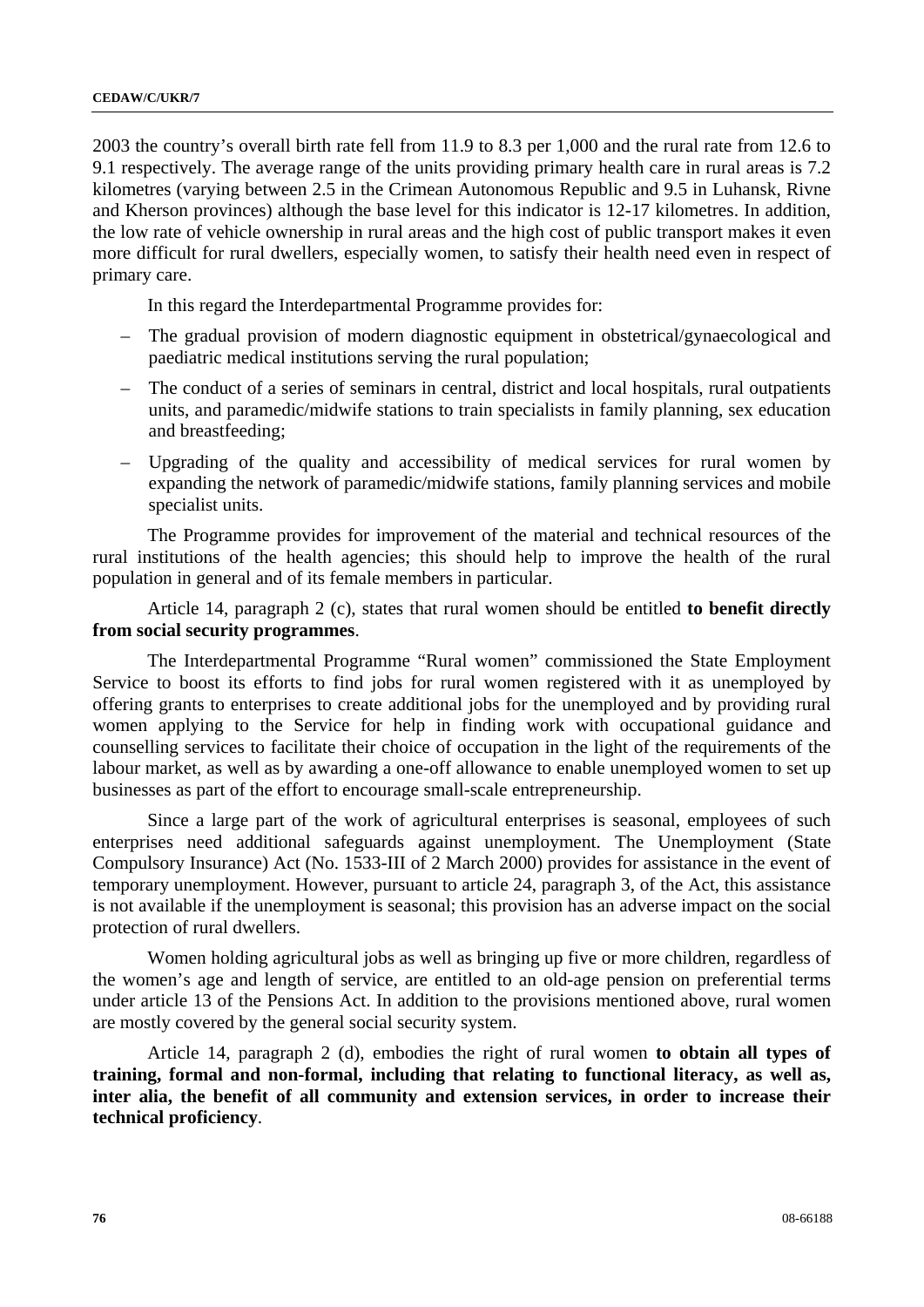Rural women today are virtually the equal of men in terms of education level. But there is a overall trend for the numbers of women with higher education to decline, at a faster rate in rural than in urban areas. Although rural women are virtually equal to men in education terms, most of them possessing secondary and higher specialist education, it is still rare to find a woman in a managerial post in a rural area.

 The Interdepartmental Programme assigns to the Ministry for Agrarian Policy, the National Association of Farmers and Landowners and the Academy of Agrarian Sciences responsibility for organizing and running free courses and special training sessions for businesswomen in the agroindustrial complex on the use of new technology in plant cultivation and livestock raising, as well as on book-keeping and taxation, marketing and management. The Ministry for the Family, Youth and Sports is responsible, with the support of civil society organizations, for organizing training sessions for unemployed rural women on how to start their own businesses. The Ministry of Agrarian Policy supports the provision of vocational training, retraining and further training for young women in occupations and skills which will enable them to find work in agriculture and in the delivery of farm services and services for the public. These measures are designed to reduce the level of female unemployment in rural areas.

# Article 14, paragraph 2 (e), embodie**s** the right of rural women **to organize self-help groups and cooperatives in order to obtain equal access to economic opportunities through employment or self-employment**.

 The State Employment Programme for 2001-2004, approved by Act No. 3076-III of 7 March 2002, envisaged a number of measures to tackle the problems of employment in the agro-industrial complex: expansion of the State, sectoral and regional programmes of support for the agrarian reform (manufacture of farm equipment, lending and education programmes); development of new forms and types of employment; development of family and large farms on the basis of private ownership; promotion of processing and other types of industry in rural areas; provision of services and recreation and tourism facilities and other non-farm activities; and jobs creation by streamlining the registration procedures for running a business and simplifying the taxation and bookkeeping requirements. The implementation of these measures produced a significant increase in the number of privately owned rural businesses; the western provinces in particular experienced extensive development of privately managed "green tourism".

 As a result of the parliamentary hearings on the progress of the reforms and the measures to improve the situation in the countryside (Decision No. 495-IV of 6 February 2003), it was recommended that the Cabinet of Ministers should promote the development in rural areas of farm-services cooperatives, especially for the purposes of wholesale procurement and product marketing, credit unions, and advisory services.

## According to article 14, paragraph 2 (g), rural women should have **the right to access to agricultural credit and loans, marketing facilities, appropriate technology and equal treatment in land and agrarian reform as well as in land settlement schemes**.

 The Decision of the Supreme Council on the recommendations of the parliamentary hearings on the progress of the reforms and the measures to improve the situation in the countryside (No. 495-IV of 6 February 2003) stated that the chief obstacles to the stabilization of the rural economy and delivery of the expected positive results included the lack of a suitable credit policy in the sector.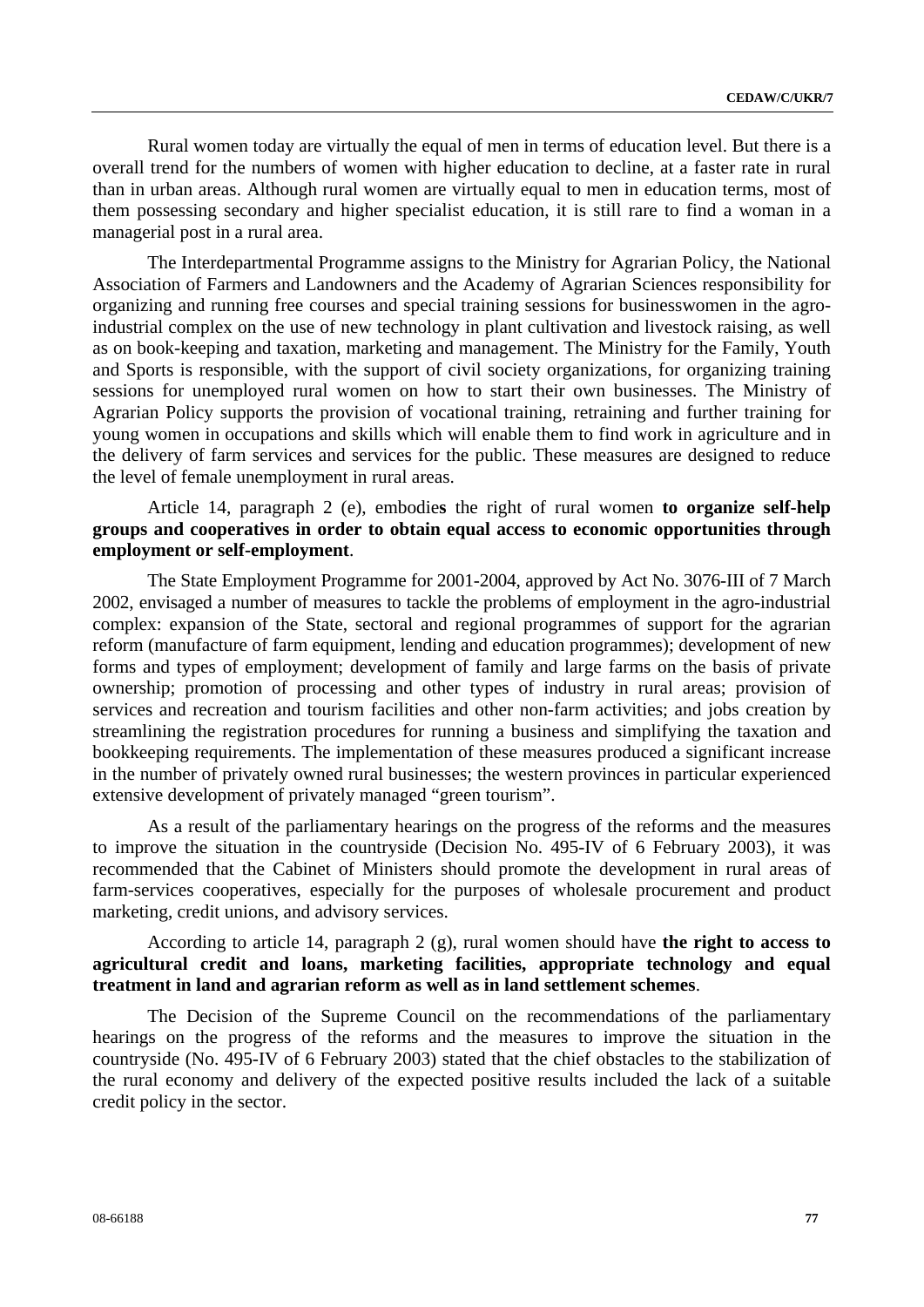This Decision made the following recommendations to the Cabinet of Ministers: every year at least 30 per cent of the capital investment provided for in the State budget should be earmarked for implementation of the measures set out in the State Programme for social development in rural areas up to 2005; provision should be made in the State budget acts for 2004 and succeeding years for increased allocations for the partial reimbursement of the interest payments on loans; the issue of long-term credit for agricultural producers should be resolved so as to facilitate purchases of technology by means of loans at annual interest rates of 3 per cent to 5 per cent; and action should be taken to support the development of small and family farms and rural entrepreneurship with a view to boosting rural incomes and employment.

 The State Programme "Rural women" posited the introduction of credit arrangements by the Ministry of Agrarian Policy, in particular by extending the network of credit unions and other start-up support for businesses set up by rural women and by assisting rural businesswomen to expand the markets for sale of their products through the establishment of marketing companies and public catering facilities and simplification of the procedures governing market operations.

 In order to create more jobs and establish the conditions for boosting rural incomes, the State Programme proposed action in the following areas: promotion of subsidiary farms, the owners of which would add to the land attached to their homes the plots of land received as a result of the break-up of large agricultural enterprises; the creation of networks of businesses and the organization of farm services, especially services supporting product supply and sale; the development of small businesses in areas connected with agricultural production, in particular domestic and community services for the public at large; the development of tourism; and the legal regulation of the problems of rural dwellers who received plots of land for their personal use during the reform of agricultural enterprises and the problems connected with the classification of such persons as unemployed if they lose their jobs.

 Cabinet Decision No. 177 of 28 February 2001 on regulation of the protection of the property rights of small farmers during the reform of the agrarian sector of the economy contained an important safeguard of the property rights of rural women during the conduct of the agrarian reform. This Decision provided that the list of persons entitled to plots of land should include all the members of the enterprise and persons who, pursuant to the legislation, retained entitlement to a plot, in particular women taking pregnancy or childbirth leave and person taking childcare leave.

## **Part IV**

# **Article 15**

1. States Parties shall accord to women equality with men before the law.

 2. States Parties shall accord to women, in civil matters, a legal capacity identical to that of men and the same opportunities to exercise that capacity. In particular, they shall give women equal rights to conclude contracts and to administer property and shall treat them equally in all stages of procedure in courts and tribunals.

 3. States Parties agree that all contracts and all other private instruments of any kind with a legal effect which is directed at restricting the legal capacity of women shall be deemed null and void.

States Parties shall accord to men and women the same rights with regard to the law relating to the movement of persons and the freedom to choose their residence and domicile.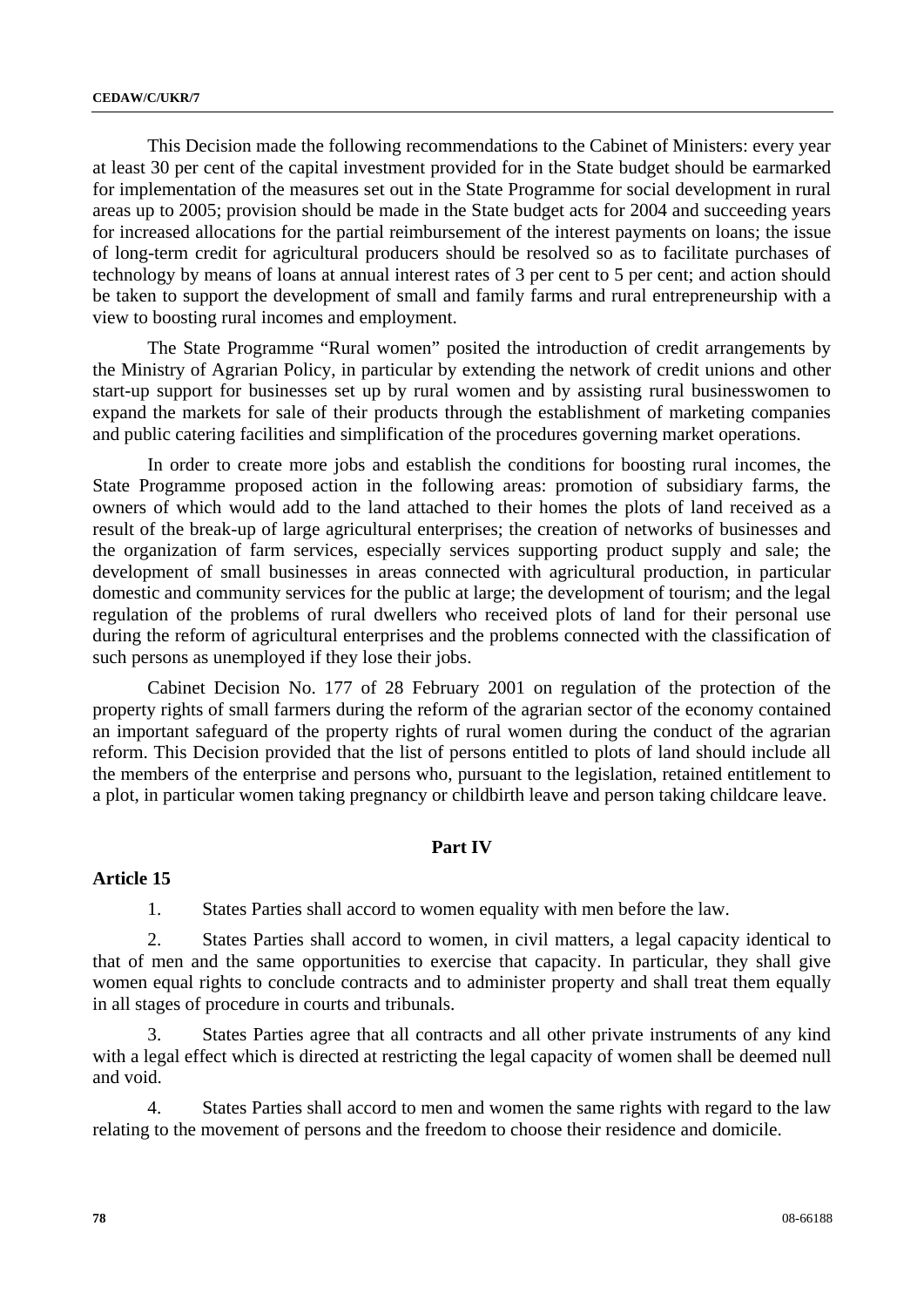The Constitution provides that all citizens of Ukraine, regardless of their sex, are equal before the law. An important supplement to this provision of the Constitution is found in article 161 of the Criminal Code (Infringement of citizens' equality of rights on the ground of sex, national affinity or attitude to religion). This article provides that the direct or indirect restriction of rights or the granting of direct or indirect advantages to citizens on the ground of race, colour, political, religious or other opinions, sex, ethnic or social origins, property status, place of residence, or language or by reason of any other characteristic is punishable by law.

#### Article 15, paragraph 2, of the Convention requires States parties to **accord to women, in civil matters, a legal capacity identical to that of men and the same opportunities to exercise that capacity**.

 Article 25 of the Civil Code provides that the capacity to possess civil-law rights and duties (civil legal capacity) is accorded equally to all citizens of Ukraine regardless of their sex. Civil legal capacity arises at birth and is terminated at death.

 The civil-law dispositive capacity of physical persons is defined as their capacity, by their actions, to acquire and independently exercise civil-law rights and to create civil-law responsibilities for themselves, to independently to fulfil those responsibilities and to bear liability for failure to fulfil them. Men and women have the same property and non-property rights.

 The equality of legal capacity between women and men means that women enjoy equality of rights with respect to the conclusion of contracts and the management of property and must receive equal treatment at all stages legal proceedings. The Family Code accords to women the same rights as men with respect to the management of common property. Article 60 of the Family Code provides that property acquired by the spouses during their marriage belongs equally to the wife and the husband as jointly owned common property.

 Where the equal treatment of women at all stages of legal proceedings is concerned, justice is dispensed in Ukraine on the basis of the equality of citizens before the law and the courts irrespective of their origins, social status, place of residence or sex. Furthermore, women enjoy access to legal services and advice on an equal footing with men. Today the agencies of the Judiciary have 842 public reception offices, while the State's district authorities, the social services centres for young people, and the executive agencies of district and town councils have a further 1,240. A total of 1,540 mobile advisory units have been established; during more than 4,000 tours of duty they have furnished legal assistance to people living in remote rural areas. Over 163,000 citizens received legal assistance in public reception units in 2005.

 Under article 15, paragraph 3, of the Convention, States parties agree **that all contracts and all other private instruments of any kind with a legal effect which is directed at restricting the legal capacity of women shall be deemed null and void**.

 Ukrainian legislation, specifically article 27 of the Civil Code, accords to physical persons the possibility of exercising civil rights and duties not prohibited by law, while any legislative acts restricting that possibility are deemed null and void.

 Article 15, paragraph 4, **accords to men and women the same rights with regard to the law relating to the movement of persons and the freedom to choose their residence and domicile.**

 The right to freedom of movement and choice of place of residence is embodied in a number of core international instruments ratified by Ukraine: the Universal Declaration of Human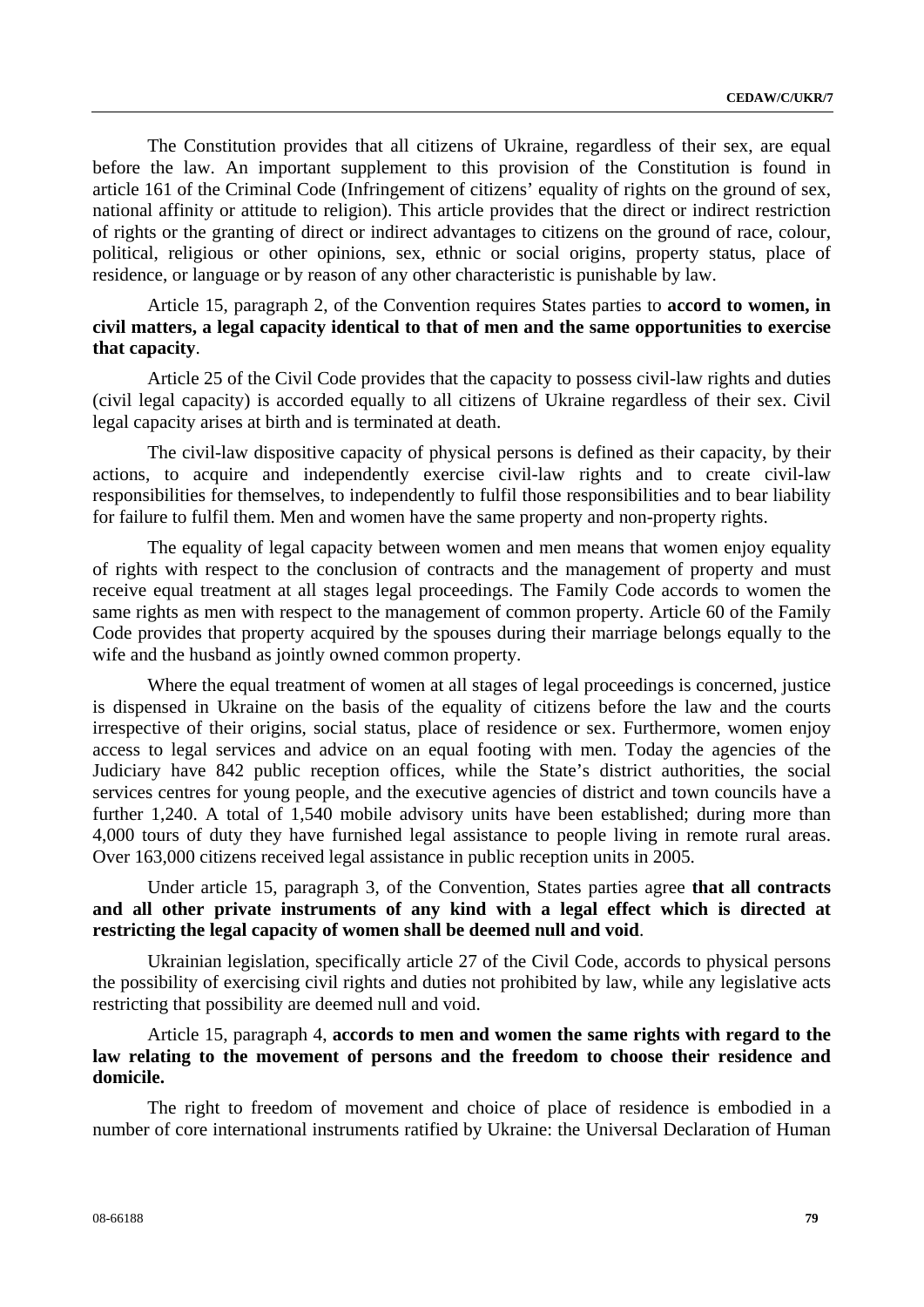Rights; the International Covenant on Civil and Political Rights; and Protocol No. 4 to the Convention for the Protection of Human Rights and Fundamental Freedoms.

 The right to freedom of movement in Ukrainian territory is established in the Constitution, article 33 of which provides that all persons who are legally present in Ukrainian territory are accorded freedom of movement and free choice of place of residence and the right freely to leave Ukrainian territory, subject to the restrictions established by law. Ukrainian citizens may not be deprived of the right to return to Ukraine at any time.

 Article 29 of the Civil Code provides that the place of residence of a physical person is his or her house, apartment or other accommodation suitable for occupation in the settlement in question, in which the physical person lives permanently, predominantly or temporarily.

 The right to freedom of movement is regulated by the Exit and Entry (Procedures for Citizens) Act of 21 January 1994. This Act regulates the procedure under which citizens of Ukraine exercise their right to leave and to enter Ukraine and the procedure for the issuance of foreign-travel documents, specifies the cases in which the right of citizens to leave Ukraine may be restricted, and spells out the procedure for the settlement of disputes in this area. Citizens of Ukraine are entitled to leave and to return to the country except in the cases specified in the Act.

 Accordingly, Ukraine fulfils its commitment as a State party to the Convention to accord to men and women the same rights with regard to the movement of persons and the freedom to choose their residence and domicile and to ensure the equality of women and men before the law

# **Article 16**

 1. States Parties shall take all appropriate measures to eliminate discrimination against women in all matters relating to marriage and family relations and in particular shall ensure, on a basis of equality of men and women:

(a) The same right to enter into marriage;

 (b) The same right freely to choose a spouse and to enter into marriage only with their free and full consent;

(c) The same rights and responsibilities during marriage and at its dissolution;

 (d) The same rights and responsibilities as parents, irrespective of their marital status, in matters relating to their children; in all cases the interests of the children shall be paramount;

 (e) The same rights to decide freely and responsibly on the number and spacing of their children and to have access to the information, education and means to enable them to exercise these rights;

 (f) The same rights and responsibilities with regard to guardianship, wardship, trusteeship and adoption of children, or similar institutions where these concepts exist in national legislation; in all cases the interests of the children shall be paramount;

 (g) The same personal rights as husband and wife, including the right to choose a family name, a profession and an occupation;

 (h) The same rights for both spouses in respect of the ownership, acquisition, management, administration, enjoyment and disposition of property, whether free of charge or for a valuable consideration.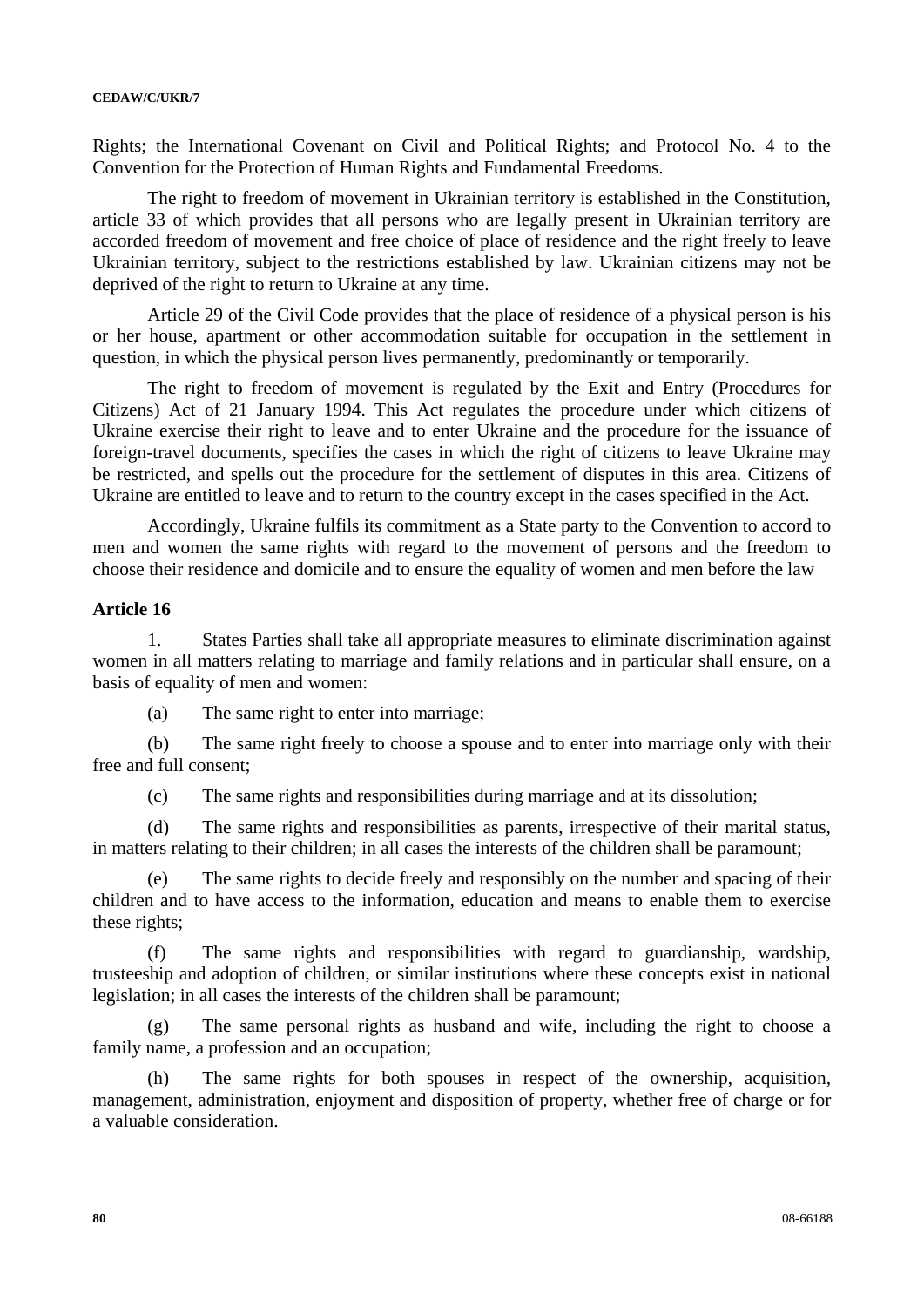2. The betrothal and the marriage of a child shall have no legal effect, and all necessary action, including legislation, shall be taken to specify a minimum age for marriage and to make the registration of marriages in an official registry compulsory.

 The main purpose of this article is to eliminate all forms and manifestations of discrimination against women in marriage and family relations. In Ukraine family relations are regulated by the Constitution and the Family Code. The Constitution emphasizes that marriage is based on the free consent of the man and the woman and that each of the spouses has the same rights and obligations in marriage and the family (art. 51). In other words, each of the spouses has the right to free choice of a husband or wife and to establish a family only if each spouse freely and fully consents to do so.

 Under the Family Code marriage is regarded as a family union of a woman and man registered in a State civil registry office. The cohabitation of a woman and man who are not married to each other is not deemed grounds for their acquisition of the rights and obligations of spouses (art. 21). Nor is a religious marriage ceremony deemed grounds for such acquisition. Article 24 stipulates that marriage is based on the free consent of the woman and the man. The coercion of a woman or man to marry is prohibited.

 These rules show that all kinds of forced marriage are prohibited; moreover, the expression of the wish to marry is emphasized during the registration of marriages in civil registry offices. The Code establishes the State registration of marriage confirmed by the issuance of a marriage certificate, the standard format of which is approved by the Cabinet of Ministers.

 The Family Code also stipulates the minimum age at which a person may marry: 17 years for women and 18 years for men. However, in response to an application from a person aged 14 years or older a court may accord that person permission to marry if it is established that the marriage is in the person's interests (arts. 22 and 23). In 2004, for example, 12,367 women out of a total of 278,225 (4.4 per cent) were under 18 on the date of their marriage.

 The equality of rights of women and men in marriage also allows for the free choice of name (art. 35): newly-weds are entitled to choose one of their surnames as the couple's common family name or to call themselves by their pre-marriage names or to add the name of their bride or groom to their own name.

 In addition, the family legislation accords equal personal rights to women and men, including the rights of husband and wife to respect for his or her individuality, to physical and spiritual development, to freedom of person, to division of responsibilities, and to joint resolution of family issues.

 Article 16, paragraph 1 (c), of the Convention refers to the duty of States parties to ensure to women **the same rights and responsibilities during marriage and at its dissolution**.

 Under Ukrainian legislation, specifically article 7 of the Family Code, the parties to a marriage may not enjoy any advantages or suffer any restrictions on the ground of race, colour of skin, sex, political, religious or other opinions, ethnic or social origins, material situation, place of residence, or language or by reason of any other characteristic. Women and men have equal rights and obligations in family relations, marriage and the family.

 Article 107 of the Family Code provides that the dissolution of a marriage shall be granted by a State civil registry office on the application of one of the spouses. A marriage may be dissolved if one of the spouses is declared missing without trace or to lack legal capacity or is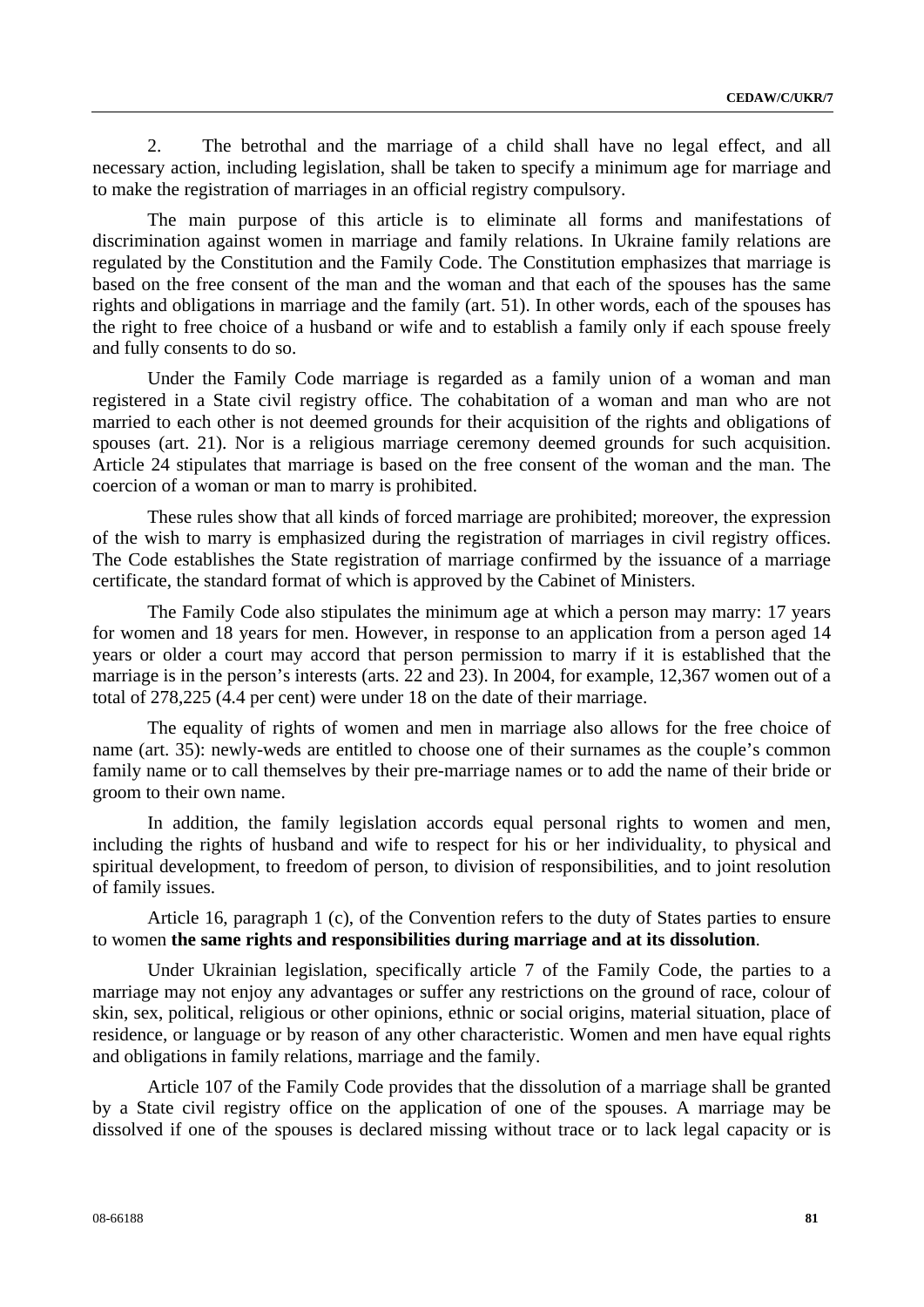sentenced in respect of a criminal offence to deprivation of liberty for a term of three years or longer. If the couple have children, their marriage must be dissolved by order of a court (art. 109). The court specifies in a written order where and with whom the children are to live and who is to pay for their maintenance. The court will decide to dissolve a marriage if it finds that the application for dissolution reflects the true wishes of the wife or husband and that their personal and property rights and the rights of their children will not be infringed as a result of the dissolution. In other words, the court takes into account the interests of both women and men.

 Article 121 of the Family Code stipulates the equality of rights and duties of men and women as parents, regardless of their family situation, in matters affecting their children. The rights and duties of mother, father and child are based on the fact of the child's birth certified by a State civil registry office. Article 141 embodies the equality of rights and duties of mother and father in respect of their child, irrespective of whether they were married at the time of the child's birth. The dissolution of a marriage and the fact that the parents are living apart from the child do not affect the scope of their rights and do not release them from their obligations towards the child. The Code also specifies the following rights and duties of parents towards their child: registration of the child's birth; choice of the child's surname, forename and patronymic by common accord; provision of the necessary maintenance and protection; determination of the child's place of residence, etc. If the rights of one of the spouses are violated, she or he is entitled to bring a corresponding action before the courts.

 Paragraph 1 (e) of this article provides for the equality of the reproductive choices of women and men: **the same rights to decide freely and responsibly on the number and spacing of their children and to have access to the information, education and means to enable them to exercise these rights**.

 Articles 49 and 50 of the Family Code provide that a wife and husband have the right to maternity and paternity respectively. It is also stipulated that the conditions must be created in the family to protect the health of a pregnant wife and ensure the birth of a healthy child.

 The reproductive health of both women and men is an important factor in ensuring a sound democratic future for the country. Married couples have a right to information and to access to safe, effective and acceptable methods of family planning and other means of birth control of their choice which are consistent with the law, as well as the right of access to appropriate health services which guarantee women safe pregnancy and confinement and offer parents the best chances of producing a healthy child.

 The development of contraception as a component of family planning and the dissemination of modern methods of contraception are helping to prevent unwanted pregnancies, reduce the abortion rate and regulate the number of children in a family, as well as offering a choice as to the best spacing of their births. Sex education work, the establishment of advisory bodies and their adaptation to family needs, and the implementation of the National Family Planning Programme and the National Programme "Reproductive health 2001-2005" had a considerable impact in cutting the number of abortions in all age groups and among children and adolescents in particular. The number of abortions among girls aged under 14 declined by a factor of 6.7 over the period 1991-2003. Where methods of contraception are concerned, 14.9 per cent of women used intra-uterine coils. There was a steady increase in the number of women using hormonal contraception (1,348,951 in 2002; 1,847,459 in 2003).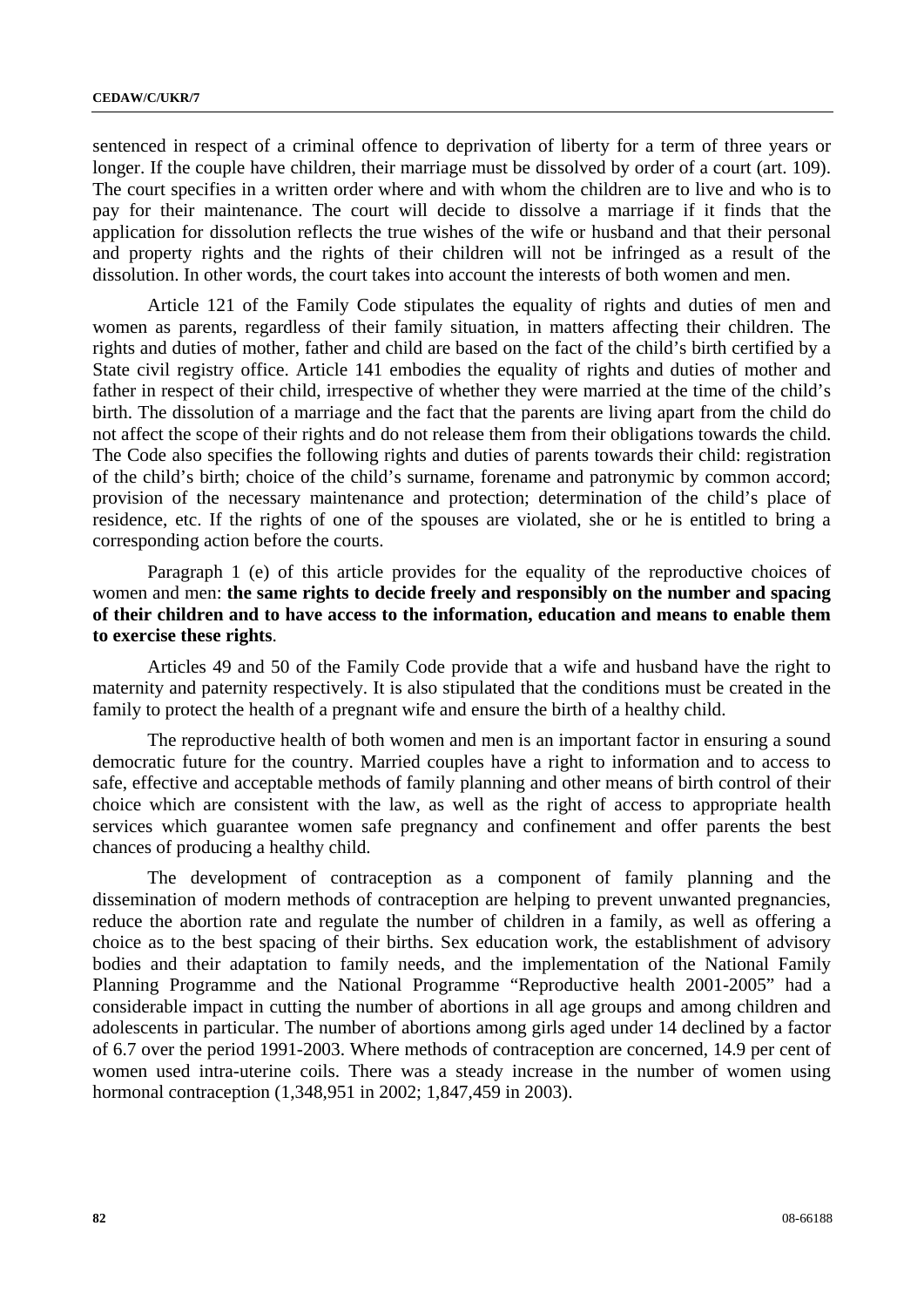Equal rights to act as tutors, guardians, trustees or adoptive parents of children or to perform similar functions are accorded to women and men by the Family Code, specifically its section 4 on the placement of children lacking parental care.

 Article 211 of the Code provides that a child may in principle be adopted by any person of the age of majority who possesses dispositive capacity and is at least 15 years older than the child in question. A married couple may adopt children. In other words, as far as the law is concerned, women and men have the same adoption rights. When desired, an adoption may be kept confidential.

 The Code contains a list of the persons who may not adopt: persons whose dispositive capacity is restricted; persons declared to lack dispositive capacity; persons deprived of parental rights, unless these rights have been restored; persons who adopted another child but the adoption was revoked or declared null and void through their fault; persons who are registered with or are undergoing treatment in a psychiatric or drugs clinic; persons who abuse alcoholic beverages or narcotic drugs; persons who have no permanent abode or regular earnings or other income; and persons suffering from one of the illnesses in the list approved by the Ministry of Health.

 The national legislation provides that children lacking parental care may be placed in tutorship or guardianship. The difference between these two institutions is that tutorship is for children aged under 14 years and guardianship for children aged 14 to 18.

 Article 244 of the Family Code states that a person of the age of majority who possesses dispositive capacity may act as tutor or guardian, provided that he or she is willing to do so. When appointing tutors or guardians, the tutorship or guardianship agency takes into account the personal qualities of the prospective appointees, their capacity to raise a child and their attitude to the child, and the wishes of the child itself.

 There is now an urgent need to devise new forms of care for children who, for whatever reason, lack parental care and supervision. This is the reason why family-style children's homes and foster families are becoming increasing common in Ukraine. In all cases – adoption, tutorship, guardianship and fostering – the best interests of the child are the paramount consideration.

 Exercise of the equal rights of married couples to own, acquire, administer, use and dispose of property is regulated by section 8 of the Family Code – the law on jointly owned common property. Article 60 stipulates that the property acquired by a couple during their marriage, apart from items for personal use, belongs equally to the wife and the husband as jointly owned common property, even when one of the spouses for valid reasons (study, running the home and caring for children, sickness, etc.) did not have independent earnings or income. The article specifies such weighty reasons as running the home and raising and caring for the children as safeguards of a woman's right to own and dispose of property. Of course these functions fall predominantly on women's shoulders in Ukrainian society. The approval by the Cabinet of Ministers in 1993 of the procedure for concluding a marriage contract was an important move in providing protection for women's rights, for it strengthened the means of ensuring compliance with the property and personal rights of men and women in marriage.

 Article 2, paragraph 2, provides that **the betrothal and marriage of a child shall have no legal effect and that States parties shall take legislative action to specify a minimum age for marriage**.

 In general terms the provisions of the Family Code are consistent with the requirements of this paragraph. Specifically, under article 31 persons who announce their intention to register their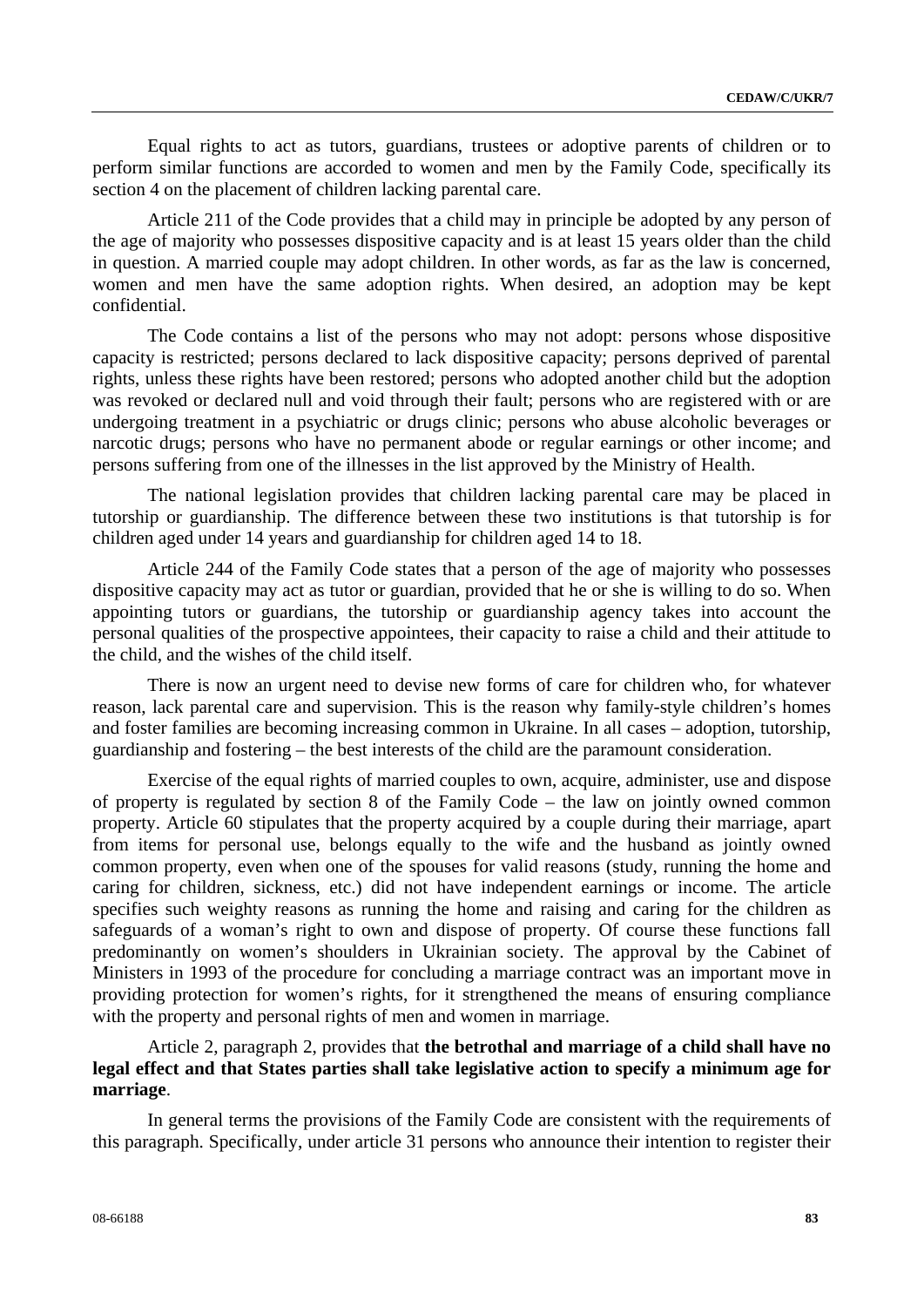marriage are regarded as betrothed, but betrothal does not entail an obligation to marry. Accordingly, betrothal is not mandatory and is not regulated by law; furthermore, Ukraine has no tradition of promising children in marriage without their consent.

 As pointed out earlier, the minimum age of marriage, subject to court order, may be as low as 14 years; article 27 of the Code provides that the purpose of the State registration of marriages is to ensure the stability of the relationship between husband and wife and the protection of the rights and interests of the couple and their children, as well as the interests of the State and society.

 Accordingly, Ukraine's current Family Code satisfies the requirements of article 16 of the Convention.

#### **Conclusions**

 Over the past decade the world has seen big changes in the perception of the gender problem, and the priorities in the realization of gender policy have changed accordingly. The most important event in the formation of the world's gender perceptions was the Fourth World Conference on Women, held in Beijing in 1995. In the documents of previous women's forums the chief focus of gender policy was the advancement of women, but the Beijing Platform for Action opened up fresh prospects for development in this area, stressing the need to mainstream the principle of gender equality in all areas of policy. Today this principal is regarded by the world community primarily as a political issue, one requiring a significant expansion of its scope of application – for the benefit not only of women but of men and society at large.

 The problem of legislating to ensure equality of rights between women and men and nurture an equal democracy in Ukrainian society is now a very pressing one. The basic ground for this legislative process is that women's rights are an inalienable part of human rights in general. The fundamental rights of women and men in Ukraine are set out in section II, article 24, of the Constitution (Rights, freedoms and duties of the person and the citizen). The inclusion of this provision marked the first time in the country's history that such rights had been stated so broadly in its Constitution. It should be noted that not only does the Constitution of Ukraine open up for women a wide range of possibilities for protecting their rights and freedoms, it also addresses these rights and freedoms from a much broader standpoint and in a more democratic way than the international instruments. It may be asserted therefore that the principle of gender democracy embodied in the Constitution offers extensive opportunities for application of the policy of equal opportunities for women and men in all areas of life.

 However, despite the manifest progress made by Ukraine in ensuring gender parity Ukrainian women still do not enjoy the same opportunities as men to take part in the country's political, economic and cultural life. In spite of everything that is being done in Ukraine to deliver gender equality in education and science, there persists a multitude of pressing problems calling for special attention on the part both of the agencies of the State and of civil society. Gender inequality still exists in society, but women are persevering in the struggle for their rights and are setting concrete targets in this regard. Specifically, if true equality of rights is to be established, any change in the situation and status of women must be linked to changes in the situation of men. The rethinking of outdated standards built on patriarchal traditions and the elimination of conservative perceptions of the roles of women and men in society will be possible only if representatives of both sexes participate actively in this process.

 The following are the preconditions for the successful solution of the problem of gender equality in Ukraine: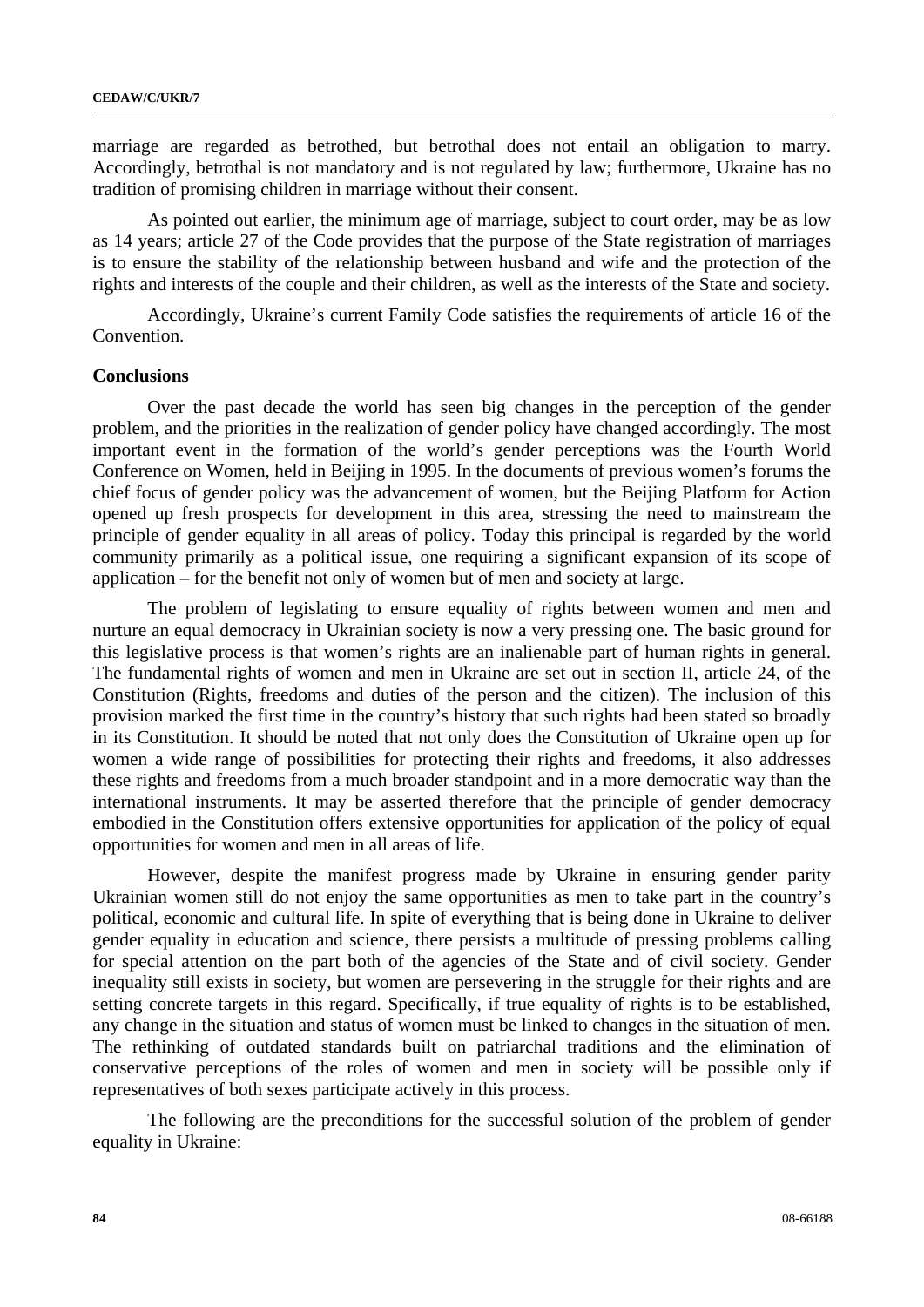1. Implementation by Ukraine of the basic provisions of the Convention;

 2. Creation of a corresponding socio-economic, material/technical and information resource base for the implementation of gender policy;

3. Improvement of the national machinery for realizing gender equality;

 4. Use of gender analyses and expert gender studies as vital components of an overall socio-economic analysis of gender policy and the means of its implementation;

 5. Regular monitoring of compliance with gender principles and use of gendersensitive statistics in all areas of State policy;

 6. Boosting the contribution of civil society to the solution of the problems of achieving gender parity;

 7. Introduction of education in the legal aspects of this question in order to make women and men better aware of their civil rights;

8. Gender mainstreaming in education policy;

 9. Coordination of the activities of State agencies, civil society organizations, political parties, the social partners, charities and other organizations involved in the quest for gender parity in society;

 10. Establishment of the necessary conditions and means for the introduction of national gender legislation;

11. Active involvement of the mass media to air gender-equality issues;

 12. Training of experts in gender affairs and upgrading of the qualifications of civil servants with respect to gender analysis;

 13. Conduct of information campaigns and implementation of special measures on gender democracy in order to foster a gender culture among the people at large and reflection by society on the relations between the sexes;

 14. Creation of national and international networks of women's voluntary organizations with a view to exchanges of information and experience.

 In tackling these tasks the first need is to establish gender mainstreaming throughout the system of social standards, including legislation, and to construct a regulatory basis for ensuring equal opportunities for the development and self-realization of women and men in society, in accordance with the Constitution.

# **Sources consulted**

1. Administrative and Territorial Arrangements in Ukraine: a compilation. Kyiv, 2005, 798 pp. (Russian only)

2. Implementation of the Convention on the Elimination of All Forms of Discrimination against Women in Ukraine: the position of the State and the view of civil society. A set of documents compiled by A. N. Rudnyeva and A. A. Khristovaya; technical editor A. N. Rudnyeva. Spaik, Kharkiv, 2004, 276 pp. (Russian only)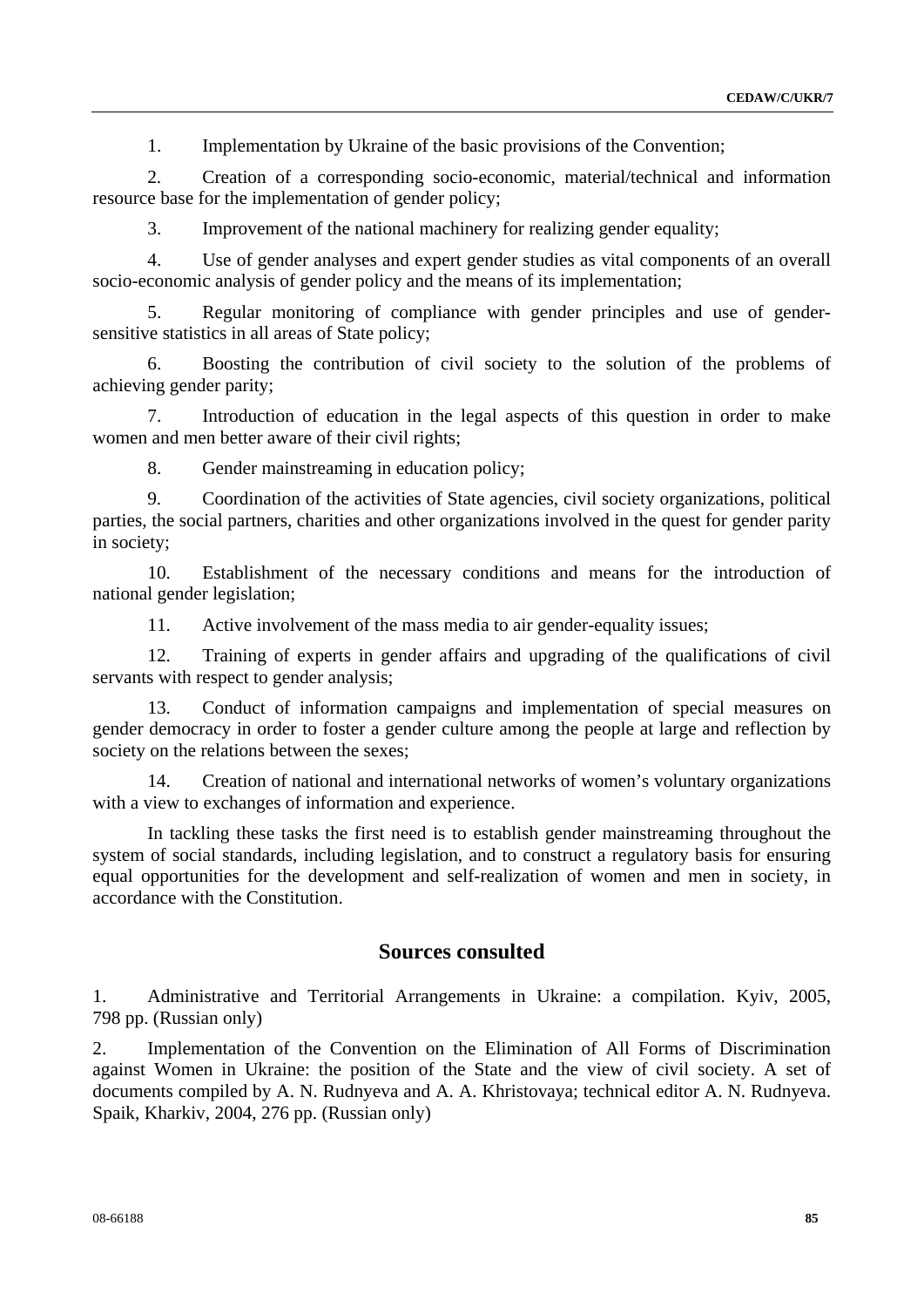3. Gender Parity in the Context of the Development of Modern Ukrainian Society. Kyiv, 2003, 128 pp. (Russian only)

4. Children, Women and the Family in Ukraine: a compilation of statistics. State Statistical Committee, Kyiv, 2004, 397 pp. (Russian only)

5. UNDP Human Development Report 2003. Yunipak, Minsk, 2003, 368 pp.

6. Women and Men in Ukraine: a compilation of statistics. State Statistical Committee, Kyiv, 2005, 84 pp. (Russian only)

7. Concluding observations of the Human Rights Committee (on the fifth periodic report of Ukraine concerning implementation of the International Covenant on Civil and Political Rights). United Nations document CCPR/CO/73/UKR of 10 October 2002.

8. The Equal Rights and Opportunities Act. Reports of the Verkhovna Rada, 2002, No. 52. (Russian only)

9. Background and analytical materials on the parliamentary hearings on the situation of women in Ukraine: the reality and the outlook (9 June 2004). Cabinet of Ministers, Kyiv, 2004, 19 pp. (Russian only)

10. Gender Mainstreaming in Ukraine's State Policy. State Institute for Family and Youth problems, Kyiv, 2003, 128 pp. (Russian only)

11. Technical and practical commentary on the Convention on the Elimination of All Forms of Discrimination against Women. O. M. Rudnyeva, G. O. Khristovaya, and others; technical editor O. M. Rudnyeva. Eastern Region Centre for Humanitarian Education Initiatives, Kharkiv, 2005, 364 pp. (Russian only)

12. The Constitution of Ukraine. Kyiv, 1996, 53 pp.

13. Levchenko, K. B., National Machinery for the Formulation and Implementation of Gender Policy in Ukraine: a historical and legal review. Kharkiv, 2003, 44 pp. (Russian only)

14. Levchenko K. B., Gender Policy in Ukraine: determination, formulation and administration. Publishing House of the National University of Internal Affairs, Kyiv, 2003, 344 pp. (Russian only)

15. Marinich O. M. and Tishchenko P. G., Physical Geography of Ukraine: a textbook. Znaniya, Kyiv, 2005, 511 pp. (Russian only)

16. Legal and Methodological Foundations of Changes Affecting Gender Issues. Ministry for the Family, Youth and Sports, Kyiv, 2005, 182 pp. (Russian only)

17. The Population of Ukraine, 2004. (A demographic yearbook.) Kyiv, 2005, 408 pp. (Russian only)

18. Scientific and Innovatory Work in Ukraine. State Statistical Committee, Kyiv, 2005. (Russian only)

19. Basics of Gender Theory: a textbook. K.I.S., Kyiv, 2004, 536 pp. (Russian only)

20. Beijing Platform for Action. Final document, Fourth World Conference on Women. United Nations, 1995.